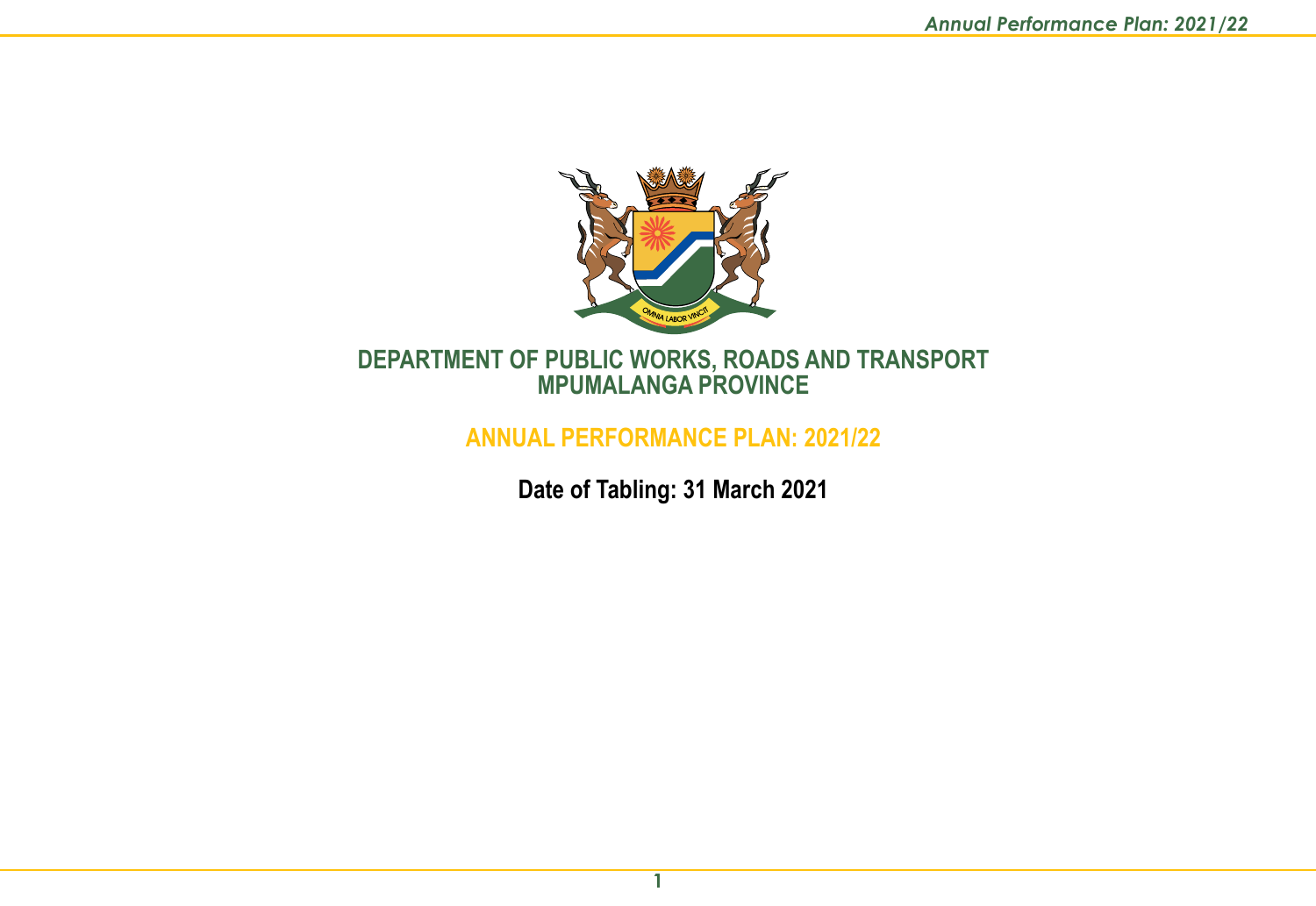# **EXECUTIVE AUTHORITY' STATEMENT**



**MEC: Public Works, Roads and Transport**

The world has been in pandemic mode for more than a year and the coronavirus continues to spread in South Africa and around Mpumalanga. At the same time, the country's economic position has significantly weakened and unfortunately, the effects of the pandemic are expected to linger for some time. This puts at risk achievement of the envisaged 2030 socio-economic outcomes that are espoused in the National Development Plan (NDP) and Mpumalanga's (MP) Vision 2030. Equally, the global pandemic has emerged as the biggest threat towards realisation of the Department's Strategic Plan: 2020 - 2025.

Now more than ever, there is a greater demand for Government's effectiveness and increased efficiency - including an adequate response to the COVID-19 pandemic. This Annual Performance Plan (APP) contains the Department's short-term plans and resource allocation framework for the next 12 months. It further identifies critical actions that will allow the Department to deliver on its social and economic obligations. The process currently under way to fill the identified 140 critical posts is a step towards building a capable organisation that is fit for purpose.

The envisaged organisation should also be ethical - it must be accountable for how public resources are used, transparent in decision making, prevent **INS MOHITA LATCHMINARAIN (MPL)** are used, transparent in decision making, prevent its building and roads maintenance teams as part

the abuse of power and deal with public matters in an unbiased manner. The most effective way to achieve this is through holding all employees accountable for the execution of their delegated duties, functions and powers. The expected performance for each individual is contained in their performance agreements, which form basis for consequent management. On the other hand, service providers are expected to perform as per signed contracts or agreements.

Building internal capacity is a multi-year effort, however the foundation to strengthen such has already been laid. There is ongoing efforts to improve planning, procurement, implementation and monitoring within the Department. In the main, this is informed by previous studies on the best delivery models for certain government services. The primary aim is to ensure that the Department reclaims its mandate - for example, it should be able to patch a pothole, fix a broken door handle and attend to a bust pipe without outsourcing these services. The over-reliance on service providers is not sustainable!

In this environment of shrinking budgets, there should be a balance between insourced and outsourced services of Government. In pursuance of this, the Department is looking at resuscitating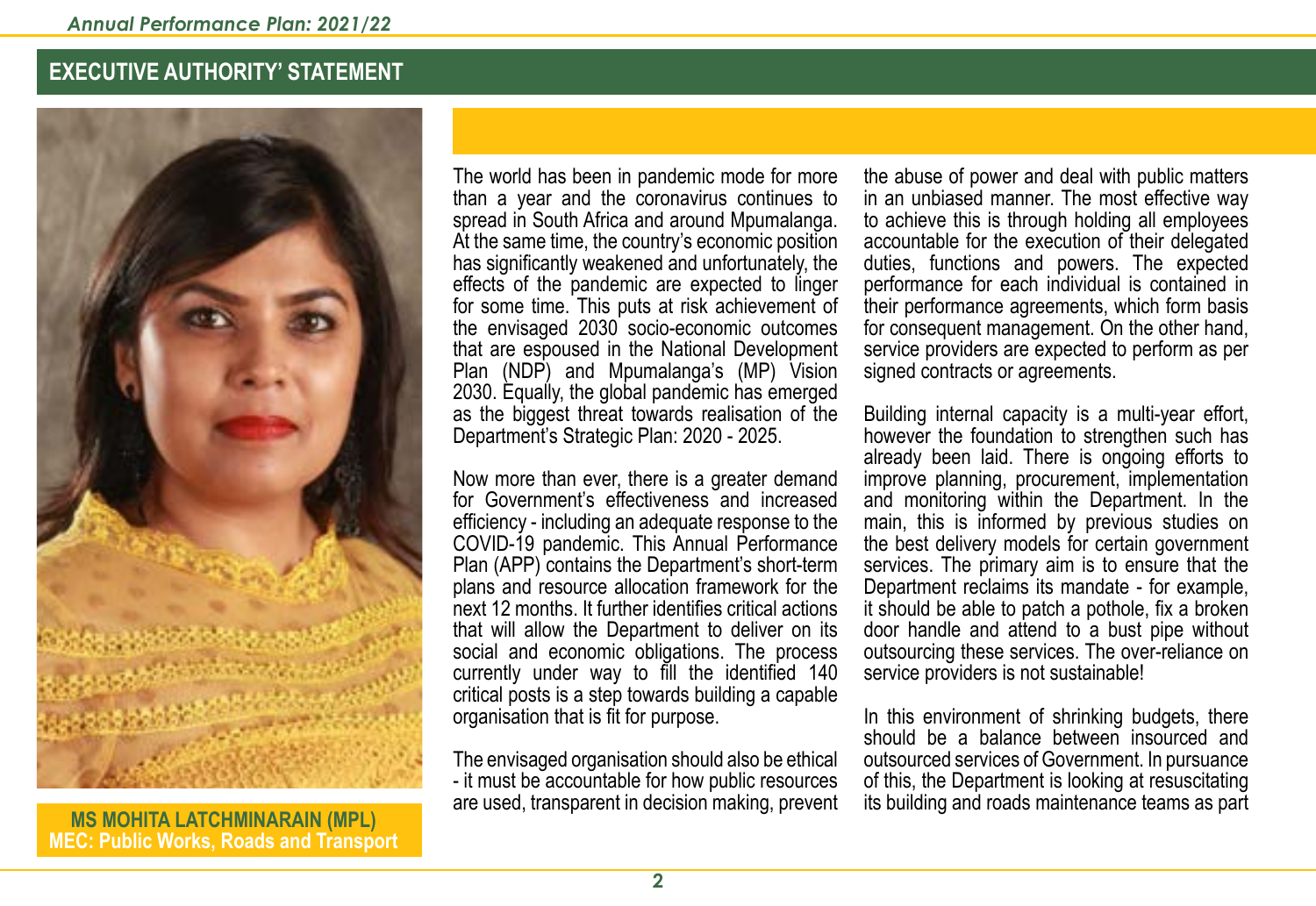of this paradigm shift. In addition, the Department is committed to introduce efficiencies within the Government Garage in an effort to improve provincial fleet management. Such a move will see the revival of regional mechanical workshops within the current Medium Term and Expenditure Framework (MTSF) period.

The coronavirus pandemic did not only plunge the country into an economic and health crisis but it also unearthed a range of problems across society. Channelling of support through existing public employment programmes such as EPWP, Sakh'abakhi, Siyatentela and National Youth Service has allowed for a more rapid response to the current economic crisis. The main beneficiary of these opportunities were Women, Youth and People with

Disabilities. The Department is strengthening this programme so that it can surpass the target of 44 180 set for the current financial year.

The role of rebuilding Mpumalanga's economy and burden of job creation should not only be borne by the State. This APP indicates what is within the capabilities of the State and at the same time highlights arears of possible collaboration. Looking ahead to 2021/22, my Department has a significant role to play in realising the ambitions espoused in the Economic Reconstruction and Recovery Plan. We look forward to continuing our interactions with the people of the Rising Sun, client departments and private sector who can help us craft the tactics and activities that will best achieve our socio-economic objectives.

 $\overbrace{\phantom{aaaaa}}^{\phantom{aaaaa}}$ 

**Ms M Latchminarain (MPL) MEC: Public Works, Roads and Transport**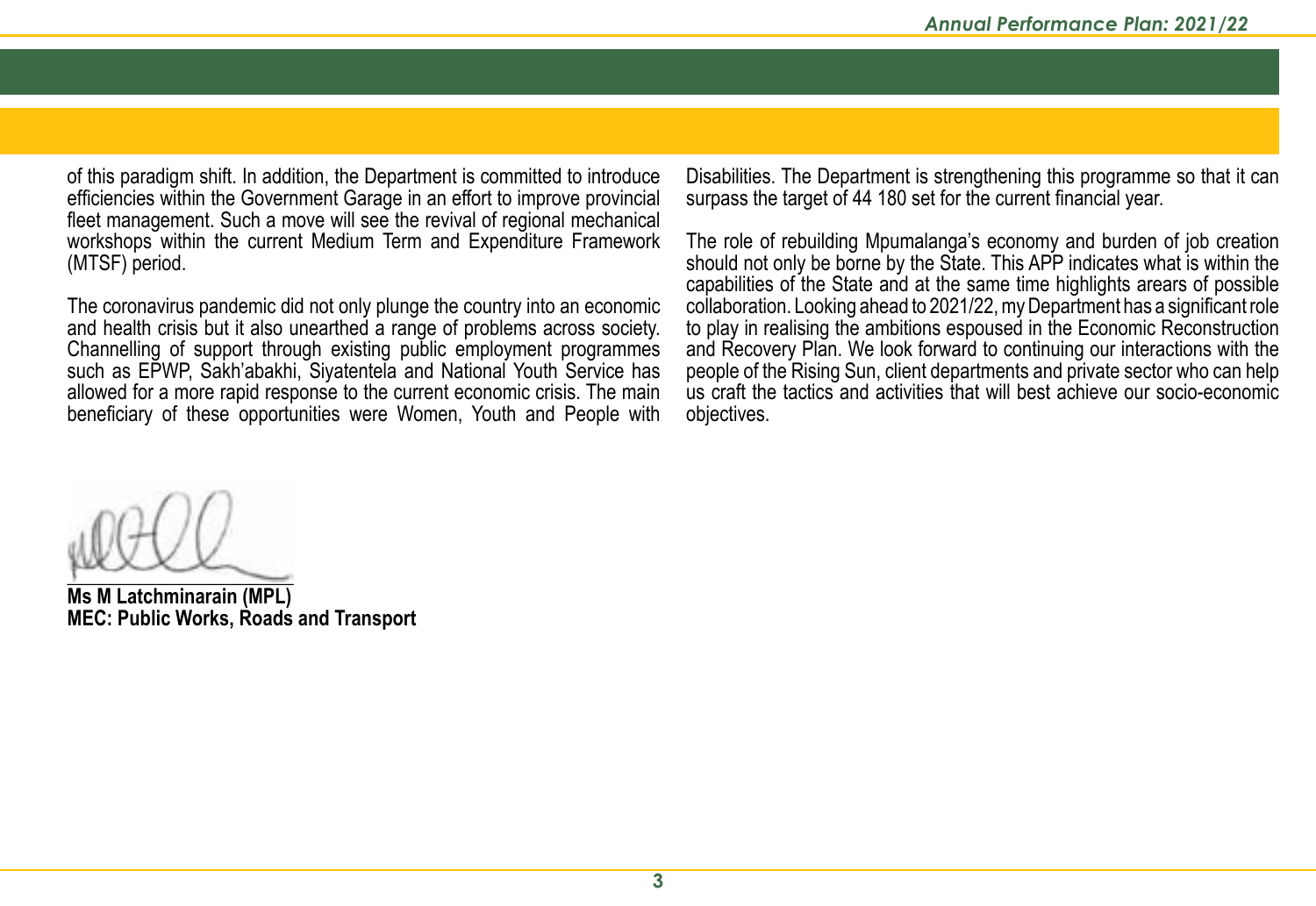# **ACCOUNTING OFFICER'S STATEMENT**



**MR MORAKE CHARLES MOROLO (A) Head: Public Works, Roads and Transport**

The Department must implement its APP under very challenging local, global, economic, geopolitical and social environment. Notable, the budget for the 2021/22 financial year indicates a 3% decrease from the initial budget in 2020/21 financial year. As a result, this plan and the medium-term expenditure plans have been aligned to accommodate prevailing fiscal constraints. It is therefore our collective responsibility to ensure that every rand and cent appropriated to this Department goes towards realisation of the commitments in the Strategic Plan: 2020 – 2025.

These commitments include additional mandates, which have recently been assigned to the Department in recognition of its strategic importance within the provincial infrastructure regime. Significant progress has been made to this regard; however, there is a need to incorporate the new growth and development imperatives. As such, the Mpumalanga Infrastructure Master Plan (MIMP) will be updated in order to ensure that planning and investment is based on the most accurate and latest data. This framework is one of the tools and instruments that is expected to play a critical role in addressing spatial injustice.

Our pursuit of broad Government objectives has been hampered by the COVID-19 disruptions and poor economic outlook. Moreover, this has been compounded by the recent flood damages on public infrastructure. The estimated cost for the required storm damage repairs and restorations is R400 million but no special funding has been allocated for this work. Notwithstanding this, the Department has set aside a budget of R88 million for immediate and medium term interventions. In addition, the Department plans to procure four jetpatcher vehicles in its bid to intensify the war on potholes.

While, transport infrastructure is an essential part of the economy, public transport caters for the basic transport needs of communities. It is against this background that the Department continues to work with various public transport operators towards an integrated, reliable and cost effective transport system. Safety remains the biggest focus area in public transport hence the advertisement of 100 learnerships in the transport inspectorate. These appointments will enhance the Department's efforts to promote road safety and reduce the death toll on provincial roads.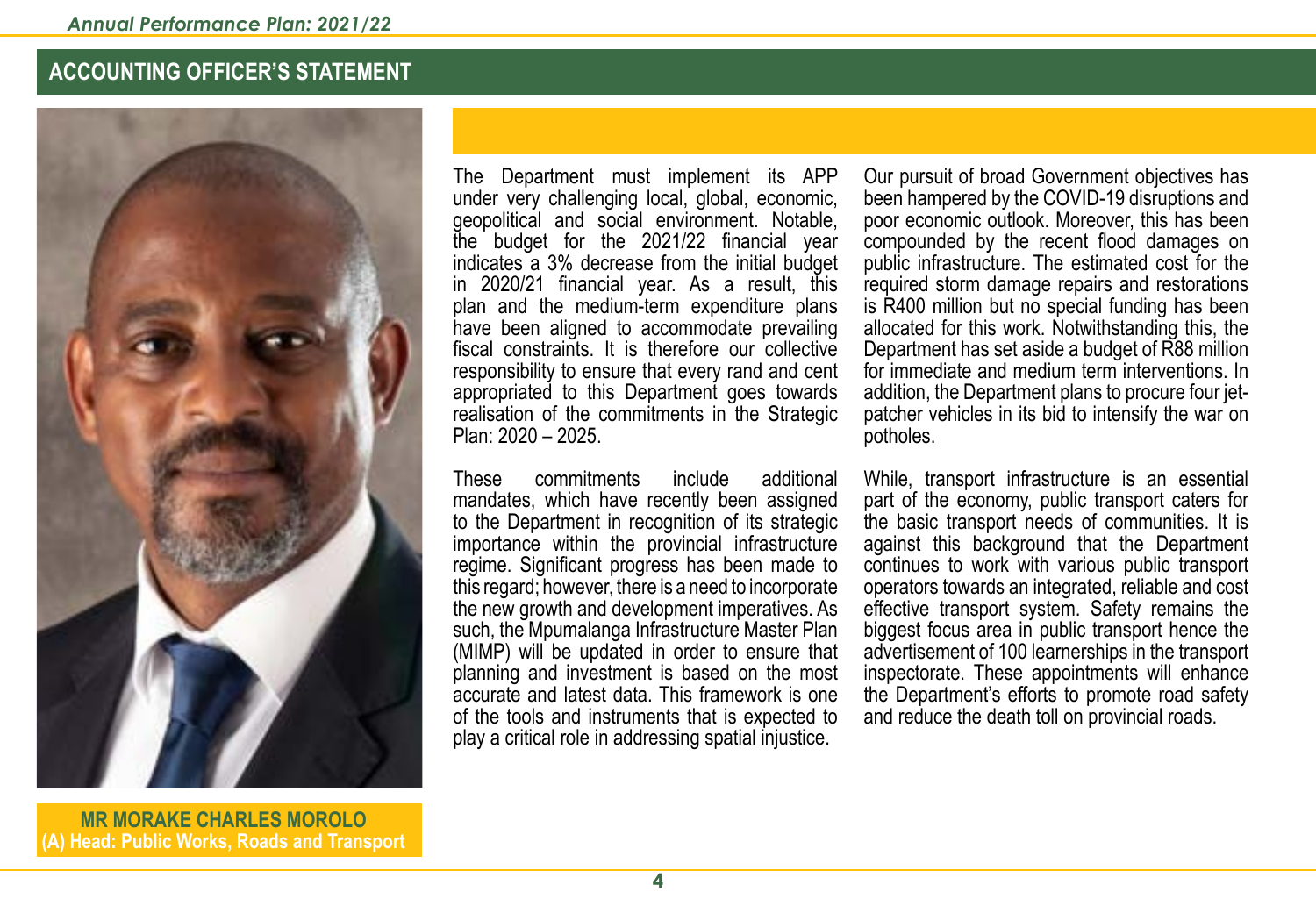Government has introduced the Presidential Employment Stimulus Programme (PESP) as part of public investment in mass employment strategy. This builds upon previous initiatives to promote labour intensive methods in the rollout of infrastructure projects. Also, a number internship and learneship programmes will be offered to supplement specialised initiatives such as the Young Professional Programme and Construction Education and Training Authority (CETA) programme. Of most importance, is to ensure that there is fair, open and transparent recruitment within these programmes.

 $\omega$ 

**Mr MC Morolo (A) Head: Public Works, Roads and Transport**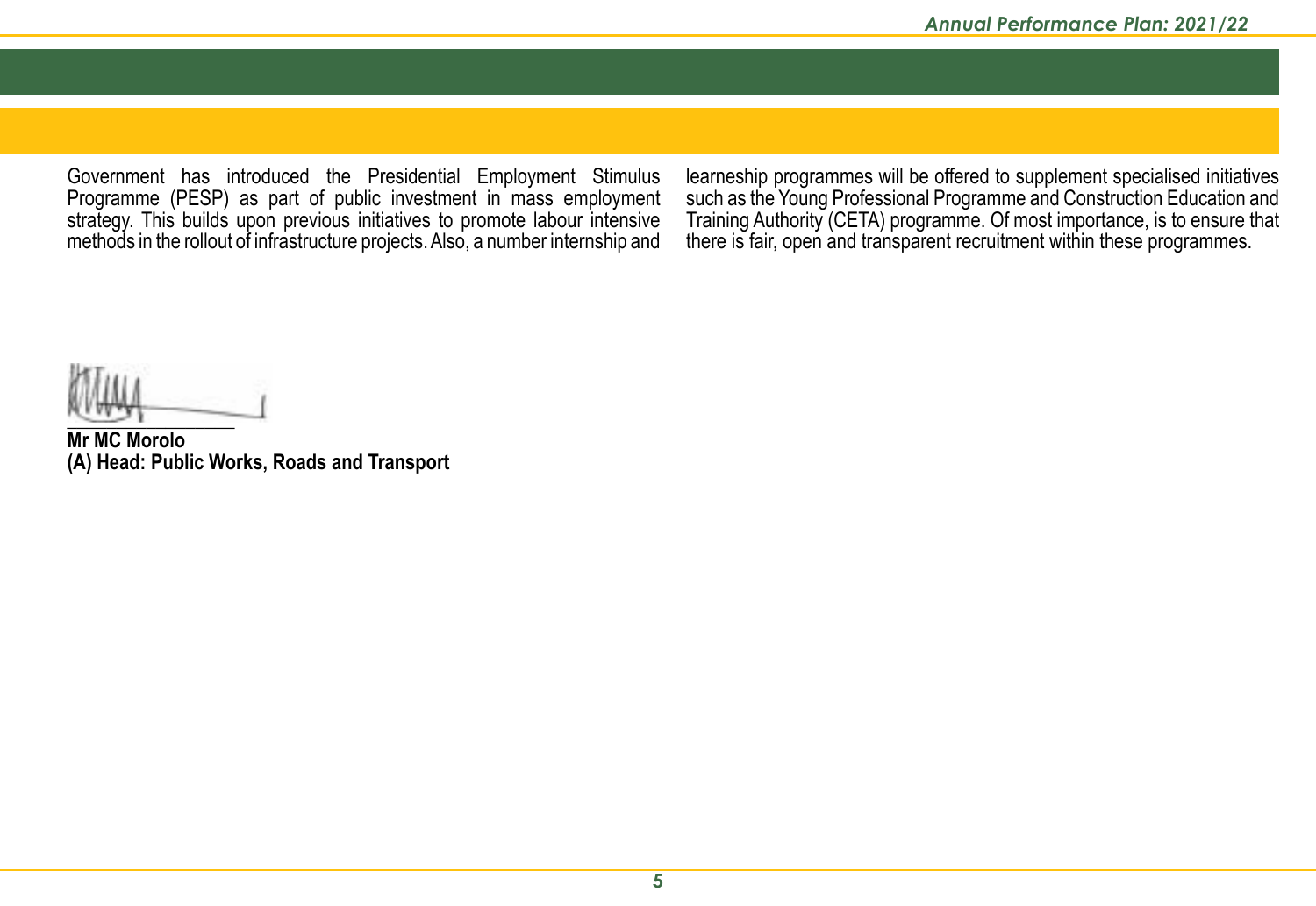#### **OFFICIAL SIGN-OFF**

It is hereby certified that this Annual Performance Plan:

- was developed by the management of the Department of Public Works, Roads and Transport under the guidance of Ms Mohita Latchminarain, the
- takes into account all the relevant policies, legislation and other mandates for which the Department of Public Works, Roads and Transport is responsible.<br>• accurately reflects the outcomes and outputs which the Department
- financial vear.

Mr PM Khoza Signature: \_\_\_\_\_\_\_\_\_\_\_\_\_\_\_\_\_\_\_\_\_\_\_ **Chief Director: Human Resource Management and Development**

Ms BP Mojapelo Signature:\_\_\_\_\_\_\_\_\_\_\_\_\_\_\_\_\_\_\_\_\_\_ **Chief Director: Government Motor Transport**

Mr D Awogu Signature: \_\_\_\_\_\_\_\_\_\_\_\_\_\_\_\_\_\_\_\_\_\_\_ **Chief Director: Building Infrastructure**

Mr SR Monareng Signature: \_\_\_\_\_\_\_\_\_\_\_\_\_\_\_\_\_\_\_\_\_\_ **(A) Chief Director: Immovable Asset Management**

Mr NMD Malatji Signature: \_\_\_\_\_\_\_\_\_\_\_\_\_\_\_\_\_\_\_\_\_\_\_ **Chief Director: Transport Infrastructure**

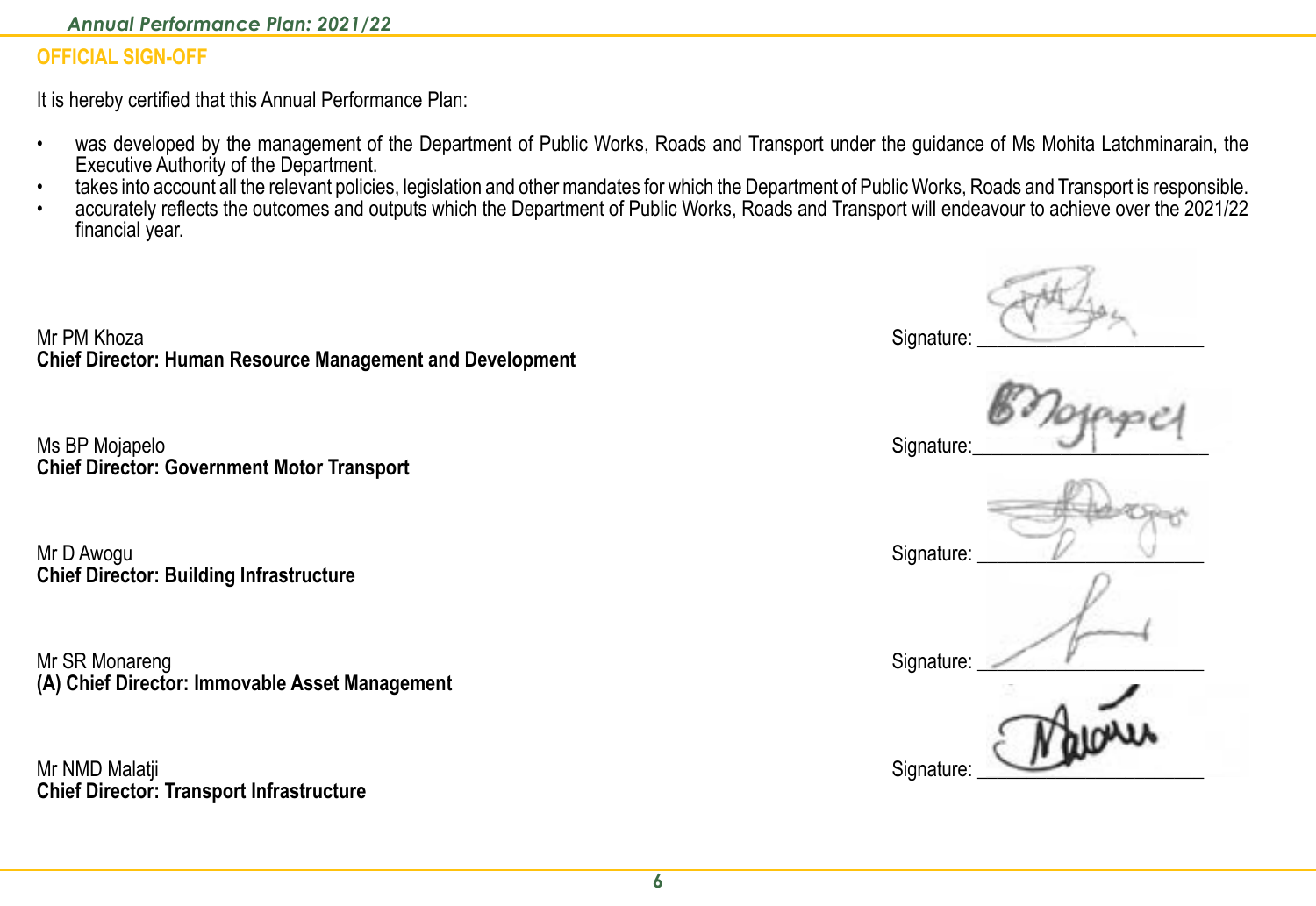Mr PS Nyoni Signature: \_\_\_\_\_\_\_\_\_\_\_\_\_\_\_\_\_\_\_\_\_\_\_ **(A) Chief Director: Transport Operations**

Mr BP Mahlangu Signature: \_\_\_\_\_\_\_\_\_\_\_\_\_\_\_\_\_\_\_\_\_\_\_ **(A) Chief Director: Community Based Programmes**

Ms HN Mdaka Signature: \_\_\_\_\_\_\_\_\_\_\_\_\_\_\_\_\_\_\_\_\_\_\_ **Chief Financial Officer** 

Mr SB Mona Signature: \_\_\_\_\_\_\_\_\_\_\_\_\_\_\_\_\_\_\_\_\_\_\_ **Chief Director: Integrated Planning**

Vacant Signature: \_\_\_\_\_\_\_\_\_\_\_\_\_\_\_\_\_\_\_\_\_\_\_ **Deputy Director General: Public Infrastructure**

**(A) Accounting Officer** 

Approved by:

Ms Mohita Latchminarain Signature:  $\blacksquare$  Signature:  $\blacksquare$  Signature:  $\blacksquare$  Signature:  $\blacksquare$ **Executive Authority** 





Mr MC Morolo Signature: \_\_\_\_\_\_\_\_\_\_\_\_\_\_\_\_\_\_\_\_\_\_\_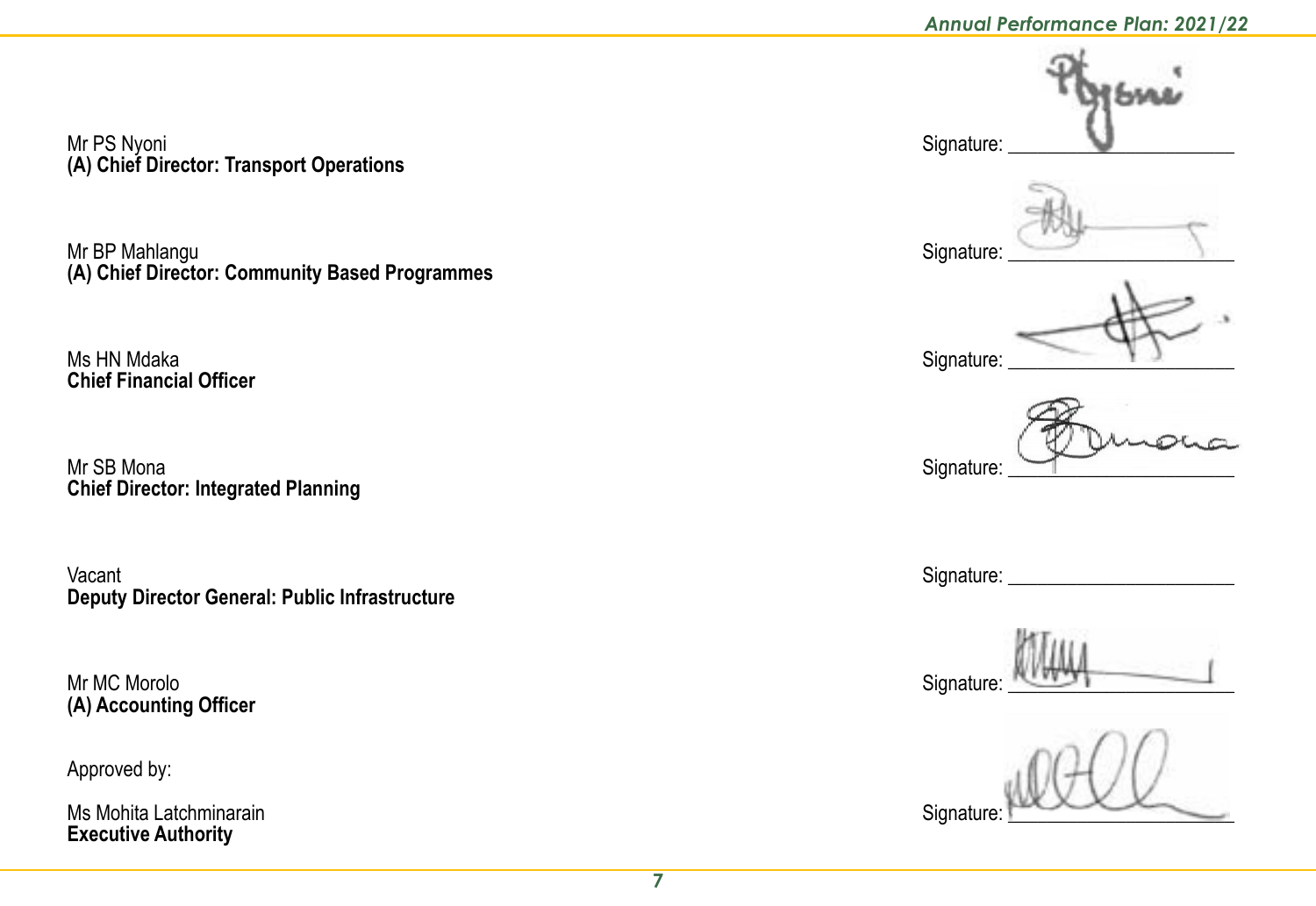# **TABLE OF CONTENT**

| <b>PART A: OUR MANDATE</b><br>1.<br>Legislative and Policy Mandates<br>$\frac{2}{3}$ .<br>Institutional Policies and Strategies<br><b>Relevant Court Rulings</b>                                                                                                                                                                                                                                                                                                                                                                                | 12<br>16<br>17                                                |
|-------------------------------------------------------------------------------------------------------------------------------------------------------------------------------------------------------------------------------------------------------------------------------------------------------------------------------------------------------------------------------------------------------------------------------------------------------------------------------------------------------------------------------------------------|---------------------------------------------------------------|
| <b>PART B: OUR STRATEGIC FOCUS</b><br>1.<br><b>Updated Situational Analysis</b><br>$\frac{2}{3}$ .<br><b>External Environment Analysis</b><br><b>Internal Environment Analysis</b>                                                                                                                                                                                                                                                                                                                                                              | 20<br>23<br>24                                                |
| <b>PART C: MEASURING OUR PERFOMANCE</b><br>1.<br>Institutional Programme Performance Information<br>1.1<br>Programme 1: Administration<br>1.2<br>Programme 2: Public Works Infrastructure<br>1.3<br>Programme 3: Transport Infrastructure<br>$1.4$<br>$1.5$<br>Programme 4: Transport Operations<br>Programme 5: Community Based Programme<br>$\frac{2}{3}$ .<br>Key Risks and Mitigation from the Strategic Plan<br><b>Public Entities</b><br>4.<br>Infrastructure Projects and District Development Model<br>5.<br>Public Private Partnership | 32<br>$rac{32}{38}$<br>44<br>50<br>55<br>60<br>61<br>61<br>87 |
| <b>TECHNICAL INDICATOR DESCRIPTION</b><br><b>PART D</b><br>1.<br><b>Technical Indicator Descriptions</b>                                                                                                                                                                                                                                                                                                                                                                                                                                        | 90                                                            |
| <b>ANNEXURES</b><br>Annexure A<br>Annexure B<br>Annexure C<br>Annexure D<br>Annexure E                                                                                                                                                                                                                                                                                                                                                                                                                                                          | 112<br>112<br>112<br>113<br>113                               |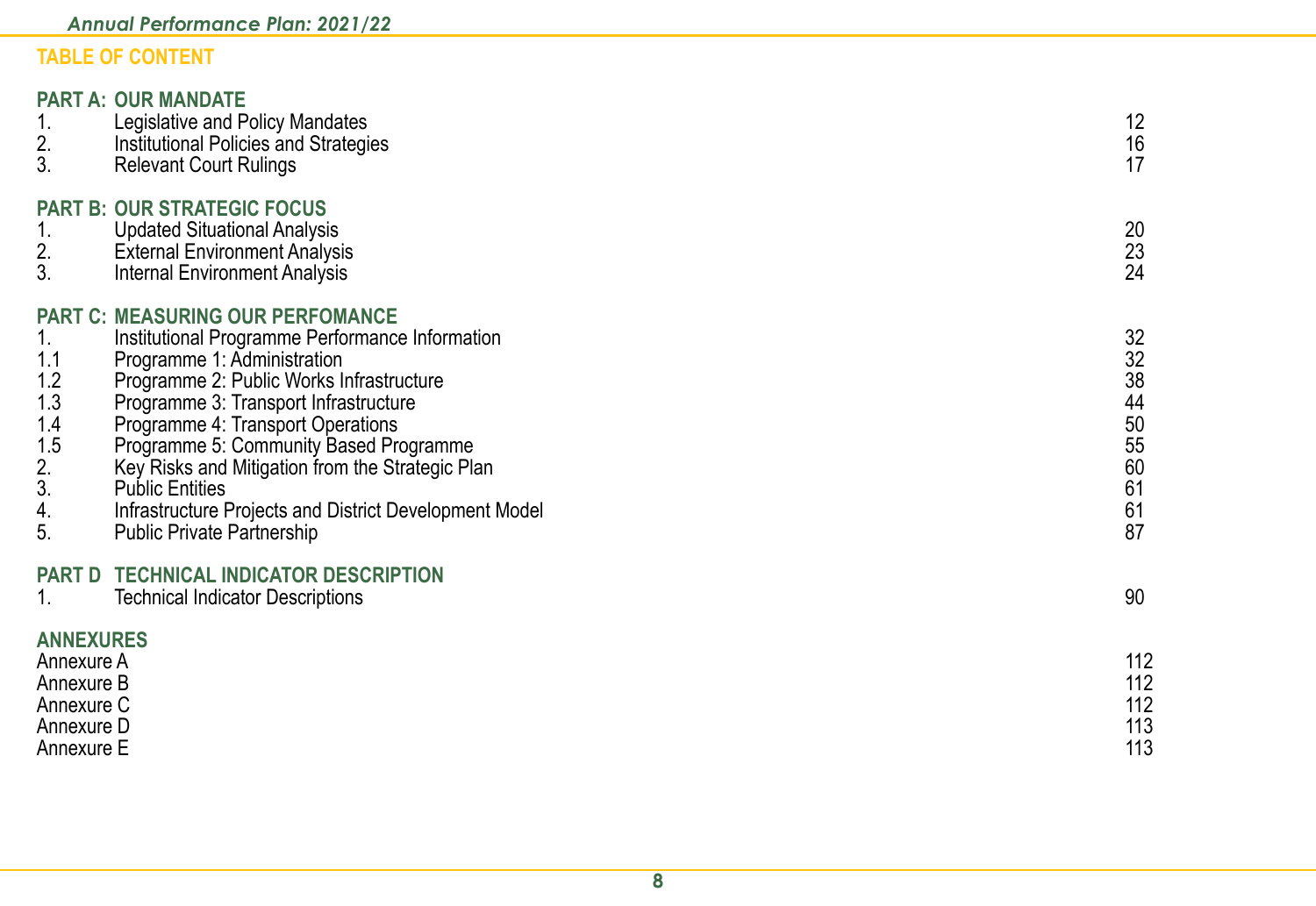# **LIST OF ABBREVIATIONS**

| APP          | Annual Performance Plan                         |
|--------------|-------------------------------------------------|
| 4IR          | 4 <sup>th</sup> Industrial Revolution           |
| B-BBEE       | <b>Broad Based Economic Empowerment</b>         |
| BEE          | <b>Black Economic Empowerment</b>               |
| CAMP         | Custodian Asset Management Plan                 |
| CBO          | Community Based Organisation                    |
| COVID-19     | Corona Virus Disease of 2019                    |
| DDM          | <b>District Development Model</b>               |
| DOT          | Department of Transport                         |
| DPWRT        | Department of Public Works, Roads and Transport |
| EPWP         | Extended Public Works Programme                 |
| FTE          | <b>Full Time Equivalent</b>                     |
| GIAMA        | Government Immovable Asset Management Act       |
| iar          | Immovable Asset Register                        |
| idip         | Infrastructure Delivery Programme               |
| idms         | Infrastructure Delivery Management System       |
| IPIP         | Infrastructure Programme Implementation Plan    |
| <b>IPMPs</b> | Infrastructure Project Management Plans         |
| iptn         | <b>Integrated Public Transport Network</b>      |
| irma         | Integrated Rural Mobility and Access            |
| MEC          | Member of Executive Council                     |
| MIMP         | Mpumalanga Infrastructure Master Plan           |
| MMS          | Maintenance Management System                   |
| MRTT         | Mpumalanga Regional Training Trust              |
| MTEF         | Medium Term Expenditure Framework               |
| MTSF         | Medium Term Strategic Framework                 |
| NGO          | Non-Governmental Organisation                   |
| nlta         | National Land Transport Act                     |
| OHSA         | Occupational Health and Safety Act              |
| PAIA         | Promotion of Access to Information Act          |
| PAJA         | Promotion of Administrative Justice Act         |
|              |                                                 |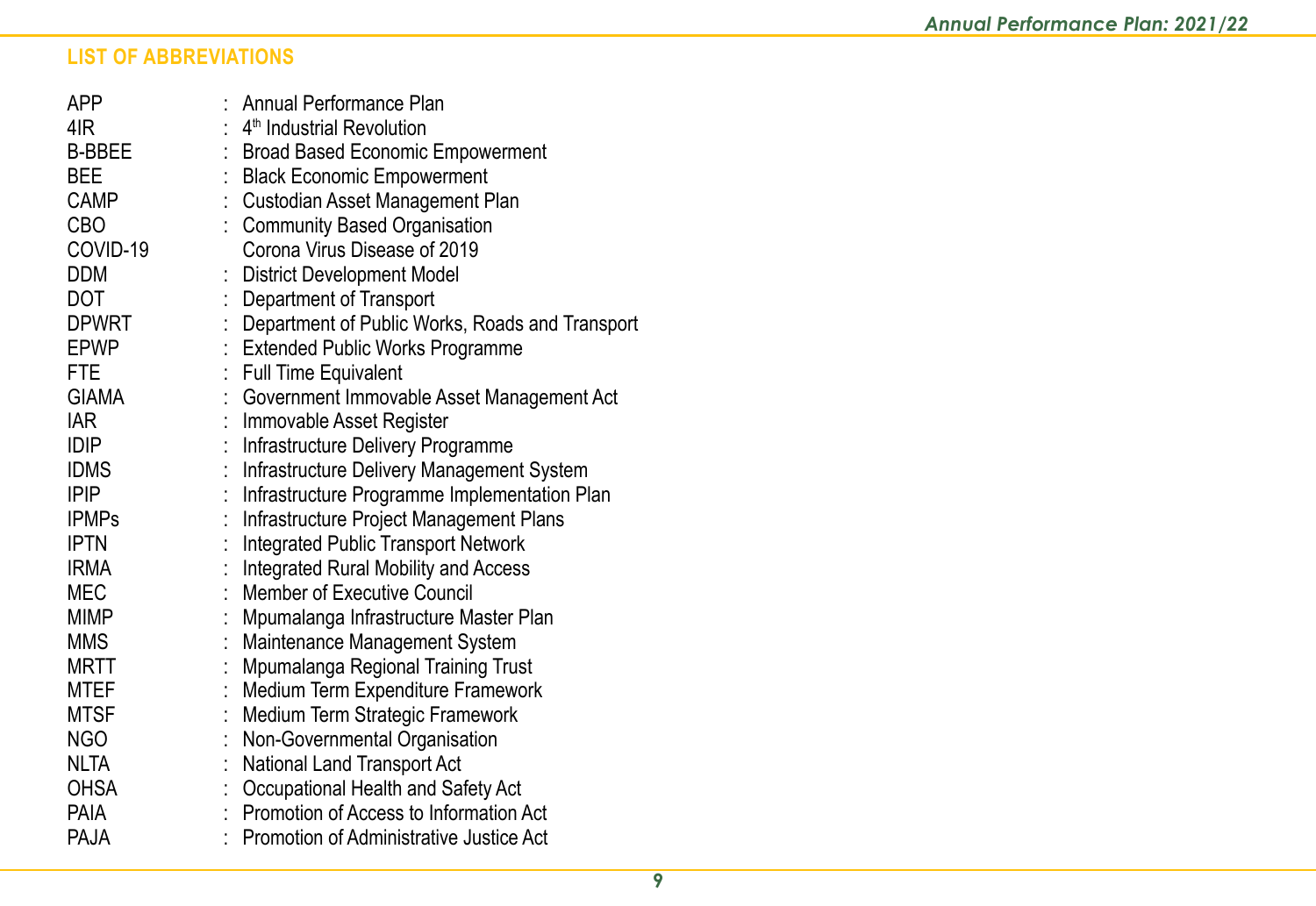| <b>PFP</b>    | <b>Public Employment Programmes</b>               |
|---------------|---------------------------------------------------|
| <b>PFMA</b>   | : Public Finance Management Act                   |
| <b>PICC</b>   | : Premier's Infrastructure Coordinating Committee |
| <b>PPoA</b>   | : Provincial Programme of Action                  |
| <b>PRMG</b>   | : Provincial Road Maintenance Grant               |
| <b>PSA</b>    | : Public Service Act                              |
| <b>PTOG</b>   | : Public Transport Operations Grant               |
| <b>PVPA</b>   | Property Valuers Profession Act                   |
| <b>RAMS</b>   | : Road Asset Management System                    |
| <b>SCM</b>    | Supply Chain Management                           |
| <b>SEDP</b>   | Social Enterprise Development Programme           |
| <b>SERO</b>   | Socio-Economic Review and Outlook                 |
| SMME's        | : Small Medium Micro Enterprises                  |
| <b>SPLUMA</b> | : Spatial Planning and Land Use Management Act    |
| TMH           | : Technical Manual for Highways                   |
| <b>TVET</b>   | : Technical and Vocational Education and Training |
| <b>UAMP</b>   | User Asset Management Plan                        |
| <b>WOE</b>    | : Women Owned Enterprise                          |
| <b>SDF</b>    | Spatial Development Framework                     |
| <b>SDG</b>    | Sustainable Development Goals                     |
| YOE           | Youth Owned Enterprise                            |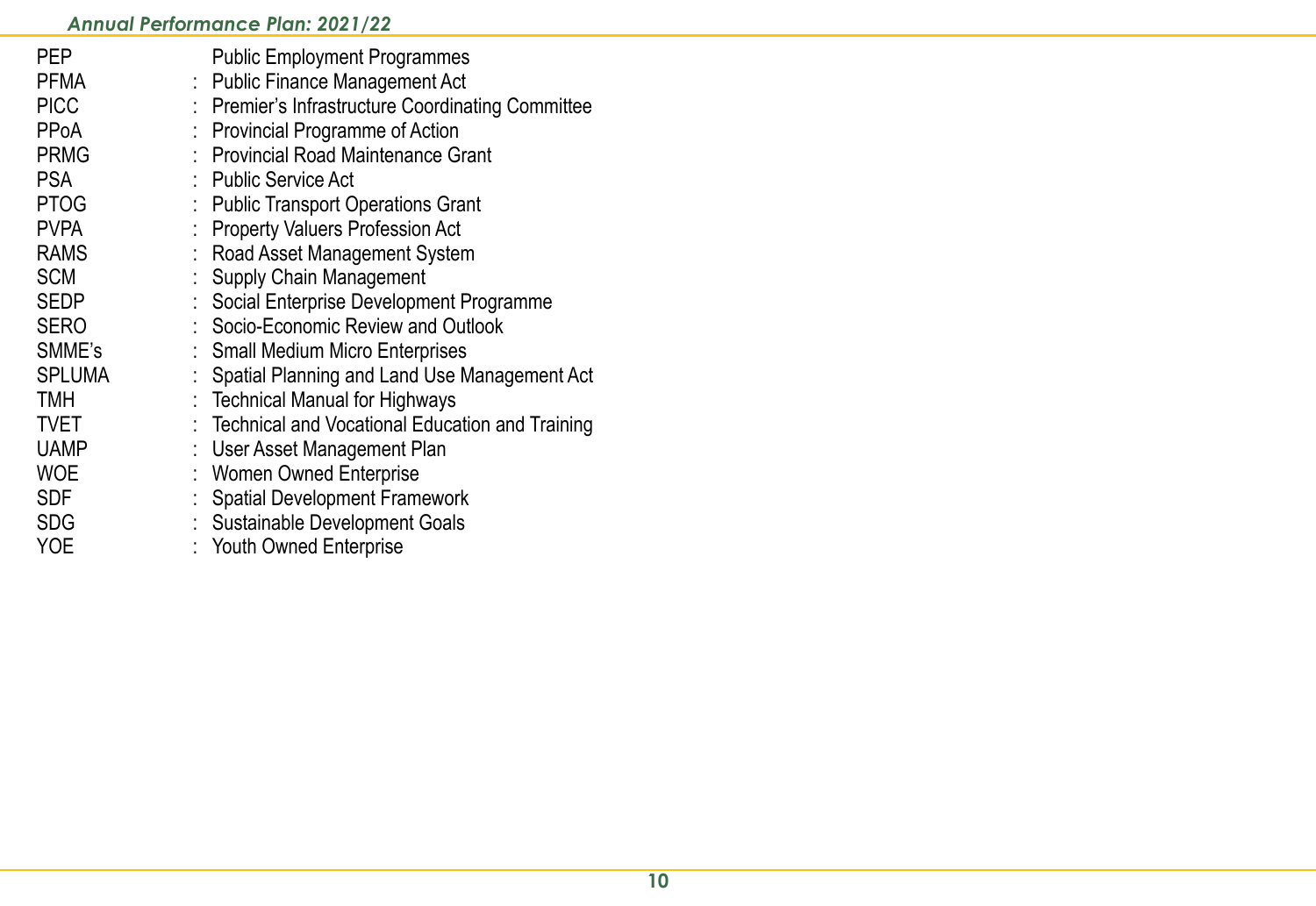

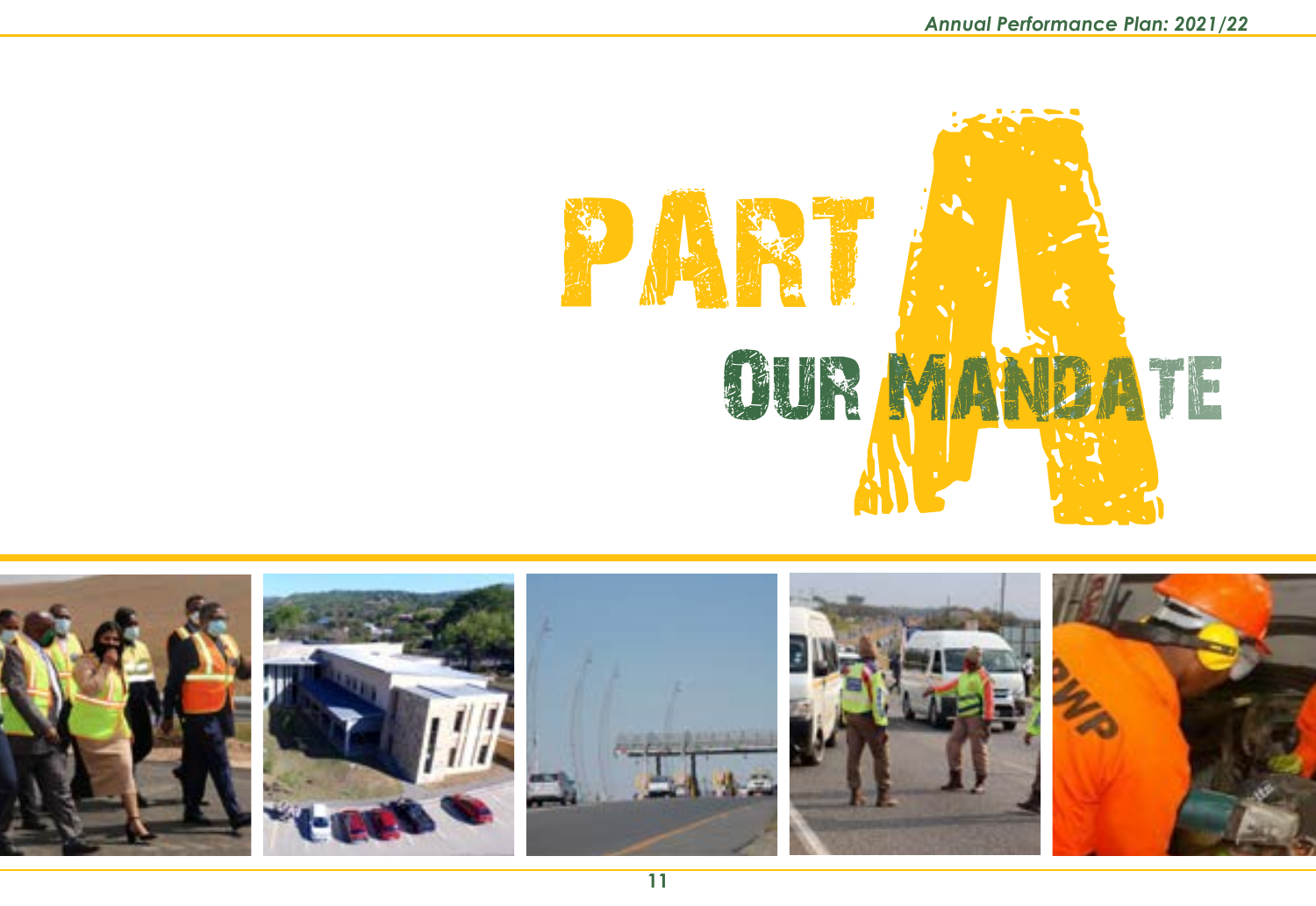## **1. LEGISLATIVE AND POLICY MANDATES**

In terms of Schedule 4 of the Constitution, the Department has been established to provide and manage provincial land and buildings as well as to contribute to the provincial goal of job creation and poverty alleviation through the Expanded Public Works Programme. On the other hand, the Department is responsible for provision of safe, reliable, effective, efficient, and fully integrated transport operations and infrastructure which will best meet the needs of freight and passenger customers at improving levels of service and cost in a fashion which supports government strategies for economic and social development whilst being economically and environmentally sustainable.

In addition to its constitutional mandate, the Department is responsible for implementing, managing or overseeing the following legislations:

#### **Broad-Based Black Economic Empowerment Act (Act 53 of 2003)**

The Act provides a legislative framework for the promotion of BEE, empowering the Minister of Trade and Industry to issue Codes of Good Practice and publish Transformation Charters, and paving the way for the establishment of the B-BBEE Advisory Council.

#### **Construction Industry Development Board Act, (Act 38 of 2000)**

Provides for the establishment of the Construction Industry Development Board; to implement an integrated strategy for the reconstruction, growth and development of the construction industry and to provide for matters connected therewith.

### **Cross-Border Road Transport Act, 1994 (Act 4 of 1998)**

Provides for co-operative and co-ordinated provision of advice, regulation, facilitation and law enforcement in respect of cross-border road transport by the public and the private sectors; to that end, to provide for the establishment of the Cross-Border Road Transport Agency; to repeal certain laws; and to provide for matter connected therewith

#### **Deeds Registries Act, (Act no 47 OF 1937)**

To consolidate and amend the laws in force in the Republic relating to the registration of deeds.

#### **Expropriation Act, 1975 (Act 63 of 1975)**

Provides for the expropriation of land and other property for public and certain other purposes; and to provide for matters connected therewith.

#### **Extension of Security of Tenure Act, 1997 (Act no 62 of 1997)**

ESTA deals with the eviction of lawful occupiers or occupiers of rural or peri-urban land whose occupation was previously lawful, subject to certain conditions

#### **Fencing Act, 1963 (Act 31 of 1963)**

Consolidates the laws relating to fences and the fencing of farms and other holdings and matters incidental thereto.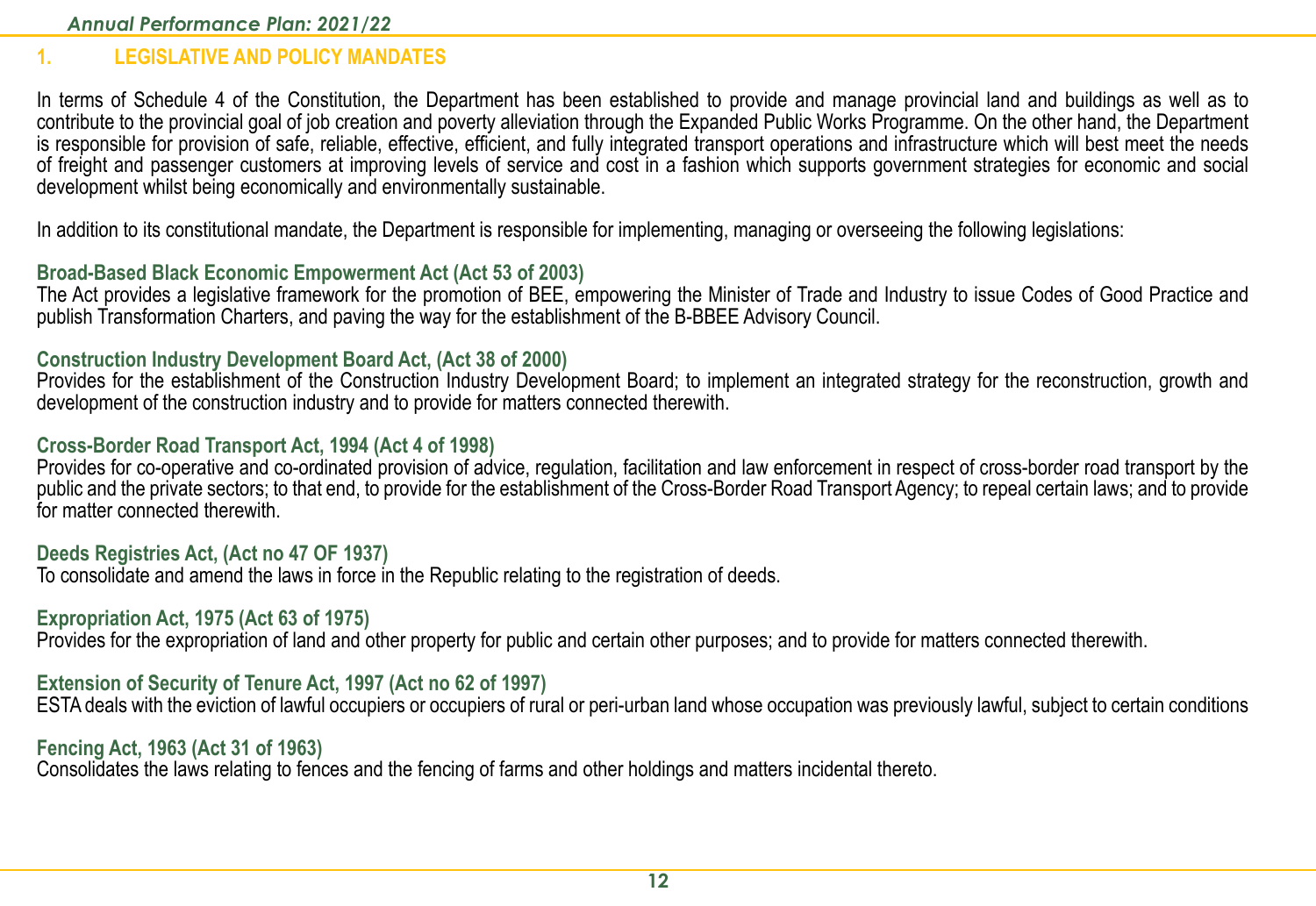#### **Government Immovable Asset Management Act (GIAMA), 2007 (Act no. 19 of 2007)**

Aims to promote Government's service delivery objectives through the sound management of immovable assets they use or control. GIAMA gives clear responsibilities of the user and that of the custodian, which is Provincial Department of Public Works, Roads and Transport in Mpumalanga.

#### **Infrastructure Development Act, 2014 (Act 23 of 2014)**

Provides for the facilitation and coordination of public infrastructure development, which is of significant economic or social importance to the Republic.

#### **Mpumalanga Archives Act, (Act 14 of 1998)**

Provides for the establishment of Mpumalanga records services, provides for proper management and care of the records of provincial governmental bodies and the preservation and use of provincial archival heritage.

### **Mpumalanga Road Act, (Act 1 of 2008)**

Provides for the establishment, transformation, restructuring and control of the Mpumalanga Provincial road network; to develop and implement Provincial road policy and standards;

#### **Mpumalanga Road Traffic Act (Act 4 of 1998)**

Consolidates and amend the provisions relating to road traffic and to provide for matters connected therewith.

#### **National Archives and Records Services Act (Act No. 43 of 1996)**

Provides for a National Archives and Record Service; the proper management and care of the records of government bodies; and the preservation and use of national archival heritage; and to provide for matters connected therewith.

#### **National Building Regulations and Building Standards Act, 1977 (Act 103, of 1997)**

Ensures that all building and construction on government property, irrespective of by whom is undertaken, complies with the legislation.

#### **National Environment Management Act, 1998 (Act 107 of 1998)**

Provides for co-operative environmental governance by establishing principles for decision-making on matters affecting the environment, institutions that will promote co-operative governance and procedures for co-ordinating environmental functions exercised by organs of state, to provide for certain aspects of the administration and enforcement of other environmental management laws; and to provide for matter connected therewith.

#### **National Land Transport Act, (Act 5 of 2009)**

Provides further the process of transformation and restructuring the National land transport system initiated by the national land transport transition Act, 2000 (Act No. 22 of 2000); and to provide for matters connected therewith.

#### **National Road Traffic Act, 1996 (Act 93 of 1996)**

Provides for road traffic matters, which shall apply uniformly throughout the Republic for matters connected therewith.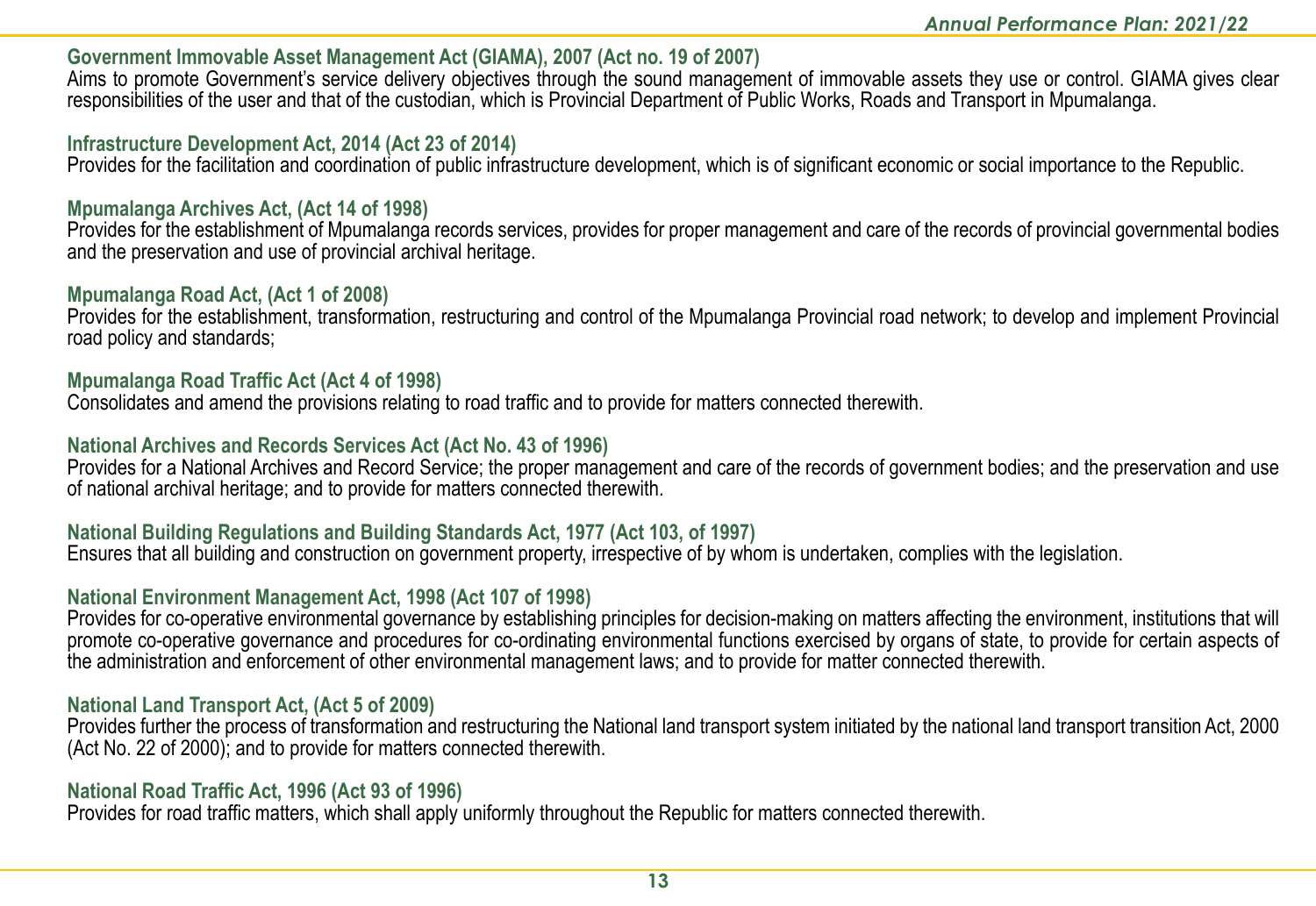## **National Veld and Forest Fire Act, 1998 (Act 101 of 1998)**

Reforms the law on veld and forest fires; to repeal certain provisions of Forest Acts 1984; and to provide for related matters.

## **Public Finance Management Act (PFMA), (Act 29 of 1999)**

Regulates financial management in the national government and provincial government, to ensure that all revenue, expenditure, assets and liabilities of those governments are managed efficiently and effectively, to provide for the responsibilities persons entrusted with financial

## **Public Service Act (PSA), 1994**

Provides the organisation and administration of the public service, the regulation of the conditions of employment, terms of office, discipline, retirement and discharge of members of the public service, and matters connected therewith.

## **Preferential Procurement Regulations**

The revised regulations were gazetted on 20 January 2017 and took effect 01 April 2017. In the main, these provide a mechanism to empower SMME's, cooperatives, township and rural enterprises, designated groups and promotion of local industrial development through government procurement.

### **Protection of Personal Information Act, 2013**

To promote the protection of personal information processed by public and private bodies. This includes the introduction of certain conditions so as to establish minimum requirements for the processing of personal information.

## **Promotion of Access to Information Act (PAIA), 2000 (Act no. 2 of 2000)**

Gives effect to section 32 of the Constitution, 1996. In terms of this provision everyone has the right of access to information held by the State.

## **Promotion of Administrative Justice Act (PAJA), 2000 (Act no. 3 of 2000)**

Gives effect to section 33 of the Constitution 1996, which stipulates that everyone have the right to administrative action that is lawful, reasonable, and procedurally fair.

# **Road Safety Act, 1972 (Act 9 of 1972)**

Promotes and regulates road safety.

## **Municipal Property Rate Act 2004 (Act 6 of 2004)**

To make provision for municipalities to implement a transparent and fair system of exemptions, reductions and rebates through their rating policies. To make provision for fair and equitable valuation methods of properties, to make provision for an objections and appeals process.

## **Occupational Health and Safety Act, 1983 (Act no 85 of 1993)**

To provide for the health and safety of persons at work and for the health and safety of persons in connection with the use of plant and machinery.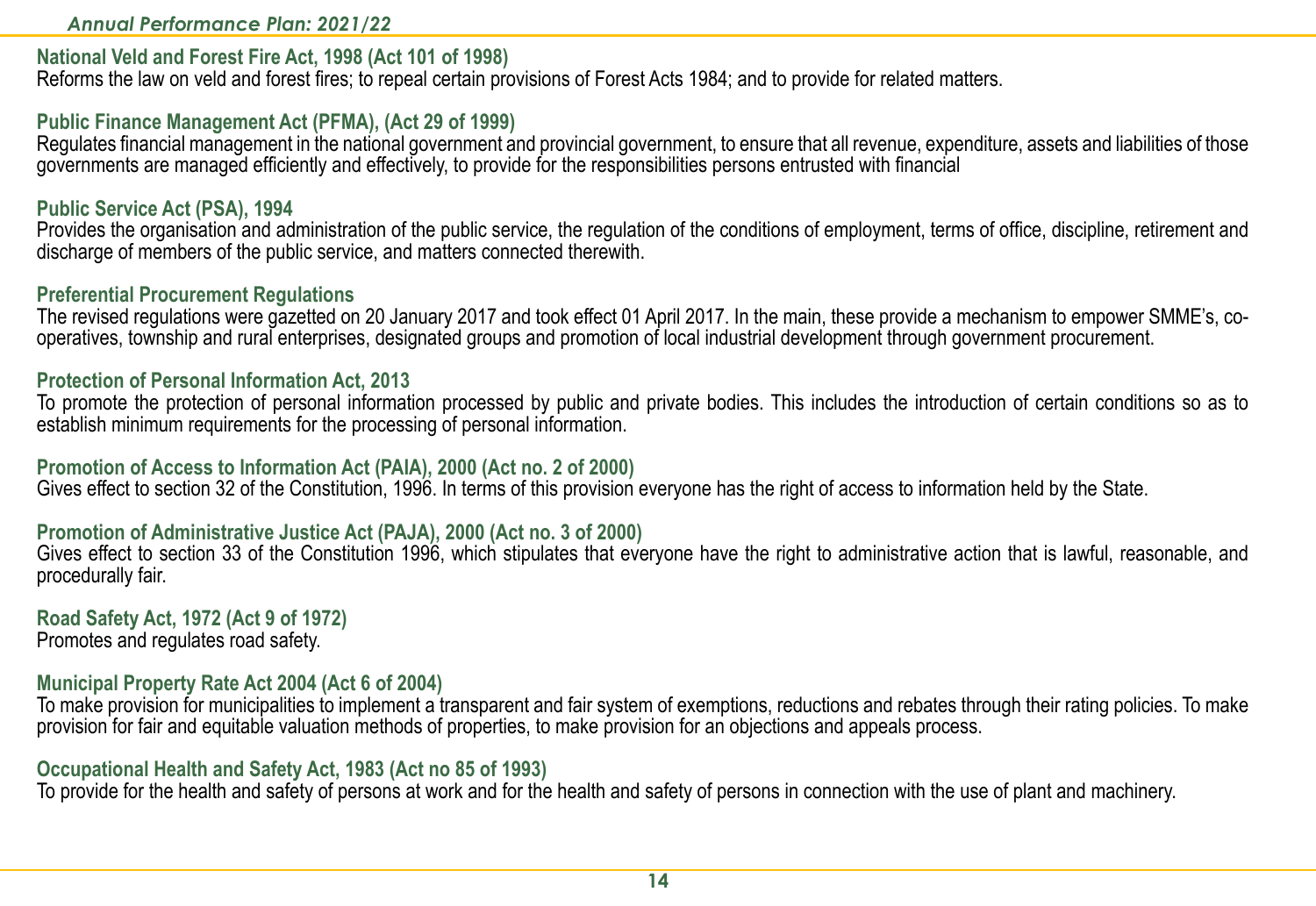## **Property Valuers Profession Act (PVPA), 2000 (Act 47 of 2000)**

To provide for the establishment of a juristic person to be known as the South African Council for the Property Valuers Profession; to provide for the registration of professionals, candidates and specified categories in the property valuation profession; to provide for the regulation of the relationship between the South, African Council for the Property Valuers Profession and the Council for the Built Environment; and to provide for matters connected therewith

#### **State Land Disposal Act, 1961 (Act no 48 of 1961)**

To provide for the disposal of certain State land and for matters incidental thereto, and to prohibit the acquisition of State land by prescription.

#### **State Affairs Agency Act of 1976**

To provide for the establishment of an Estate Agency Affairs Board and an Estate Agents Fidelity Fund; for the control of certain activities of estate agents in the public interest; and for incidental matters.

#### **Sectional Titles Act, 1986 (Act no 95 of 1986)**

To provide for the division of buildings into sections and common property and for the acquisition of separate ownership in sections coupled with joint ownership in common property; the control of certain incidents attaching to separate ownership in sections and joint ownership in common property; the transfer of ownership of sections and the registration of sectional mortgage bonds over, and real rights in, sections; the conferring and registration of rights in, and the disposal of, common property; the establishment of bodies corporate to control common property and for that purpose to apply rules; and the establishment of a sectional titles regulation board; and to provide for incidental matters.

#### **Rental Housing Act, 1999 (Act no 50 of 1999)**

To create mechanisms to promote the provision of rental housing property; to promote access to adequate housing through creating mechanisms to ensure the proper functioning of the rental housing market; to make provision for the establishment of Rental Housing Tribunals; to define the functions, powers and duties of such Tribunals; to lay down general principles governing conflict resolution in the rental housing sector; to provide for the facilitation of sound relations between tenants and landlords and for this purpose to lay down general requirement relating to leases; to repeal the Rent Control Act, 1976; and to provide for matters connected therewith.

## **Spatial Planning and Land Use Management Act (SPLUMA), 2013 (Act No. 16 of 2013)**

SPLUMA aims to develop a new framework to govern planning permissions and approvals, sets parameters for new developments and provides for different lawful land uses in South Africa.

#### **Land Survey Act, 1997 (Act 8 of 1997**

To regulate the survey of land in the Republic; and to provide for matters connected therewith.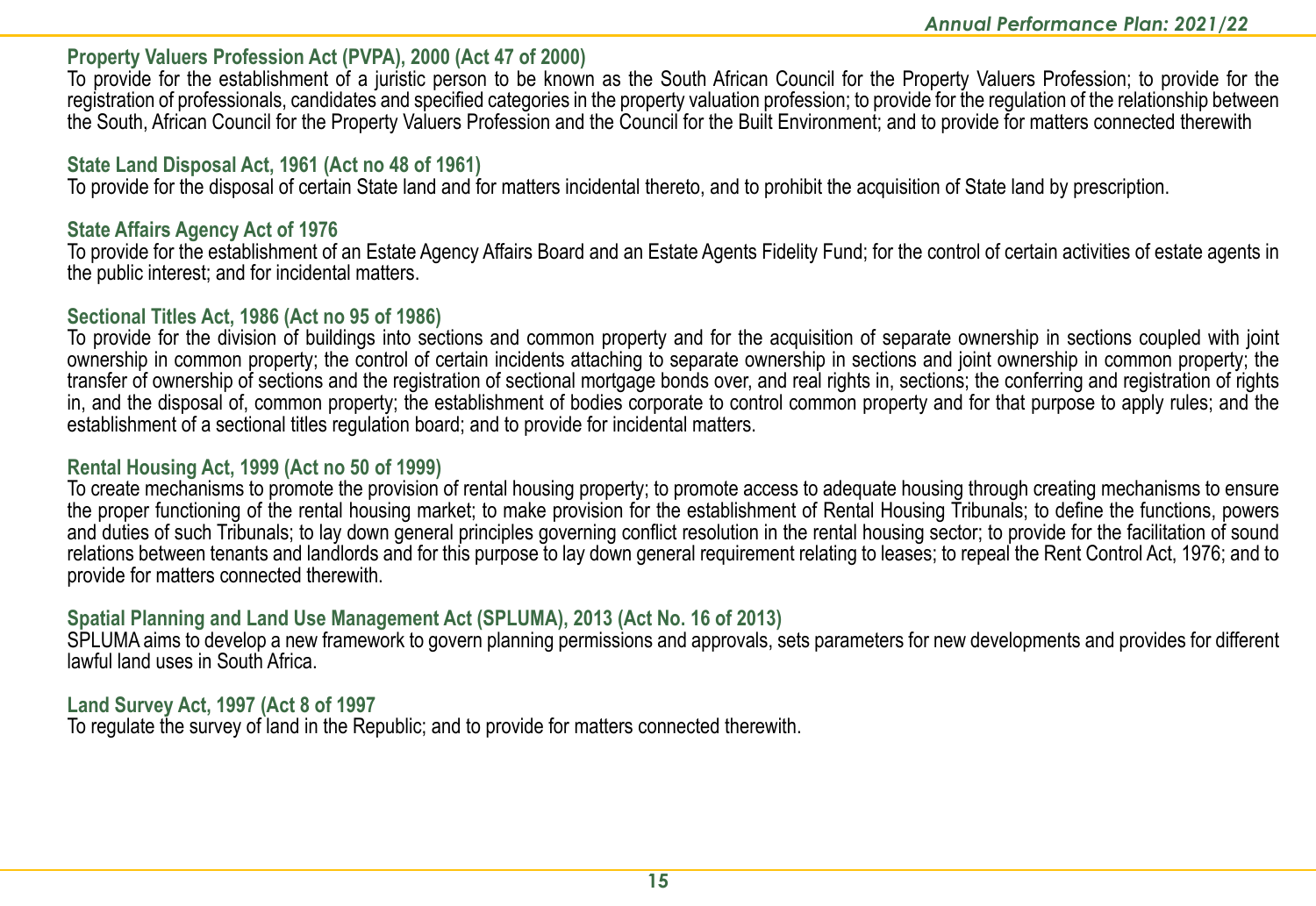## **2. INSTITUTIONAL POLICIES AND STRATEGIES RELATED TO THE FIVE-YEAR PLANNING PERIOD**

| <b>SOURCE</b>                                                | <b>PURPOSE</b>                                                                                                                                                                                                                     |
|--------------------------------------------------------------|------------------------------------------------------------------------------------------------------------------------------------------------------------------------------------------------------------------------------------|
| National Development Plan (NDP 2030)                         | The NDP is a long-term vision for the country which provides a broad strategic framework to guide key<br>government choices and actions, and focuses on the critical capabilities needed to transform the economy<br>and society.  |
| MTSF: 2019 -2024                                             | The MTSF outlines the country priorities of the 6 administration and provides a medium-term roadmap for<br>developing five-year institutional plans to enable the NDP's goals to be achieved.                                      |
| 2019 Election Manifesto of the ANC                           | It is a coherent and bold people's plan for a better life for all, addressing the persistent realities of<br>unemployment, poverty and inequality.                                                                                 |
| Agenda 2063                                                  | Agenda 2063, published by the African Union Commission in 2015, is a strategic framework for the socio-<br>economic transformation of Africa over the next 50 years.                                                               |
| United Nations Sustainable Development<br>Goals (SDGs)       | The SDGs aim to create the conditions for sustainable, inclusive and sustained economic growth, shared<br>prosperity and decent work for all, taking into account different levels of national development and capacities.         |
| National Infrastructure Plan                                 | The plan aims to transform our economic landscape while simultaneously creating significant numbers of<br>new jobs, and strengthen the delivery of basic services. The plan also supports the integration of African<br>economies. |
| Mpumalanga Vision 2030                                       | It provides a provincial expression of the key priorities, objectives and targets enumerated in the NDP and<br>expressed within the manifesto.                                                                                     |
| Mpumalanga's Economic Growth and<br>Development Path (MEGDP) | The MEGDP illustrates the current economic landscape of Mpumalanga with a view to future economic<br>growth and development.                                                                                                       |
| SERO (Socio - Economic Review &<br><b>Outlook</b> ) Report   | It provide an overview of the socio-economic situation and challenges of Mpumalanga for planning, decision<br>making, intervention and budget purposes.                                                                            |
| <b>Spatial Development Frameworks (SDFs)</b>                 | The purpose of SDFs is to optimise, integrate and coordinate strategic interventions in national spaces to<br>achieve spatial development and transformation.                                                                      |

| <b>SOURCE</b>           | <b>PURPOSE</b>                                                                                                                                                                                                   |
|-------------------------|------------------------------------------------------------------------------------------------------------------------------------------------------------------------------------------------------------------|
| (MIMP)                  | Mpumalanga Infrastructure Master Plan MIMP serves as guide for government departments, agencies and private sector infrastructure providers in  <br>planning, providing, managing and maintaining infrastructure |
| Management System, 2012 | Standard for an Infrastructure Delivery DDMS was developed to improve planning, implementation, monitoring and maintenance of infrastructure<br>  in government.                                                 |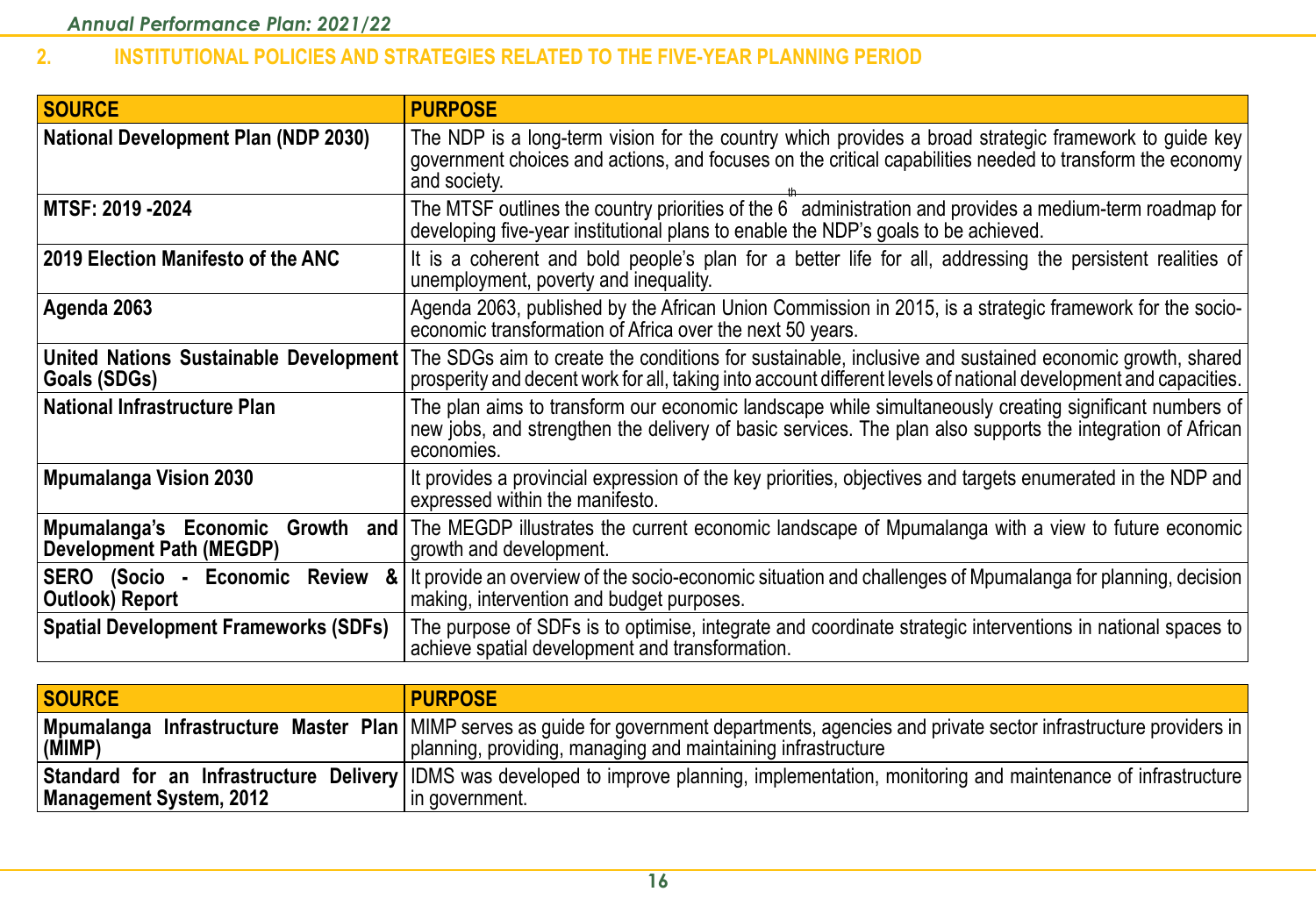| <b>District Development Model (DDM)</b> | DDM provides a streamlined and well-co-ordinated approach between government departments and<br>municipalities when responding to a multitude of development needs of communities. |
|-----------------------------------------|------------------------------------------------------------------------------------------------------------------------------------------------------------------------------------|
| <b>Gender Policy Framework</b>          | It details the overarching principles which will be integrated by all sectors into their own sectoral policies,<br>practices and programmes.                                       |
| <b>National Youth Policy</b>            | It is a cross-sectoral policy affecting positive youth development outcomes amongst young people of local,  <br>provincial and international level in South Africa.                |
|                                         | South African Disability Policy Framework   It focuses on increased and equal opportunities for people with disabilities.                                                          |

## **3. RELEVANT COURT RULINGS**

## **Mabaso vs Mpumalanga Provincial Government and another South Gauteng High Court case number 7414/12.**

Mabaso had instituted proceedings against the Mpumalanga Provincial Government for damages allegedly suffered in an accident he had when he drove over a pothole. The Notice to sue the Respondent was sent by the Applicant's attorneys 2 years and 10 months later. The court found that from the information provided by the Applicant, the Respondent was not able to properly investigate the matter and make a proper assessment on the merits of the Applicant's intended action. The court therefore dismissed the application for condonation with costs.

### **Raubex Joint Venture and Others vs Mpumalanga MEC Public Works, Roads and Transport.**

This was an urgent application for an order to set aside the first respondent (MEC)'s decision to award a tender for alterations, renovations and new addition to Mmamehlake hospital to the third respondent (Clear Choice Builders Pty (Ltd)). The applicant argued that the inclusion of locality as a functionality criteria resulted in the third respondent being able, and on that aspect only, to satisfy the requirements of the tender process without which they would not. The judge found that the statement by the applicant about locality was ambiguous and the applicant could have clarified the issue at the compulsory briefing session. The application could still have sought clarity in respect of unclear issue and they decided not to. The application was dismissed with costs,

## **Eastern Cape MEC for Public Works, Roads and Transport vs Loretta Botha.**

The widow of the deceased, who was killed while driving on a public road during severe rain and storm thereby colliding with a tree that fell across the road. instituted an action against the MEC for damages for loss of support. The court of first instance found that the appellant (MEC) or his employees had failed to maintain the road by removing the trees that constantly grow and cause potential damages to road users. They also failed to close the road in time before a collision occurred. The respondent's claim was successful but the MEC appealed the court decision but the appeal was dismissed with costs.

#### **KwaZulu Natal MEC for Transport vs Eastman and Others.**

This is an appeal by the KZN MEC for transport against judgement by the Pietermaritzburg high court. The MEC was found negligent in that he failed to take reasonable steps to maintain the road, which led to it to being excessively dangerous. The first defendant, who was the driver was also found to have driven at an excessive speed and therefore the damages were apportioned on 70/30. Both the first and second defendant appealed and on appeal the court found that there is no acceptable evidence that any omission on the part of the employees of the MEC caused or contributed to the accident. As for the first defended the driver, the court concluded that it was the speed at which the second defended was driving that caused the vehicle to slide off the road. The court upheld the appeal by the MEC with costs. The first defended was held to be solely liable for the cause of the accident.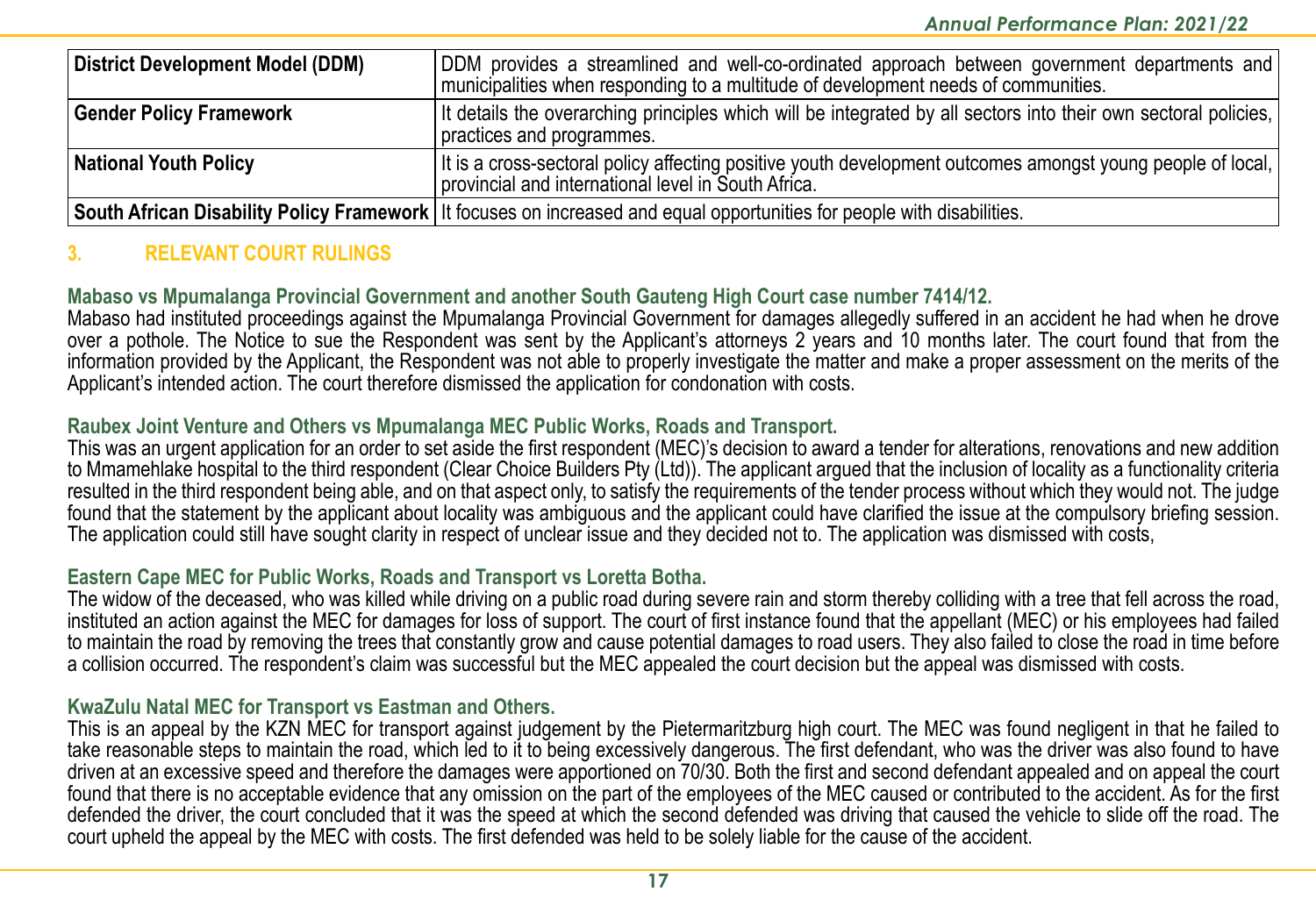## **Engelbrecht vs Mpumalanga MEC for Public Works, Roads and Transport.**

Marin Engelbrecht was employed as an ambulance driver and on 16 March 2012 she was driving to an accident scene and alleged, drove through a pothole and one of the ambulance's tyres burst. She lost control of the vehicle and it rolled down an embankment. She claimed more than R1m in damages as a result of injuries that she sustained. She stated in her court papers that should have ensured that tarred surfaces on the roads were smooth and free of potholes. The Department argued that even though the Department has a duty to maintain the roads, it could not reasonably be expected to be aware of each and every pothole on the roads. In this case the court agreed that Engelbrecht was partially responsible for the accident as she drove too fast, given the prevailing circumstances. The legal principle of "apportionment of damages" and awarded Engelbrecht 40% of her damages.

## **Occupiers of Erven 87 and 88 Berea and Christiaan Frederick De Wet and Others, CCT 108/16**

Mr Maseko bought land which he intended to upgrade and lease as a residential accommodation. The liquidators of the property served on the occupiers a notice of termination of their rights of occupation of the property. The court found that the eviction order falls to be rescinded for the following reasons: Although there was factual consent to the eviction order on the part of the occupiers, their consent was not valid. Accordingly the court set aside the court order in terms of the common law. In respect of the other occupiers who were not present when the court order was made, the court found that the liquidator had failed to establish a mandate between these occupiers and the ward committee member. As a remedy the court ruled that without the local authority being part of the proceedings, it was unable to grant a just and equitable remedy that will bring finality to the matter. The court joined the local authority to the proceedings and remitted the matter to the court a quo to deal with the matter on an expedited basis.

### **McIntosh vs Premier KZN**

A keen cyclist in his late forties, sustained serious bodily injuries when he fell from his bicycle while swerving to avoid a large pothole in a road under the management and control of the respondents. He subsequently sued the respondents for damages in the High Court, Pietermaritzburg, alleging that they had been negligent, inter alia, for failing to ensure that potholes in the road were timeously repaired or signs were erected warning road users of the danger. The matter came before Kruger J who was asked to decide only the issue of liability and to defer the issue of the appellant's damages for later determination. The ruling provides guidelines regarding how to deal with pothole claims against the Department.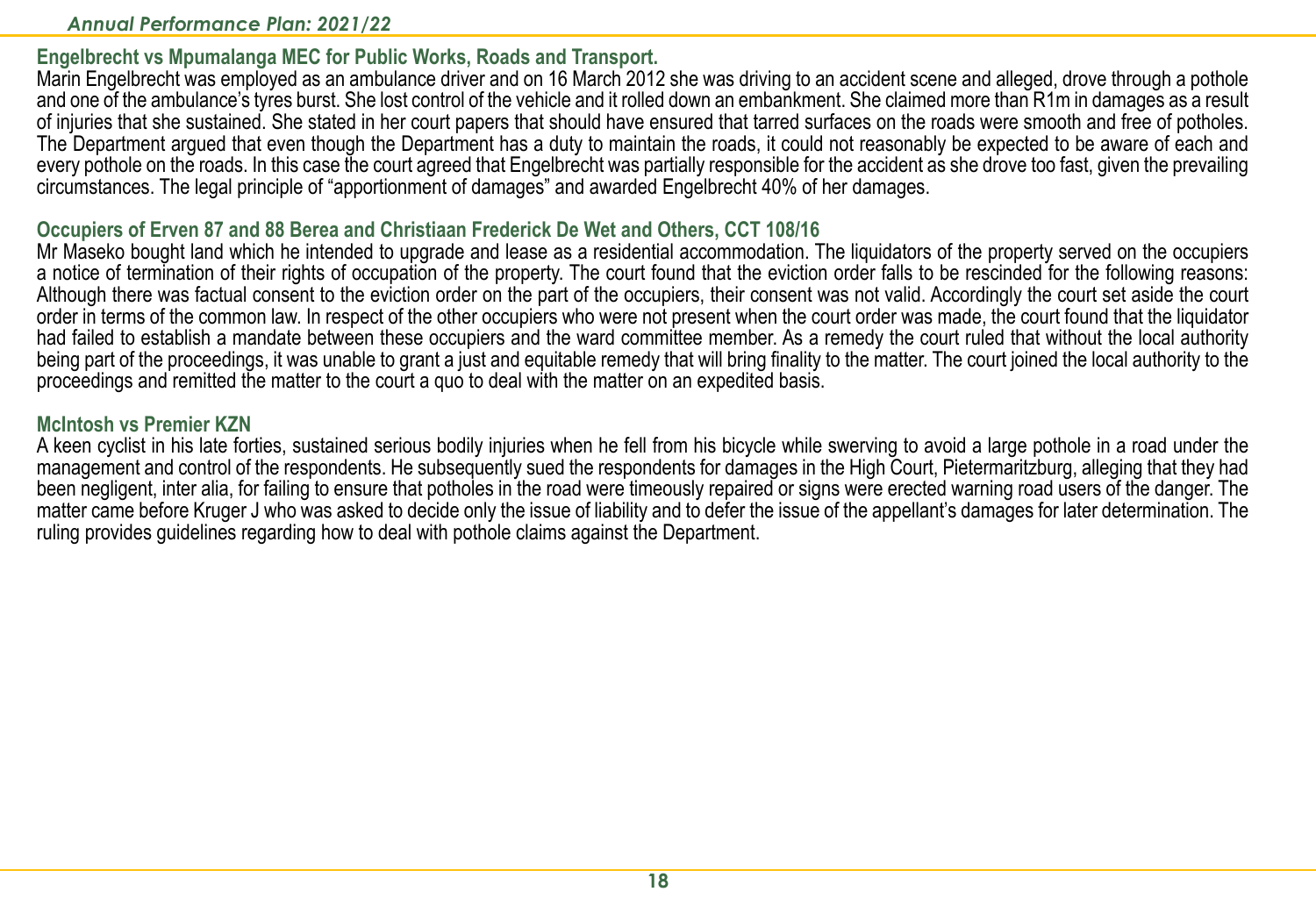

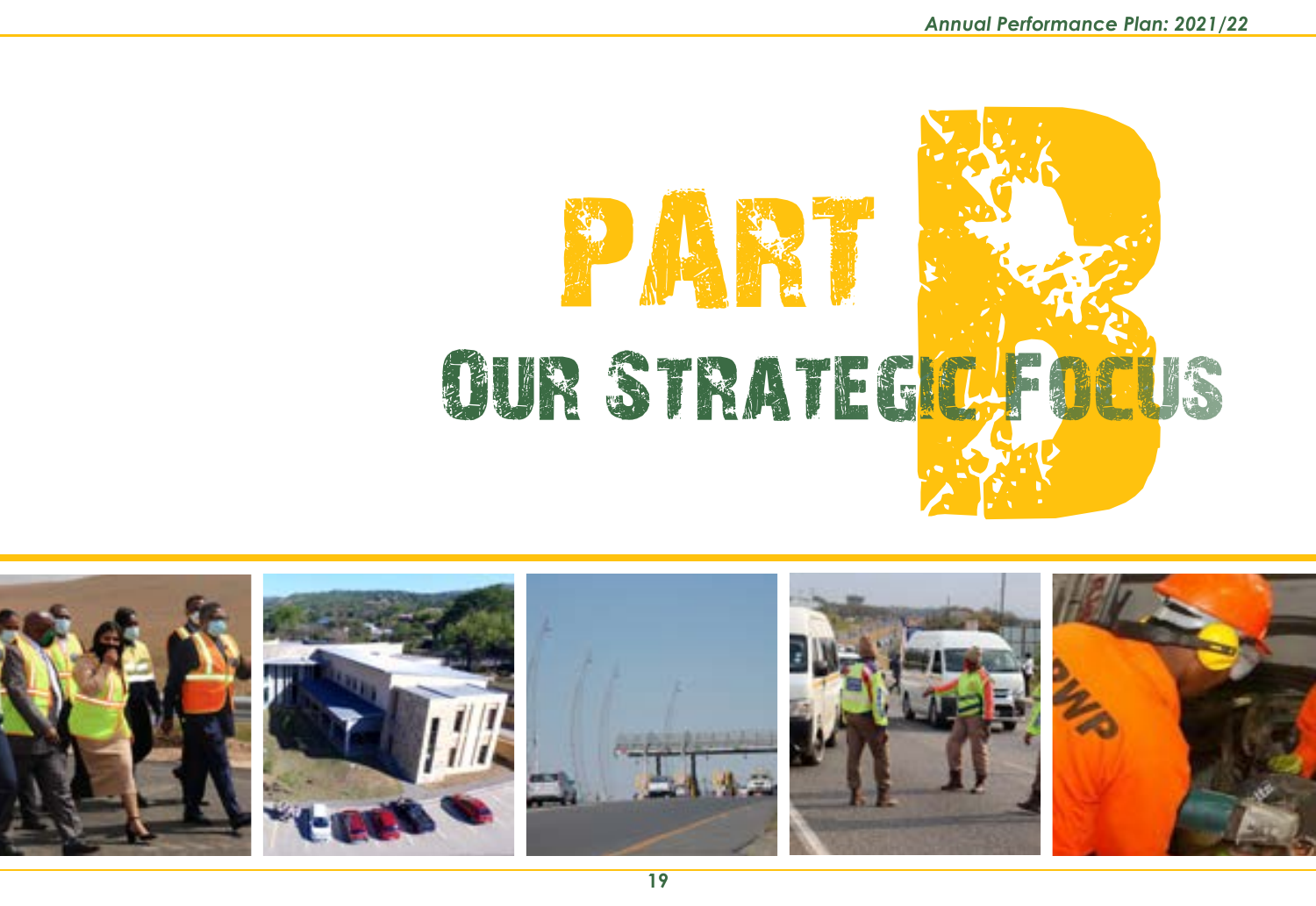## **1. UPDATED SITUATIONAL ANALYSIS**

#### **1.1. Impact of the coronavirus pandemic**

The world has been in pandemic mode for more than a year and the coronavirus continues to spread in South Africa and around the globe. This puts at risk achievement of the envisaged 2030 socio-economic outcomes that are espoused in the National Development Plan (NDP). Before the NDP was published, the National Planning Commission first initiated a problem identification phase in order to identify and analyse the key challenges confronting the country. However, the diagnostic report could not have predicted that a global pandemic will emerge as the biggest threat towards realisation of the set national priorities.

Equally, when the Medium Term Strategic Framework (MTSF): 2019 -2024 was published, a few people would have predicted such a global health crisis. The MTSF identified critical actions and key outcomes that should be taken in the short and medium terms in order to put the country on a positive trajectory. To achieve these effective delivery of public services is needed, including an adequate response to the COVID-19 pandemic. Now more than ever, there is a greater demand for Government's effectiveness and increased efficiency, especially from a department like Public Works, Roads and Transport – tasked with coordination of Priority 2: Economic Transformation and Job Creation.

In response, Government has announced its Economic Reconstruction and Recovery Plan (ERRP) to get the economy back on track. Central to this plan is infrastructure investment which will play a key role in achieving inclusive economic growth. The construction and maintenance of economic and social infrastructure (roads, schools, community libraries, hospitals and clinics) will create opportunities for energy security, support of local manufacturing, development of township economies and mass public employment programmes. A Mpumalanga version of this plan articulates the proposed interventions that will boost local economic growth and create the much-needed job opportunities for the people of the Province.

The Department Public Works, Roads and Transport sits at the heart of these plans as an implementing agent of catalytic infrastructure projects and coordinator of the Expanded Public Works Programme (EPWP). To date, great strides have been made to include the marginalised groups within the mainstream economy and employment stimulus programme. As at end of February 2021, a total of 45.1% of contracts have been awarded to Women Owned Enterprises, 26.8% awarded to Youth-Owned Enterprise, 0.4% of contracts awarded to Enterprises Owned by Persons with Disabilities (PWD). Also of significance, is the creation of 4 708 work opportunities created through several Public Employment Programme (EPWP, NYS, Siyatentela, ect.)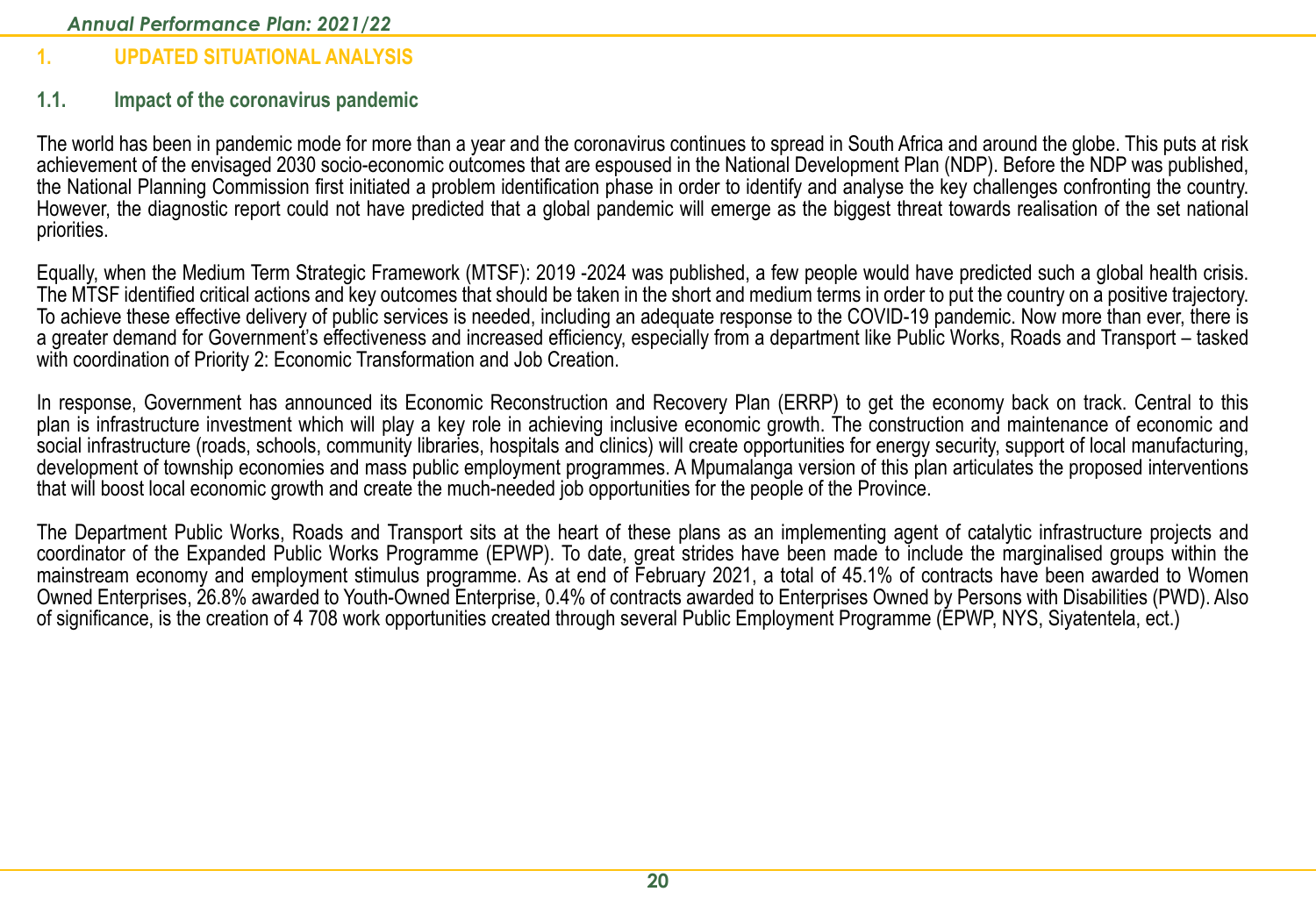

## **1.2. Spatial information, Statistics and Demographic data on Provincial road network**

**Mpumalanga Provincial Road Network (excluding roads under the jurisdiction of SANRAL and municipalities)**

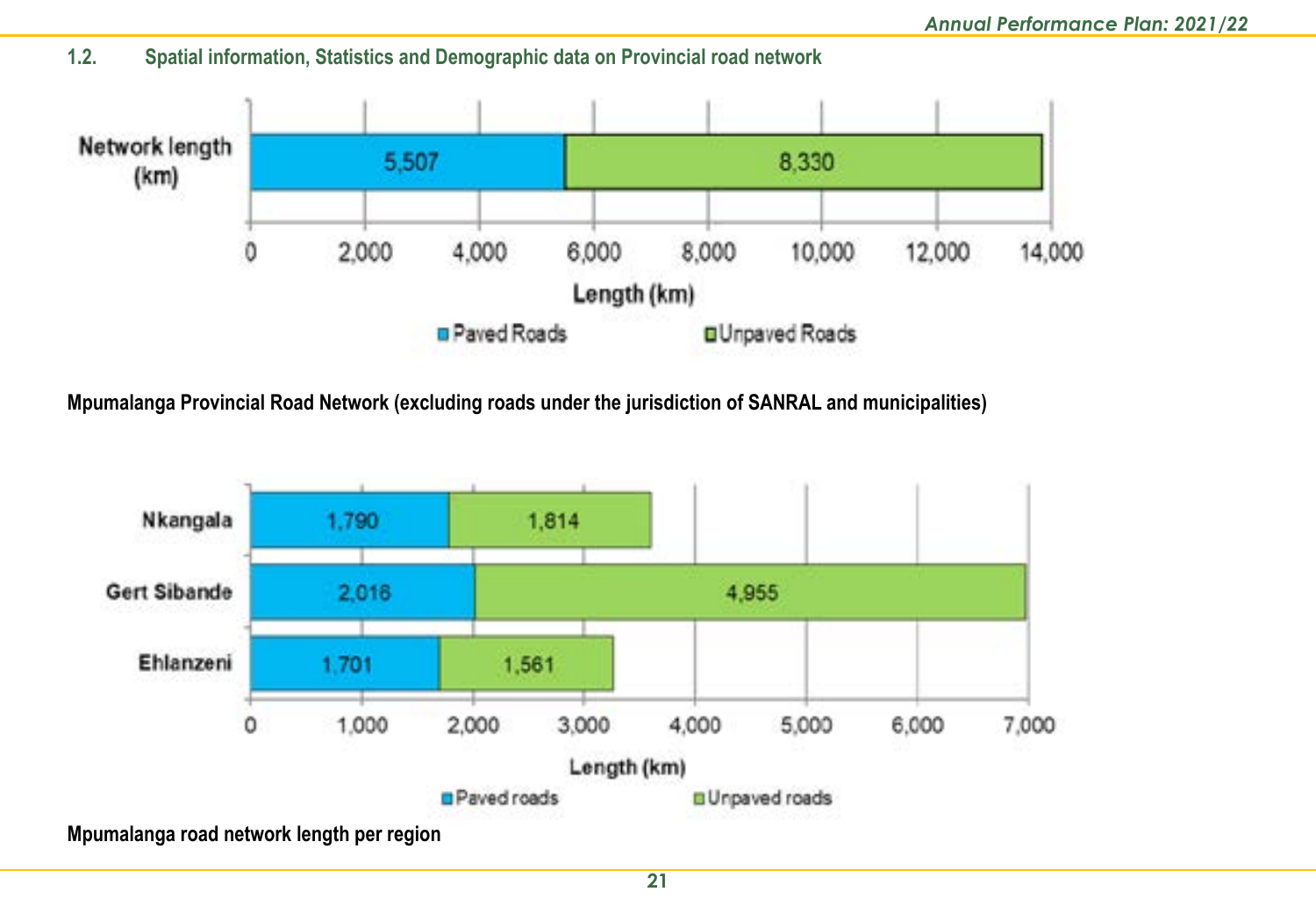The Department of Public Works, Roads and Transport is responsible for the provincial road infrastructure network that interconnects within the province and that connects the province with the rest of the country, neighbouring countries and municipal areas. This infrastructure also plays a key role in the growth of the tourism sector and provision of sustainable energy in South Africa Therefore, the provincial road network is an economic resource and a valuable asset to the Province and needs to be carefully managed as such. In recognition of this, the Department has developed the Road Asset Management System (RAMS) which provides valuable information for road network management and planning.

Whilst it is recognised that Government has invested billions of rands in transport infrastructure since the advent of democracy, the long-term funding and investment in transport remains a challenge. This has been further compounded by the withdrawal of the coal haulage portion of the Provincial Road Maintenance Grant (PRMG) and poor economic outlook. Therefore, cost effective measures such as reseals and fog-sprays for paved roads and regravelling for unpaved roads will be applied to maintain the road network during constrained funding levels. In addition, monitoring of all capital projects (including upgrades and rehabilitations) will be strengthened to ensure timeous delivery and realisation of value for money.

## **1.3. Key stakeholders which contributes to the organisational ability to achieve its outcomes**

Most of what the Department sets out to do regarding the building infrastructure portfolio relies on inputs and budgets from several client departments. This Department therefore acts as an implementing agent on behalf of the following departments: Education, Health, Social Development, Culture, Sport & Recreation, and the Legislature. Ideally, all the proposed projects should be subjected to the Infrastructure Delivery Management System (IDMS) protocols in order to ensure adequate time for planning, resource allocation, procurement and implementation. This require full adherence to the IDMS by all the role-players within the infrastructure delivery value chain, however it remains a challenge that compromises the delivery of provincial infrastructure agenda.

The new District Development Model (DDM) supports the above-mentioned planning framework as it also seeks to address the lack of coherent planning in Government's projects and programmes. This model provides a streamlined and well-co-ordinated approach between Government departments and municipalities when responding to a multitude of development needs of communities. More importantly, it builds upon intergovernmental relations to coordinate and align development priorities and objectives between the three spheres of Government. This paradigm shift is expected assist Government in turning plans into actions, ensuring proper project management and enhancing monitoring.

As set out in the Government Immovable Asset Management Act, (GIAMA), the Department of Public Works, Roads and Transport is mandated to be the custodian and portfolio manager of Government's immovable assets. The Department's role consists of policy formulation, coordination, regulation and oversight relating to the provision of accommodation to client departments. To ensure adherence to GIAMA, the Mpumalanga Provincial Government has directed all departments to set aside 2% of their budgets for infrastructure maintenance. This decision paves the way for Provincial Treasury to ring-fence budgets in the endeavour to implement the "user-charge" principle.

The provision of an integrated transport system involves various partners and other levels of Government. In most parts of Mpumalanga, taxis dominate the public transport system, however taxis remain excluded from the current public transport subsidy regime. Buses are the second most used mode of transport and this service is facilitated through 6 public transport contracts: Buscor, PUTCO, Unitrans, Midbank, Tilly's and Lebowa Transport. A combination buses and taxis facilitates transportation of approximately 63 600 learners on a daily basis. On the other hand, passenger rail is almost non-existent in the province as highlighted by the increasing demand for implementation of the Moloto Rail Development Corridor.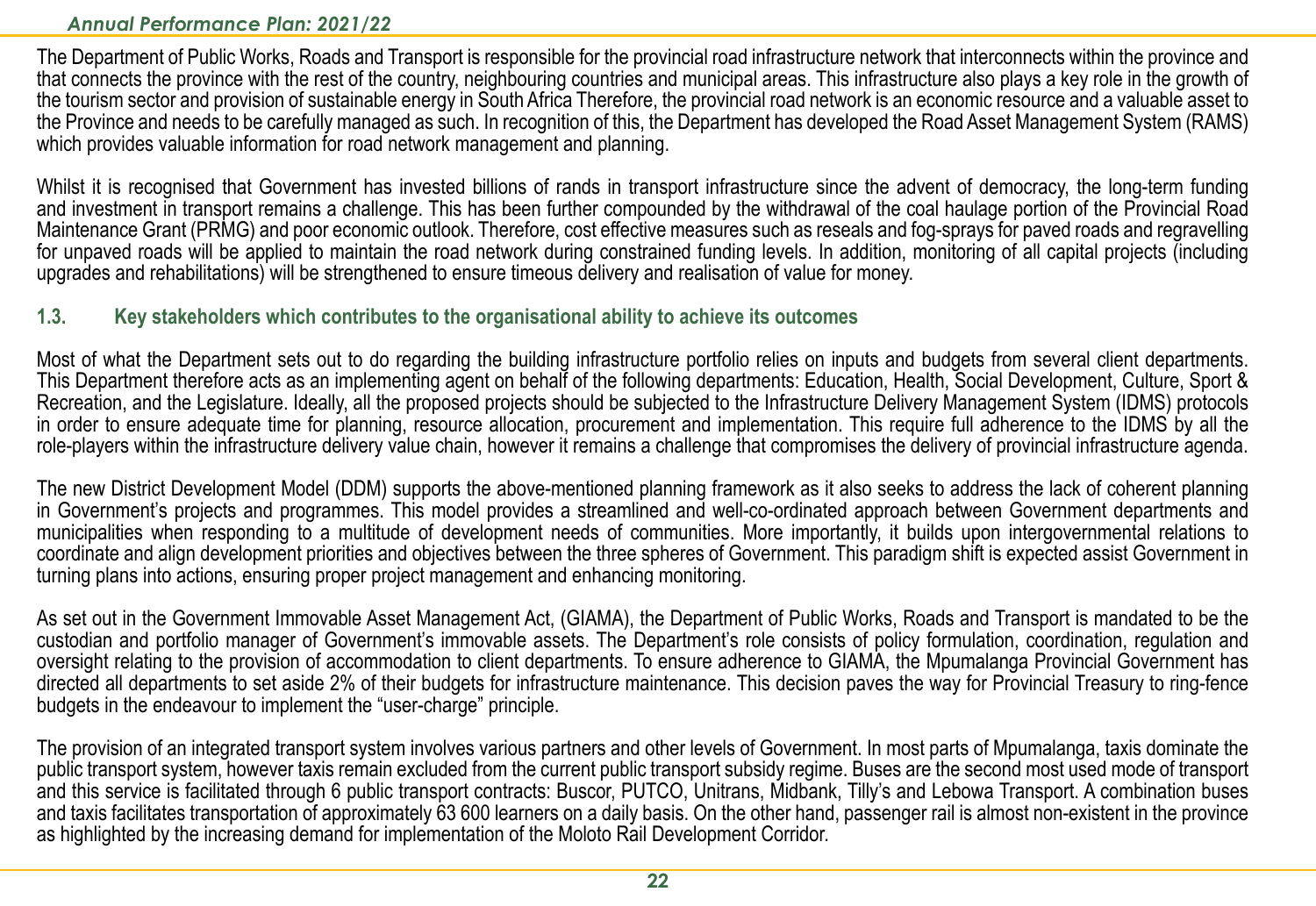The Department is further mandated to coordinate Government's job creation initiatives through the implementation of the Expanded Public Works Programme (EPWP). This programme involves participation of 30 public bodies (i.e. departments and municipalities) who are collectively tasked with the creation of 220 575 work opportunities during the current MTSF. These opportunities will be created across four sectors, namely: (i) Infrastructure, (ii) Environment & Culture, (iii) Social and (vi) Non-State. Having said that, it should be noted that the budgets for implementation of the projects and programmes earmarked for use of labour-intensive methods are allocated to the budget vote of each public body.

## **2. EXTERNAL ENVIRONMENT ANALYSIS**

## **2.1 Catalytic infrastructure investment**

It is common knowledge that the social and economic relief package implemented to support companies, workers, household and individuals in distress was never going to be enough. What South Africa needed, was a bold plan (i.e. economic reconstruction and recovery plan) that would place the economy on a new growth part. At Provincial level, there is no need for other grand plans but instead, it is important that Mpumalanga builds upon the Mpumalanga Infrastructure Master Plan (MIMP) to restore economic growth that will result in creation of jobs on a massive scale. Already, this includes the following catalytic projects that are spread across the three regions:

- 
- 
- 
- 
- Mpumalanga International Fresh Produce Market (MIFPM)<br>• Nkomazi Special Economic Zone (SEZ)<br>• Maputo Development Corridor<br>• Moloto Rail Development Corridor<br>• Investment in key economic infrastructure (construction and
- 

The pandemic provides an opportunity for Government to make substantial structural change which will allow fundamental lasting change. Equally, this presents an opportunity to reposition the Social Enterprise Development Programme (SEDP) to address the new demand for economic transformation and job creation. Channelling support through existing programmes such as SEDP, EPWP, Sakh'abakhi, Siyatentela and National Youth Service will allow for a more rapid response to the current economic crisis. More significantly, procurement of locally manufactured building materials will revitalize the local and township economies.

## **2.2 Radical economic transformation**

There has been notable progress in the empowerment legislation aimed at using procurement to promote local industrial development, socio-economic transformation and the empowerment of small business enterprises, cooperatives, and rural and township enterprises. In Mpumalanga's context, the Social Enterprise Development Programme (SEDP) provides an appropriate framework to support the transformation of the economy to serve all people. These policy instruments further enable active empowerment of women, youth, people with disabilities and military veterans. As a result, these enterprises and designated groups have become the main employment creators and in turn enabled inclusive economic growth.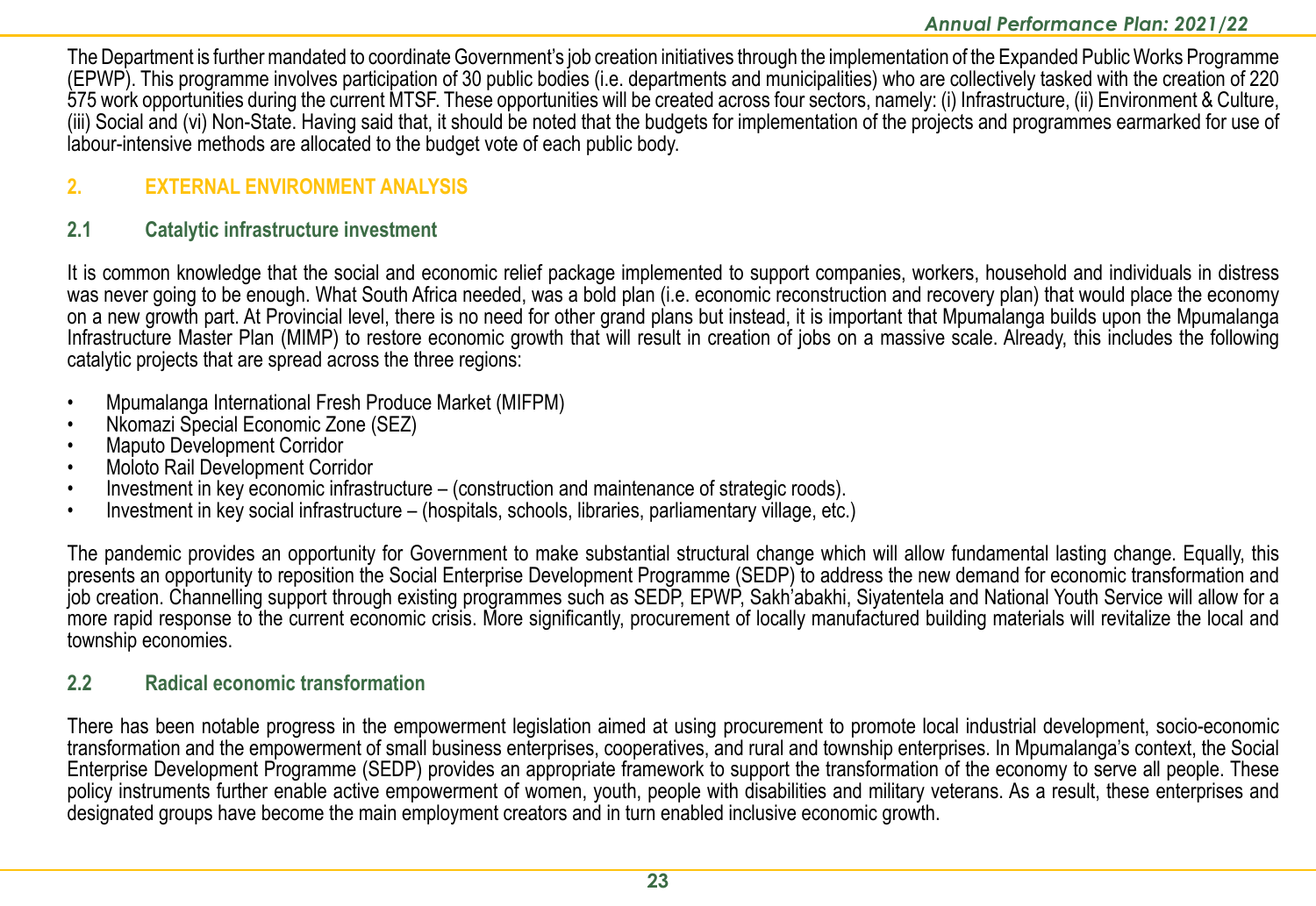## **2.3 Increase in the number of unemployed people**

The COVID – 19 crisis has demonstrated the vulnerability of the livelihoods of many South Africans. Although necessary, the nationwide lockdown resulted in devastating economic and social consequences Unemployment figures have increased in all sectors due to the numerous restrictions which saw many people losing their jobs or their incomes reduced. To address this, Government is pursuing a long-term infrastructure investment programme combined with growing local procurement and public employment programmes. These policy initiatives are considered as critical inputs for creating opportunities for inclusive economic growth and employment.

## **2.4 Work stoppages on project sites**

The Department has made great strides in fulfilling its mandate to deliver infrastructure and has worked very hard at improving its oversight function on capital projects. Notwithstanding this, project stoppages on sites are becoming more prevalent due to community disruptions. This could be attributed to the increasing throes of poverty and unemployment or just plain thuggery. In response, the Department will continue to utilse empowerment legislation and the SEDP to pursue inclusive economic transformation. Furthermore, the recently established Joint Rapid Response Team will ensure that criminal groups that are causing disruptions on delivery of Government's infrastructure programme a dealt with accordingly.

## **2.5 Land redistribution and restitution**

The "land question" goes back more than a century when thousands of black families were forcibly removed from their land by the apartheid Government. This marked the beginning of socio-economic challenges the country is facing today such as unemployment, poverty and inequality. Land reform is therefore necessary to help address inherited historical injustices. As custodian government immovable assets, the Department has a number of land parcels its asset register. This land is earmarked to be released for integrated human settlements developments or as part of restoring land owners rights in cases where land was taken away from them by the apartheid regime

## **3. INTERNAL ENVIRONMENT ANALYSIS**

## **3.1 Decreasing budget baselines**

| <b>Financial Year</b> | 2017/18    | 2018/19      | 2019/20   | 2020/21      | 2021/22 |
|-----------------------|------------|--------------|-----------|--------------|---------|
|                       | R'000      | <b>R'000</b> | R'000     | <b>R'000</b> | R'000   |
| Budgets               | 269<br>739 | 768<br>5 204 | 5 409 822 | 5 087 524    | 952 999 |

The figures above present a harsh reality that indeed there is less money to spend on Government's programmes and projects. This situation is further compounded by the unfavourable credit ratings, external borrowing and under collection of tax revenue due to the coronavirus pandemic. Unfortunately, this comes at a time when South Africa is facing the increasing triple challenge of poverty, inequality and unemployment. As such, there is a need for public infrastructure investment as an economic catalyst and this creates an urgent need for financial prudence and progressive decision making. Structural reforms and efficiencies are no longer an option but a necessity if the Department has to fulfil its mandate.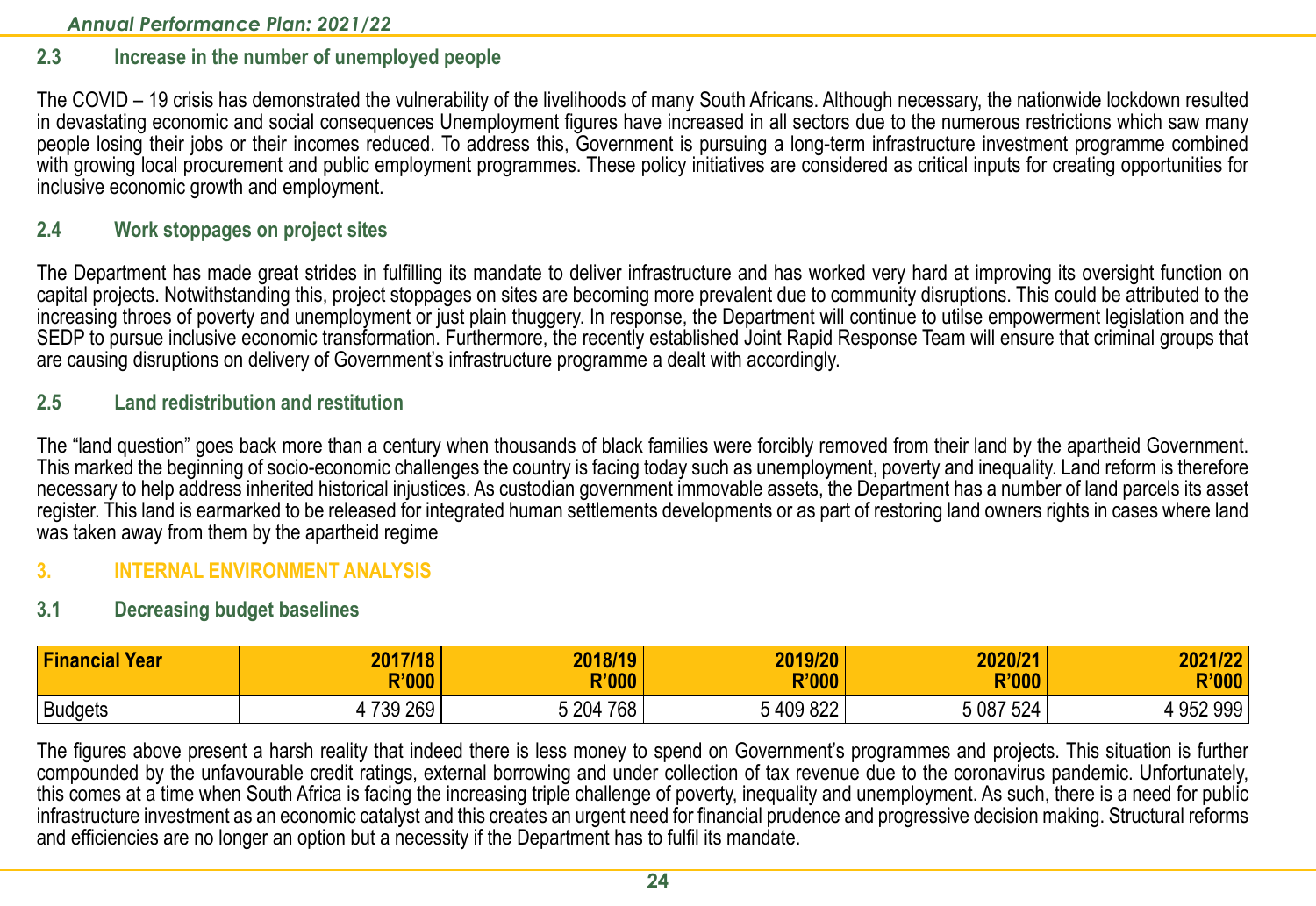#### **3.2 Capacity to deliver departmental mandate**

| <b>Financial Year</b>                   | 0047/40 | 2040/40<br>2010/ | 2019/20      | 2020/21      |
|-----------------------------------------|---------|------------------|--------------|--------------|
|                                         | R'000   | <b>R'000</b>     | <b>R'000</b> | <b>R'000</b> |
| $\overline{\phantom{0}}$<br>  Employees | 2937    | 2785             | 2666         | 2560'        |

Overall, South Africa needs a radical approach to service delivery amidst the current challenges. This then calls for a complete rethink about how to build A Capable, Ethical and Developmental State. The uplifting of the provincial moratorium on filling of vacant posts is therefore a step in the right direction. A technical-oriented organisation such as this Department requires a skilled workforce to plan, deliver, and operate Government-wide programmes and projects. To achieve this, the Department intends to fill 140 vacant posts in the current financial year and this will be done within 3 months after advertisement. In addition, appropriate assessment mechanisms will be applied at all staff levels in order to develop and deliver training that is needed.

#### **3.3 Moving towards e-Government**

The negative impact of the coronavirus pandemic on Government's operations has seen a significant demand for online services. Subsequently, a window of opportunity has opened to foster a culture of workforce flexibility and build institutional capacity to respond to a digitised future. In this environment, digital and innovative technologies have enabled employees to work remotely where possible. On the other hand, this has reduce operational costs and increase productivity within Government. That being said, there should be an internal governance, planning and management processes to guide all ICT investments which will support delivery opportunities. This paradigm shift will help the State to attain the ideal Public Service as envisaged in the NDP.

#### **3.4 Fraud and corruption**

Finally, Government is taking decisive actions to restore the credibility of the public service, to root out corruption and ensuring efficiency within its ranks. The exposure of the deep rot in public institutions and State-Owned Enterprises (SOEs) serves as a reminder how the dream for a better life can be easily deferred. The Department is not immune from this scourge especially because of the huge budgets that are associated with infrastructure rollouts. To this regard, various internal controls have been developed to mitigate against the related risks. Also, detailed processes are articulated on how cases of fraud can be reported to the Fraud and Corruption Hotline, Public Protector, Presidential Hotline, Public Service Commission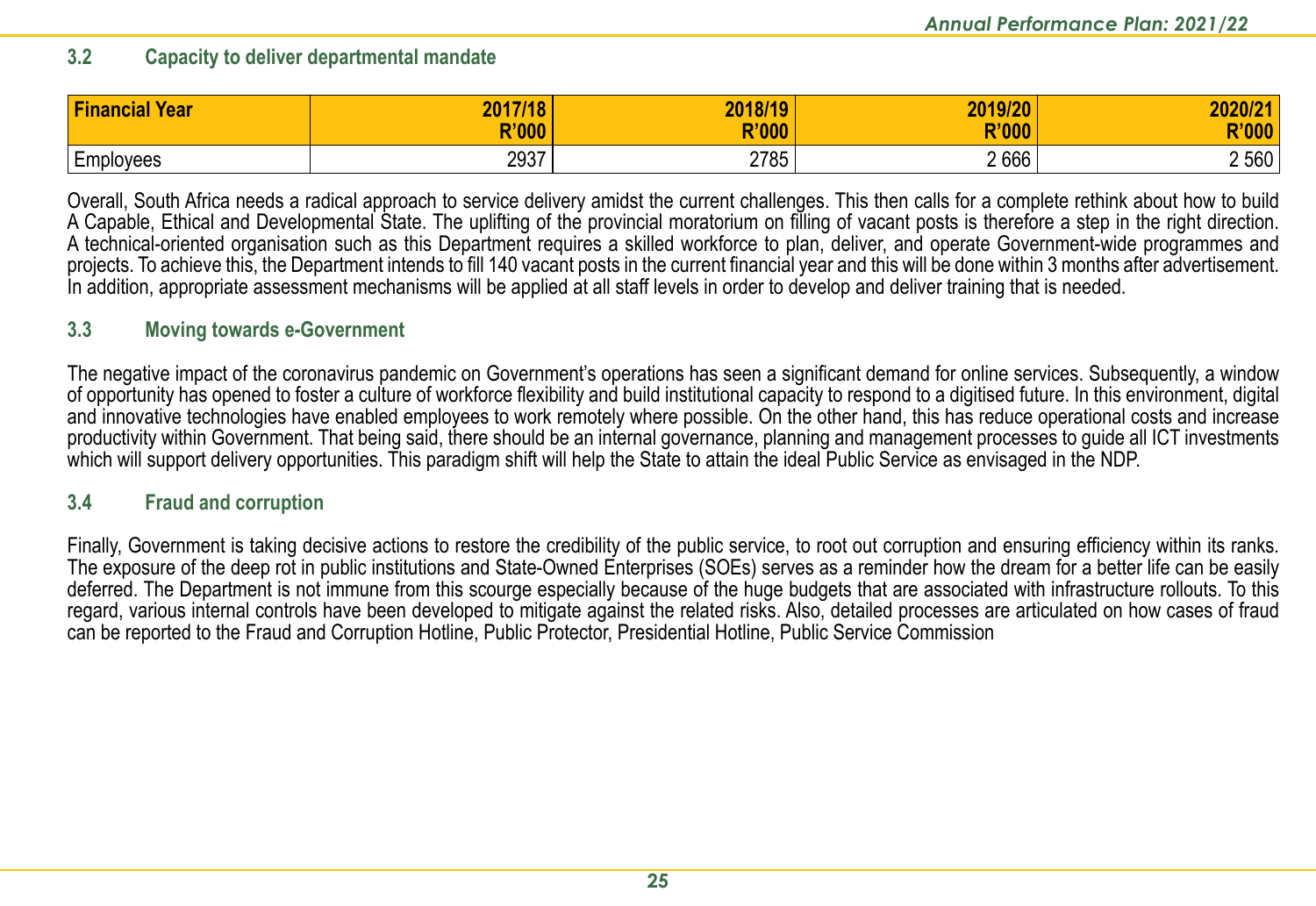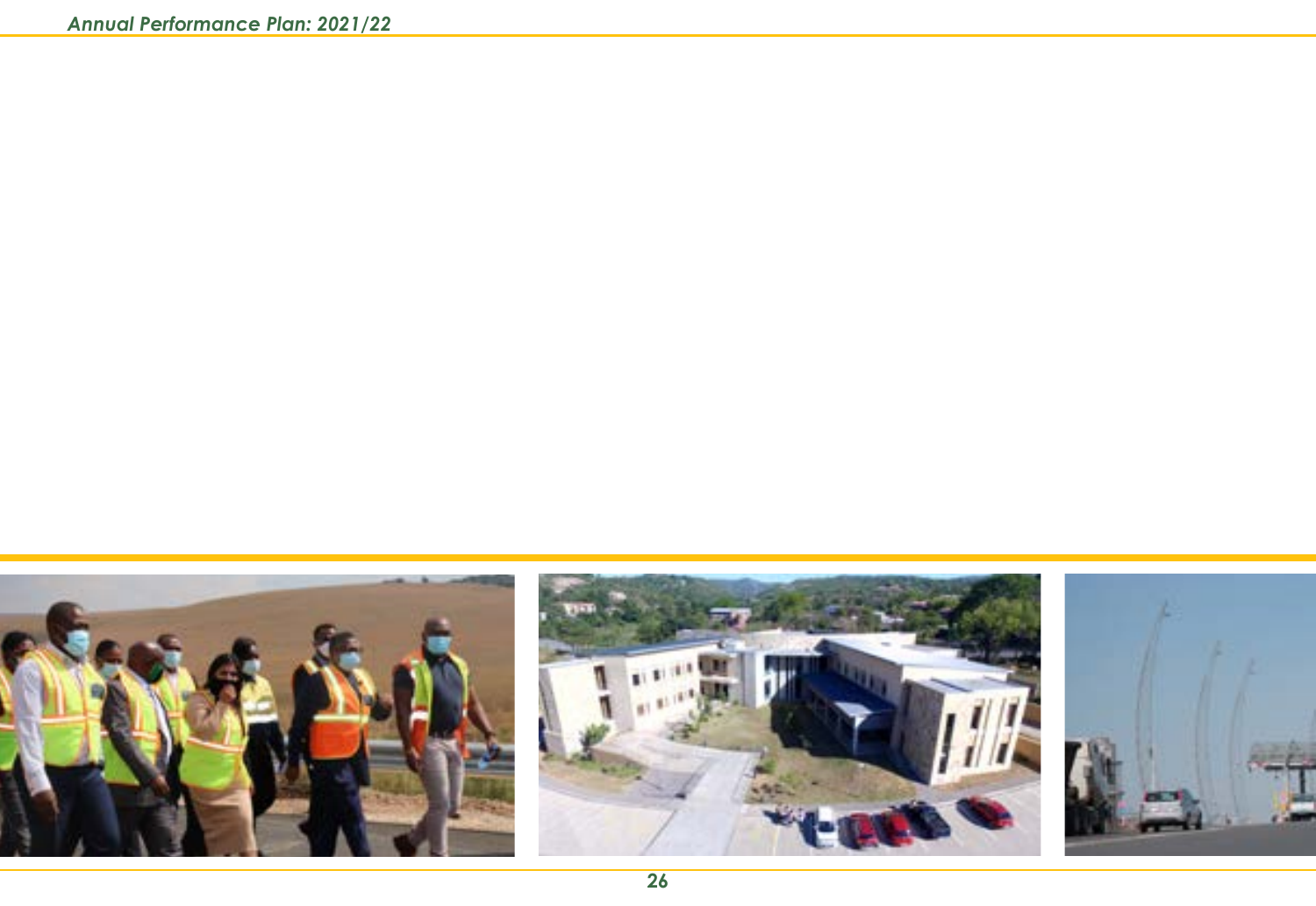# PART RE Measuring Our Performance

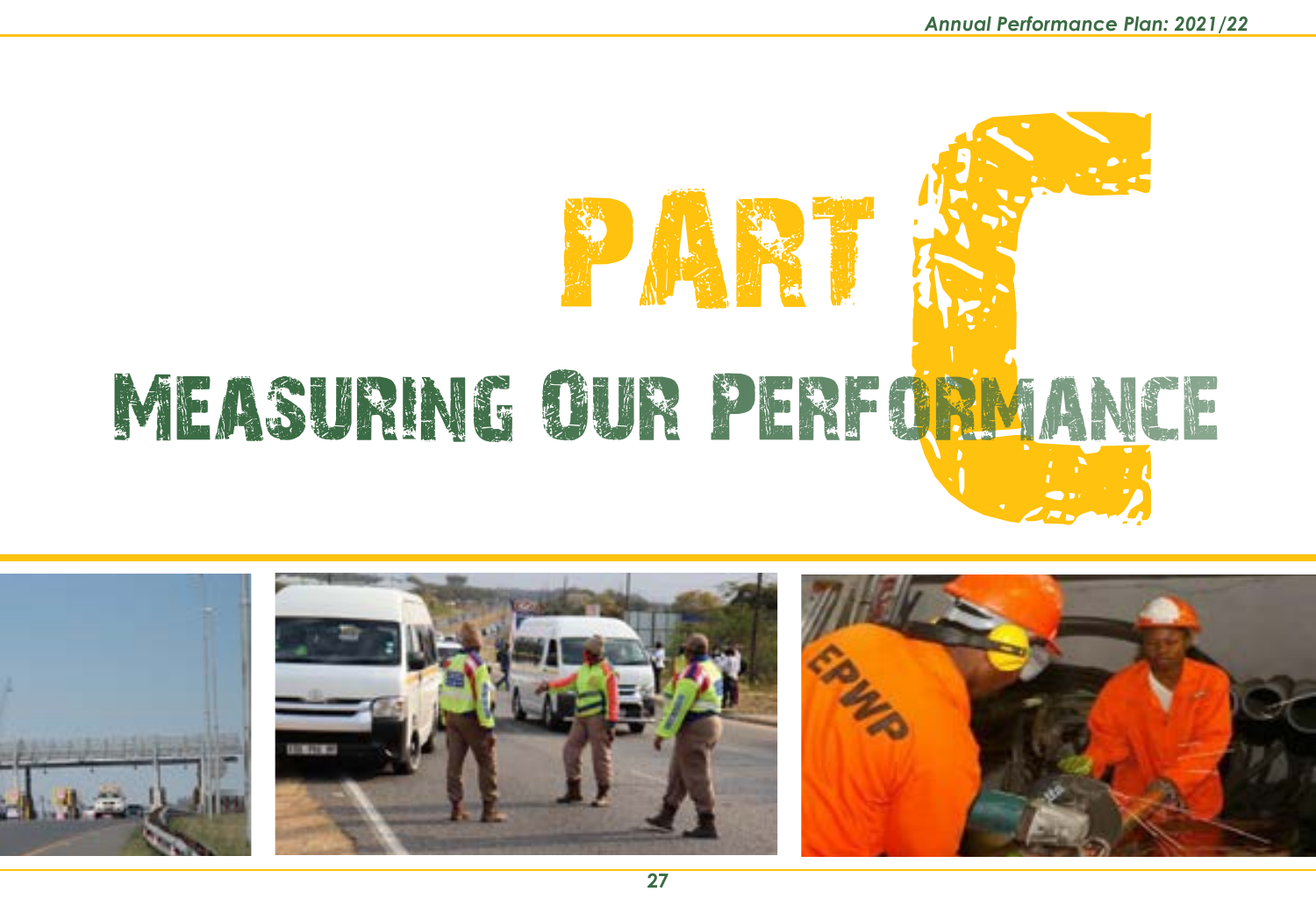# **(i) Overview of the 2021/22 budget and estimates**

| <b>Programmes</b> |                                     |                         | <b>Audited Outcomes</b> |                         | <b>Voted</b>     | <b>Adjusted</b><br><b>Appropri-</b><br>ation | <b>Revised</b><br><b>Medium-Term Budgets</b><br><b>Estimate</b> |                         |                  |                  |
|-------------------|-------------------------------------|-------------------------|-------------------------|-------------------------|------------------|----------------------------------------------|-----------------------------------------------------------------|-------------------------|------------------|------------------|
|                   |                                     | 2017/18<br><b>R'000</b> | 2018/19<br><b>R'000</b> | 2019/20<br><b>R'000</b> | 2020/21<br>R'000 |                                              |                                                                 | 2021/22<br><b>R'000</b> | 2022/23<br>R'000 | 2023/24<br>R'000 |
|                   | Administration                      | 319 088                 | 316 209                 | 288 418                 | 376 538          | 316 454                                      | 302 758                                                         | 365 355                 | 393 479          | 403 735          |
| $^{\prime}$ 2.    | <b>Public Works Infrastructure</b>  | 797 542                 | 977 627                 | 191 074                 | 173 492          | 134 792                                      | 177 690                                                         | 047 728                 | 905 220          | 864 184          |
| 3.                | Transport Infrastructure            | 2 375 588               | 2 635 594               | 2622433                 | 2 083 091        | 933 770                                      | 950 787                                                         | 2 129 814               | 2 042 697        | 2 145 221        |
| '4.               | <b>Transport Operations</b>         | 174 436                 | 200 815                 | 242 349                 | 367 580          | 238 040                                      | 191821                                                          | 322 675                 | 349 923          | 235 000          |
| I 5.              | <b>Community Based Programmes</b>   | 72 615                  | 74 523                  | 65 548                  | 86 823           | 73 954                                       | 73 954                                                          | 87 427                  | 79 975           | 81 502           |
|                   | <b>Total payments and estimates</b> | 4739269                 | 5 204 768               | 5 409 822               | 5 087 524        | 4 697 010                                    | 4 697 010                                                       | 4952999                 | 4 771 294        | 4729642          |

# **(ii) Economic Classification**

| <b>Programmes</b>                 |                  | <b>Audited Outcomes</b> |                  | <b>Adjusted</b><br><b>Voted</b><br><b>Revised</b><br><b>Estimate</b><br><b>Appropri-</b><br>ation |                  |           | <b>Medium-Term Budgets</b> |                  |                  |  |
|-----------------------------------|------------------|-------------------------|------------------|---------------------------------------------------------------------------------------------------|------------------|-----------|----------------------------|------------------|------------------|--|
|                                   | 2017/18<br>R'000 | 2018/19<br>R'000        | 2019/20<br>R'000 |                                                                                                   | 2020/21<br>R'000 |           | 2021/22<br>R'000           | 2022/23<br>R'000 | 2023/24<br>R'000 |  |
| Current payments                  | 2 781 237        | 3 051 868               | 2911551          | 2 674 342                                                                                         | 2 427 461        | 2 375 807 | 2795239                    | 2 643 617        | 2 541 914        |  |
| Compensation of employees         | 992 316          | 002 042                 | 017 853          | 1 066 732                                                                                         | 991 782          | 991 782   | 049 536                    | 1 107 828        | 127 521          |  |
| Salaries and wages                | 844 048          | 850 940                 | 861 122          | 897 721                                                                                           | 843 312          | 835 032   | 907 396                    | 958 601          | 970 825          |  |
| Social contributions              | 148 268          | 151 102                 | 156 731          | 169 011                                                                                           | 148 470          | 156 750   | 142 140                    | 149 227          | 156 696          |  |
| Goods and services                | 788 921          | 2 049 826               | 893 698          | 607 610                                                                                           | 435 679          | 384 025   | 745 703                    | 535 789          | 414 393          |  |
| Administrative fees               | 703              | 434                     | 611              | 2 4 4 7                                                                                           | 2 4 0 1          | 666       | 2 112                      | 1922             | 2013             |  |
| Advertising                       | 824              | 622                     | 829              | 879                                                                                               | 814              | 359       | 712                        | 675              | 707              |  |
| <b>Minor Assets</b>               | 768              | 491                     | 2694             | 4 7 7 0                                                                                           | 3 0 2 2          | 1015      | 3 1 5 9                    | 3029             | 3 1 7 6          |  |
| Audit cost: External              | 9712             | 9 3 9 6                 | 9 9 5 9          | 14 800                                                                                            | 14 800           | 14 908    | 13 673                     | 11 0 35          | 11 565           |  |
| Catering: Departmental activities | 364              | 1876                    | 2 2 4 6          | 2 4 4 1                                                                                           | 1081             | 880       | 1492                       | 2 3 9 8          | 2514             |  |
| Communication (G&S)               | 16761            | 15 5 95                 | 15884            | 15826                                                                                             | 13870            | 15869     | 13 260                     | 12013            | 12 589           |  |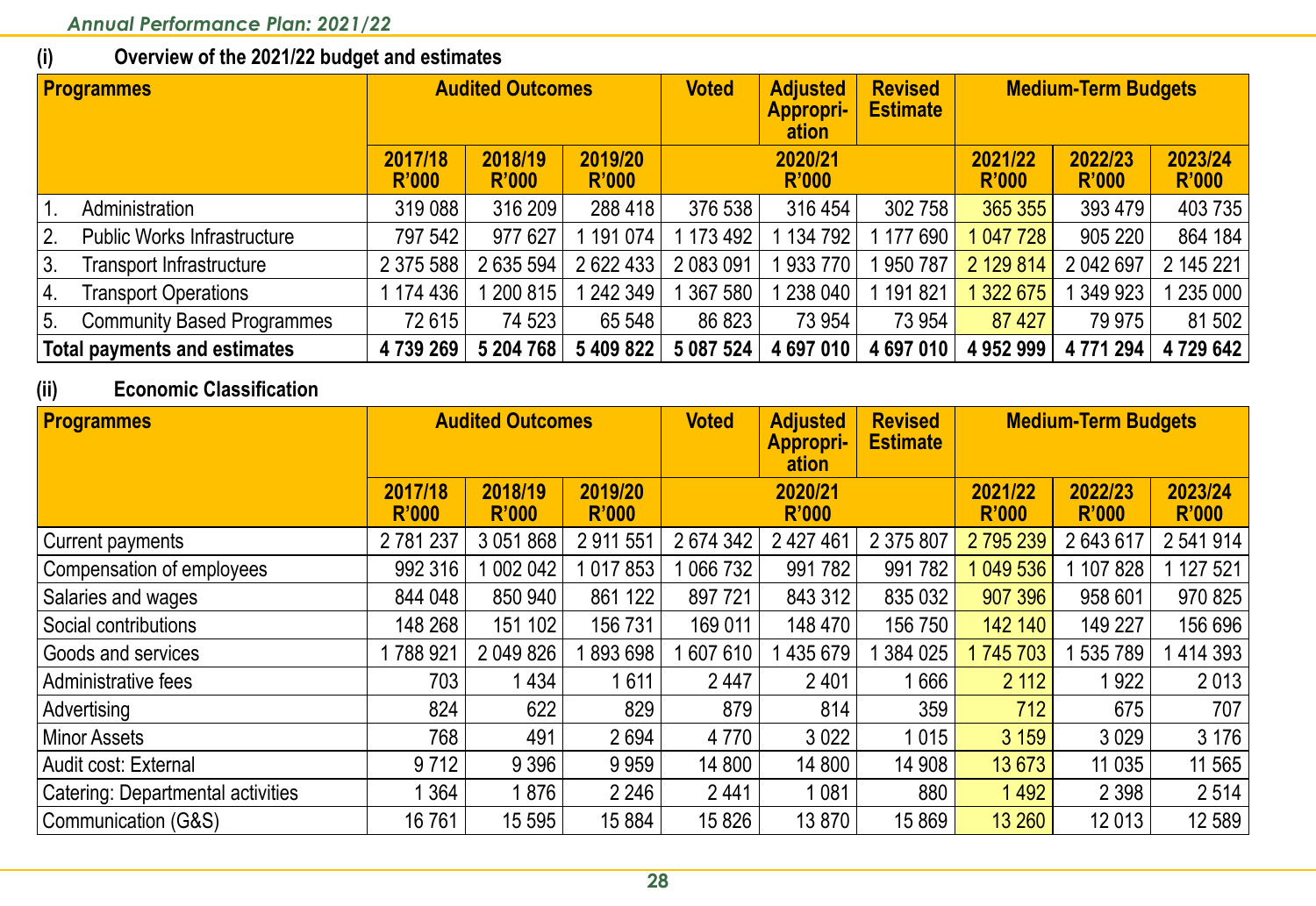| Programmes                                                               | <b>Audited Outcomes</b> |                         |                         | <b>Voted</b> | <b>Revised</b><br><b>Adjusted</b><br><b>Estimate</b><br><b>Appropri-</b><br>ation |         |                         | <b>Medium-Term Budgets</b> |                         |  |  |
|--------------------------------------------------------------------------|-------------------------|-------------------------|-------------------------|--------------|-----------------------------------------------------------------------------------|---------|-------------------------|----------------------------|-------------------------|--|--|
|                                                                          | 2017/18<br>R'000        | 2018/19<br><b>R'000</b> | 2019/20<br><b>R'000</b> |              | 2020/21<br>R'000                                                                  |         | 2021/22<br><b>R'000</b> | 2022/23<br><b>R'000</b>    | 2023/24<br><b>R'000</b> |  |  |
| Computer services                                                        | 1 0 9 3                 | 1 2 5 3                 | 506                     | 2 4 4 8      | 2 2 3 5                                                                           | 2 2 6 7 | 2 2 5 5                 | 1 3 4 1                    | 1 4 0 4                 |  |  |
| Consultants and professional services:<br>Business and advisory services | 33 967                  | 26 107                  | 16 26 2                 | 30 077       | 22 671                                                                            | 21 884  | 27 053                  | 25 9 54                    | 27 200                  |  |  |
| Infrastructure and planning                                              | 65 841                  | 57 994                  | 72 970                  | 76 073       | 95 347                                                                            | 99 850  | 67 021                  | 82 397                     | 86 352                  |  |  |
| Legal costs                                                              | 12727                   | 9 3 6 7                 | 12 5 21                 | 16 451       | 11 969                                                                            | 9719    | 16 172                  | 16 186                     | 16 963                  |  |  |
| Contractors                                                              | 714 508                 | 897 648                 | 776 128                 | 393 111      | 408 912                                                                           | 406 852 | 524 680                 | 420 073                    | 440 236                 |  |  |
| Agency and support / outsourced<br>services                              | 32756                   | 37 338                  | 54 470                  | 62 558       | 30 089                                                                            | 23 043  | 86812                   | 68 835                     | 72 139                  |  |  |
| Fleet services (including government<br>motor transport)                 | 85 106                  | 69 928                  | 46 471                  | 63 154       | 47 619                                                                            | 31 705  | 63 621                  | 66 161                     | 69 337                  |  |  |
| Inventory: Clothing material and<br>accessories                          | 16 0 14                 | 16 329                  | 10 10 5                 | 11 336       | 10 500                                                                            | 8 5 6 0 | 11 873                  | 11 019                     | 11 503                  |  |  |
| Inventory: Chemicals, fuel, oil, gas,<br>wood and coal                   | 12 450                  | 17803                   | 13 111                  | 17 061       | 12911                                                                             | 10 471  | 17 738                  | 18 118                     | 18 987                  |  |  |
| Inventory: Materials and supplies                                        | 76 726                  | 100 786                 | 63735                   | 50 535       | 39 644                                                                            | 40 962  | 52 086                  | 54 344                     | 56 952                  |  |  |
| Inventory: Other supplies                                                | 28                      | 178                     |                         | 1431         | 1431                                                                              | 1 2 7 3 | 1510                    | 1 2 9 7                    | 1 3 5 8                 |  |  |
| Consumable supplies                                                      | 4613                    | 5971                    | 6881                    | 3 2 1 4      | 16 607                                                                            | 4537    | 3 2 2 6                 | 3 1 0 3                    | 3 2 5 0                 |  |  |
| Consumable: Stationery printing and<br>office supplies                   | 13 367                  | 14 956                  | 13 689                  | 17757        | 13919                                                                             | 13 268  | 18 600                  | 18 2 84                    | 14 017                  |  |  |
| Operating leases                                                         | 56 755                  | 42 407                  | 33 172                  | 45 513       | 43 513                                                                            | 34 431  | 45 553                  | 30 290                     | 31 744                  |  |  |
| Property payments                                                        | 153 952                 | 221 699                 | 192 186                 | 202 810      | 183 309                                                                           | 179 312 | 249 006                 | 198 694                    | 202 060                 |  |  |
| Transport provided: Departmental<br>activity                             | 373 051                 | 383 924                 | 436 929                 | 477872       | 383 573                                                                           | 364 290 | 431 938                 | 401 541                    | 237 326                 |  |  |
| Travel and subsistence                                                   | 77 894                  | 92 414                  | 91 230                  | 59 682       | 46 481                                                                            | 70 057  | 56 805                  | 56 694                     | 59 156                  |  |  |
| Training and development                                                 | 20 238                  | 18 227                  | 15 389                  | 27 780       | 22 2 20                                                                           | 20 15 6 | 28 4 33                 | 21 200                     | 22 219                  |  |  |
| Operating payments                                                       | 7489                    | 5806                    | 4 4 9 6                 | 7 0 8 9      | 6410                                                                              | 6 3 3 3 | 6620                    | 8710                       | 9 1 2 7                 |  |  |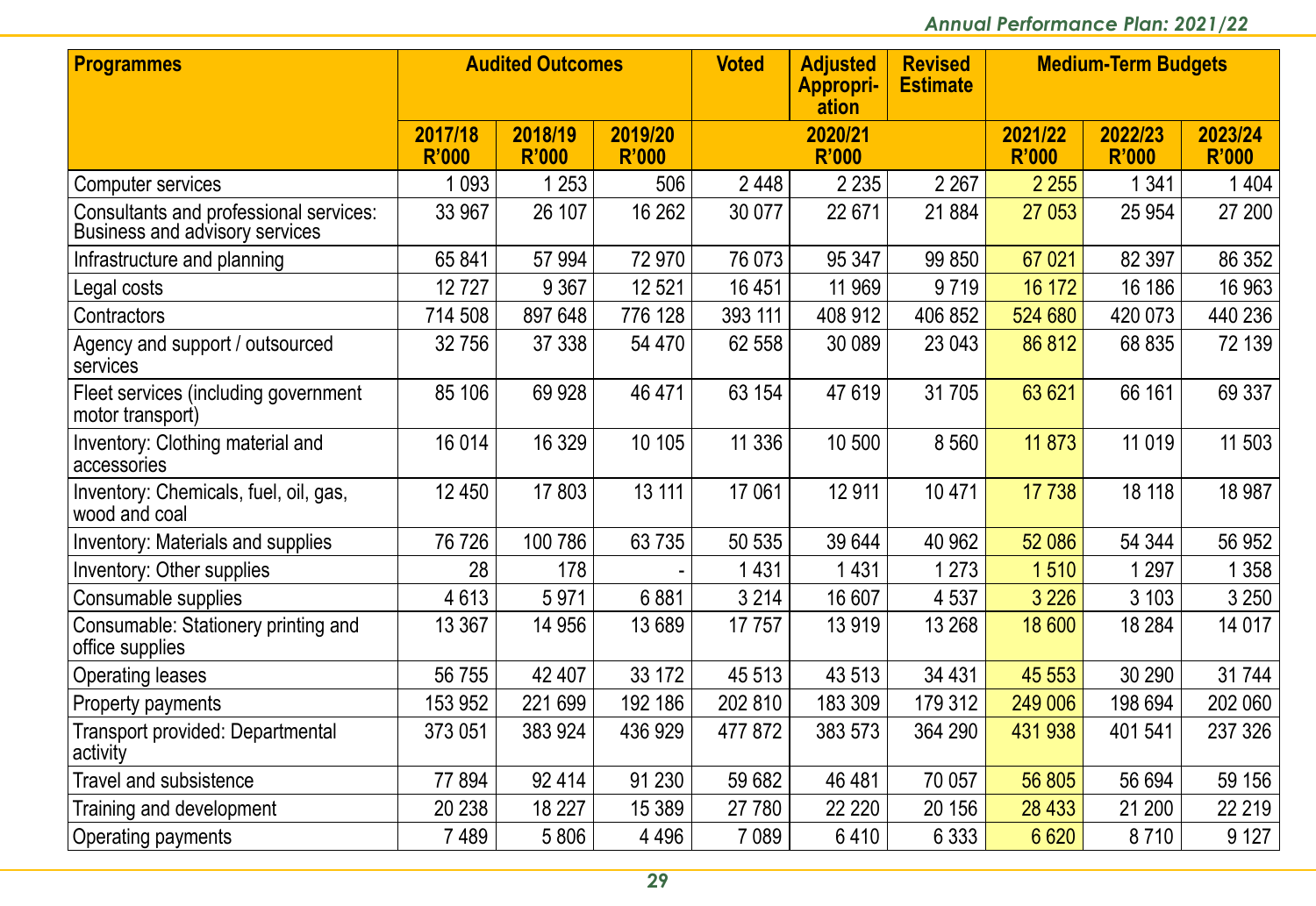| Programmes                                     |                  | <b>Audited Outcomes</b> |                         | <b>Voted</b><br><b>Adjusted</b><br><b>Revised</b><br><b>Estimate</b><br><b>Appropri-</b><br>ation |           |                         | <b>Medium-Term Budgets</b> |                         |           |  |
|------------------------------------------------|------------------|-------------------------|-------------------------|---------------------------------------------------------------------------------------------------|-----------|-------------------------|----------------------------|-------------------------|-----------|--|
|                                                | 2017/18<br>R'000 | 2018/19<br><b>R'000</b> | 2019/20<br><b>R'000</b> | 2020/21<br><b>R'000</b>                                                                           |           | 2021/22<br><b>R'000</b> | 2022/23<br><b>R'000</b>    | 2023/24<br><b>R'000</b> |           |  |
| Venues and facilities                          | 214              | 277                     | 224                     | 495                                                                                               | 331       | 358                     | 293                        | 476                     | 499       |  |
| <b>Transfers and subsidies</b>                 | 811 908          | 854 259                 | 937 765                 | 1 003 129                                                                                         | 989 656   | 1 033 266               | 1053983                    | 1 119 852               | 1 114 898 |  |
| Provinces and municipalities                   | 186 316          | 210 064                 | 243 619                 | 273 546                                                                                           | 287 861   | 332 519                 | 284 552                    | 313 468                 | 269 807   |  |
| Provinces                                      |                  |                         |                         | 1 000                                                                                             | 000       | 2760                    | 6 0 48                     | 8818                    | 14 696    |  |
| Municipalities                                 | 186 316          | 210 064                 | 243 619                 | 272 546                                                                                           | 286 861   | 329 759                 | 278 504                    | 304 650                 | 255 111   |  |
| Public corporations and private<br>enterprises | 609 971          | 626 070                 | 668 654                 | 715 019                                                                                           | 687 231   | 687 231                 | 754 345                    | 790 554                 | 828 501   |  |
| Private corporations                           | 609 971          | 626 070                 | 668 654                 | 715 019                                                                                           | 687 231   | 687 231                 | 754 345                    | 790 554                 | 828 501   |  |
| Other transfers to private enterprises         | 609 971          | 626 070                 | 668 654                 | 715 019                                                                                           | 687 231   | 687 231                 | 754 345                    | 790 554                 | 828 501   |  |
| Departmental agencies and accounts             | 43               | 36                      | 31                      | 51                                                                                                | 51        | 51                      | 54                         | 57                      | 60        |  |
| Households                                     | 15 578           | 18 089                  | 25 4 61                 | 14 513                                                                                            | 14 513    | 13 4 65                 | 15 0 32                    | 15773                   | 16 530    |  |
| Social benefits                                | 10 257           | 10 600                  | 8617                    | 9 2 6 7                                                                                           | 9 2 6 7   | 8419                    | 9497                       | 9972                    | 10 451    |  |
| Other transfers to households                  | 5 3 21           | 7489                    | 16 844                  | 5 2 4 6                                                                                           | 5 2 4 6   | 5 0 46                  | 5 5 3 5                    | 5801                    | 6079      |  |
| Payments for capital assets                    | 1 143 166        | 1 293 937               | 560 506                 | 1 410 053                                                                                         | 1 279 893 | 1 287 937               | 1 103 777                  | 1 007 825               | 1072830   |  |
| Buildings and other fixed structures           | 1 027 663        | 1 222 212               | 503 092                 | 324 188                                                                                           | 1 234 653 | 1 219 875               | 1 039 201                  | 942 171                 | 1 005 034 |  |
| <b>Buildings</b>                               | 7044             | 121 419                 | 322 003                 | 292 718                                                                                           | 283 962   | 253 236                 | 110 313                    | 7 500                   | 7860      |  |
| Other fixed structures                         | 1020619          | 1 100 793               | 181 089                 | 031 470<br>1                                                                                      | 950 691   | 966 639                 | 928 888                    | 934 671                 | 997 174   |  |
| Machinery and equipment                        | 115 503          | 71725                   | 57 414                  | 85 865                                                                                            | 44 240    | 37 062                  | 64 576                     | 65 654                  | 67 796    |  |
| Transport equipment                            | 61834            | 60798                   | 37 792                  | 61 174                                                                                            | 38731     | 29733                   | 21 698                     | 40 112                  | 41 0 28   |  |
| Other machinery and equipment                  | 53 669           | 10 927                  | 19622                   | 24 691                                                                                            | 5 5 0 9   | 7 3 2 9                 | 42878                      | 25 542                  | 26 768    |  |
| Land and sub-soil assets                       |                  |                         |                         |                                                                                                   |           | 30 000                  |                            |                         |           |  |
| Software and other intangible assets           |                  |                         |                         |                                                                                                   | 1 0 0 0   | 1 0 0 0                 |                            |                         |           |  |
| Payments for financial assets                  | 2958             | 4 7 0 4                 |                         |                                                                                                   |           |                         |                            |                         |           |  |
| <b>TOTAL</b>                                   | 4739269          | 5 204 768               | 5 409 822               | 5 087 524                                                                                         | 4 697 010 | 4 697 010               | 4 9 5 2 9 9 9              | 4771294                 | 4729642   |  |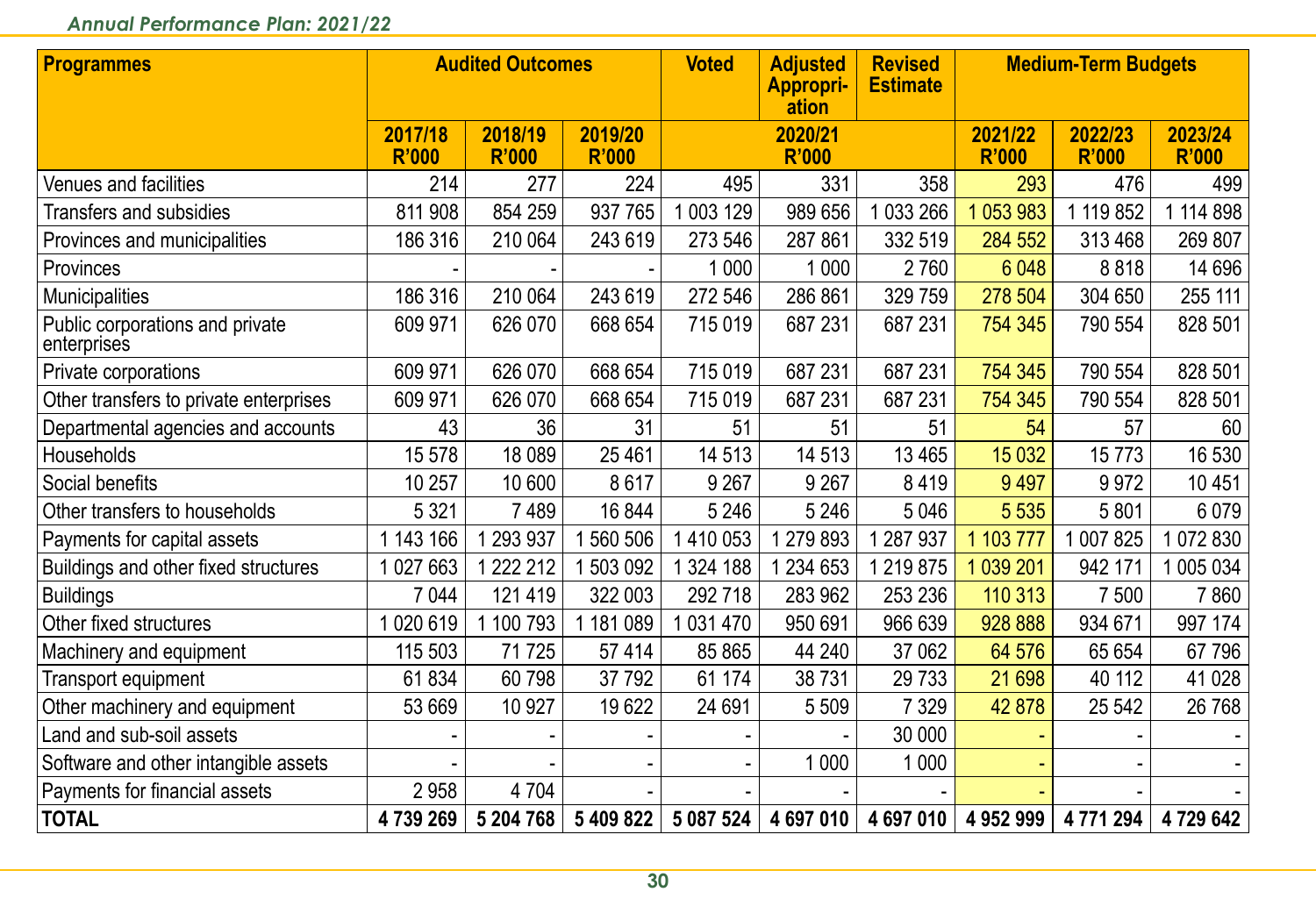## **(iii) Explanation of the Resource Contribution to Achieving the Outputs**

The Department's overall budget allocation for 2021/22 experienced a decrease of R135 million or 3% when compared to the main appropriation budget in 2020/21. This is due to the decline in the National Revenue Fund where there was under collection as a result of the tough economic conditions brought along by the COVID-19 pandemic. Consequently, equitable share allocation of provinces has been drastically reduced for the next three years. This means that any additional resources required to implement plans will have to be funded by reductions or reprioritization of other programmes. The key guiding principle in prioritizing the budget is funding of existing commitments and resource allocation to programmes and projects with a high multiplier effect.

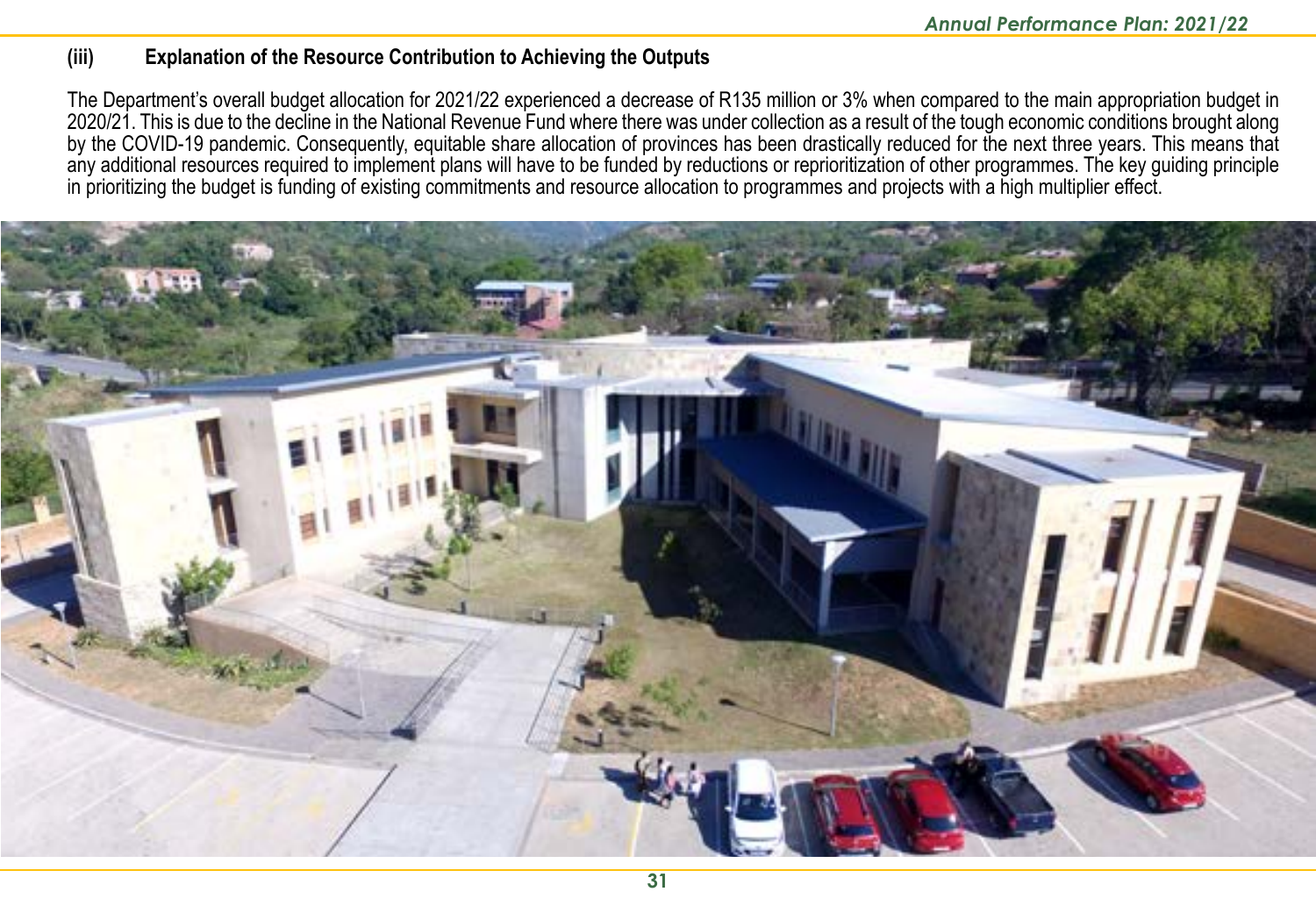**1. INSTITUTIONAL PROGRAMME PERFORMANCE INFORMATION**

## **1.1 PROGRAMME 1: ADMINISTRATION**

## **1.1.1 Purpose**

The purpose of the Programme is to provide the Department with administrative, strategic and corporate support services in order to ensure that it delivers on its mandate in an integrated, efficient, effective and sustainable manner.

## **1.1.2 Outcomes, Outputs, Output Indicators and Targets**

| <b>Outcomes</b>                               | <b>Outputs</b>                                                                                      |                                       |                  | <b>Audited Performance</b>   |                  | <b>Estimated</b>            |                              | <b>MTEF Targets</b> |                |
|-----------------------------------------------|-----------------------------------------------------------------------------------------------------|---------------------------------------|------------------|------------------------------|------------------|-----------------------------|------------------------------|---------------------|----------------|
|                                               |                                                                                                     |                                       | 2017/18          | 2018/19                      | 2019/20          | perfor-<br>mance<br>2020/21 | 2021/22                      | 2022/23             | 2023/24        |
| Corporate Support                             |                                                                                                     |                                       |                  |                              |                  |                             |                              |                     |                |
| Improved<br>governance and<br>accountability. | $\mathbf{1}$ .<br>Compliance<br>to the<br>Performance<br>Management<br>and<br>Development<br>System | % of performance<br>agreements signed | 100%             | 100%                         | 100%             | 100%                        | 100%                         | 100%                | 100%           |
|                                               | 2.<br><b>Skills</b><br>development<br>trough<br>Internship                                          | Number of interns<br>enrolled         | 120              | 143                          | 100              | 100                         | 150                          | 100                 | 100            |
|                                               | 3.<br>.Skills<br>development<br>through<br>learnership                                              | Number of leaners<br>enrolled         | 70               | 70                           | 280              | 70                          | 100                          | 70                  | 70             |
|                                               | 4.<br>Enhancement<br>of revenue<br>collection                                                       | Total amount of<br>revenue collected  | R28.3<br>million | R <sub>25.2</sub><br>Million | R29.7<br>Million | R28.5<br>million            | R <sub>20.6</sub><br>million | R31.5<br>million    | R33<br>million |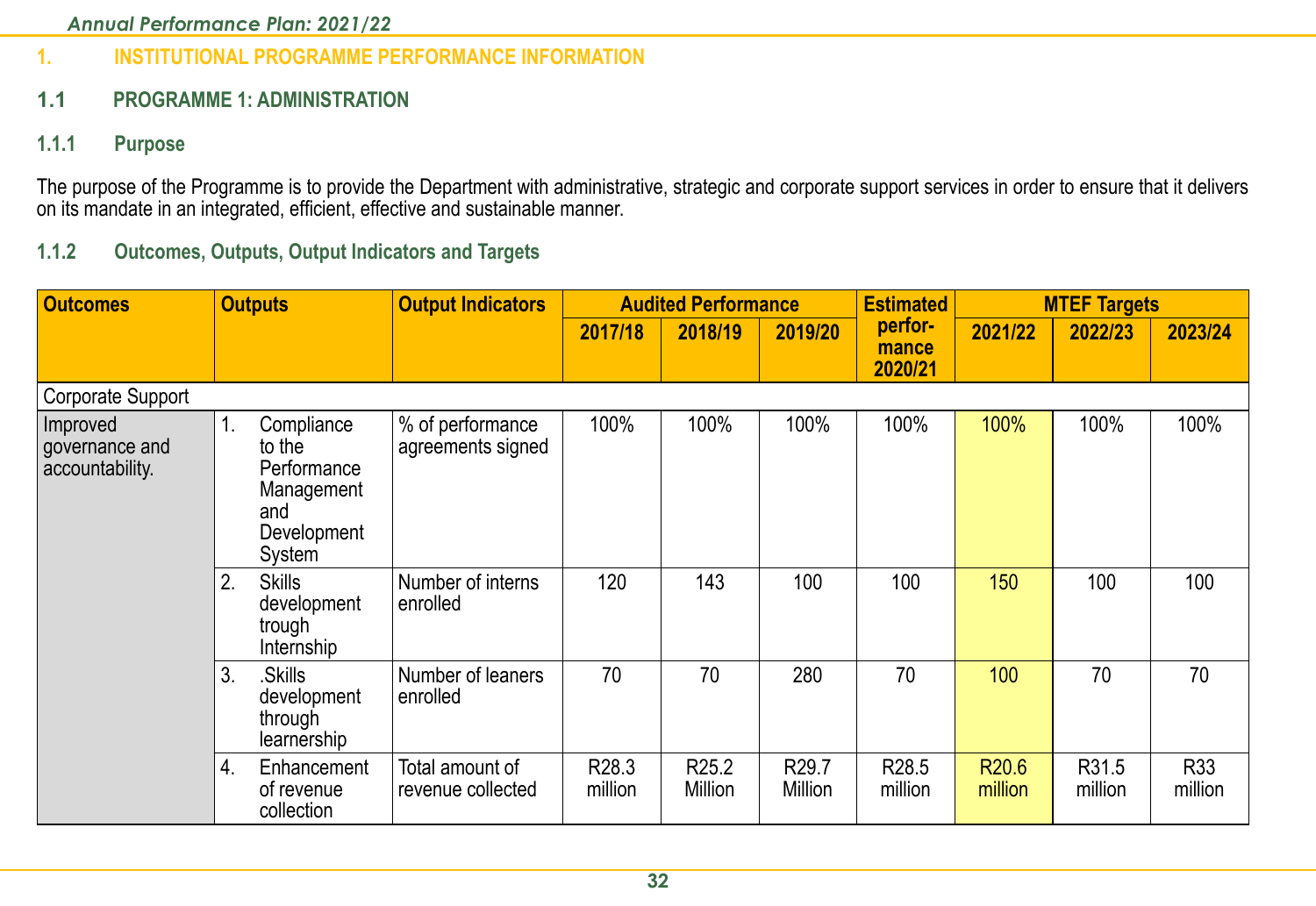| <b>Outcomes</b><br><b>Outputs</b>                                                                                                                        |    |                                          | <b>Output Indicators</b>                                                                                                                     |         | <b>Audited Performance</b> |         | <b>Estimated</b>            | <b>MTEF Targets</b> |         |         |
|----------------------------------------------------------------------------------------------------------------------------------------------------------|----|------------------------------------------|----------------------------------------------------------------------------------------------------------------------------------------------|---------|----------------------------|---------|-----------------------------|---------------------|---------|---------|
|                                                                                                                                                          |    |                                          |                                                                                                                                              | 2017/18 | 2018/19                    | 2019/20 | perfor-<br>mance<br>2020/21 | 2021/22             | 2022/23 | 2023/24 |
| Increased economic<br>participation,<br>ownership and<br>access to resources<br>and opportunities<br>by women, youth<br>and persons with<br>disabilities | 5. | Payment of<br>invoices within<br>30 days | Percentage of<br>invoices paid within<br>30 days                                                                                             | 99.9%   | 100%                       | 100%    | 100%                        | 100%                | 100%    | 100%    |
|                                                                                                                                                          | 6. | Empowerment<br>of black people           | Value of contracts<br>awarded to black<br>people expressed<br>as a percentage of<br>the total value of<br>contracts awarded                  | 86.7%   | 70%                        | 80.2%   | 80%                         | 80%                 | 80%     | 80%     |
|                                                                                                                                                          | 7. | Empowerment<br>of black women            | Value of contracts<br>awarded to black<br>women expressed<br>as a percentage of<br>the total value of<br>contracts awarded                   | 35%     | 35%                        | 38.6%   | 40%                         | 40%                 | 40%     | 40%     |
|                                                                                                                                                          | 8. | Empowerment<br>of black youth            | Value of contracts<br>awarded to black<br>people who are<br>youth expressed<br>as a percentage of<br>the total value of<br>contracts awarded | 30%     | 30%                        | 15.3%   | 30%                         | 30%                 | 30%     | 30%     |
|                                                                                                                                                          | 9. | Empowerment<br>of military<br>veterans   | Value of contracts<br>awarded military<br>veterans expressed<br>as a percentage of<br>the total value of<br>contracts awarded                |         |                            | $0\%$   | 2%                          | 2%                  | 2%      | 2%      |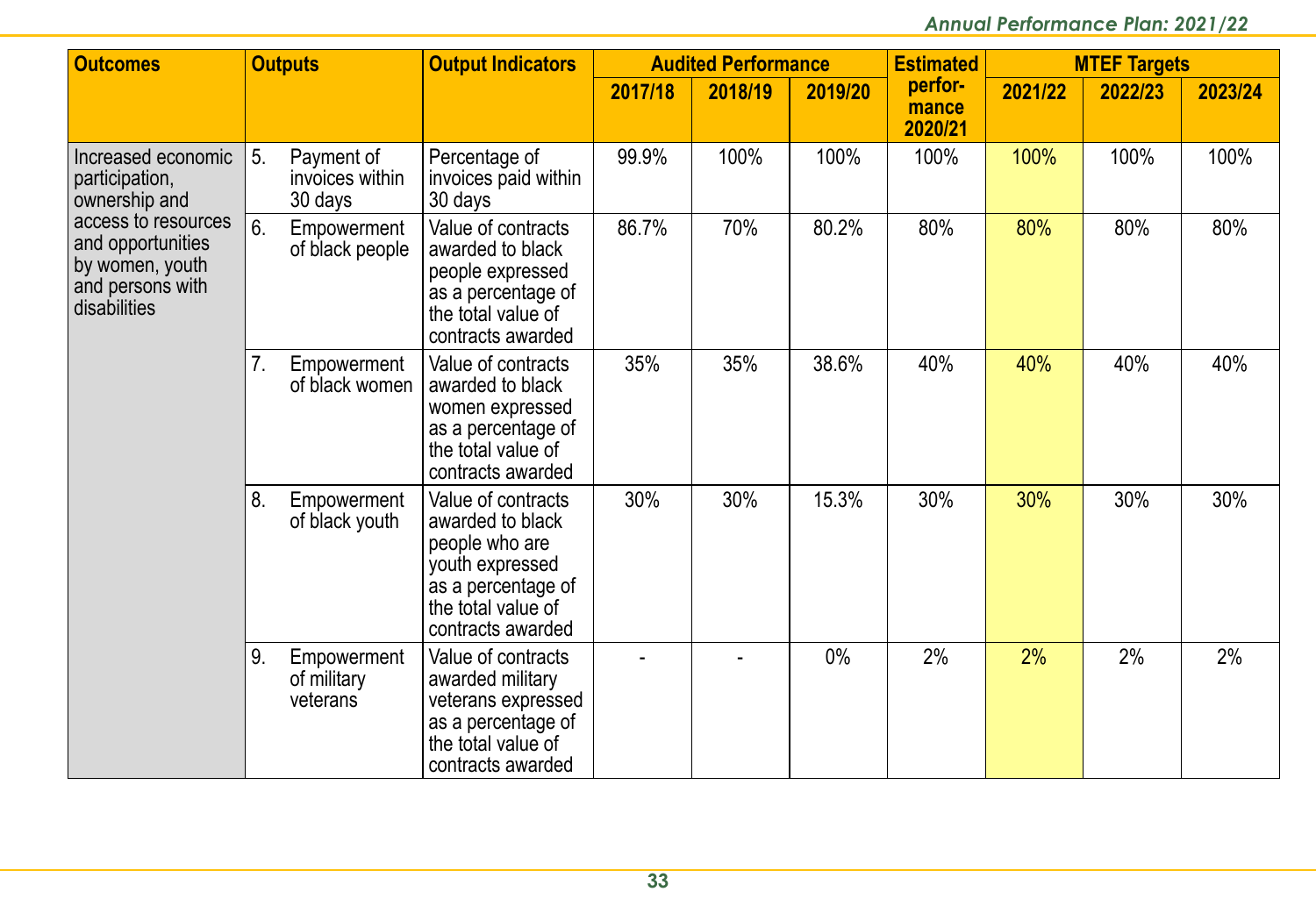*Annual Performance Plan: 2021/22*

| <b>Outcomes</b> | <b>Outputs</b>                                             |                                                                                                                                                     | <b>Audited Performance</b> |         | <b>Estimated</b> | <b>MTEF Targets</b>         |         |         |         |
|-----------------|------------------------------------------------------------|-----------------------------------------------------------------------------------------------------------------------------------------------------|----------------------------|---------|------------------|-----------------------------|---------|---------|---------|
|                 |                                                            |                                                                                                                                                     | 2017/18                    | 2018/19 | 2019/20          | perfor-<br>mance<br>2020/21 | 2021/22 | 2022/23 | 2023/24 |
|                 | 10.<br>Empowerment<br>of black people<br>with disabilities | Value of contracts<br>awarded to<br>black people<br>with disabilities<br>expressed as a<br>percentage of<br>the total value of<br>contracts awarded |                            |         | 0.4%             | 2%                          | 2%      | 2%      | 2%      |

# **1.1.3 Output indicators (annual and quarterly targets)**

|              | <b>Output Indicators</b>                                                                                                          | <b>Annual</b>             | <b>Quarterly Targets</b> |                    |                    |                          |  |
|--------------|-----------------------------------------------------------------------------------------------------------------------------------|---------------------------|--------------------------|--------------------|--------------------|--------------------------|--|
|              |                                                                                                                                   | <b>Targets</b><br>2021/22 | 1st                      | 2 <sub>nd</sub>    | 3 <sub>rd</sub>    | $\mathbf{A}^{\text{th}}$ |  |
| $\mathbf{1}$ | Percentage of performance agreements signed                                                                                       | 100%                      | 100%                     |                    |                    |                          |  |
| 2.           | Number of interns enrolled                                                                                                        | 150                       | 150                      |                    |                    |                          |  |
| 3.           | Number of learners enrolled                                                                                                       | 100                       | 100                      |                    |                    |                          |  |
| 4.           | Total amount of revenue collected                                                                                                 | R20.6m                    | R4.5m                    | R <sub>5.2</sub> m | R <sub>5.6</sub> m | R <sub>5</sub> .3m       |  |
| 5.           | Percentage of invoices paid within 30 days                                                                                        | 100%                      | 100%                     | 100%               | 100%               | 100%                     |  |
| 6.           | Value of contracts awarded to black people expressed as a percentage of the total<br>value of contracts awarded                   | 80%                       |                          |                    |                    | 80%                      |  |
| 7.           | Value of contracts awarded to black women expressed as a percentage of the total<br>value of contracts awarded                    | 40%                       |                          |                    |                    | 40%                      |  |
| 8            | Value of contracts awarded to black people who are youth expressed as a<br>percentage of the total value of contracts awarded     | 30%                       |                          |                    |                    | 30%                      |  |
| I9.          | Value of contracts awarded to military veterans expressed as a percentage of the<br>total value of contracts awarded              | 2%                        |                          |                    |                    | 2%                       |  |
| 10.          | Value of contracts awarded to black people with disabilities expressed as a<br>percentage of the total value of contracts awarded | 2%                        |                          |                    |                    | 2%                       |  |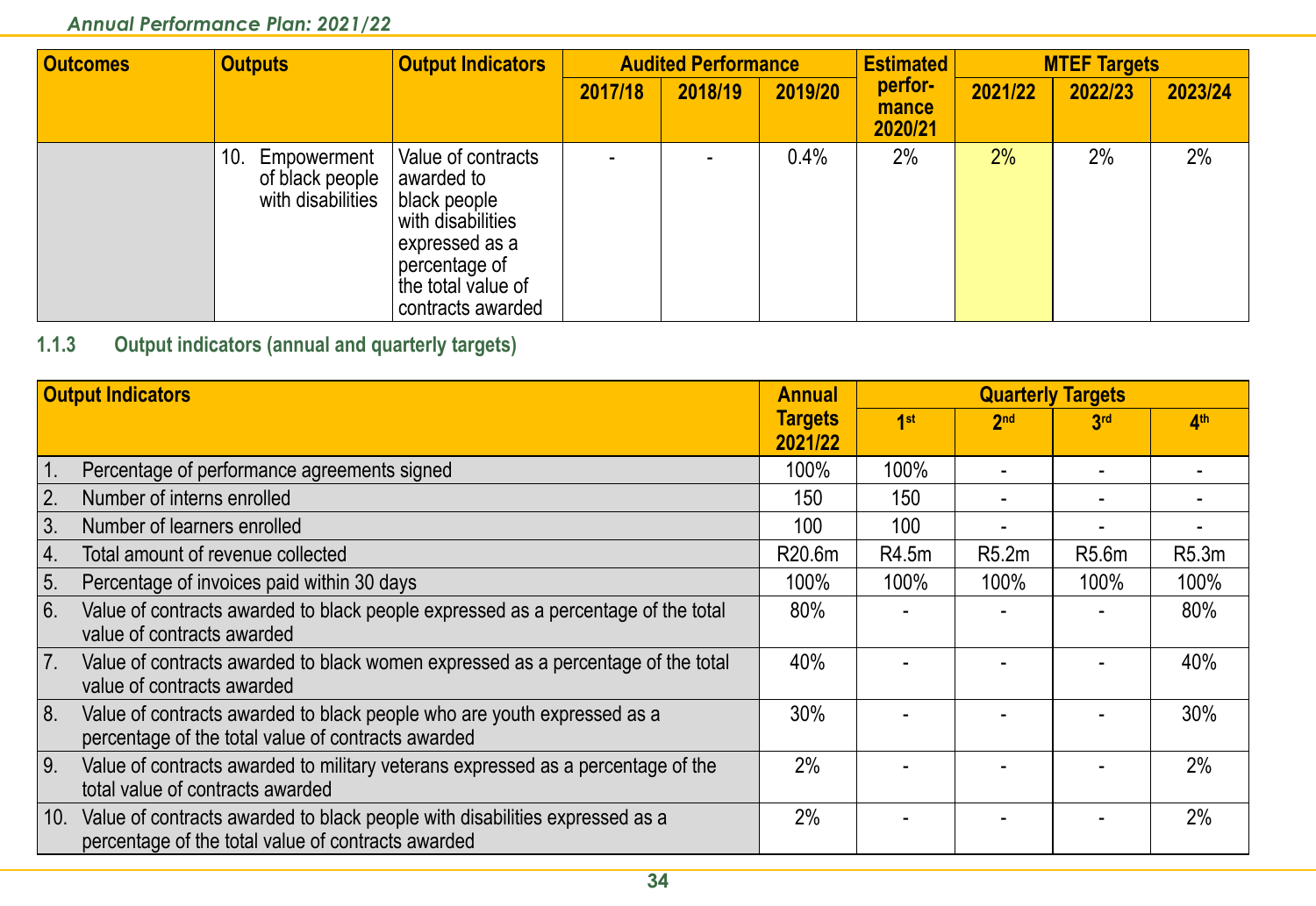## **1.1.4 Explanation of planned performance over the medium-term period**

Performance management of the workforce remains high in the agenda of the Department hence compliance to the submission deadlines for performance agreements at all levels is non-negotiable. However, the responsibility of the Department extends beyond the internal staff and involves skills development that is required by the public service. This will be done through the internship and learnership programmes that offers on-the-job training for young people. During a period of limited public funds, revenue collection becomes essential to boost the state coffers whilst efficiency in fleet management is required to stop wastage. Lastly, inclusive economic growth will be persuaded through the use of public procurement and responsive legislation.

## **1.1.5 Programme resource considerations**

| <b>Programmes</b>            | <b>Audited Outcome</b> |                  | <b>Voted</b>     | <b>Adjusted</b><br><b>Appropri-</b><br>ation | <b>Revised</b><br><b>Estimate</b> |         | <b>Medium-Term Budgets</b> |                  |                  |
|------------------------------|------------------------|------------------|------------------|----------------------------------------------|-----------------------------------|---------|----------------------------|------------------|------------------|
|                              | 2017/18<br>R'000       | 2018/19<br>R'000 | 2019/20<br>R'000 |                                              | 2020/21<br>R'000                  |         | 2021/22<br>R'000           | 2022/23<br>R'000 | 2023/24<br>R'000 |
| Office of the MEC            | 456'                   | 6 5 6 8          | 6872             | 8696                                         | 7522                              | 7 522   | 8 8 3 0                    | 7 626            | 7836             |
| Management of the Department | 4871                   | 3 9 3 4          | 4 5 61           | 5 3 7 2                                      | 2984                              | 2984    | 4 9 4 8                    | 4 9 98           | 5 1 1 4          |
| Corporate Support            | 283 371                | 281 491          | 253 694          | 337 263                                      | 284 951                           | 271 255 | 322 803                    | 351 483          | 357 696          |
| Departmental Strategy        | 23 390                 | 24 216           | 23 291           | 25 207                                       | 20 997                            | 20 997  | 28 7 74                    | 29 372           | 33 089           |
| <b>TOTAL</b>                 | 319 088                | 316 209          | 288 418          | 376 538                                      | 316 454                           | 302758  | 365 355                    | 393 479          | 403 735          |

#### (a) Economic classification

| <b>Programmes</b>         | <b>Audited Outcomes</b> |                  | <b>Voted</b>     | <b>Adjusted</b><br><b>Appropri-</b><br>ation | <b>Revised</b><br><b>Estimate</b> |         | <b>Medium-Term Budgets</b> |                  |                  |
|---------------------------|-------------------------|------------------|------------------|----------------------------------------------|-----------------------------------|---------|----------------------------|------------------|------------------|
|                           | 2017/18<br>R'000        | 2018/19<br>R'000 | 2019/20<br>R'000 | 2020/21<br>R'000                             |                                   |         | 2021/22<br>R'000           | 2022/23<br>R'000 | 2023/24<br>R'000 |
| Current payments          | 311 470                 | 309 670          | 283 628          | 363 557                                      | 305 949                           | 291 720 | 350 363                    | 376 090          | 381 066          |
| Compensation of employees | 160 613                 | 152 560          | 190 210          | 202 165                                      | 187 157                           | 181 474 | 199 271                    | 232 101          | 238 888          |
| Salaries and wages        | 140 822                 | 132 700          | 164 705          | 160 004                                      | 161 361                           | 157 422 | 171 360                    | 202 899          | 208 780          |
| Social contributions      | 19791                   | 19 860           | 25 505           | 42 161                                       | 25 796                            | 24 052  | 27 911                     | 29 20 2          | 30 108           |
| Goods and services        | 150 857                 | 157 110          | 93 418           | 161 392                                      | 118 792                           | 110 246 | 151 092                    | 143 989          | 142 178          |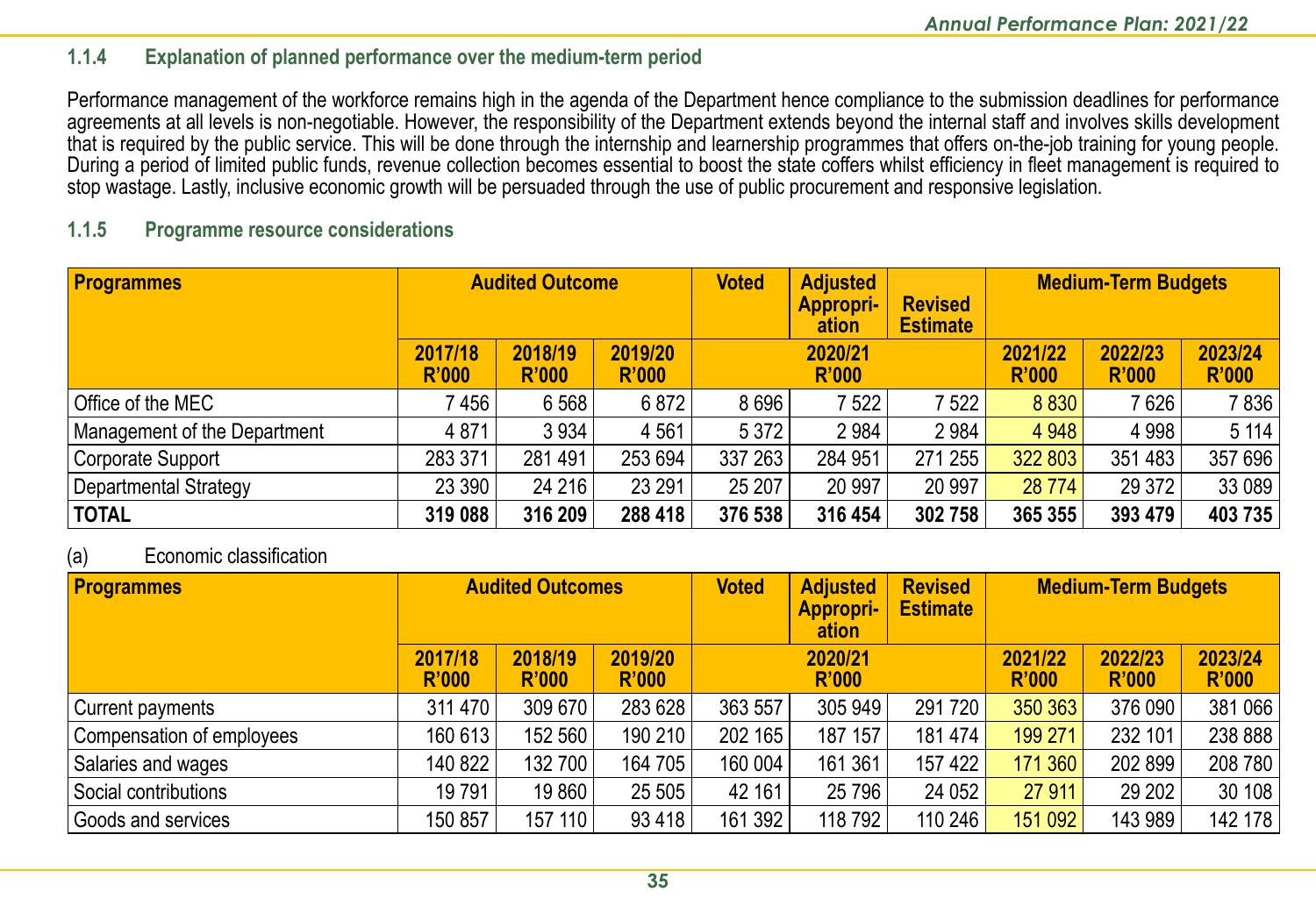| <b>Programmes</b>                                                        | <b>Audited Outcomes</b> |                  |                         | <b>Voted</b><br><b>Revised</b><br><b>Adjusted</b><br><b>Estimate</b><br><b>Appropri-</b><br>ation |         |         | <b>Medium-Term Budgets</b> |                         |                         |  |
|--------------------------------------------------------------------------|-------------------------|------------------|-------------------------|---------------------------------------------------------------------------------------------------|---------|---------|----------------------------|-------------------------|-------------------------|--|
|                                                                          | 2017/18<br>R'000        | 2018/19<br>R'000 | 2019/20<br><b>R'000</b> | 2020/21<br><b>R'000</b>                                                                           |         |         | 2021/22<br><b>R'000</b>    | 2022/23<br><b>R'000</b> | 2023/24<br><b>R'000</b> |  |
| Administrative fees                                                      | 407                     | 834              | 038                     | 2010                                                                                              | 1933    | 470     | 1660                       | 455                     | 525                     |  |
| Advertising                                                              | 471                     | 238              | 108                     | 237                                                                                               | 237     | 135     | 39                         | 34                      | 36                      |  |
| <b>Minor Assets</b>                                                      | 147                     | 89               | 20                      | 1 0 9 2                                                                                           |         | 20      |                            |                         |                         |  |
| Audit cost: External                                                     | 9712                    | 9 3 9 6          | 9959                    | 14 800                                                                                            | 14 800  | 14 908  | 13 673                     | 11 0 35                 | 11 565                  |  |
| Catering: Departmental activities                                        | 755                     | 1 1 3 4          | 1021                    | 873                                                                                               | 519     | 359     | 595                        | 699                     | 733                     |  |
| Communication (G&S)                                                      | 3 0 8 0                 | 4 1 1 5          | 4 4 1 5                 | 6 0 28                                                                                            | 6028    | 5 0 68  | 4 5 3 2                    | 3899                    | 4 0 8 6                 |  |
| Computer services                                                        | 1 0 9 3                 | 1 2 5 3          | 506                     | 2 2 4 6                                                                                           | 2 0 4 6 | 2 2 4 5 | 2 0 4 9                    | 1 1 2 0                 | 1 1 7 3                 |  |
| Consultants and professional services:<br>Business and advisory services | 2689                    | 1924             | 1214                    | 2613                                                                                              | 2613    | 1 3 6 2 | 2647                       | 1948                    | 2041                    |  |
| Legal costs                                                              | 12 674                  | 8 3 9 1          | 12 0 75                 | 12752                                                                                             | 8 2 7 0 | 9402    | 12 270                     | 12833                   | 13 4 4 9                |  |
| Contractors                                                              | 484                     | 761              | 1 0 4 5                 | 1576                                                                                              | 1 2 1 6 | 236     | 1 2 1 6                    | 1 277                   | 1 3 3 8                 |  |
| Agency and support / outsourced<br>services                              | 5                       | 10               |                         |                                                                                                   |         |         |                            |                         |                         |  |
| Fleet services including government<br>motor transport                   | 70 169                  | 66897            | 9055                    | 58 168                                                                                            | 34 316  | 28 4 29 | 58 653                     | 60 398                  | 63 297                  |  |
| Inventory: Clothing material and<br>accessories                          |                         | 255              | 1 4 2 7                 | 1 4 7 2                                                                                           | 1 4 7 2 | 1 0 9 8 | 1472                       | 362                     | 335                     |  |
| Inventory: Chemicals, fuel, oil, gas,<br>wood and coal                   | 27                      | 98               |                         | 59                                                                                                | 59      | 103     | 144                        | 151                     | 158                     |  |
| Inventory: Materials and supplies                                        | 29                      | 136              | 83                      | 751                                                                                               | 751     | 667     | 751                        | 539                     | 565                     |  |
| Inventory: Other supplies                                                | 28                      | 150              |                         |                                                                                                   |         |         |                            |                         |                         |  |
| Consumable supplies                                                      | 641                     | 1 1 2 6          | 836                     | 958                                                                                               | 958     | 1521    | 971                        | 1 0 0 5                 | 1 0 5 3                 |  |
| Consumable: Stationery, printing and<br>office supplies                  | 12 378                  | 13721            | 13 051                  | 17 316                                                                                            | 13 3 16 | 12 851  | 18 135                     | 17856                   | 13 569                  |  |
| Operating leases                                                         | 2 2 6 8                 | 2 1 5 4          | 1818                    | 4888                                                                                              | 3888    | 1931    | 3891                       | 3 2 2 9                 | 3 3 8 4                 |  |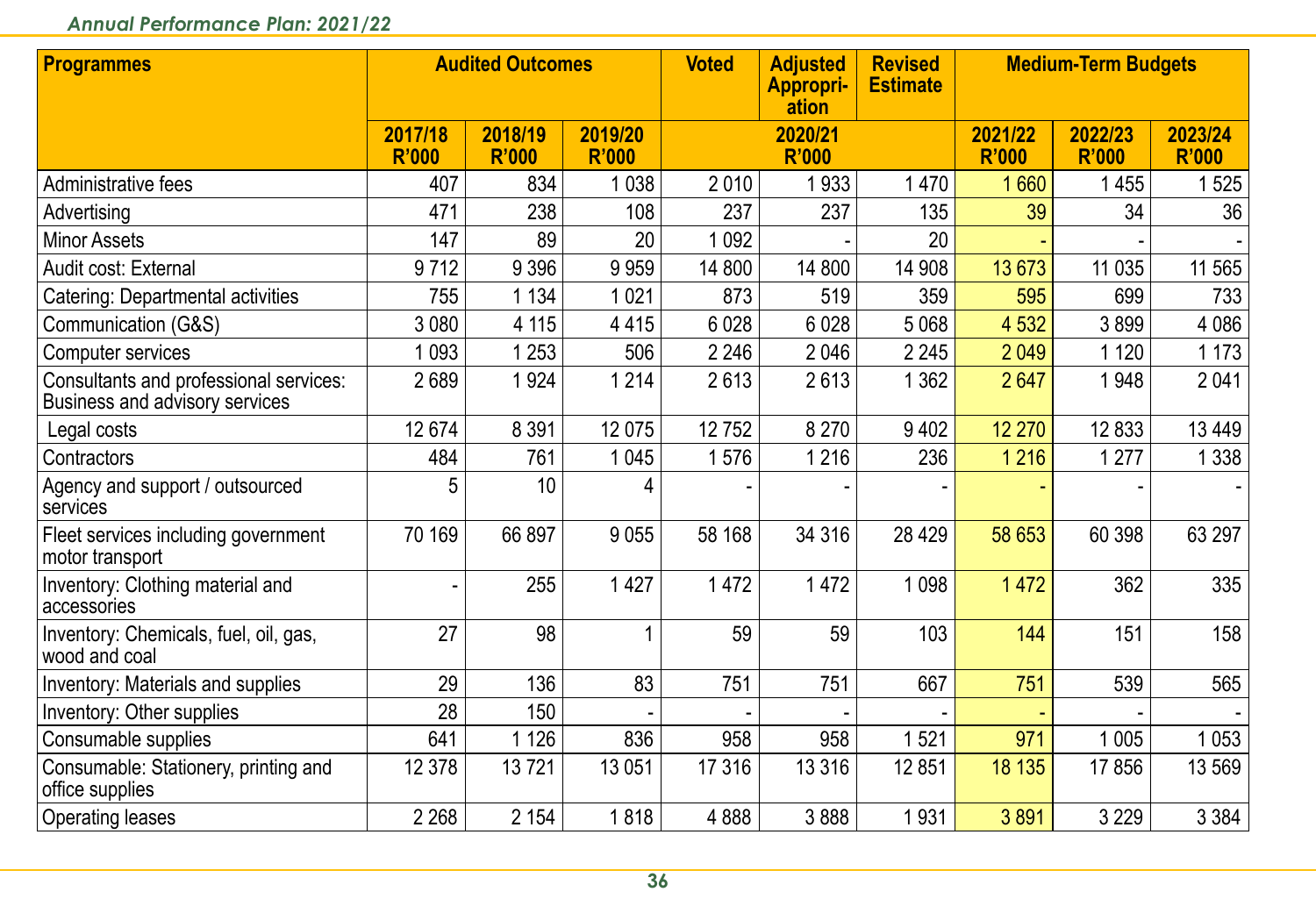| <b>Programmes</b>                   |                  | <b>Audited Outcomes</b><br><b>Voted</b><br><b>Adjusted</b><br><b>Revised</b><br><b>Estimate</b><br><b>Appropri-</b><br>ation |                         |         |                  |         |                  | <b>Medium-Term Budgets</b> |                  |  |
|-------------------------------------|------------------|------------------------------------------------------------------------------------------------------------------------------|-------------------------|---------|------------------|---------|------------------|----------------------------|------------------|--|
|                                     | 2017/18<br>R'000 | 2018/19<br>R'000                                                                                                             | 2019/20<br><b>R'000</b> |         | 2020/21<br>R'000 |         | 2021/22<br>R'000 | 2022/23<br>R'000           | 2023/24<br>R'000 |  |
| Property payments                   | 29 698           | 35 777                                                                                                                       | 30 535                  | 19 409  | 14 252           | 16881   | 14 951           | 13517                      | 10 633           |  |
| Travel and subsistence              | 105              | 5025                                                                                                                         | 2 2 4 8                 | 10 113  | 8 1 1 3          | 7 3 0 1 | 9449             | 8491                       | 8899             |  |
| Training and development            | 3813             | 3073                                                                                                                         | 2850                    | 3850    | 3824             | 4 2 2 9 | 3859             | 4 0 1 1                    | 4 2 0 3          |  |
| Operating payments                  | 184              | 266                                                                                                                          | 109                     | 181     | 181              | 30      | 135              | 130                        | 136              |  |
| Venues and facilities               | 29 698           | 35 777                                                                                                                       | 30 535                  | 19 409  | 14 25 2          | 16881   | 14 951           | 13517                      | 10 633           |  |
| <b>Transfers and subsidies</b>      | 2626             | 2416                                                                                                                         | 284                     | 3505    | 3505             | 4 0 38  | 8 5 5 3          | 11 448                     | 17 452           |  |
| <b>Provinces and Municipalities</b> |                  |                                                                                                                              |                         | 1 000   | 1 000            | 2760    | 6 0 48           | 8818                       | 14 696           |  |
| Households                          | 2626             | 2415                                                                                                                         | 1 2 8 4                 | 2 5 0 5 | 2 5 0 5          | 278     | 2 5 0 5          | 2630                       | 2756             |  |
| Social benefits                     | 2626             | 2415                                                                                                                         | 1 284                   | 2 5 0 5 | 2 5 0 5          | 1 278   | 2 5 0 5          | 2630                       | 2756             |  |
| Payments for capital assets         | 2 0 3 4          | 4 1 2 3                                                                                                                      | 3 506                   | 9476    | 7 000            | 7 000   | 6 4 3 9          | 5941                       | 5 2 1 7          |  |
| Machinery and equipment             | 2034             | 4 1 2 3                                                                                                                      | 3 506                   | 9476    | 7 000            | 7 000   | 6 4 3 9          | 5941                       | 5 2 1 7          |  |
| <b>Transport Equipment</b>          | 666              | 2799                                                                                                                         | 2 5 9 0                 | 7797    | 5797             | 5797    | 4 5 5 2          | 4780                       | 4 0 0 0          |  |
| Other machinery and equipment       | 368              | 1 3 2 4                                                                                                                      | 916                     | 1679    | 1 203            | 1 203   | 887              | 1 1 6 1                    | 1 2 1 7          |  |
| Payments for financial assets       | 2958             |                                                                                                                              |                         |         |                  |         |                  |                            |                  |  |
| <b>TOTAL</b>                        | 319 088          | 316 209                                                                                                                      | 288 418                 | 376 538 | 316 454          | 302 758 | 365 355          | 393 479                    | 403 735          |  |

#### **1.1.6 Explanation of the resource contribution to achieving the outputs**

The budget for this Programme has decreased by R11.2 million (2%) from the main appropriated budget of R376.5 million to R365.3 million. The reduction was mainly on goods and services which includes items such as administrative fees. However, the majority of the planned outputs are not directly linked to the budget except for the number of interns and learners to be appointed – payment of stipends and other related fees. It is necessary to point out that the other Programmes have some role to play in relation to the achievement theof some planned outputs for this Programme. For examples, all Programmes need to ensure that their staff signs performance agreements, bid specifications include empowerment requirements and invoices are submitted to Finance.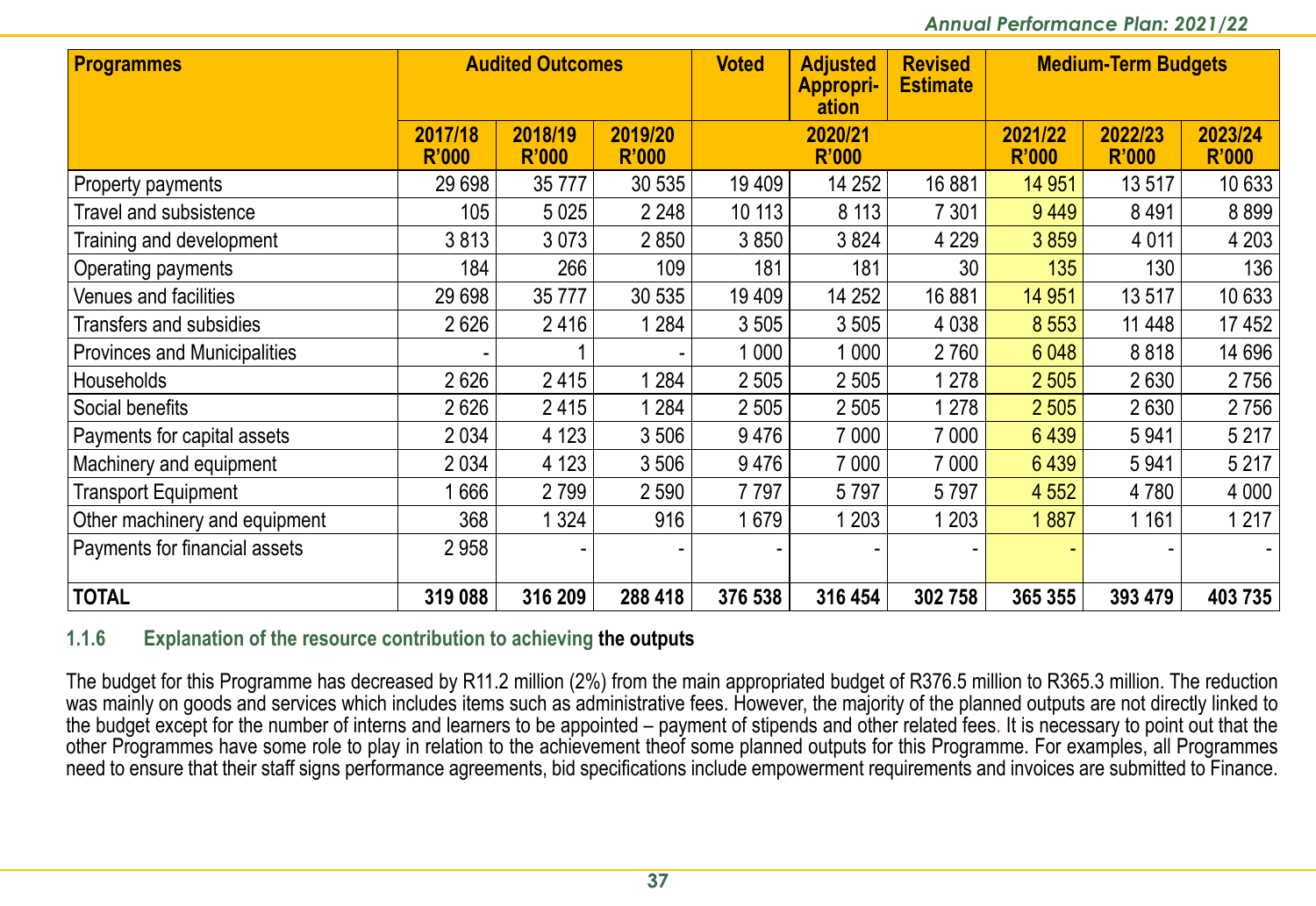### **1.2 PROGRAMME 2: PUBLIC WORKS INFRASTRUCTURE**

### **1.2.1 Purpose**

The purpose of the Programme is to provide a balanced and equitable provincial government-building infrastructure by promoting accessibility that is sustainable, integrated and environmentally sensitive which supports economic development and social empowerment.

### **1.2.2 Outcomes, Outputs, Output Indicators and Targets**

| <b>Outcomes</b>                                                         | <b>Outputs</b>                                                   | <b>Output Indicators</b>                                   |         | <b>Audited Performance</b> |         | <b>Estimated</b>            | <b>MTEF Targets</b> |         |         |  |  |
|-------------------------------------------------------------------------|------------------------------------------------------------------|------------------------------------------------------------|---------|----------------------------|---------|-----------------------------|---------------------|---------|---------|--|--|
|                                                                         |                                                                  |                                                            | 2017/18 | 2018/19                    | 2019/20 | perfor-<br>mance<br>2020/21 | 2021/22             | 2022/23 | 2023/24 |  |  |
| More decent                                                             | Design                                                           |                                                            |         |                            |         |                             |                     |         |         |  |  |
| jobs created and<br>sustained, with<br>youth, women<br>and persons with | <b>Building</b><br>infrastructure<br>designs<br>approved         | Number of<br>infrastructure<br>designs ready for<br>tender | 52      | 198                        | 221     | 388                         | 368                 | 160     | 170     |  |  |
| disabilities prioritised                                                | Construction                                                     |                                                            |         |                            |         |                             |                     |         |         |  |  |
|                                                                         | 2.<br><b>Building</b><br>infrastructure<br>projects<br>completed | Number of capital<br>infrastructure<br>projects completed  | 241     | 245                        | 201     | 476                         | 415                 | 350     | 375     |  |  |
|                                                                         | Maintenance                                                      |                                                            |         |                            |         |                             |                     |         |         |  |  |
|                                                                         | 3.<br><b>Building</b><br>maintenance<br>projects<br>awarded      | Number of planned<br>maintenance<br>projects awarded       | 5       | 14                         | 18      | $\overline{2}$              | 12                  | 10      | 12      |  |  |
|                                                                         | 4.<br><b>Building</b><br>maintenance<br>projects<br>completed    | Number of planned<br>maintenance<br>projects completed     | 5       | 14                         | 18      | $\overline{2}$              | 13                  | 10      | 12      |  |  |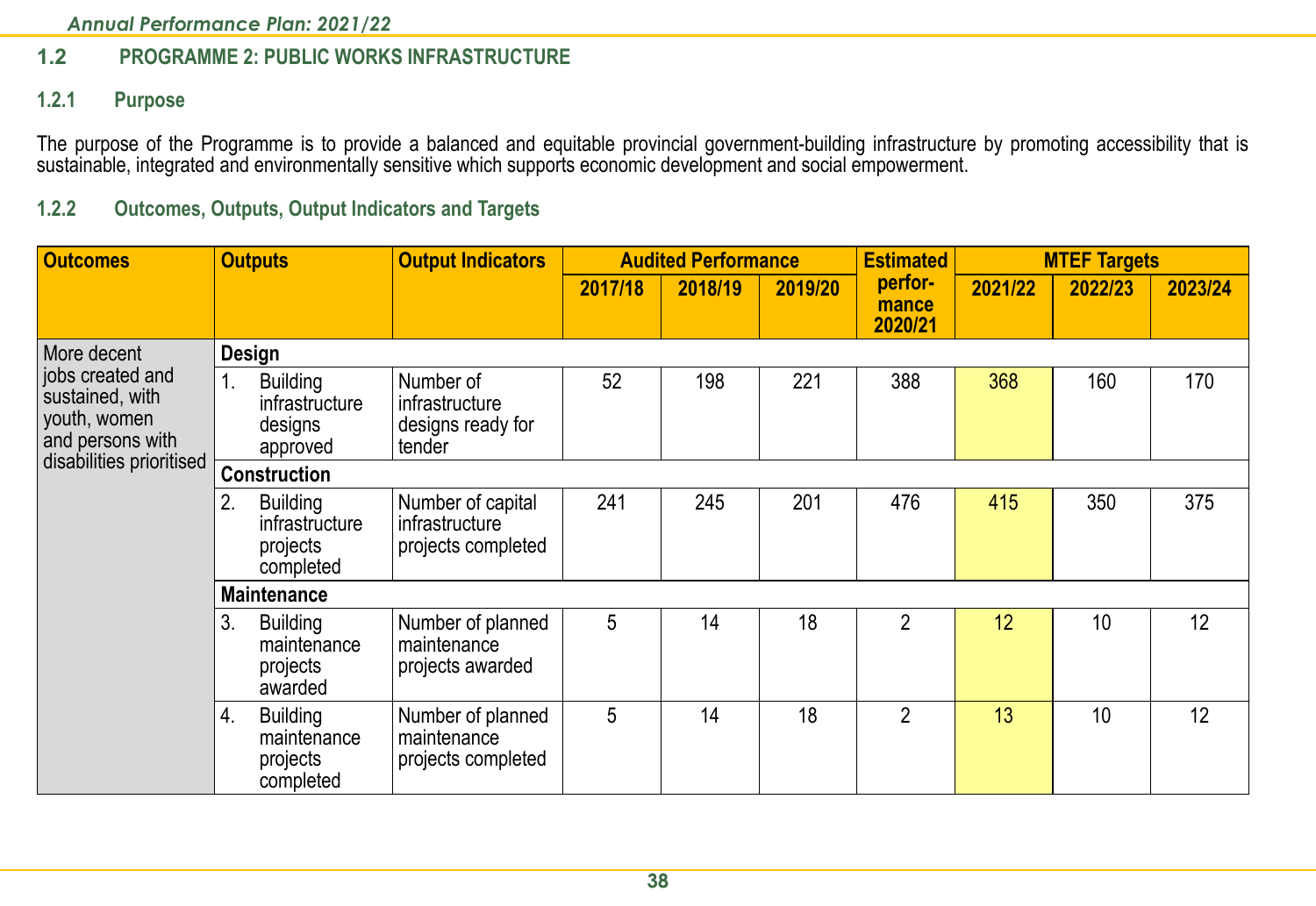| <b>Outcomes</b> | <b>Outputs</b>                                                             | <b>Output Indicators</b>                                                     |         | <b>Audited Performance</b> |         | <b>Estimated</b>            |         | <b>MTEF Targets</b> |         |
|-----------------|----------------------------------------------------------------------------|------------------------------------------------------------------------------|---------|----------------------------|---------|-----------------------------|---------|---------------------|---------|
|                 |                                                                            |                                                                              | 2017/18 | 2018/19                    | 2019/20 | perfor-<br>mance<br>2020/21 | 2021/22 | 2022/23             | 2023/24 |
|                 | <b>Immovable Asset Management</b>                                          |                                                                              |         |                            |         |                             |         |                     |         |
|                 | 5.<br>Effective<br>property<br>management                                  | Number of condition<br>assessments<br>conducted on state-<br>owned buildings | 300     | 300                        | 100     | 100                         | 50      | 50                  | 50      |
|                 | 6.<br>Effective<br>facilities<br>management                                | Number of<br>properties<br>receiving facilities<br>management<br>services    | 8       | 8                          | 8       | 8                           | 8       | 10                  | 10      |
|                 | 7.<br>Effective<br>management<br>of office<br>accommodation  <br>portfolio | Number of leases<br>concluded in<br>respect of office<br>accommodation       | 8       | 16                         | 27      | 9                           | 18      | 9                   | 5       |

## **1.2.3 Output indicators: (annual and quarterly targets)**

| <b>Output Indicators</b>                                    |                           | <b>Quarterly Targets</b> |                 |                 |                 |  |
|-------------------------------------------------------------|---------------------------|--------------------------|-----------------|-----------------|-----------------|--|
|                                                             | <b>Targets</b><br>2021/22 | 4 <sub>st</sub>          | 2 <sub>nd</sub> | 3 <sup>rd</sup> | 4 <sup>th</sup> |  |
| Design                                                      |                           |                          |                 |                 |                 |  |
| Number of infrastructure designs ready for tender<br>$\P$ . | $Total =$<br>368          | 197                      | 47              |                 | 117             |  |
|                                                             | $ DoE = 345 $             | 182                      | , 47            |                 | 109             |  |
|                                                             | $DOH = 2$                 | 0                        |                 |                 |                 |  |
|                                                             | $DSD = 17$                | 15                       |                 |                 |                 |  |
|                                                             | DCSR = $4 \mid 0$         |                          |                 |                 |                 |  |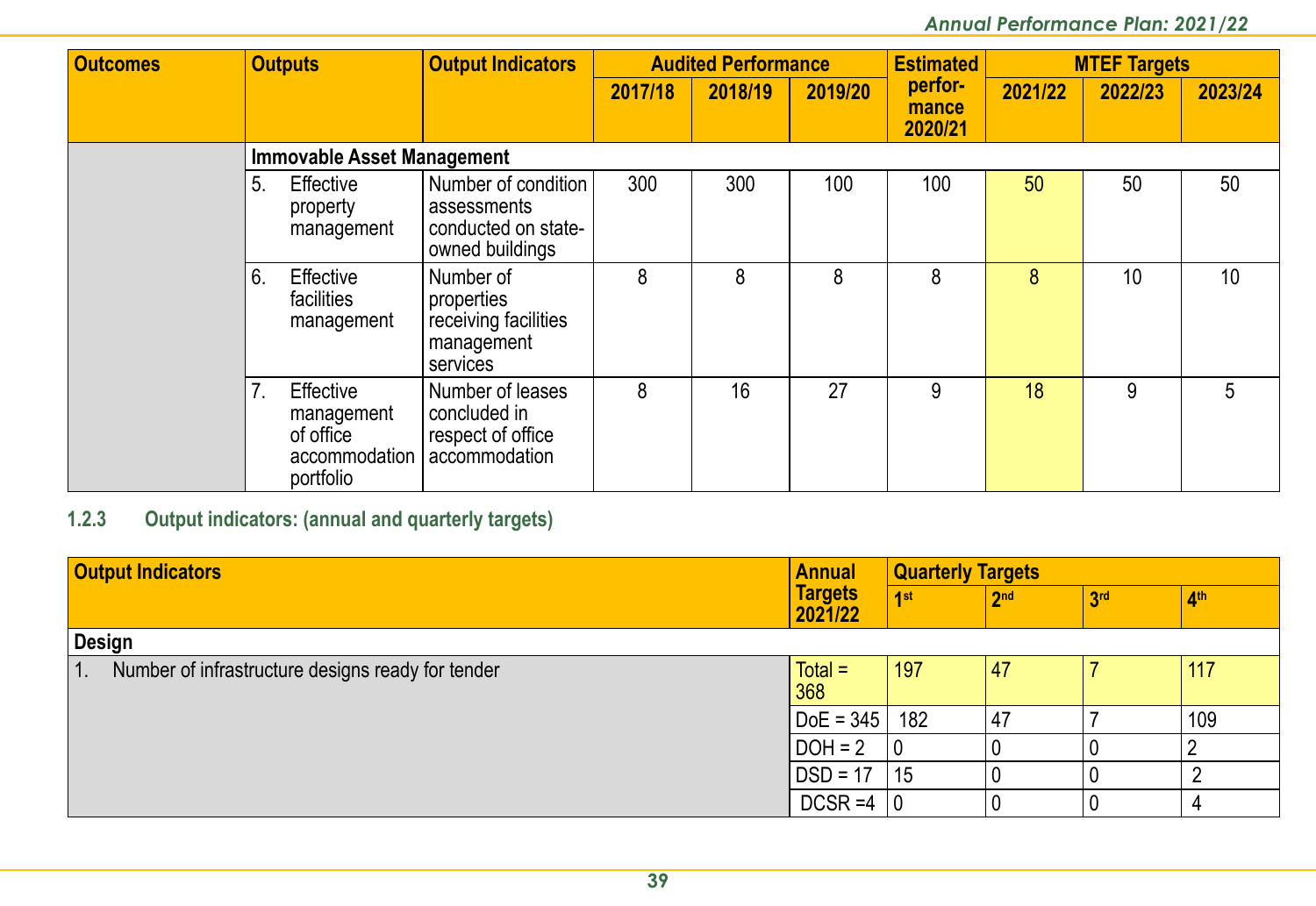*Annual Performance Plan: 2021/22*

|     | <b>Output Indicators</b>                                                       | <b>Annual</b>                        | <b>Quarterly Targets</b> |                 |     |                 |
|-----|--------------------------------------------------------------------------------|--------------------------------------|--------------------------|-----------------|-----|-----------------|
|     |                                                                                | <b>Targets</b><br>2021/22            | 1st                      | 2 <sub>nd</sub> | 3rd | 4 <sup>th</sup> |
|     | Construction                                                                   |                                      |                          |                 |     |                 |
| 2.  | Number of capital infrastructure projects completed                            | $Total =$<br>415                     | 64                       | 45              | 143 | 163             |
|     |                                                                                | DoE = 359                            | 59                       | 38              | 137 | 125             |
|     |                                                                                | $DOH = 16$                           | 3                        | n               |     | 8               |
|     |                                                                                | $DSD = 18$                           | 2                        | 0               |     | 16              |
|     |                                                                                |                                      | 0                        |                 | 3   | 14              |
|     |                                                                                | Provincial<br>Legisla-<br>ture = $4$ | $\Omega$                 | 4               | 0   | 0               |
|     | <b>Maintenance</b>                                                             |                                      |                          |                 |     |                 |
| 3.  | Number of planned maintenance projects awarded                                 | 12                                   | 6                        | 5               |     | 0               |
| 14. | Number of planned maintenance projects completed                               | 13                                   | 0                        | 8               | 2   | 3               |
|     | Immovable Asset Management                                                     |                                      |                          |                 |     |                 |
| 5.  | Number of condition assessments conducted on state-owned buildings             | 50                                   | 10                       | 15              | 15  | 10              |
| 6.  | Number of shared office accommodation receiving facilities management services | 8                                    |                          |                 |     | 8               |
| 7.  | Number of leases concluded in respect of office accommodation                  | 18                                   |                          |                 |     | 18              |

#### **1.2.4 Explanation of planned performance over the medium-term period**

Government has consistently demonstrated its commitment to infrastructure investment over the past 26 years. Not only did previous capital investment have a high multiplier effect but it has also assisted the Mpumalanga to address the inherited spatial injustice. It is therefore not a coincidence that the Department has included targets in relation to its role as an implement agent for client departments as well as a custodian of the provincial immovable asset management portfolio. The performance targets within this Programme place the Department at the centre of the social infrastructure delivery agenda since these are aimed at addressing spatial inequalities (quality education, healthcare and other public services) across Mpumalanga.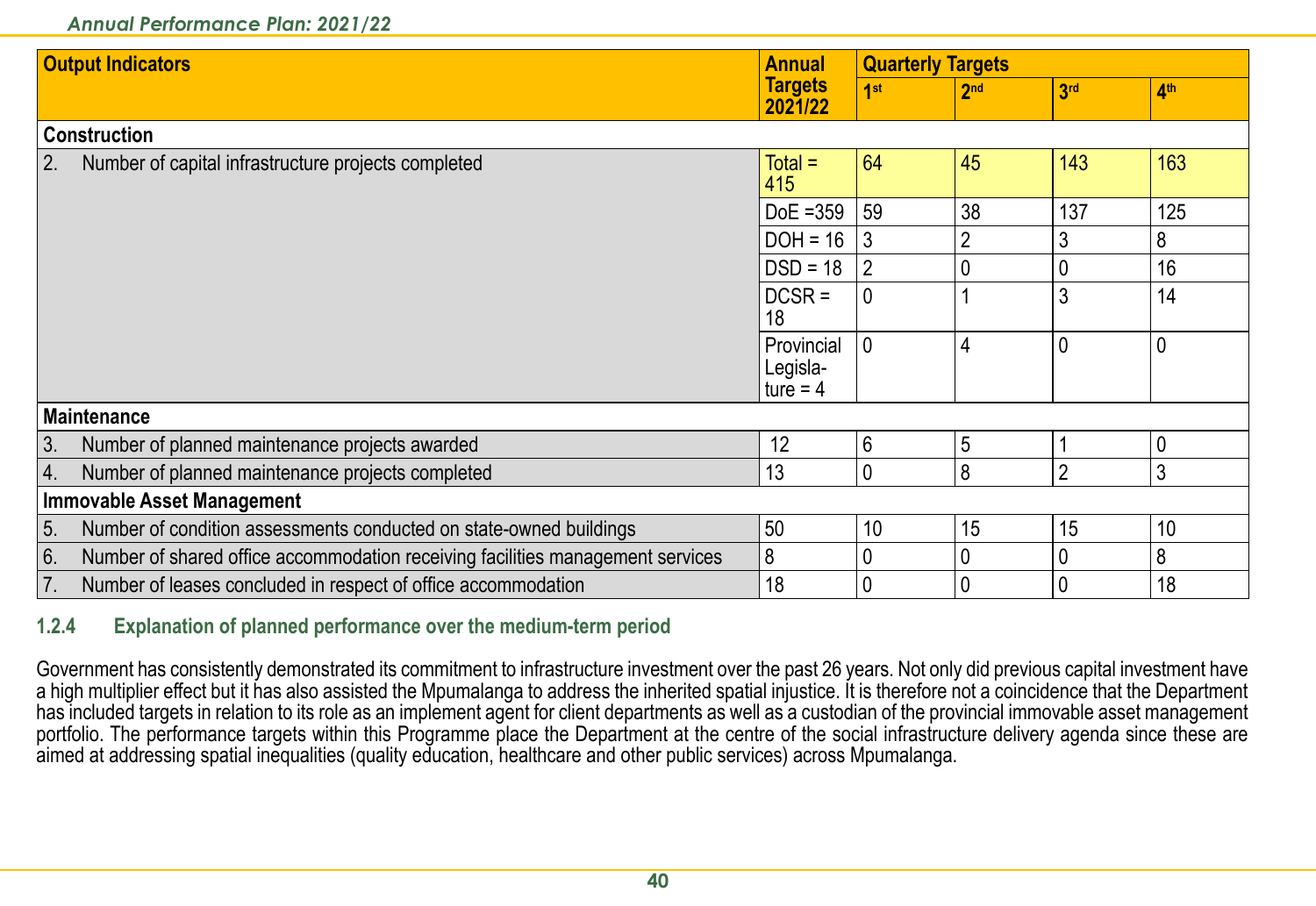### **1.2.5 Programme resource considerations**

| <b>Sub-Programmes</b>       |                  | <b>Audited Outcomes</b> |                         | <b>Revised</b><br><b>Adjusted</b><br><b>Voted</b><br><b>Estimate</b><br><b>Appropri-</b><br>ation<br>2020/21<br>R'000 |           |                  | <b>Medium-Term Targets</b> |                         |         |
|-----------------------------|------------------|-------------------------|-------------------------|-----------------------------------------------------------------------------------------------------------------------|-----------|------------------|----------------------------|-------------------------|---------|
|                             | 2017/18<br>R'000 | 2018/19<br><b>R'000</b> | 2019/20<br><b>R'000</b> |                                                                                                                       |           | 2021/22<br>R'000 | 2022/23<br><b>R'000</b>    | 2023/24<br><b>R'000</b> |         |
| Programme Support           | 4 5 6 4          | 3376                    | 5785                    | 4 6 4 6                                                                                                               | 4 6 4 6   | 4 6 4 6          | 6 0 7 0                    | 5 1 3 1                 | 5 3 7 8 |
| Planning                    | 47 973           | 24 27 2                 | 18 500                  | 24 0 35                                                                                                               | 20 197    | 20 197           | 18 5 37                    | 19 0 37                 | 19484   |
| Design                      | 27 821           | 135 227                 | 361 302                 | 313736                                                                                                                | 303 221   | 303 221          | 123 006                    | 31 186                  | 30 739  |
| Construction                | 291 730          | 326 726                 | 345 620                 | 296 886                                                                                                               | 270 725   | 187 126          | 376 188                    | 312 162                 | 315 401 |
| Maintenance                 | 312 642          | 337 962                 | 339 516                 | 420 776                                                                                                               | 415 752   | 542 249          | 398 716                    | 418 183                 | 374 095 |
| Immovable Assets Management | 5581             | 9 2 6 5                 | 9 3 3 5                 | 9755                                                                                                                  | 9098      | 9098             | 10 138                     | 10 321                  | 10817   |
| Property Management         | 107 231          | 140 799                 | 111 016                 | 103 658                                                                                                               | 111 153   | 111 153          | 115 073                    | 109 200                 | 108 270 |
| <b>TOTAL</b>                | 797 542          | 977 627                 | 191 074                 | 1 173 492                                                                                                             | 1 134 792 | 1 177 690        | 047 728                    | 905 220                 | 864 184 |

# (a) Economic Classification

| <b>Sub-Programmes</b>     |                         | <b>Audited Outcomes</b> |                  | <b>Adjusted</b><br><b>Voted</b><br><b>Revised</b><br><b>Estimate</b><br><b>Appropria-</b><br>tion<br>2020/21<br>R'000 |            |         | <b>Medium-Term Budgets</b> |                  |                         |
|---------------------------|-------------------------|-------------------------|------------------|-----------------------------------------------------------------------------------------------------------------------|------------|---------|----------------------------|------------------|-------------------------|
|                           | 2017/18<br><b>R'000</b> | 2018/19<br>R'000        | 2019/20<br>R'000 |                                                                                                                       |            |         | 2021/22<br>R'000           | 2022/23<br>R'000 | 2023/24<br><b>R'000</b> |
| Current payments          | 590 113                 | 632 515                 | 606 754          | 603 019                                                                                                               | 556 447    | 556 447 | 652 184                    | 587 754          | 595 641                 |
| Compensation of employees | 294 335                 | 296 608                 | 299 202          | 296 308                                                                                                               | 275 260    | 275 260 | 302 201                    | 306 698          | 307 262                 |
| Salaries and wages        | 254 314                 | 256 015                 | 257 540          | 268 053                                                                                                               | 249 889    | 236 164 | 275466                     | 278 419          | 279 617                 |
| Social contributions      | 40 0 21                 | 40 593                  | 41 662           | 28 255                                                                                                                | 25 371     | 39 096  | 26 735                     | 28 279           | 27 645                  |
| Goods and services        | 295 778                 | 335 907                 | 307 552          | 306 711                                                                                                               | 187<br>281 | 281 187 | 349 983                    | 281 056          | 288 379                 |
| Administrative fees       | 98                      | 229                     | 207              | 128                                                                                                                   | 128        | 44      | 134                        | 127              | 133                     |
| Advertising               |                         |                         |                  | 340                                                                                                                   | 340        |         | 358                        | 307              | 322                     |
| Minor Assets              | 198                     | 371                     | 472              | 908                                                                                                                   | 500        | 234     | 958                        | 717              | 753                     |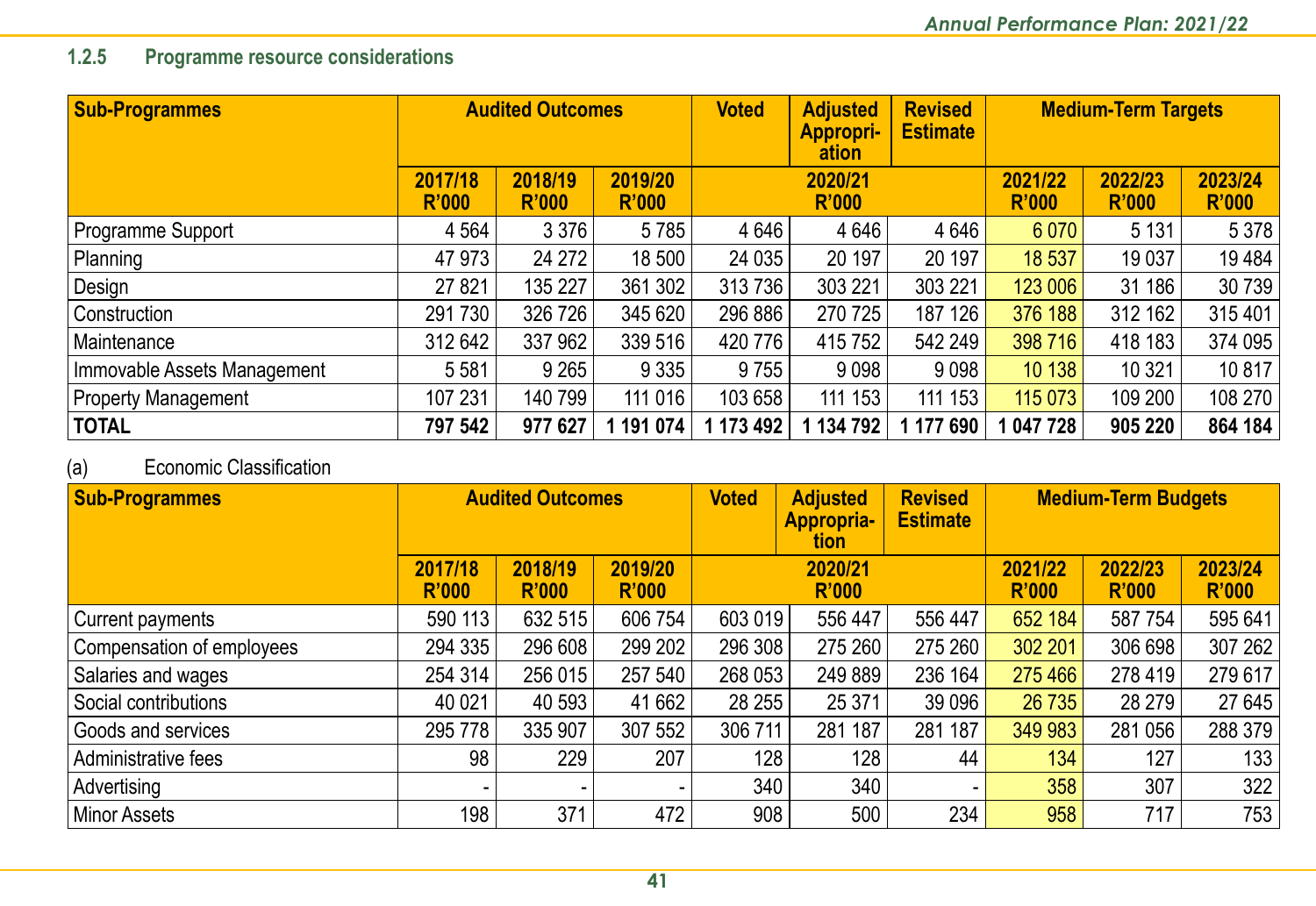| <b>Sub-Programmes</b>                                                    |                  | <b>Audited Outcomes</b> |                         | <b>Voted</b><br><b>Adjusted</b><br>Appropria-<br>tion |                         | <b>Revised</b><br><b>Estimate</b> | <b>Medium-Term Budgets</b> |                         |                         |
|--------------------------------------------------------------------------|------------------|-------------------------|-------------------------|-------------------------------------------------------|-------------------------|-----------------------------------|----------------------------|-------------------------|-------------------------|
|                                                                          | 2017/18<br>R'000 | 2018/19<br><b>R'000</b> | 2019/20<br><b>R'000</b> |                                                       | 2020/21<br><b>R'000</b> |                                   | 2021/22<br><b>R'000</b>    | 2022/23<br><b>R'000</b> | 2023/24<br><b>R'000</b> |
| Catering: Departmental activities                                        | 57               | 111                     | 52                      |                                                       |                         |                                   |                            |                         |                         |
| Communication (G&S)                                                      | 12 962           | 11 313                  | 11 376                  | 9798                                                  | 7798                    | 10 684                            | 8728                       | 8 1 1 4                 | 8 5 0 3                 |
| Computer services                                                        |                  |                         |                         | 67                                                    | 67                      |                                   | 70                         | 68                      | 71                      |
| Consultants and professional services:<br>Business and advisory services | 9 3 0 7          | 5868                    | 4617                    | 5 5 9 2                                               | 4 3 6 3                 | 4 2 3 9                           | 4899                       | 4 4 8 1                 | 4 6 9 7                 |
| Consultants and professional services:<br>Infrastructure and planning    | 30 941           | 1 3 2 4                 | 5 3 6 7                 | 7970                                                  | 7970                    | 2826                              | 8 3 4 9                    | 7 2 2 4                 | 7571                    |
| Legal costs                                                              | 53               | 926                     | 438                     | 3699                                                  | 3699                    | 44                                | 3 9 0 2                    | 3 3 5 3                 | 3514                    |
| Contractors                                                              | 15 633           | 18 601                  | 16 635                  | 13 4 42                                               | 13 4 42                 | 15 386                            | 13 182                     | 12 3 94                 | 12 989                  |
| Agency and support / outsourced<br>services                              | 1583             | 1871                    | 2 2 1 5                 |                                                       |                         | 1482                              |                            |                         |                         |
| Fleet services (including government<br>motor transport)                 |                  |                         |                         | 165                                                   | 165                     |                                   | 147                        | 126                     | 132                     |
| Inventory: Clothing material and<br>accessories                          | 1995             | 1 1 4 9                 | 1 2 9 7                 | 688                                                   | 688                     | 630                               | 726                        | 624                     | 654                     |
| Inventory: Fuel oil and gas                                              | 326              | 1 1 1 9                 | 791                     | 4 2 0 3                                               | 4 0 8 1                 | 846                               | 4 0 9 1                    | 3816                    | 3 9 9 9                 |
| Inventory: Materials and supplies                                        | 8 100            | 7636                    | 7549                    | 6726                                                  | 6462                    | 4 6 7 0                           | 5 9 0 9                    | 6 199                   | 6496                    |
| Consumable supplies                                                      | 2540             | 3733                    | 4 2 4 2                 | 77                                                    | 1 0 7 7                 | 2695                              | 81                         | 85                      | 89                      |
| Consumable: Stationery and printing                                      | 444              | 472                     | 94                      |                                                       |                         |                                   |                            |                         |                         |
| Operating leases                                                         | 34 295           | 32773                   | 31 354                  | 40 295                                                | 39 29 5                 | 32 500                            | 41 314                     | 26 762                  | 28 047                  |
| Property payments                                                        | 153 952          | 221 412                 | 192 186                 | 202 810                                               | 183 309                 | 179 312                           | 249 006                    | 198 694                 | 202 060                 |
| <b>Transport departmental activities</b>                                 |                  |                         |                         |                                                       |                         |                                   |                            |                         |                         |
| Travel and subsistence                                                   | 21 504           | 25 3 27                 | 27 938                  | 7775                                                  | 5775                    | 24 880                            | 6488                       | 6 3 8 2                 | 6689                    |
| Training and development                                                 | 42               | 400                     | 96                      | 521                                                   | 521                     | 14                                | 550                        | 473                     | 496                     |
| Operating payments                                                       | 1747             | 1 2 7 1                 | 626                     | 1507                                                  | 1507                    | 694                               | 1 0 9 1                    | 1 1 1 0                 | 1 1 6 4                 |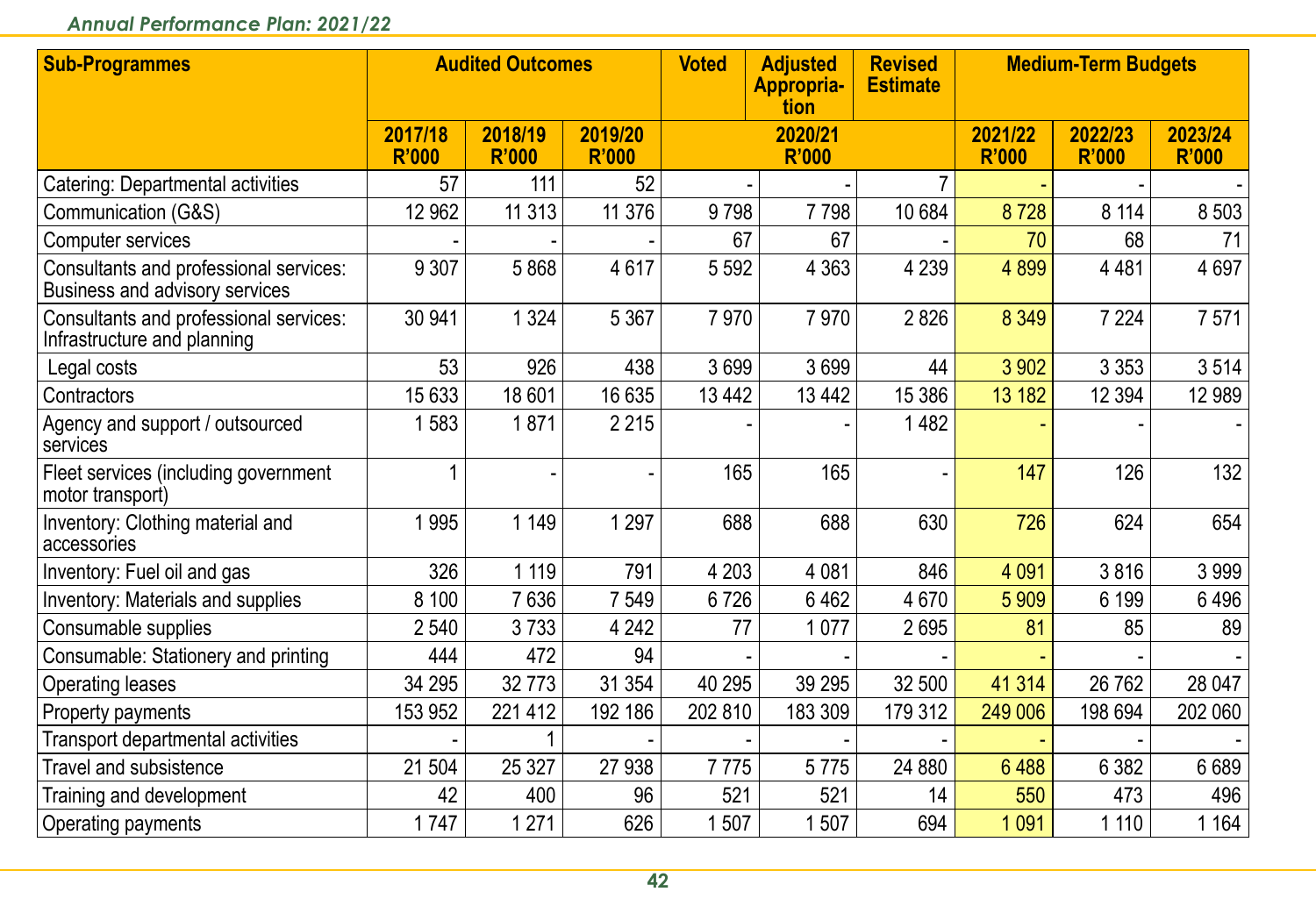| <b>Sub-Programmes</b>                |                  | <b>Audited Outcomes</b> |                         | <b>Voted</b><br><b>Adjusted</b><br><b>Appropria-</b><br>tion |                         | <b>Revised</b><br><b>Estimate</b> |                         | <b>Medium-Term Budgets</b> |                         |  |
|--------------------------------------|------------------|-------------------------|-------------------------|--------------------------------------------------------------|-------------------------|-----------------------------------|-------------------------|----------------------------|-------------------------|--|
|                                      | 2017/18<br>R'000 | 2018/19<br>R'000        | 2019/20<br><b>R'000</b> |                                                              | 2020/21<br><b>R'000</b> |                                   | 2021/22<br><b>R'000</b> | 2022/23<br><b>R'000</b>    | 2023/24<br><b>R'000</b> |  |
| Venues and facilities                |                  |                         |                         |                                                              |                         |                                   |                         |                            |                         |  |
| <b>Transfers and subsidies</b>       | 189 007          | 212745                  | 246 926                 | 276 137                                                      | 290 452                 | 333 350                           | 282 151                 | 308 487                    | 259 133                 |  |
| Provinces and municipalities         | 186 316          | 210 063                 | 243 619                 | 272 546                                                      | 286 861                 | 329 759                           | 278 504                 | 304 650                    | 255 111                 |  |
| Municipalities                       | 186 316          | 210 063                 | 243 619                 | 272 546                                                      | 286 861                 | 329 759                           | 278 504                 | 304 650                    | 255 111                 |  |
| Households                           | 2648             | 2646                    | 3 2 7 6                 | 3540                                                         | 3540                    | 3540                              | 3 5 9 3                 | 3780                       | 3 9 6 2                 |  |
| Departmental agencies                | 43               | 36                      | 31                      | 51                                                           | 51                      | 51                                | 54                      | 57                         | 60                      |  |
| Households                           | 2648             | 2646                    | 3 2 7 6                 | 3540                                                         | 3540                    | 3540                              | 3593                    | 3780                       | 3 9 6 2                 |  |
| Payments for capital assets          | 18 4 22          | 127 663                 | 337 394                 | 294 336                                                      | 287 893                 | 287 893                           | 113 393                 | 8979                       | 9410                    |  |
| Buildings and other fixed structures | 15 355           | 124 700                 | 334 603                 | 292 718                                                      | 283 962                 | 254 208                           | 110 313                 | 7 500                      | 7860                    |  |
| <b>Buildings</b>                     | 7044             | 121 419                 | 321 511                 | 292718                                                       | 283 962                 | 253 236                           | 110 313                 | 7 500                      | 7860                    |  |
| Other fixed structures               | 8 3 1 1          | 3 2 8 1                 | 13 092                  |                                                              |                         | 972                               |                         |                            |                         |  |
| Machinery and equipment              | 3 0 6 7          | 2963                    | 2791                    | 1618                                                         | 2931                    | 2685                              | 3 0 8 0                 | 1479                       | 550                     |  |
| Transport equipment                  | 663              | 478                     | 608                     |                                                              |                         |                                   |                         |                            |                         |  |
| Other machinery and equipment        | 1 4 0 4          | 2485                    | 2 1 8 3                 | 1618                                                         | 2931                    | 2685                              | 3 0 8 0                 | 1479                       | 550                     |  |
| Land and sub-soil assets             |                  |                         |                         |                                                              |                         | 30 000                            |                         |                            |                         |  |
| Software and other intangible assets |                  |                         |                         |                                                              | 000                     | 000                               |                         |                            |                         |  |
| Payments for financial assets        |                  | 4 7 0 4                 |                         |                                                              |                         |                                   |                         |                            |                         |  |
| <b>TOTAL</b>                         | 797 542          | 977 627                 | 1 191 074               | 1 173 492                                                    | 1 134 792               | 1 177 690                         | 1 047 728               | 905 220                    | 864 184                 |  |

#### **1.1.6 Explanation of the resource contribution to achieving the outputs**

The budget for this Programme has decreased by R125 million (11%), from R1,173 billion to R1, 048 billion. This reduction is mainly due to the non-allocation of budget for Parliamentary Village and Mkhondo Boarding School since these two projects were planned for completion 2020/21. However, this could not be achieved due to the COVID-19 restrictions and land dispute related challenges at the village. It must be further noted the budgets for the other designs and construction projects are not affected since these are allocated to each client department. Also noteworthy is that there is not enough budget to cater for backlogs on property maintenance including rates and taxes given the burden on arrear debts.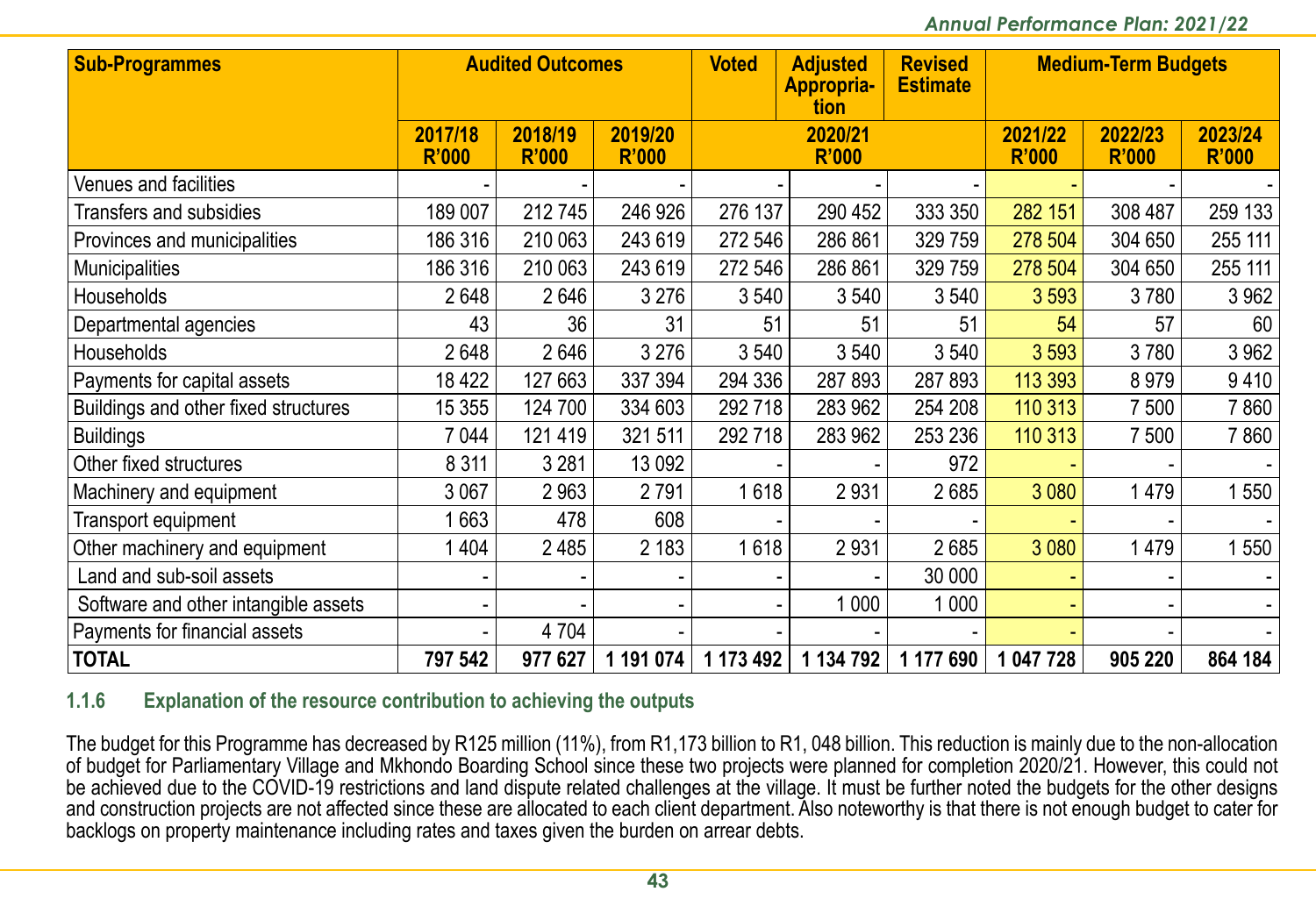### **1.3 PROGRAMME 3: TRANSPORT INFRASTRUCTURE**

### **1.3.1 Purpose**

The purpose of the Programme is to promote accessibility and the safe, affordable movement of people, goods and services through the delivery and maintenance of transport infrastructure that is sustainable, integrated and environmentally sensitive, and which supports and facilitates social empowerment and economic growth.

### **1.3.2 Outcomes, Outputs, Output Indicators and Targets**

| <b>Outcomes</b>                                                     | <b>Outputs</b>                                                                                   | <b>Output Indicators</b>                                                                                     |         | <b>Audited Performance</b> |         | <b>Estimated</b>            | <b>MTEF targets</b> |         |         |  |
|---------------------------------------------------------------------|--------------------------------------------------------------------------------------------------|--------------------------------------------------------------------------------------------------------------|---------|----------------------------|---------|-----------------------------|---------------------|---------|---------|--|
|                                                                     |                                                                                                  |                                                                                                              | 2017/18 | 2018/19                    | 2019/20 | perfor-<br>mance<br>2020/21 | 2021/22             | 2022/23 | 2023/24 |  |
| An efficient,                                                       | <b>Planning</b>                                                                                  |                                                                                                              |         |                            |         |                             |                     |         |         |  |
| competitive and<br>responsive economic<br>infrastructure<br>network | Visual condition<br>assessment of<br>the provincial<br>surfaced<br>road network<br>conducted     | Number of<br>kilometres of<br>surfaced roads<br>visually assessed<br>as per the<br>applicable TMH<br>manual. | 5470    | 5496                       | 5480    | 5 5 20                      | 3 0 0 0             | 3 0 0 0 | 3 0 0 0 |  |
|                                                                     | 2.<br>Visual condition<br>assessment of<br>the provincial<br>gravel road<br>network<br>conducted | Number of<br>kilometres of gravel<br>roads visually<br>assessed as per<br>the applicable TMH<br>manual       | 3076    | 3 10 2                     | 3 1 1 4 | 3 0 0 0                     | 3 500               | 3 500   | 3 500   |  |
|                                                                     | Design                                                                                           |                                                                                                              |         |                            |         |                             |                     |         |         |  |
|                                                                     | 3.<br>Roads<br>infrastructure<br>designs<br>completed                                            | Number of<br>Infrastructure<br>designs completed                                                             | 11      | 19                         | 5       | 12                          | 11                  | 5       | 5       |  |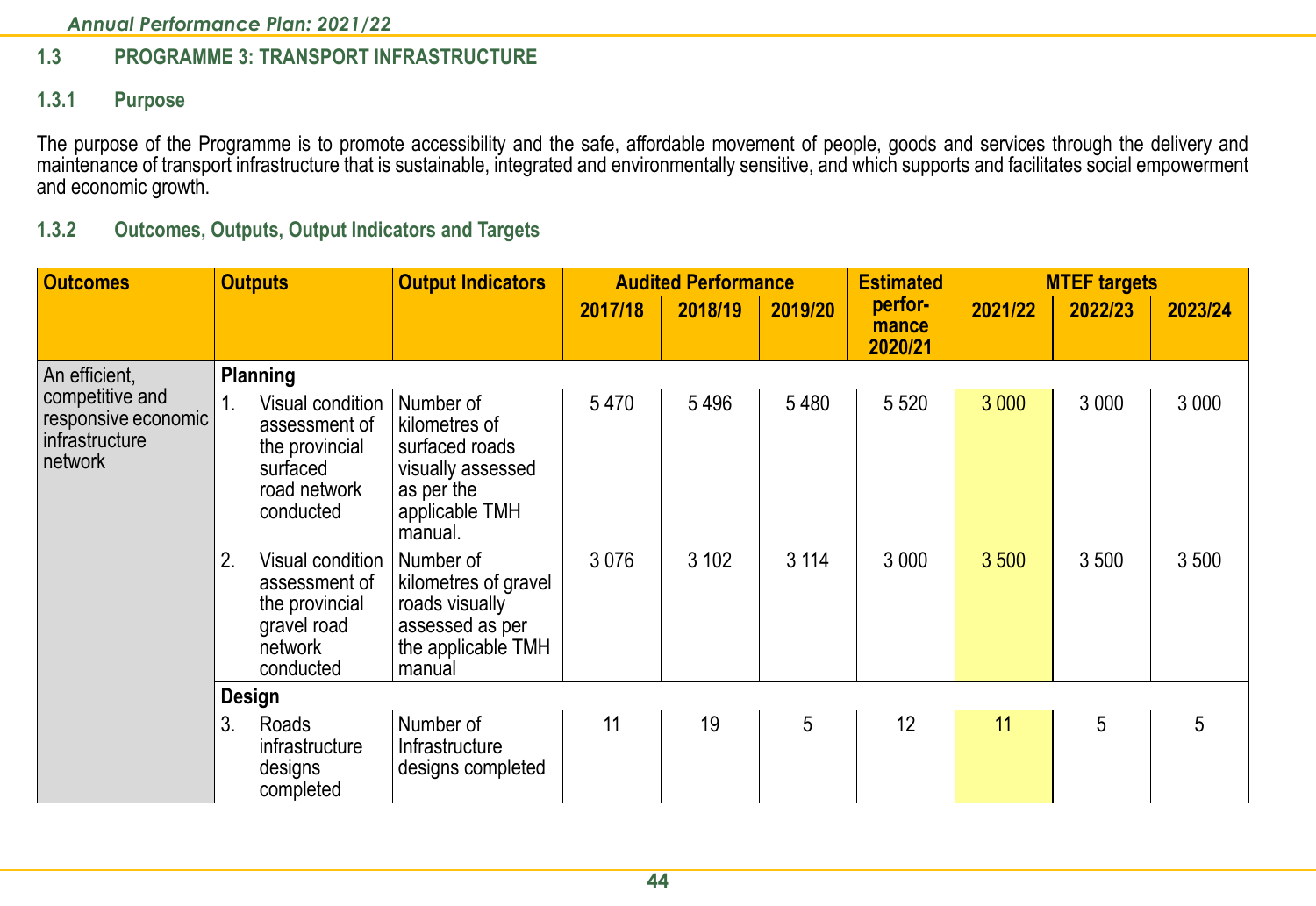| <b>Outcomes</b> | <b>Output Indicators</b><br><b>Outputs</b>                    |                                                                          |           | <b>Audited Performance</b> |              | <b>Estimated</b>            |         |                | <b>MTEF targets</b> |  |
|-----------------|---------------------------------------------------------------|--------------------------------------------------------------------------|-----------|----------------------------|--------------|-----------------------------|---------|----------------|---------------------|--|
|                 |                                                               |                                                                          | 2017/18   | 2018/19                    | 2019/20      | perfor-<br>mance<br>2020/21 | 2021/22 | 2022/23        | 2023/24             |  |
|                 | Construction                                                  |                                                                          |           |                            |              |                             |         |                |                     |  |
|                 | 4.<br>Rural and<br>access roads<br>upgraded                   | Number of<br>kilometres of gravel<br>roads upgraded to<br>surfaced roads | 13        | 19                         | 21           | 17                          | 33      | 16             | 17                  |  |
|                 | 5.<br>Rural<br>mobility and<br>accessibility<br>improved      | Number of IRMA<br>projects completed                                     | 0         | $\overline{\mathbf{4}}$    | 3            | 3                           | 3       | 4              | 5                   |  |
|                 | 6.<br>Municpal<br>township and<br>rural roads<br>paved        | Number of<br>kilometres of roads<br>paved                                | 0         | $\mathbf{0}$               | $\mathbf{0}$ | 5                           | 5       | $\overline{7}$ | $\overline{7}$      |  |
|                 | <b>Maintenance</b>                                            |                                                                          |           |                            |              |                             |         |                |                     |  |
|                 | 7.<br>Coal haulage<br>and tourism<br>network<br>rehabilitated | Number of lane<br>kilometres of<br>surfaced roads<br>rehabilitated       | 65        | 123                        | 62           | 40                          | 66      | 22             | 33,4                |  |
|                 | 8.<br>Strategic and<br>access roads<br>resealed               | Number of square<br>meters of surfaced<br>roads resealed                 | 1 198 024 | 1 326 050                  | 1 554 669    | 586 192                     | 466 667 | 977 963        | 1293 556            |  |
|                 | 9.<br>Strategic and<br>rural roads<br>regravelled             | Number of km of<br>gravel roads (re-<br>gravelling)                      | 673       | 306                        | 238          | 116                         | 206     | 182            | 182                 |  |
|                 | 10. Strategic and<br>access roads<br>patched                  | Number of square<br>meters of blacktop<br>patching.                      | 275 980   | 130 961                    | 321 325      | 62 558                      | 130 000 | 68 220         | 79 087              |  |
|                 | 11.<br>Strategic and<br>rural roads<br>bladed                 | Number of<br>kilometres of gravel<br>roads bladed                        | 36 481    | 27 990                     | 25 031       | 14 450                      | 29 041  | 34 467         | 15 357              |  |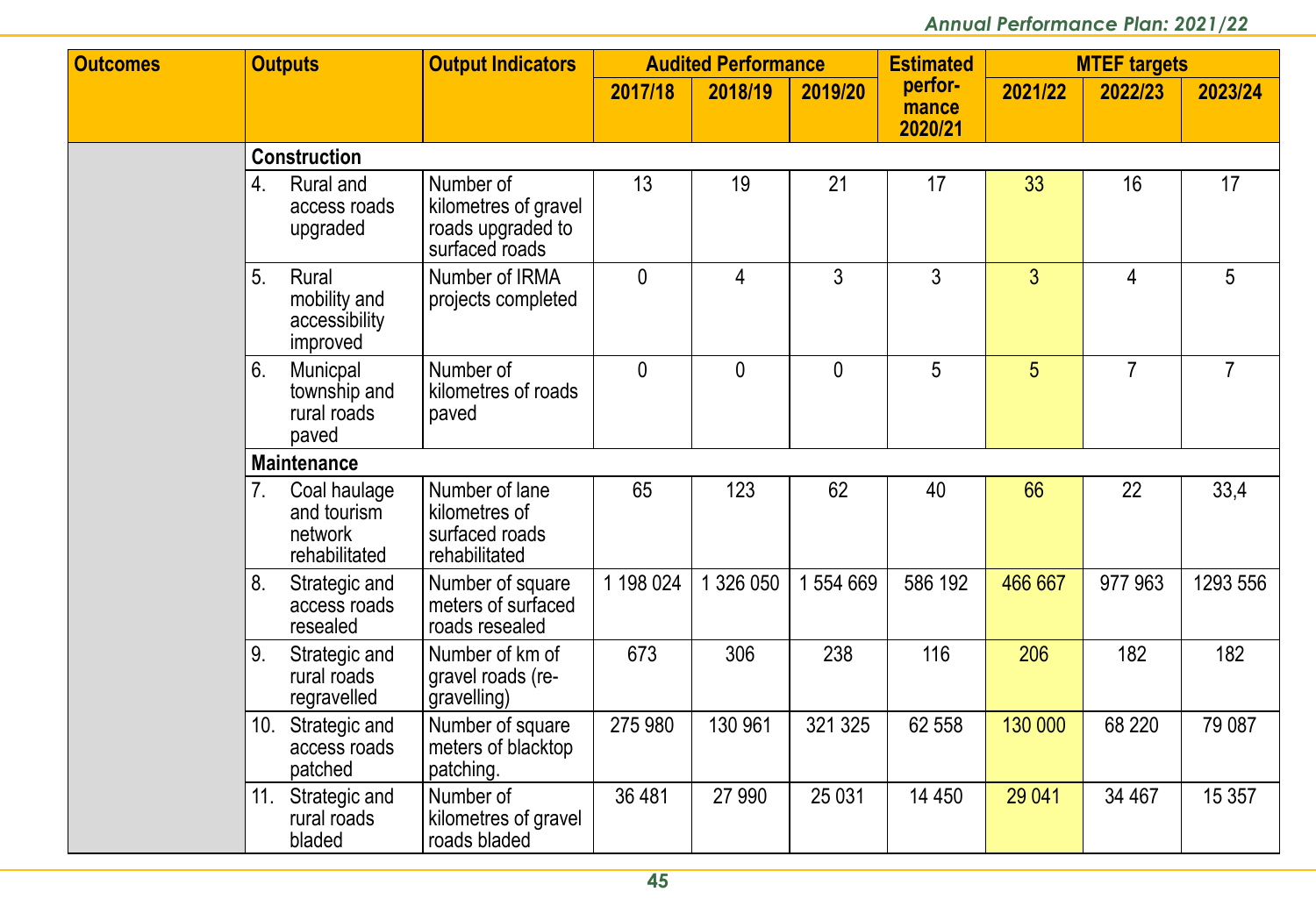#### **1.3.3 Output indicators: (annual and quarterly targets)**

|      | <b>Output Indicators</b>                                                                     | <b>Annual</b>            |          | <b>Quarterly Targets</b> |                 |                          |
|------|----------------------------------------------------------------------------------------------|--------------------------|----------|--------------------------|-----------------|--------------------------|
|      |                                                                                              | <b>Target</b><br>2021/22 | 1st      | 2 <sub>nd</sub>          | 3 <sub>rd</sub> | $\mathbf{A}^{\text{th}}$ |
| 1.   | Number of kilometres of surfaced roads visually assessed as per the applicable TMH<br>manual | 3 0 0 0                  | 0        | $\Omega$                 | 3 0 0 0         | 0                        |
| 2.   | Number of kilometres of gravel roads visually assessed as per the applicable TMH<br>manual   | 3 500                    | 0        | 0                        | 3 500           | 0                        |
| 3.   | Number of Infrastructure designs completed                                                   | 11                       | $\Omega$ | 4                        | 4               | 3                        |
| 4.   | Number of kilometres of gravel roads upgraded to surfaced roads                              | 33                       | 4        | 8                        | 10              | 11                       |
| 5.   | Number of IRMA projects completed                                                            | 3                        | 0        |                          | 0               | 2                        |
| 6.   | Number of kilometres of roads paved                                                          | 5                        | 0        | っ                        | 3               | 0                        |
| 7.   | Number of lane-km of surfaced roads rehabilitated.                                           | 66                       | 8        | 21                       | 21              | 16                       |
| 8.   | Number of square meters of surfaced roads resealed                                           | 466 667                  | 0        | 133 333                  | 199 999         | 134 000                  |
| l 9. | Number of kilometres of gravel roads re graveled                                             | 206                      | 21       | 42                       | 70              | 73                       |
| 10.  | Number of square meters of blacktop patching                                                 | 130 000                  | 24 508   | 30 000                   | 37 746          | 37 746                   |
| 11.  | Number of kilometres of gravel roads bladed                                                  | 29 041                   | 7 2 6 0  | 7 2 6 0                  | 7 260           | 7 261                    |

#### **1.3.4 Explanation of planned performance over the medium-term period**

The planned performance for this Programme is aimed at ensuring that there is provision of efficient, competitive and responsive transport infrastructure network. Such infrastructure includes the coal haulage network that supports the supply and sustainability of energy in South Africa. This further includes tourism routes which play a key role in the growth of the tourism sector and economic development. However, the most important network is the one that connects homes across many villages and townships and access to public amenities. Overall, many targets for 2021/22 have been increased except for the visual assessments while the MTEF targets were adjusted as per the provisional budget estimates.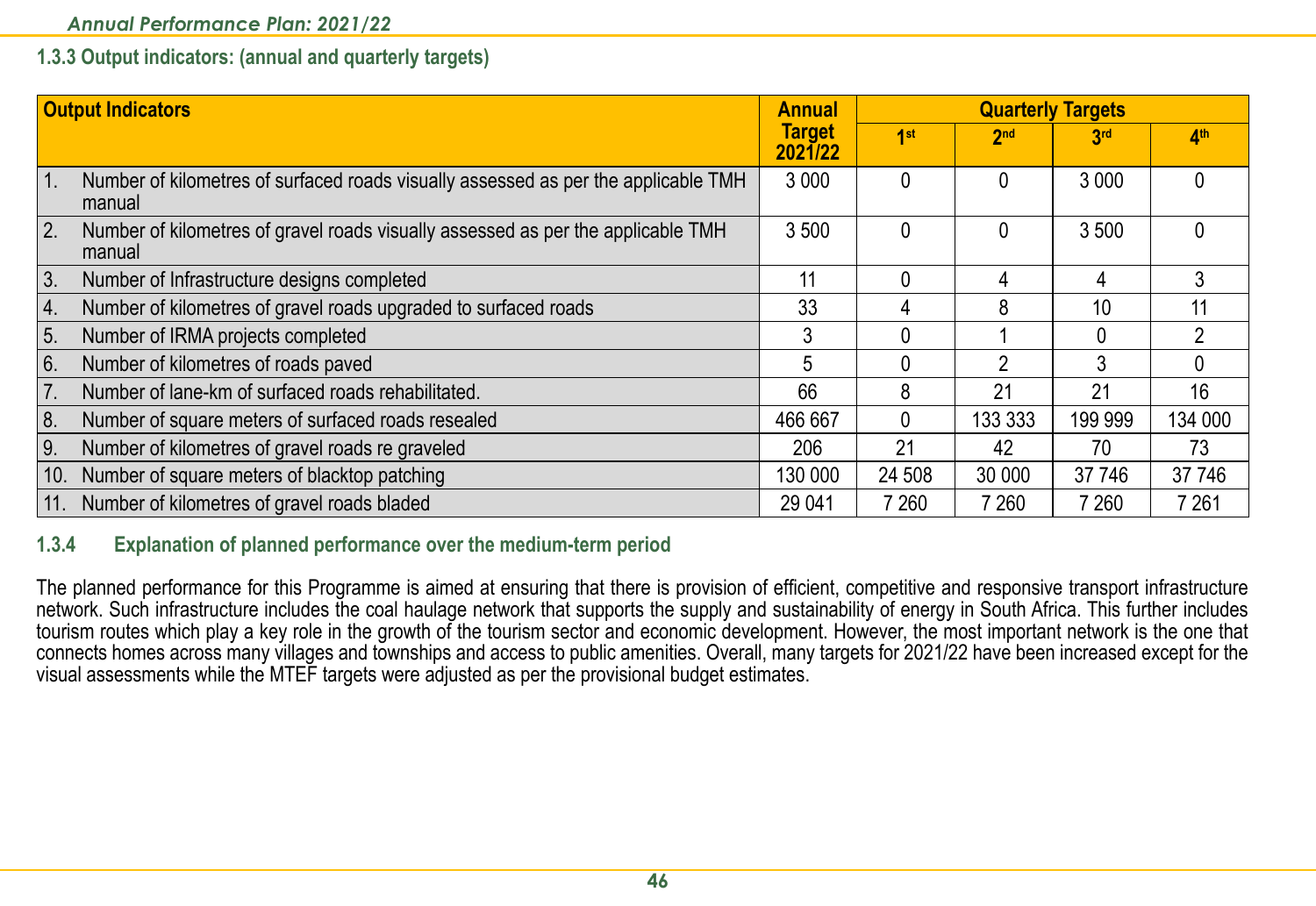### **1.3.5 Programme resource considerations**

| <b>Sub-Programmes</b>   | <b>Audited Outcomes</b> |                         |                  | <b>Voted</b> | <b>Adjusted</b><br><b>Appropri-</b><br>ation | <b>Revised</b><br><b>Estimate</b> | <b>Medium-Term Budgets</b> |                  |                  |  |
|-------------------------|-------------------------|-------------------------|------------------|--------------|----------------------------------------------|-----------------------------------|----------------------------|------------------|------------------|--|
|                         | 2017/18<br>R'000        | 2018/19<br><b>R'000</b> | 2019/20<br>R'000 |              | 2020/21<br>R'000                             |                                   | 2021/22<br>R'000           | 2022/23<br>R'000 | 2023/24<br>R'000 |  |
| Programme Support       | 681                     | 1 776                   | 1 979            | 2846         | 2 1 5 2                                      | 2 1 5 2                           | 2 2 0 4                    | 2405             | 2468             |  |
| Infrastructure Planning | 46 841                  | 50 635                  | 55 580           | 67414        | 46 173                                       | 46 173                            | 62 708                     | 74 897           | 75 032           |  |
| Design                  | 140 758                 | 146 554                 | 115 628          | 127 341      | 151 564                                      | 151 564                           | 73 053                     | 137 715          | 111 188          |  |
| Construction            | 880 715                 | 960 668                 | 061 710          | 938 302      | 843 404                                      | 860 421                           | 883 997                    | 830 179          | 915 512          |  |
| Maintenance             | 305 593                 | 475 961                 | 387 536          | 947 188      | 890 477                                      | 890 477                           | 107 852                    | 997 501          | 041 021          |  |
| <b>TOTAL</b>            | 2 375 588               | 2 635 594               | 2 622 433        | 2 083 091    | 933 770                                      | 950 787                           | 2 129 814                  | 2 042 697        | 2 145 221        |  |

# (a) Economic classification

| <b>Sub-Programmes</b>             |                         | <b>Audited Outcomes</b> |                  | <b>Adjusted Ap-</b><br><b>Voted</b><br>propriation |                  | <b>Revised</b><br><b>Estimate</b> | <b>Medium-Term Budgets</b> |                  |                  |
|-----------------------------------|-------------------------|-------------------------|------------------|----------------------------------------------------|------------------|-----------------------------------|----------------------------|------------------|------------------|
|                                   | 2017/18<br><b>R'000</b> | 2018/19<br>R'000        | 2019/20<br>R'000 |                                                    | 2020/21<br>R'000 |                                   | 2021/22<br>R'000           | 2022/23<br>R'000 | 2023/24<br>R'000 |
| Current payments                  | 297 530                 | 520 100                 | 416 794          | 024 252                                            | 975 769          | 975 590                           | 156 132                    | 077 786          | 1 116 356        |
| Compensation of employees         | 395 238                 | 397 775                 | 403 640          | 428 816                                            | 398 967          | 398 967                           | 411 457                    | 429 459          | 436 912          |
| Salaries and wages                | 325 724                 | 327 294                 | 331 100          | 350 842                                            | 320 993          | 324 075                           | 341870                     | 356 810          | 358 395          |
| Social contributions              | 69 514                  | 70 481                  | 72 540           | 77 974                                             | 77 974           | 74 892                            | 69 587                     | 72 649           | 78 517           |
| Goods and services                | 902 292                 | 122 325                 | 013 154          | 595 436                                            | 576 802          | 576 623                           | 744 675                    | 648 327          | 679 444          |
| Administrative fees               | 110                     | 170                     | 146              | 190                                                | 221              | 77                                | 192                        | 210              | 220              |
| Advertising                       | 37                      | 358                     | 345              | 65                                                 |                  | 49                                | 65                         | 72               | 75               |
| Minor Assets                      | 422                     | 17                      | 362              | 556                                                | 308              | 242                               | 568                        | 612              | 642              |
| Catering: Departmental activities | 404                     | 346                     | 803              | 1016                                               | 160              | 245                               | 315                        | 1 1 1 6          | 1 1 7 0          |
| Communication (G&S)               | 394                     | 66                      | 56               |                                                    | 44               | 78                                |                            |                  |                  |
| Computer services                 |                         |                         |                  | 113                                                | 100              |                                   | 113                        | 129              | 135              |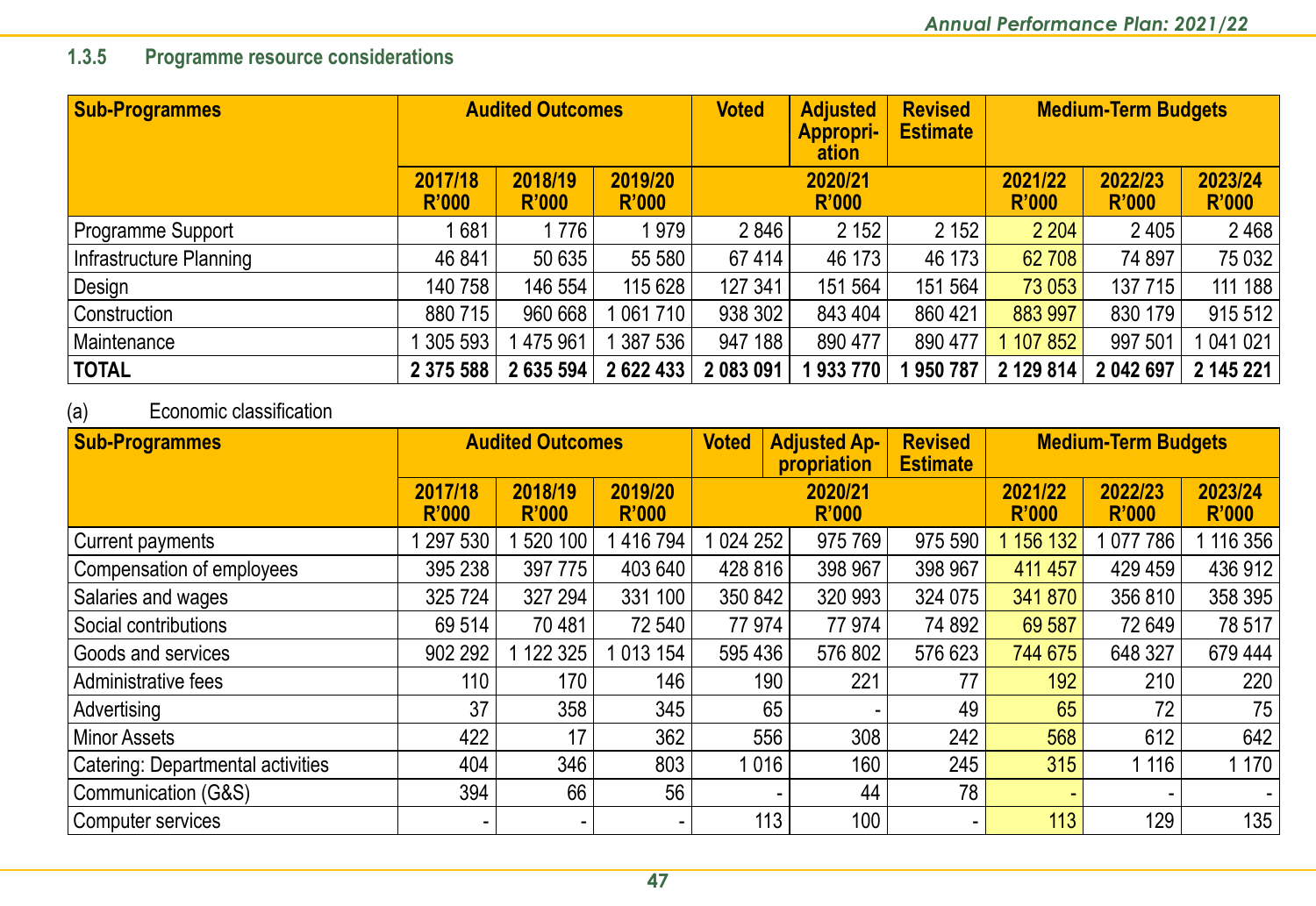| <b>Sub-Programmes</b>                                               |                         | <b>Audited Outcomes</b> |                         | <b>Voted</b> | <b>Adjusted Ap-</b><br>propriation | <b>Revised</b><br><b>Estimate</b> | <b>Medium-Term Budgets</b> |                         |                         |
|---------------------------------------------------------------------|-------------------------|-------------------------|-------------------------|--------------|------------------------------------|-----------------------------------|----------------------------|-------------------------|-------------------------|
|                                                                     | 2017/18<br><b>R'000</b> | 2018/19<br><b>R'000</b> | 2019/20<br><b>R'000</b> |              | 2020/21<br><b>R'000</b>            |                                   | 2021/22<br><b>R'000</b>    | 2022/23<br><b>R'000</b> | 2023/24<br><b>R'000</b> |
| Consultant and professional services:<br>business advisory services |                         |                         | 149                     |              |                                    |                                   |                            |                         |                         |
| Infrastructure and planning                                         | 34 900                  | 56 670                  | 67 603                  | 68 103       | 87 377                             | 97 0 24                           | 58 672                     | 75 173                  | 78781                   |
| Legal cost                                                          |                         | 50                      | 8                       |              |                                    | 273                               |                            |                         |                         |
| Contractors                                                         | 698 383                 | 877 934                 | 758 448                 | 377 074      | 393 235                            | 390 470                           | 509 207                    | 405 478                 | 424 940                 |
| Agency and support / outsourced<br>services                         | 30 668                  | 34 493                  | 52 251                  | 60 000       | 27 531                             | 18 570                            | 83 976                     | 65898                   | 69 061                  |
| Fleet services including government<br>motor transport              | 3 1 8 8                 | 3029                    | 37 4 16                 | 4821         | 3 1 3 8                            | 2680                              | 4 8 21                     | 5637                    | 5 9 0 8                 |
| Inventory: Clothing material and<br>accessories                     | 12 8 28                 | 14 067                  | 6626                    | 8596         | 7760                               | 6 500                             | 9 0 63                     | 9507                    | 9 9 6 3                 |
| Inventory: Fuel oil and gas                                         | 12 097                  | 16 586                  | 12 3 19                 | 12799        | 8771                               | 9522                              | 13 503                     | 14 151                  | 14 830                  |
| Inventory: Materials and supplies                                   | 68 597                  | 93 014                  | 56 103                  | 43 058       | 32 431                             | 35 625                            | 45 4 26                    | 47 606                  | 49891                   |
| Consumable supplies                                                 | 1 0 9 8                 | 1 1 0 9                 | 1 2 7 3                 | 450          | 2843                               | 176                               | 450                        | 499                     | 522                     |
| Consumable: Stationery and printing                                 | 147                     | 352                     | 287                     |              | 162                                | 199                               |                            |                         |                         |
| Operating leases                                                    | 20 192                  | 7480                    |                         |              |                                    |                                   |                            |                         |                         |
| Travel and subsistence                                              | 13 3 26                 | 15 670                  | 18 0 21                 | 16 602       | 12 105                             | 13 386                            | 16 602                     | 18 342                  | 19 2 23                 |
| Training and development                                            | 4 2 3 5                 | 20                      | 118                     | 758          | 198                                | 338                               | 631                        | 834                     | 874                     |
| Operating payments                                                  | 1 2 3 6                 | 894                     | 818                     | 1071         | 418                                | 1072                              | 1 0 7 1                    | 2882                    | 3019                    |
| Venues and facilities                                               | 30                      |                         | $\overline{2}$          | 164          |                                    | 97                                |                            | 181                     | 190                     |
| <b>Transfers and subsidies</b>                                      | 9667                    | 11 677                  | 20 613                  | 7832         | 7832                               | 8011                              | 8 2 6 3                    | 8660                    | 9075                    |
| Households                                                          | 9667                    | 11 677                  | 20 613                  | 7832         | 7832                               | 8 0 1 1                           | 8 2 6 3                    | 8 6 6 0                 | 9075                    |
| Social benefits                                                     | 4 3 4 6                 | 4 188                   | 3769                    | 2586         | 2586                               | 2 9 6 5                           | 2728                       | 2859                    | 2 9 9 6                 |
| Other transfers to households                                       | 5 3 2 1                 | 7489                    | 16 844                  | 5 2 4 6      | 5 2 4 6                            | 5 0 46                            | 5 5 3 5                    | 5801                    | 6 0 7 9                 |
| Payments for capital assets                                         | 1 068 391               | 1 103 817               | 185 0 26                | 1 051 007    | 950 169                            | 967 186                           | 965 419                    | 956 251                 | 1019790                 |
| Buildings and other fixed structures                                | 1 0 1 2 1 1 1           | 1 097 031               | 1 167 997               | 030 844      | 950 065                            | 965 041                           | 928 228                    | 933 979                 | 996 449                 |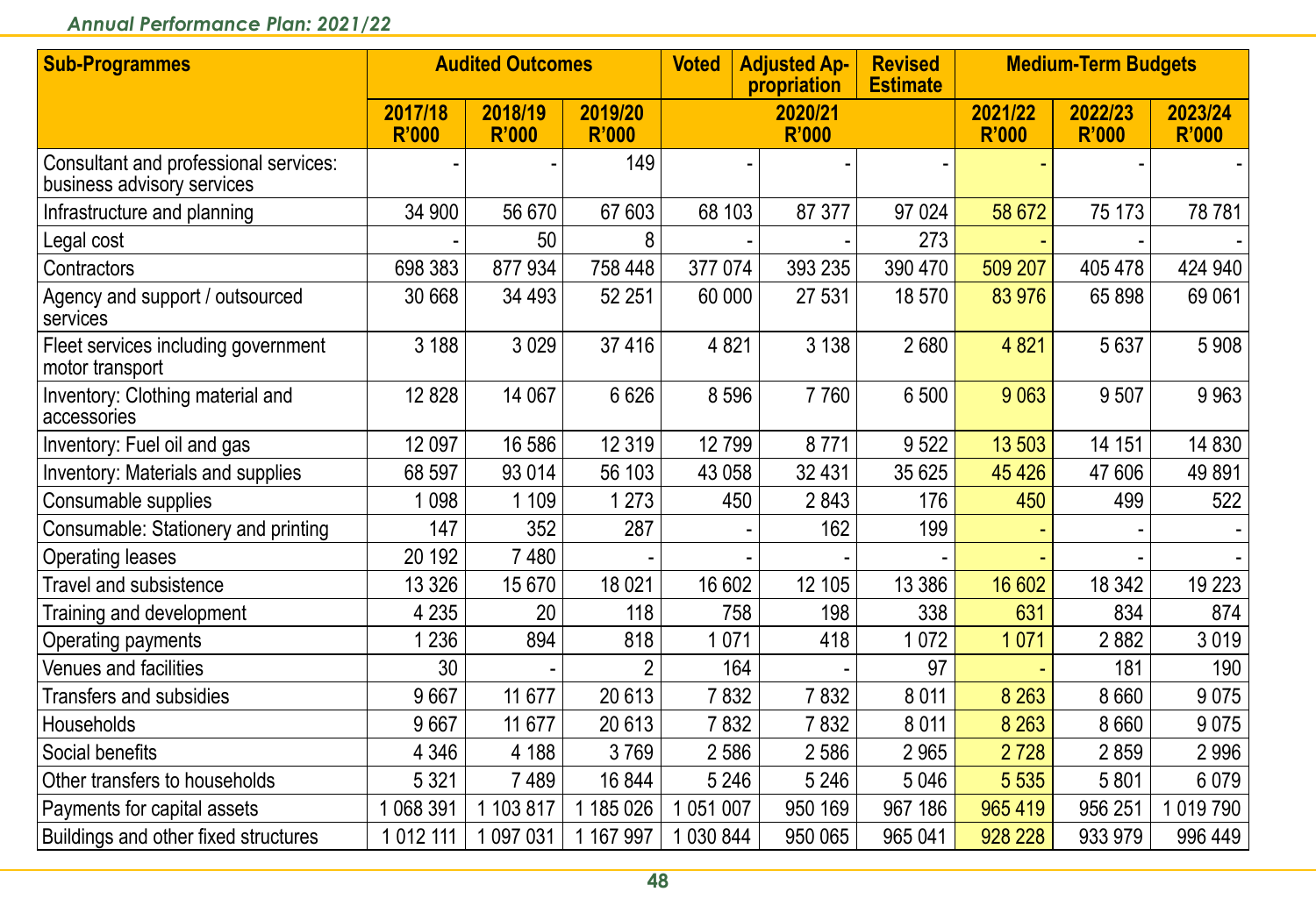| Sub-Programmes                |                         | <b>Audited Outcomes</b> |                  | <b>Revised</b><br><b>Voted</b><br><b>Adjusted Ap-</b><br><b>Estimate</b><br>propriation |                  |         | <b>Medium-Term Budgets</b> |                  |                  |
|-------------------------------|-------------------------|-------------------------|------------------|-----------------------------------------------------------------------------------------|------------------|---------|----------------------------|------------------|------------------|
|                               | 2017/18<br><b>R'000</b> | 2018/19<br>R'000        | 2019/20<br>R'000 |                                                                                         | 2020/21<br>R'000 |         | 2021/22<br>R'000           | 2022/23<br>R'000 | 2023/24<br>R'000 |
| Other fixed structures        | 012 111                 | 097 031                 | 167 997          | 1030844                                                                                 | 950 065          | 965 041 | 928 228                    | 933 979          | 996 449          |
| Machinery and equipment       | 56 280                  | 6786                    | 17 029           | 20 163                                                                                  | 104              | 2 1 4 5 | 21 191                     | 22 27 2          | 23 341           |
| Transport equipment           | 4418                    |                         | l 046            |                                                                                         |                  |         |                            |                  |                  |
| Other Machinery and equipment | 51 862                  | 6786                    | 15 983           | 20 163                                                                                  | 104 <sub>1</sub> | 2 140   | 37 191                     | 22 27 2          | 23 341           |
| <b>TOTAL</b>                  | 2 375 588               | 2 635 594               | 2 622 433        | 2 083 091                                                                               | 1 933 770        | 950 787 | 2 129 814                  | 2 042 697        | 2 145 221        |

#### **1.3.6 Explanation of the resource contribution to achieving the outputs**

The budget for Programme 3 has increased by R47 million (3%), from R2, 083 billion to R2, 130 billion. The increase is mainly on the incentive components of the Provincial Roads Maintenance Grant of R147 million. Significantly, an amount of R235 million has been allocated in the 2021/22 financial year for the rehabilitation and maintenance of coal haulage routes from the Provincial own revenue coffers. Also, a special allocation of R40 million has been made for paving of rural municipality roads. Notwithstanding this, the Programme continues to experience pressure due to high demand of equitable share funded projects such as upgrades of roads and bridges in rural communities.

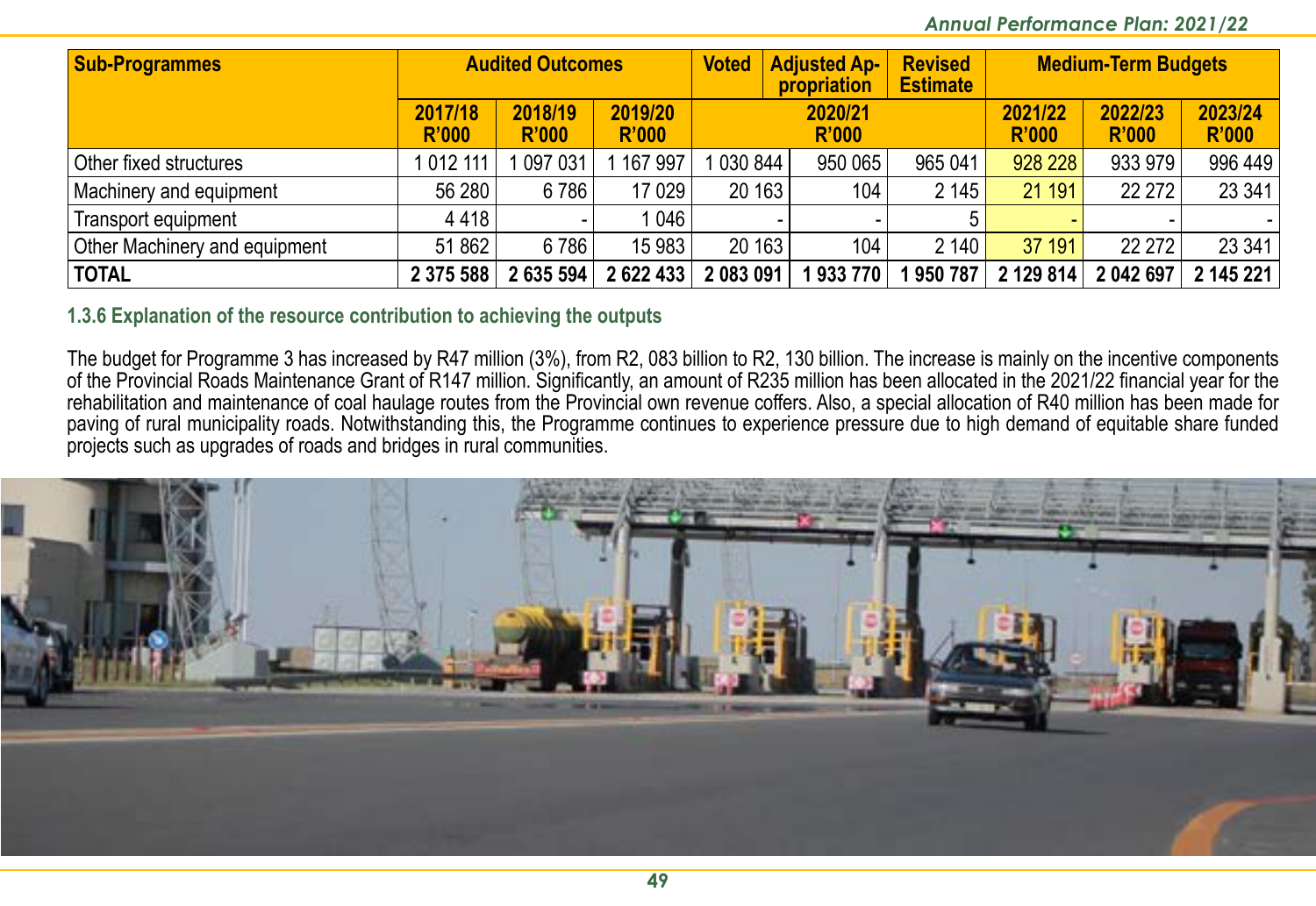### **1.4 PROGRAMME 4: TRANSPORT OPERATIONS**

### **1.4.1 Purpose**

The purpose of the Programme is to plan, regulate and facilitate the provision of integrated land transport services through co-ordination and co-operation with national planning authorities, CBOs, NGOs and the private sector in order to enhance the mobility of all communities particularly those currently without or with limited access.

## **1.4.2 Outcomes, Outputs, Output Indicators and Targets**

| <b>Outcomes</b>                                            | <b>Outputs</b>                                                       | <b>Output Indicators</b>                           |               | <b>Audited Performance</b> |               | <b>Estimated</b>            | <b>MTEF targets</b> |               |               |
|------------------------------------------------------------|----------------------------------------------------------------------|----------------------------------------------------|---------------|----------------------------|---------------|-----------------------------|---------------------|---------------|---------------|
|                                                            |                                                                      |                                                    | 2017/18       | 2018/19                    | 2019/20       | perfor-<br>mance<br>2020/21 | 2021/22             | 2022/23       | 2023/24       |
| An efficient,                                              | <b>Public Transport Services</b>                                     |                                                    |               |                            |               |                             |                     |               |               |
| competitive<br>and responsive<br>infrastructure<br>network | Effective<br>1.<br>management<br>of bus subsidy<br>contracts         | *Number of routes<br>subsidized                    | 154           | 154                        | 154           | 154                         | 154                 | 154           | 154           |
|                                                            | 2.<br>Effective<br>management<br>of bus subsidy<br>contracts         | Number of<br>vehicle kilometers<br>subsidized      | 27 248<br>309 | 26 932<br>110              | 25 697<br>947 | 25 509<br>524               | 26 986<br>877       | 27 256<br>745 | 27 529<br>313 |
|                                                            | 3.<br>Effective<br>management<br>of bus subsidy<br>contracts         | Number of trips<br>subsidized                      | 831 132       | 820 764                    | 850 950       | 810 436                     | 829 436             | 837 730       | 846 107       |
|                                                            | 4.<br>Effective<br>management<br>of Scholar<br>Transport<br>Services | Number of scholar<br>transport routes<br>monitored | 1 3 6 4       | 1 3 6 4                    | 1 3 6 4       | 1 1 7 3                     | 1673                | 2 1 7 3       | 2 1 7 3       |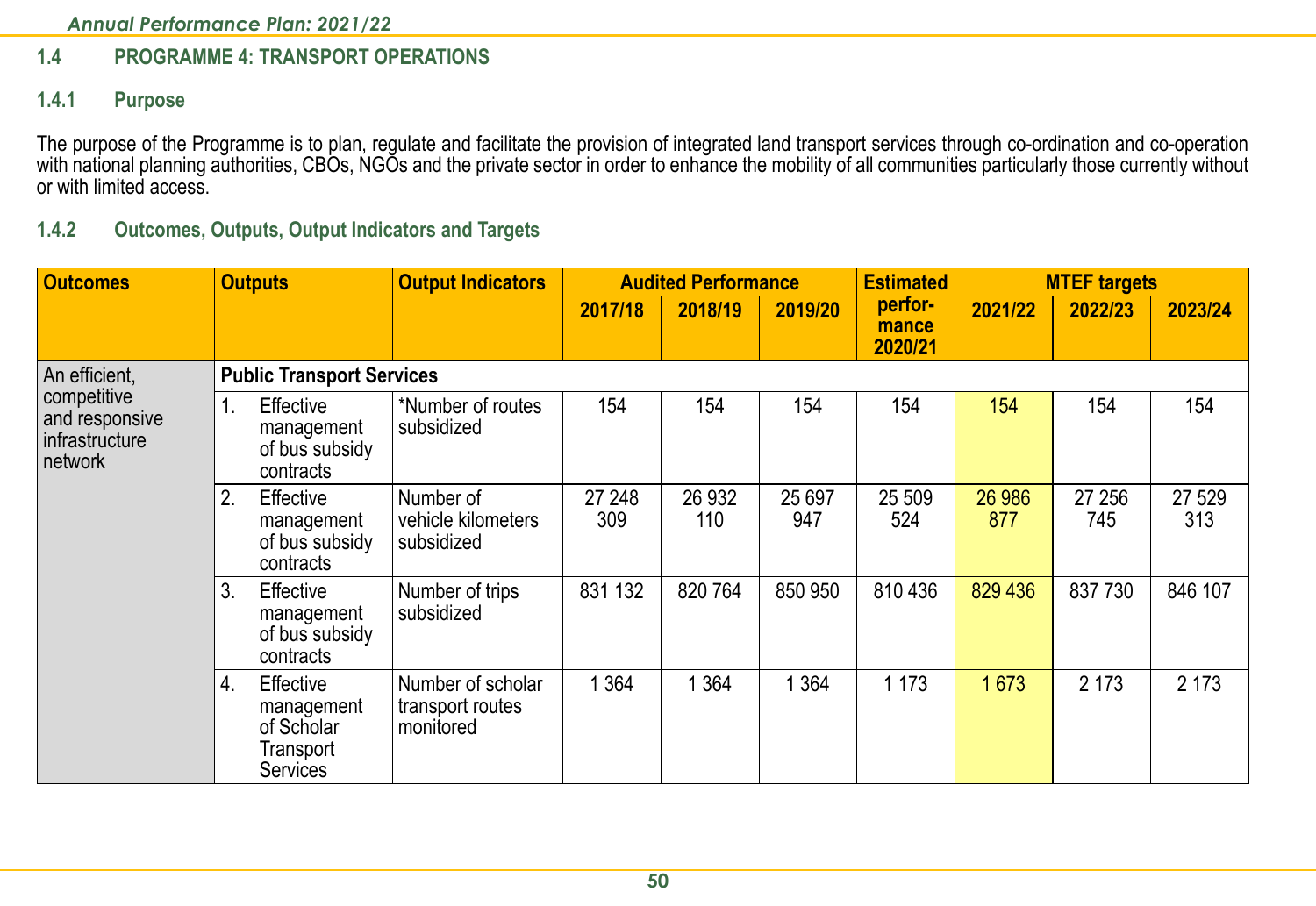| <b>Outcomes</b> | <b>Outputs</b>                                          | <b>Output Indicators</b>                                                                       |         | <b>Audited Performance</b> |         | <b>Estimated</b>            |         | <b>MTEF targets</b> |         |
|-----------------|---------------------------------------------------------|------------------------------------------------------------------------------------------------|---------|----------------------------|---------|-----------------------------|---------|---------------------|---------|
|                 |                                                         |                                                                                                | 2017/18 | 2018/19                    | 2019/20 | perfor-<br>mance<br>2020/21 | 2021/22 | 2022/23             | 2023/24 |
|                 | <b>Transport Safety and Compliance</b>                  |                                                                                                |         |                            |         |                             |         |                     |         |
|                 | 5.<br><b>NLTA</b>                                       | Monitoring and   Number of roadside<br>enforcement of   checks conducted                       | 3 0 0 0 | 3 0 0 0                    | 3 0 0 0 | 3 500                       | 3500    | 3 500               | 3 500   |
|                 | <b>Operator License and Permits</b>                     |                                                                                                |         |                            |         |                             |         |                     |         |
| $^{***}$        | Oversight and<br>6.<br>monitoring of<br>in the Province | Number of<br>Provincial<br>public transport   Regulating Entity<br>(PRE) hearings<br>conducted | 48      | 48                         | 48      | 41                          | 52      | 54                  | 56      |

\*Non-cumulative

## **1.4.3 Output Indicators (annual and quarterly targets)**

|                  | <b>Output Indicators</b>                                        | <b>Annual</b>             |                 | <b>Quarterly Targets</b> |                 |                 |
|------------------|-----------------------------------------------------------------|---------------------------|-----------------|--------------------------|-----------------|-----------------|
|                  |                                                                 | <b>Targets</b><br>2021/22 | 1 <sub>st</sub> | 2 <sub>nd</sub>          | 3 <sub>rd</sub> | 4 <sup>th</sup> |
| $\overline{1}$ . | *Number of routes subsidized                                    | 154                       | 154             | 154                      | 154             | 154             |
| 2.               | Number of vehicle kilometers subsidized                         | 26 986877                 | 6730003         | 6 901 622                | 6648703         | 6706549         |
| I3.              | Number of trips subsidized                                      | 829 436                   | 205 649         | 201 425                  | 211 803         | 210 559         |
| 14.              | Number of scholar transport routes monitored                    | 673                       | 418             | 418                      | 419             | 418             |
| 5.               | Number of roadside checks conducted                             | 3 500                     | 900             | 850                      | 900             | 850             |
| 6.               | Number of Provincial Regulating Entity (PRE) hearings conducted | 52                        | 13              | 13                       | 13              | 13              |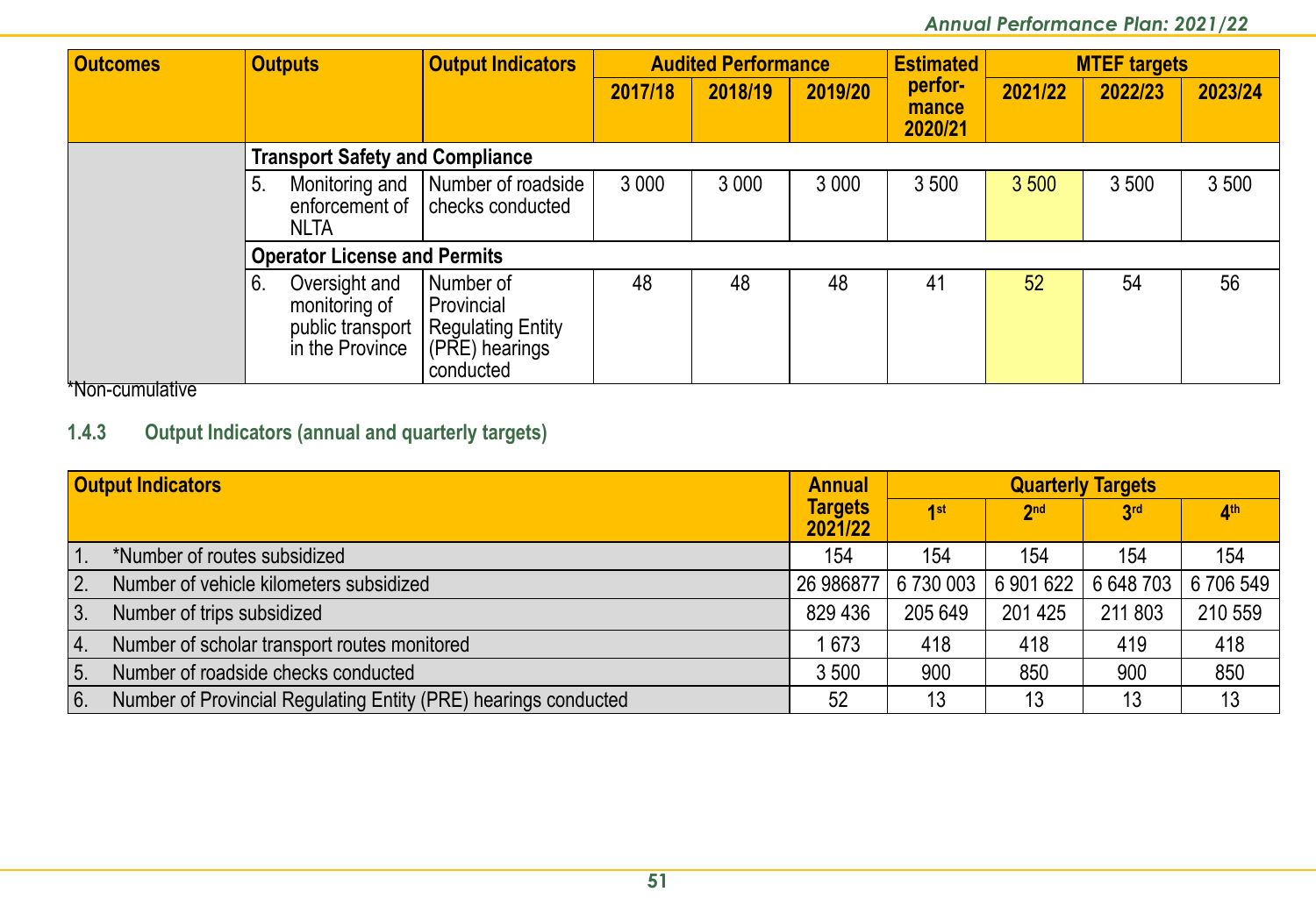\*Non-cumulative

### **1.4.4 Explanation of planned performance over the medium-term period**

An efficient public transport system and service is not only important to the economic growth of the Province but it is also important to ensure safety, accessibility, reliability and affordability. As such, the Department supports these priorities through various public transport operations which include subsidisation of almost 400 000 commuters on a daily basis. In addition, 63 600 learners are provided with scholar transport thus giving them access to quality education. The Department is also expected to facilitate and ensure compliance to public transport laws and regulations when the above-mentioned services are rendered hence the inclusion of road safety and licensing targets.

#### **1.4.5 Programme resource considerations**

| <b>Sub-Programmes</b>                  |                  | <b>Audited Outcomes</b> |                  | <b>Voted</b><br><b>Adjusted</b><br><b>Revised</b><br><b>Estimate</b><br><b>Appropri-</b><br>ation |                  | <b>Medium-Term Budgets</b> |                  |                         |                  |
|----------------------------------------|------------------|-------------------------|------------------|---------------------------------------------------------------------------------------------------|------------------|----------------------------|------------------|-------------------------|------------------|
|                                        | 2017/18<br>R'000 | 2018/19<br>R'000        | 2019/20<br>R'000 |                                                                                                   | 2020/21<br>R'000 |                            | 2021/22<br>R'000 | 2022/23<br><b>R'000</b> | 2023/24<br>R'000 |
| Programme Support                      | 2431             | 2 7 2 6                 | 2 9 0 5          | 2 9 0 2                                                                                           | 957              | 957                        | 3085             | 3 1 2 3                 | 3156             |
| Public Transport Service               | 099 709          | 120 015                 | 158 499          | 284 609                                                                                           | 157 143          | 110 924                    | 232 957          | 258 943                 | 135 885          |
| <b>Transport Safety and Compliance</b> | 36 780           | 51 747                  | 54 370           | 51843                                                                                             | 51843            | 51843                      | 58 224           | 59 628                  | 67 049           |
| <b>Transport Systems</b>               | 24 217           | 16912                   | 17 261           | 17412                                                                                             | 17412            | 17412                      | 18 093           | 18 0 38                 | 18 4 65          |
| Infrastructure Operations              | 11 299           | 9415                    | 9 3 1 4          | 10 8 14                                                                                           | 9685             | 9685                       | 10 316           | 10 191                  | 10445            |
| <b>TOTAL</b>                           | 1 174 436        | 200 815                 | 242 349          | 367 580                                                                                           | 238 040          | 191821                     | 1 322 675        | 349 923                 | 235000           |

#### (a) Economic classification

| <b>Sub-Programmes</b>     | <b>Audited Outcomes</b> |                  |                  | <b>Voted</b> | <b>Adjusted</b><br><b>Appropri-</b><br>ation | <b>Revised</b><br><b>Estimate</b> |                  | <b>Medium-Term Budgets</b> |                  |
|---------------------------|-------------------------|------------------|------------------|--------------|----------------------------------------------|-----------------------------------|------------------|----------------------------|------------------|
|                           | 2017/18<br>R'000        | 2018/19<br>R'000 | 2019/20<br>R'000 |              | 2020/21<br>R'000                             |                                   | 2021/22<br>R'000 | 2022/23<br>R'000           | 2023/24<br>R'000 |
| Current payments          | 509 667                 | 515 278          | 539 152          | 597 691      | 516 342                                      | 479 096                           | 549 609          | 522 386                    | 367 741          |
| Compensation of employees | 102 778                 | 110 204          | 82 287           | 88 317       | 82 638                                       | 88 321                            | 85 796           | 90 672                     | 95 523           |
| Salaries and wages        | 87 464                  | 93 847           | 69423            | 73 604       | 68 830                                       | 74 120                            | 73 4 34          | 76 293                     | 80 003           |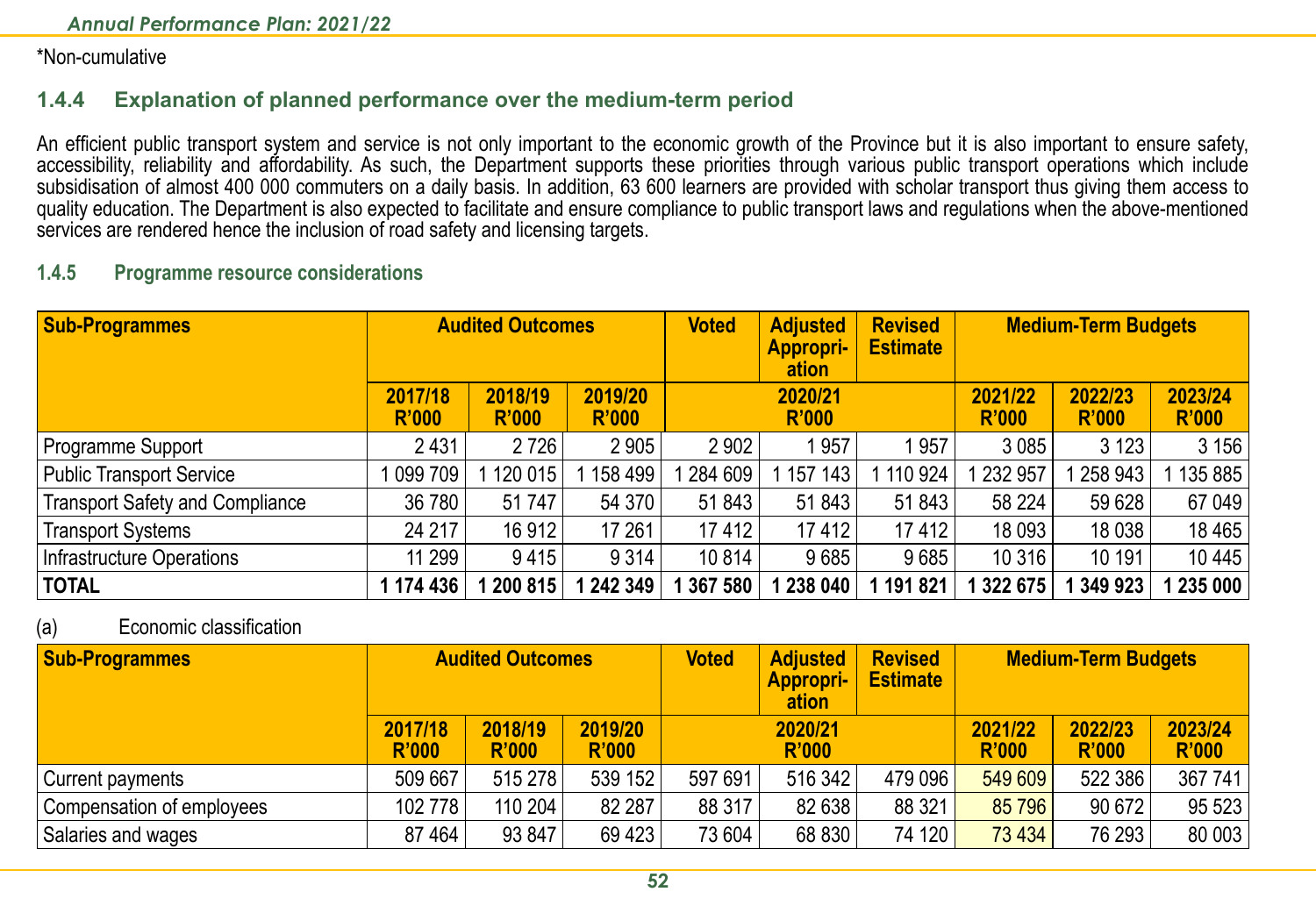| <b>Sub-Programmes</b>                                                    |                         | <b>Audited Outcomes</b> |                         | <b>Voted</b> | <b>Adjusted</b><br><b>Appropri-</b><br>ation | <b>Revised</b><br><b>Estimate</b> |                         | <b>Medium-Term Budgets</b> |                         |
|--------------------------------------------------------------------------|-------------------------|-------------------------|-------------------------|--------------|----------------------------------------------|-----------------------------------|-------------------------|----------------------------|-------------------------|
|                                                                          | 2017/18<br><b>R'000</b> | 2018/19<br><b>R'000</b> | 2019/20<br><b>R'000</b> |              | 2020/21<br><b>R'000</b>                      |                                   | 2021/22<br><b>R'000</b> | 2022/23<br><b>R'000</b>    | 2023/24<br><b>R'000</b> |
| Social contributions                                                     | 15 3 14                 | 16 357                  | 12 8 64                 | 14 713       | 13 808                                       | 14 201                            | 12 3 62                 | 14 379                     | 15 5 20                 |
| Goods and services                                                       | 406 889                 | 405 074                 | 456 865                 | 509 374      | 433 704                                      | 390 775                           | 463813                  | 431714                     | 272 218                 |
| <b>Administration Fee</b>                                                | 51                      | 124                     | 87                      | 71           | 71                                           | 35                                | 75                      | 76                         | 78                      |
| Advertising                                                              | 28                      | 26                      | 177                     | 3            | 3                                            |                                   | 3                       | 3                          | 3                       |
| <b>Minor Assets</b>                                                      |                         | 14                      | 1840                    | 2 2 0 5      | 2 2 0 5                                      | 513                               | 1 3 2 4                 | 379                        | 1445                    |
| Catering: Departmental activities                                        | 52                      | 86                      | 184                     | 259          | 259                                          | 172                               | 273                     | 262                        | 275                     |
| Communication (G&S)                                                      | 171                     | 94                      | 37                      |              |                                              | 34                                |                         |                            |                         |
| Consultants and professional services:<br>Business and advisory services | 11 779                  | 9 0 6 2                 | 7 5 5 2                 | 10 975       | 10 0 15                                      | 10 602                            | 10 080                  | 9646                       | 10 109                  |
| Contractors                                                              | 8                       | 352                     |                         | 1019         | 1019                                         | 760                               | 1075                    | 924                        | 969                     |
| Agency & support/Outsourced services                                     |                         |                         |                         |              |                                              |                                   |                         |                            |                         |
| Fleet services (including government<br>motor transport)                 | 11 748                  | $\overline{2}$          |                         |              | 10 000                                       | 596                               |                         |                            |                         |
| Inventory: Clothing Materials                                            | 496                     | 181                     | 497                     |              |                                              |                                   |                         |                            |                         |
| Inventory: Other supplies                                                |                         | 28                      |                         | 1431         | 1431                                         | 1 2 7 3                           | 1510                    | 1 2 9 7                    | 1 3 5 8                 |
| Consumables supplies                                                     |                         | 3                       | 3                       | 1727         | 11 727                                       | 63                                | 1722                    | 512                        | 584                     |
| Consumable: Stationery and printing                                      | 190                     | 411                     | 250                     | 168          | 168                                          | 113                               | 177                     | 180                        | 189                     |
| Operating leases                                                         |                         |                         |                         | 330          | 330                                          |                                   | 348                     | 365                        | 313                     |
| Transport provided: Departmental<br>activity                             | 373 051                 | 383 923                 | 436 929                 | 477 872      | 383 573                                      | 364 290                           | 431938                  | 401 541                    | 237 326                 |
| Travel and subsistence                                                   | 8828                    | 10 387                  | 9085                    | 12 063       | 11 652                                       | 11 751                            | 14 867                  | 14 0 76                    | 18 0 25                 |
| Training and development                                                 |                         |                         |                         | 954          | 954                                          | 249                               | 207                     | 215                        | 226                     |
| Operating payments                                                       | 486                     | 369                     | 111                     | 297          | 297                                          | 155                               | 214                     | 304                        | 318                     |
| Venues and facilities                                                    |                         | 11                      | 113                     |              |                                              | 169                               |                         |                            |                         |
| Transfers and subsidies                                                  | 610 465                 | 627 255                 | 668 677                 | 715 549      | 687 761                                      | 687 761                           | 754 904                 | 791 140                    | 829 115                 |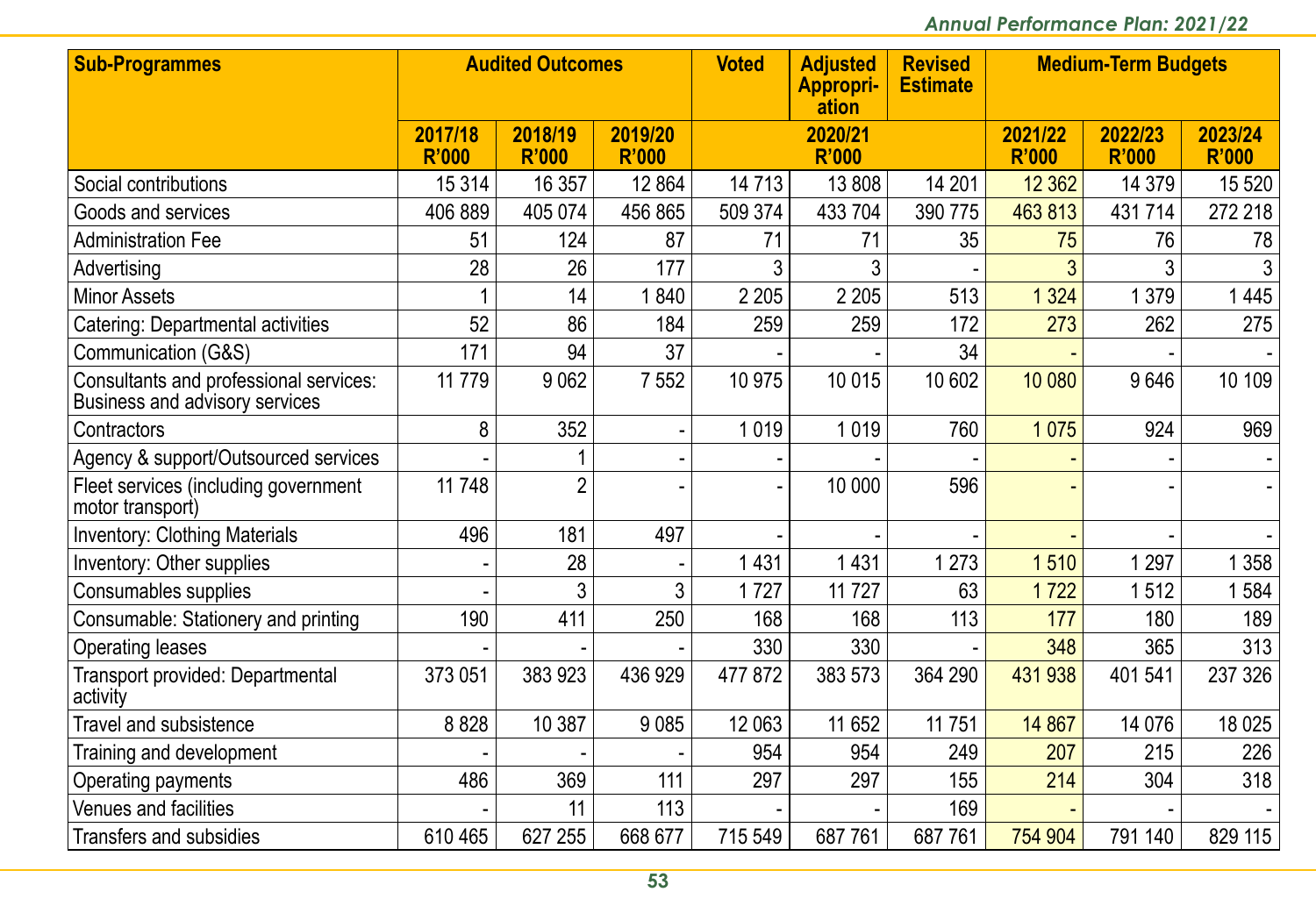| <b>Sub-Programmes</b>                          | <b>Audited Outcomes</b><br><b>Voted</b><br><b>Revised</b><br><b>Estimate</b><br><b>Appropri-</b><br>ation |                  |                  |           |                  | <b>Adjusted</b> |                  |                  | <b>Medium-Term Budgets</b> |
|------------------------------------------------|-----------------------------------------------------------------------------------------------------------|------------------|------------------|-----------|------------------|-----------------|------------------|------------------|----------------------------|
|                                                | 2017/18<br>R'000                                                                                          | 2018/19<br>R'000 | 2019/20<br>R'000 |           | 2020/21<br>R'000 |                 | 2021/22<br>R'000 | 2022/23<br>R'000 | 2023/24<br>R'000           |
| Public corporations and private<br>enterprises | 609 971                                                                                                   | 626 070          | 668 654          | 715019    | 687 231          | 687 231         | 754 345          | 790 554          | 828 501                    |
| Public corporations                            | 609 971                                                                                                   | 626 070          | 668 654          | 715 019   | 687 231          | 687 231         | 754 345          | 790 554          | 828 501                    |
| Households                                     | 494                                                                                                       | 1 1 8 5          | 23               | 530       | 530              | 530             | 559              | 586              | 614                        |
| Social benefits                                | 494                                                                                                       | 1 1 8 5          | 23               | 530       | 530              | 530             | 559              | 586              | 614                        |
| Payments for capital assets                    | 54 304                                                                                                    | 58 282           | 34 520           | 54 340    | 33 937           | 24 964          | 18 162           | 36 397           | 38 144                     |
| Buildings and other fixed structures           | 197                                                                                                       | 481              | 593              | 626       | 626              | 626             | 660              | 692              | 725                        |
| Buildings                                      |                                                                                                           |                  | 492              |           |                  |                 |                  |                  |                            |
| Other fixed structures                         | 197                                                                                                       | 481              | 101              | 626       | 626              | 626             | 660              | 692              | 725                        |
| Machinery and equipment                        | 54 107                                                                                                    | 57 801           | 34 0 28          | 53 714    | 33 311           | 24 338          | 17 502           | 35 705           | 37 419                     |
| Transport equipment                            | 54 087                                                                                                    | 57 521           | 33 548           | 53 377    | 32 934           | 23 931          | 17 146           | 35 332           | 37 0 28                    |
| Other machinery and equipment                  | 20                                                                                                        | 280              | 480              | 337       | 377              | 407             | 356              | 373              | 391                        |
| <b>TOTAL</b>                                   | 1 174 436                                                                                                 | 1 200 815        | 1 242 349        | 1 367 580 | 1 238 040        | 1 191 821       | 1 322 675        | 1 349 923        | 1 235 000                  |

#### **1.4.6 Explanation of the resource contribution to achieving the outputs**

The budget for this Programme has decreased by R44 million (4%), from R1, 367 billion in 2020/21 to R1, 323 billion in 2021/22 financial year. This was mainly due to the reduction on goods and services as well as in payment of capital assets. Notwithstanding this, there has been an increasing in the PTOG in order to cover the annual Consumer Price Index (CPI) for bus operators. Over a billion will be utilised to for transportation of bus commuters and learners. This allocation will also be used to fund the provincial Covid-19 response expenses relating to Public Transport. Overall, the budget supports the provision of an accessible transport system linking people to employment, education, services and social networks.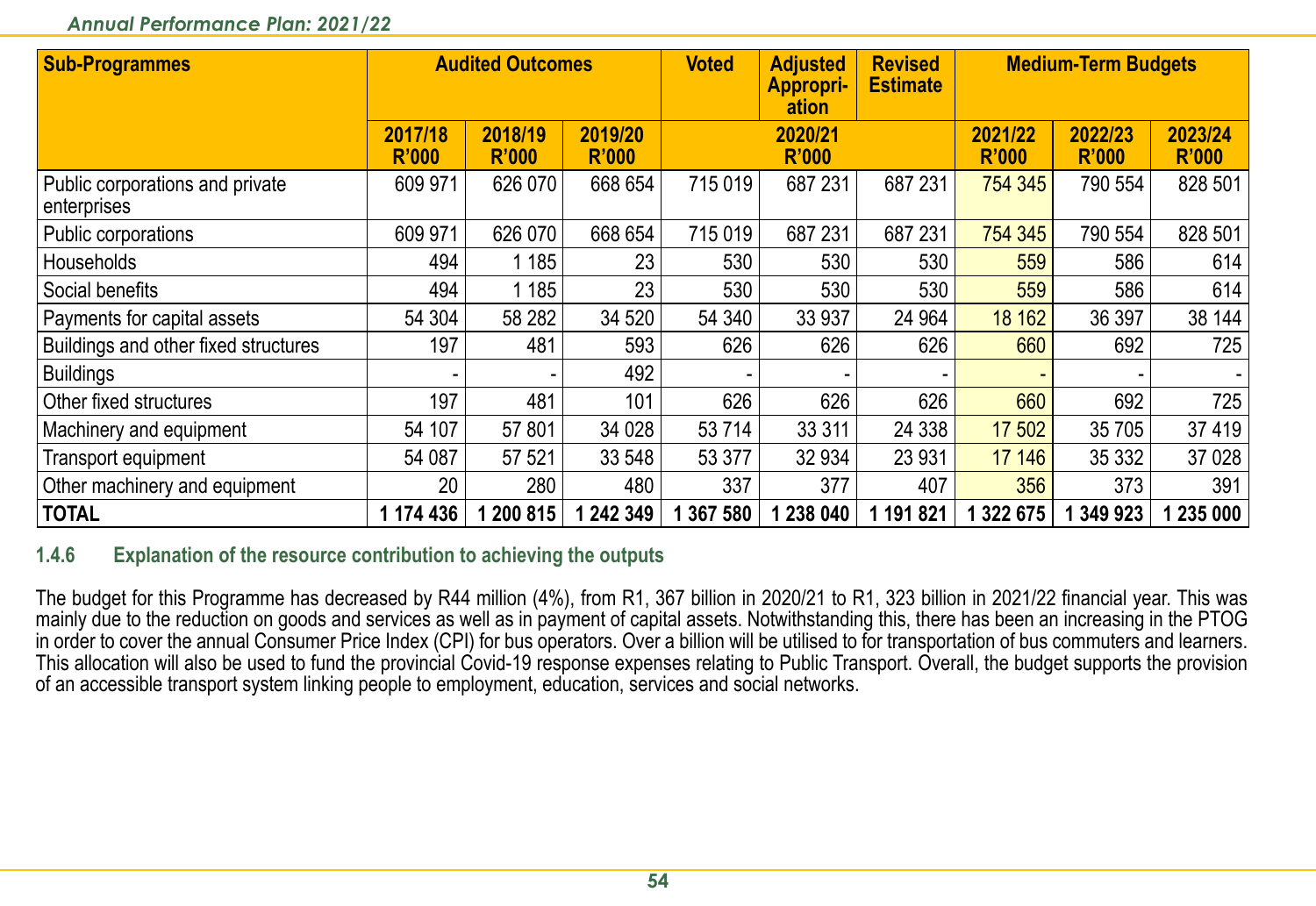### **1.5 PROGRAMME 5: COMMUNITY BASED PROGRAMMES**

#### **1.5.1 Purpose**

The purpose of the Programme is to manage the implementation of programmes and strategies that lead to the development and empowerment of communities and contractors. This includes the provincial management and co-ordination of the Expanded Public Works Programme (EPWP).

### **1.5.2 Outcomes, Outputs, Output Indicators and Targets**

| <b>Outcomes</b>                                                                                       | <b>Outputs</b>                                                                                        | <b>Output Indicators</b>                                                       |         | <b>Audited performance</b> |         | <b>Estimated</b>            |         | <b>MTEF targets</b> |         |
|-------------------------------------------------------------------------------------------------------|-------------------------------------------------------------------------------------------------------|--------------------------------------------------------------------------------|---------|----------------------------|---------|-----------------------------|---------|---------------------|---------|
|                                                                                                       |                                                                                                       |                                                                                | 2017/18 | 2018/19                    | 2019/20 | perfor-<br>mance<br>2020/21 | 2021/22 | 2022/23             | 2023/24 |
| More decent                                                                                           | <b>Innovation and Empowerment</b>                                                                     |                                                                                |         |                            |         |                             |         |                     |         |
| l jobs created and<br>sustained, with<br>vouth, women<br>and persons with<br>disabilities prioritised | Empowerment<br>Programmes<br>implement-<br>ed (NYS,<br>Sakh'abakhi<br>and Siyaten-<br>tela)           | Number of<br>beneficiary<br>empowerment<br>interventions.                      |         |                            |         |                             | 3       | 3                   | 3       |
|                                                                                                       | 2.<br><b>Public Bodies</b><br>reporting<br>on work<br>opportunities<br>created through<br><b>EPWP</b> | Number of public<br>bodies reporting<br>on EPWP targets<br>within the Province | 30      | 30                         | 30      | 30                          | 30      | 30                  | 30      |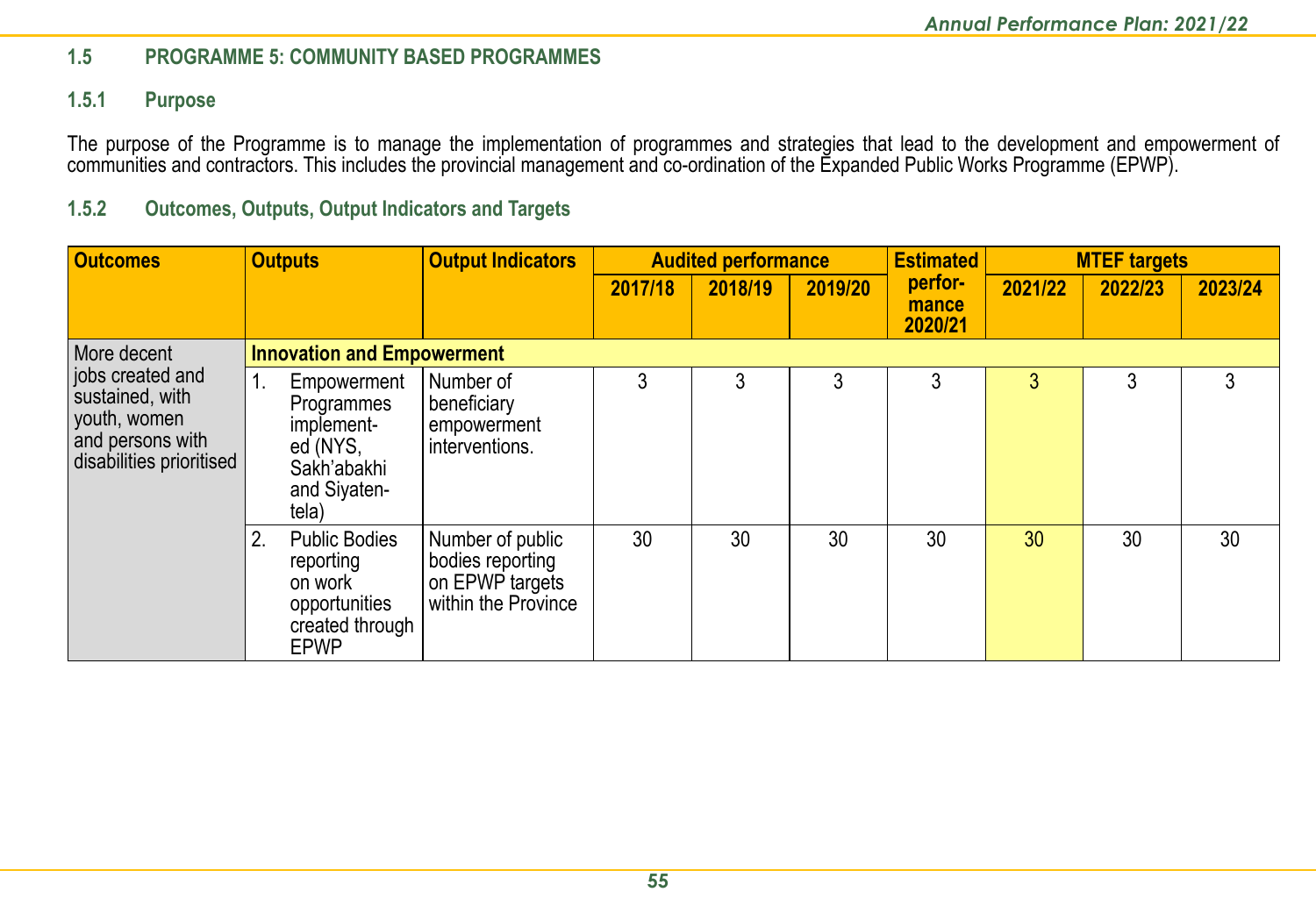*Annual Performance Plan: 2021/22*

| <b>Outcomes</b> | <b>Outputs</b>                                                                                      | <b>Output Indicators</b>                                                                                                                                      |         | <b>Audited performance</b> |         | <b>Estimated</b>            | <b>MTEF targets</b> |         |         |  |
|-----------------|-----------------------------------------------------------------------------------------------------|---------------------------------------------------------------------------------------------------------------------------------------------------------------|---------|----------------------------|---------|-----------------------------|---------------------|---------|---------|--|
|                 |                                                                                                     |                                                                                                                                                               | 2017/18 | 2018/19                    | 2019/20 | perfor-<br>mance<br>2020/21 | 2021/22             | 2022/23 | 2023/24 |  |
|                 | 3.<br>Interventions<br>Implemented<br>to support<br>Public Bodies.<br>in relation to<br><b>EPWP</b> | Number of<br>interventions<br>implemented to<br>support public<br>bodies in the<br>creation of targeted<br>number of work<br>opportunities in the<br>Province | 5       | 5                          | 5       | 5                           | 5                   | 5       | 5       |  |
|                 | <b>EPWP Coordination and Monitoring</b>                                                             |                                                                                                                                                               |         |                            |         |                             |                     |         |         |  |
|                 | EPWP work<br>4.<br>opportunities<br>created by<br>the Transport<br>Sector                           | Number of jobs<br>created                                                                                                                                     |         |                            | 6 2 1 2 | 6 3 7 5                     | 7748                | 9744    | 10 213  |  |
|                 | 5.<br>EPWP work<br>opportunities<br>created by the<br><b>Public Works</b><br>Sector                 | Number of work<br>opportunities<br>created by the<br><b>Public Works Sector</b>                                                                               |         |                            |         | 1 200                       | 2 5 9 8             | 1 0 2 4 | 1075    |  |

# **1.5.3 Output Indicators: Annual and Quarterly Targets**

| <b>Output Indicators</b>                                                   | <b>Annual</b>             | <b>Quarterly Targets</b> |                          |                          |                          |  |  |
|----------------------------------------------------------------------------|---------------------------|--------------------------|--------------------------|--------------------------|--------------------------|--|--|
|                                                                            | <b>Targets</b><br>2021/22 | 4 <sub>st</sub>          | 2nd                      | 2rd                      | $\mathbf{A}^{\text{th}}$ |  |  |
| <b>Innovation and Empowerment</b>                                          |                           |                          |                          |                          |                          |  |  |
| Number of beneficiary empowerment interventions                            |                           | $\sim$                   | $\overline{\phantom{0}}$ | $\overline{\phantom{0}}$ |                          |  |  |
| 2<br>Number of public bodies reporting on EPWP targets within the Province | 30                        | 30                       | 30                       | 30                       | 30                       |  |  |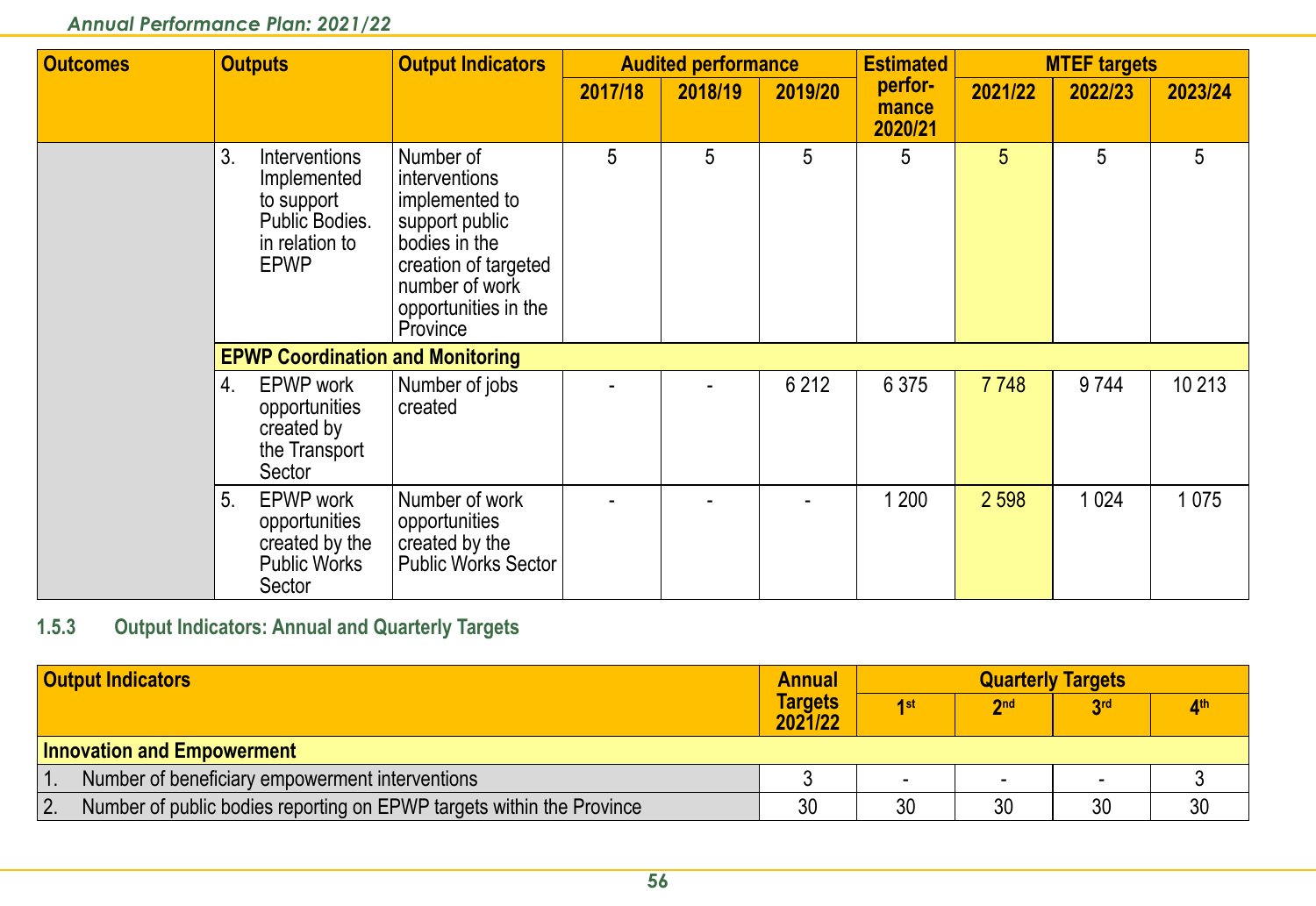|                | <b>Output Indicators</b>                                                                                                                 | <b>Annual</b>             | <b>Quarterly Targets</b> |                 |                 |                 |  |  |
|----------------|------------------------------------------------------------------------------------------------------------------------------------------|---------------------------|--------------------------|-----------------|-----------------|-----------------|--|--|
|                |                                                                                                                                          | <b>Targets</b><br>2021/22 | 4st                      | 2 <sub>nd</sub> | 3 <sup>rd</sup> | 4 <sup>th</sup> |  |  |
| 3.             | Number of interventions implemented to support public bodies in the creation of<br>targeted number of work opportunities in the province |                           |                          |                 |                 |                 |  |  |
|                | <b>EPWP Coordination and Monitoring</b>                                                                                                  |                           |                          |                 |                 |                 |  |  |
| 14.            | Number of jobs created by the Transport Sector                                                                                           | 748 ً                     | 937                      | 937             | 937             | 1937            |  |  |
| <sup>15.</sup> | Number of work opportunities created by the Public Works Sector                                                                          | 2 598                     | 649                      | 649             | 650             | 650             |  |  |

#### **1.5.4 Explanation of planned performance over the medium-term period**

The Department's commitment in creating decent jobs builds upon past initiatives targeted at alleviating poverty, developing local communities and enhancing social protection. Infrastructure has proven that it has potential to develop other economic sectors and create sustainable employment both directly and indirectly hence the increased targets in 2021/22. The beneficiaries of these opportunities will be women, youth and people with disabilities. That said, the breakdown per target group is included in the Operational Plan as advised by the Public Works Sector – reports will be made available.

#### **1.5.5 Programme resource considerations**

| <b>Sub-Programmes</b>                      | <b>Audited Outcome</b>      |                  |                  | <b>Voted</b> | <b>Adjusted</b><br><b>Appropri-</b><br>ation | <b>Revised</b><br><b>Estimate</b> | <b>Medium-term targets</b> |                  |                  |
|--------------------------------------------|-----------------------------|------------------|------------------|--------------|----------------------------------------------|-----------------------------------|----------------------------|------------------|------------------|
|                                            | 2017/18<br>R'000            | 2018/19<br>R'000 | 2019/20<br>R'000 |              | 2020/21<br>R'000                             |                                   | 2021/22<br>R'000           | 2022/23<br>R'000 | 2023/24<br>R'000 |
| Programme Support                          | 2096                        | 2 0 8 7          | 954              | 2668         | 354                                          | 354                               | 1 700                      | 2680             | 2726             |
| Community Development                      | 41749                       | 43 743           | 41 237           | 47 969       | 47 202                                       | 47 202                            | 52 116                     | 42 267           | 42 621           |
| Innovation and Empowerment                 | 16 361                      | 15 9 25          | 9625             | 19 5 24      | 11 579                                       | 11 579                            | 16 255                     | 16 957           | 17485            |
| <b>EPWP Co-Ordination and Monitoring</b>   | 12 409<br>12 768<br>13 7 32 |                  | 16 662           | 13819        | 13819                                        | 17 356                            | 18 071                     | 18 670           |                  |
| 72 615<br>74 523<br><b>TOTAL</b><br>65 548 |                             |                  |                  | 86823        | 73 954                                       | 73 954                            | 87 427                     | 79 975           | 81 502           |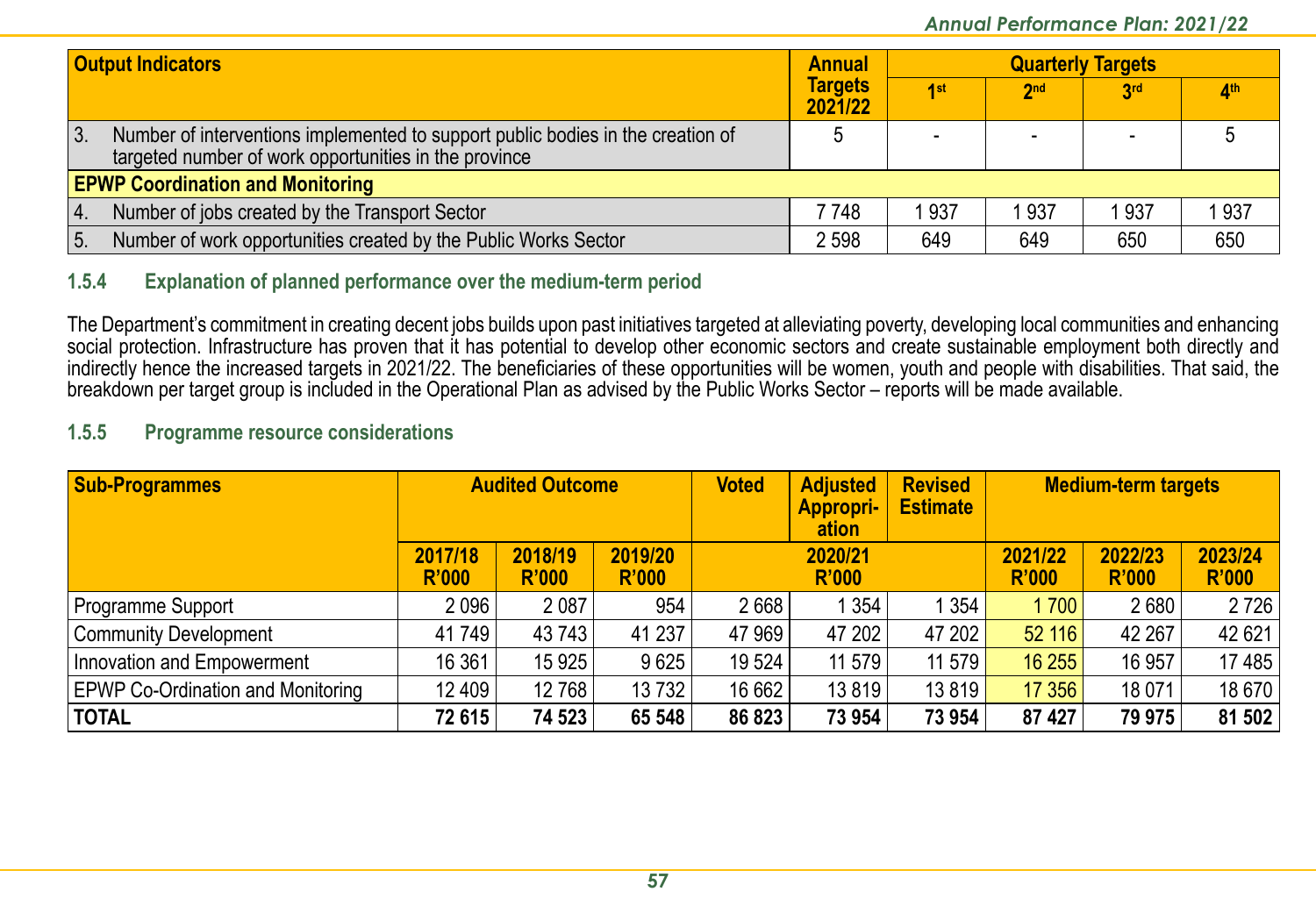# (a) Economic classification

| <b>Sub-Programmes</b>                                                    |                  | <b>Audited Outcome</b> |                         | <b>Voted</b>   | <b>Adjusted</b><br><b>Appropri-</b><br>ation | <b>Revised</b><br><b>Estimate</b> | <b>Medium-term targets</b> |                         |                         |
|--------------------------------------------------------------------------|------------------|------------------------|-------------------------|----------------|----------------------------------------------|-----------------------------------|----------------------------|-------------------------|-------------------------|
|                                                                          | 2017/18<br>R'000 | 2018/19<br>R'000       | 2019/20<br><b>R'000</b> |                | 2020/21<br><b>R'000</b>                      |                                   | 2021/22<br><b>R'000</b>    | 2022/23<br><b>R'000</b> | 2023/24<br><b>R'000</b> |
| Current                                                                  | 72457            | 74 305                 | 65 223                  | 85 823         | 72 954                                       | 72 954                            | 86 951                     | 79601                   | 81 110                  |
| Compensation of employees                                                | 39 352           | 44 895                 | 42 514                  | 51 126         | 47 760                                       | 47 760                            | 50 811                     | 48 898                  | 48 936                  |
| Salaries and wages                                                       | 35 7 24          | 41 084                 | 38 354                  | 45 218         | 42 239                                       | 43 251                            | 45 266                     | 44 180                  | 44 030                  |
| Social contributions                                                     | 3628             | 3811                   | 4 160                   | 5 9 0 8        | 5521                                         | 4 5 0 9                           | 5 5 4 5                    | 4718                    | 4 9 0 6                 |
| Goods and services                                                       | 33 105           | 29 4 10                | 22 709                  | 34 697         | 25 194                                       | 25 194                            | 36 140                     | 30 703                  | 32 174                  |
| Administrative fees                                                      | 37               | 77                     | 133                     | 48             | 48                                           | 40                                | 51                         | 54                      | 57                      |
| Advertising                                                              | 288              |                        | 199                     | 234            | 234                                          | 175                               | 247                        | 259                     | 271                     |
| <b>Minor Assets</b>                                                      |                  |                        |                         | q              | 9                                            | 6                                 | 309                        | 321                     | 336                     |
| Catering: Departmental activities                                        | 96               | 199                    | 186                     | 293            | 143                                          | 97                                | 309                        | 321                     | 336                     |
| Communication (G&S)                                                      | 154              |                        |                         |                |                                              | 5                                 |                            |                         |                         |
| Computer services                                                        |                  |                        |                         | 22             | 22                                           | 22                                | 23                         | 24                      | 25                      |
| Consultants and professional services:<br>Business and advisory services | 10 192           | 9 2 5 3                | 2 7 3 0                 | 10897          | 5680                                         | 5681                              | 9427                       | 9879                    | 10 353                  |
| Agency and support/ outsourced<br>services                               | 500              | 963                    |                         | 2 5 5 8        | 2 5 5 8                                      | 2991                              | 2836                       | 2937                    | 3078                    |
| Inventory: Clothing: material and<br>accessories                         | 695              | 677                    | 258                     | 580            | 580                                          | 332                               | 612                        | 526                     | 551                     |
| Consumables supplies                                                     | 334              |                        | 527                     | $\overline{2}$ | 2                                            | 82                                | $\overline{2}$             |                         | $\overline{2}$          |
| Consumable: Stationery and printing                                      | 208              |                        |                         | 273            | 273                                          | 105                               | 288                        | 248                     | 259                     |
| Travel & subsistence                                                     | 4538             | 5 2 5 3                | 5651                    | 3833           | 2697                                         | 3 1 5 9                           | 3897                       | 4 3 7 7                 | 4586                    |
| Training & Dev                                                           | 15 856           | 12782                  | 12 9 27                 | 15 4 34        | 12 4 34                                      | 12 2 54                           | 17 596                     | 11 187                  | 11 724                  |
| Operating payments                                                       | 207              | 199                    | 91                      | 364            | 364                                          | 183                               | 385                        | 403                     | 423                     |
| Venues and facilities                                                    |                  |                        |                         | 150            | 150                                          | 62                                | 158                        | 165                     | 173                     |
| Transfers and subsidies                                                  | 143              | 166                    | 265                     | 106            | 106                                          | 106                               | 112                        | 117                     | 123                     |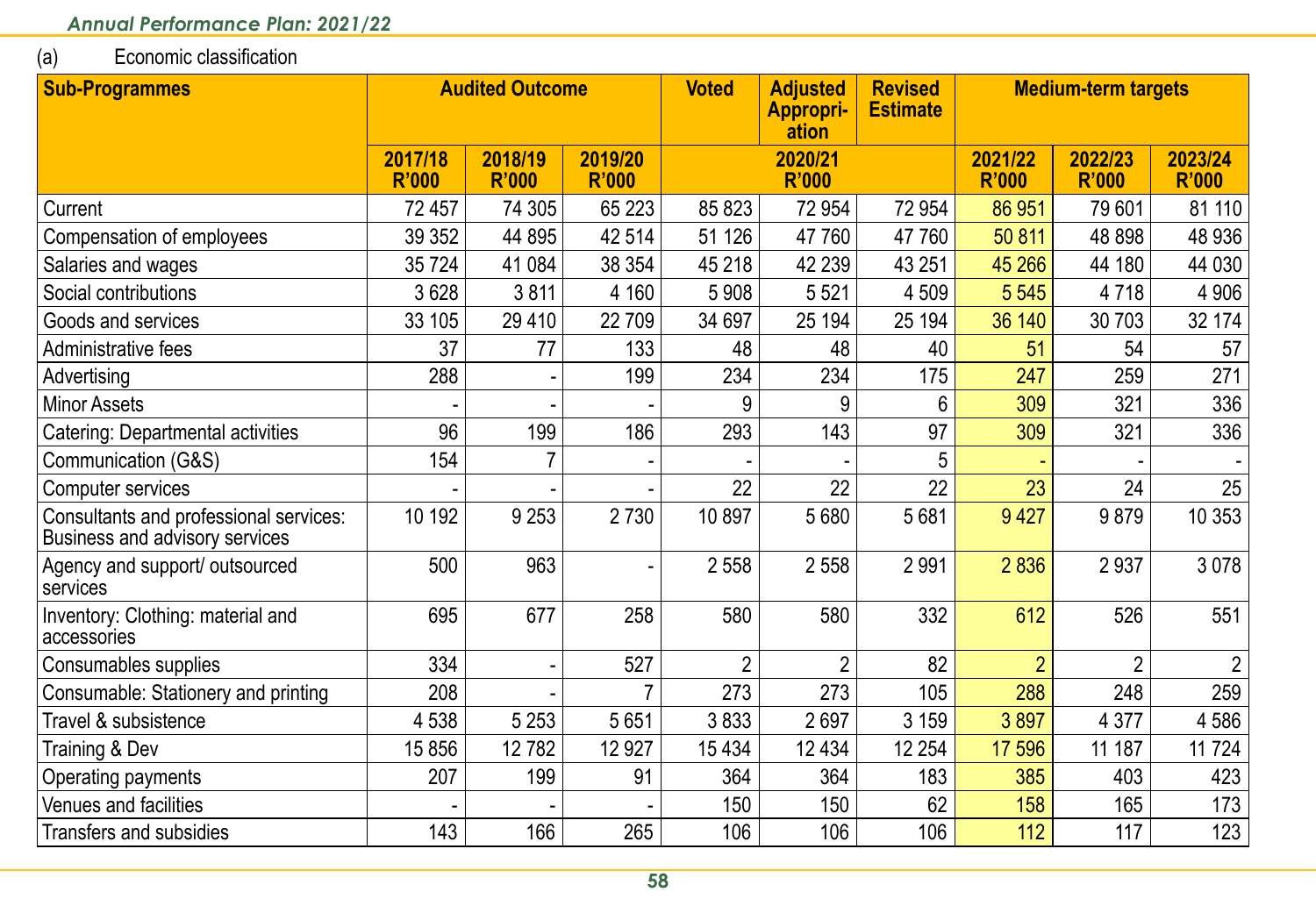| <b>Sub-Programmes</b>         | <b>Audited Outcome</b>     |                  |                  | <b>Voted</b> | <b>Adjusted</b><br><b>Appropri-</b><br>ation | <b>Revised</b><br><b>Estimate</b> | <b>Medium-term targets</b> |                  |                         |
|-------------------------------|----------------------------|------------------|------------------|--------------|----------------------------------------------|-----------------------------------|----------------------------|------------------|-------------------------|
|                               | 2017/18<br>R'000           | 2018/19<br>R'000 | 2019/20<br>R'000 |              | 2020/21<br>R'000                             |                                   | 2021/22<br>R'000           | 2022/23<br>R'000 | 2023/24<br><b>R'000</b> |
| Households                    | 143                        | 166              | 265              | 106          | 106                                          | 106                               | 112                        | 117              | 123                     |
| Social benefits               | 143                        | 166              | 265              | 106          | 106                                          | 106                               | 112                        | 117              | 123                     |
| Payments for capital assets   | 15                         | 52               | 60               | 894          | 894                                          | 894                               | 364                        | 257              | 269                     |
| Other machinery and equipment | 52<br>60<br>15             |                  |                  | 894          | 894                                          | 894                               | 364                        | 257              | 269                     |
| <b>TOTAL</b>                  | 72 615<br>74 523<br>65 548 |                  |                  | 86823        | 73 954                                       | 73 954                            | 87 427                     | 79 975           | 81 502                  |

#### **1.5.6 Explanation of the resource contribution to achieving the outputs**

The budget for this Programme has increased by R604 thousands (1%) from the main appropriated budget of R86.8 million last year to R87.4 million this year. However, the EPWP integrated grant has decreased by R421 thousand from R7,3 million to R6,9 million. This is due to the ongoing challenges on EPWP implementation and reporting. It is important to note that the budget allocated to this Programme is for coordination of work opportunities created by both Department and Province. The budget for specific labour-intensive projects and programmes that will be implemented by this Department is allocated to each Programme while separate funding has been made available to provincial departments and municipalities (30 public bodies).

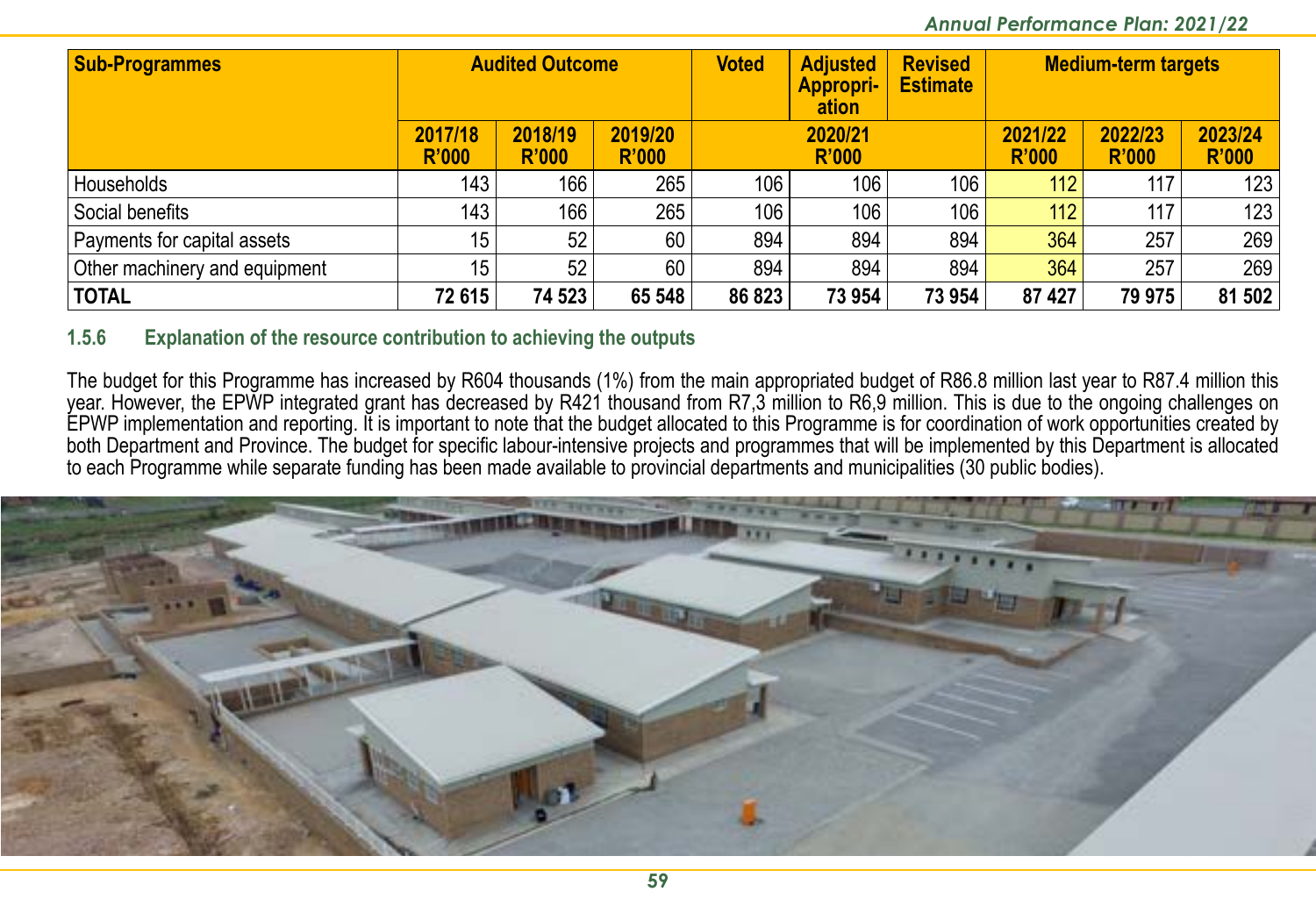### **2. KEY RISKS AND MITIGATIONS**

| <b>Outcomes</b>                                                                                                                            | <b>Key Risks</b>                                                                                                                                                       | <b>Risk Mitigations</b>                                                                                                                                                                                                                                                                                                                                                     |
|--------------------------------------------------------------------------------------------------------------------------------------------|------------------------------------------------------------------------------------------------------------------------------------------------------------------------|-----------------------------------------------------------------------------------------------------------------------------------------------------------------------------------------------------------------------------------------------------------------------------------------------------------------------------------------------------------------------------|
| Improved governance and accountability.                                                                                                    | Non-compliance to laws and regulations.<br>Failure to achieve planned outcomes and<br>outputs.<br>Limited internal capacity on financial and<br>performance reporting. | Performance Agreements of SMS members<br>$\bullet$<br>to be used as basis for consequence<br>management.<br>Target setting in line with the available<br>budget and past trends.<br>Internal capacity building through the filling<br>$\bullet$<br>of critical posts and continuous training of<br>staff.                                                                   |
| An efficient, competitive and responsive<br>economic infrastructure network.                                                               | Inadequate infrastructure planning.<br>٠<br>Limited infrastructure funding.<br>Poor quality of work.                                                                   | Review the Mpumalanga Infrastructure<br>Master Plan (MIMP) and include five-year<br>infrastructure project lists.<br>Explore Public Private Partnership and<br>leverage on bilateral agreements to source<br>foreign investment for infrastructure.<br>Enforce the general conditions of a contract<br>to address delivery, quality and fulfilment of<br>other obligations. |
| More decent jobs created and sustained, with<br>youth, women and persons with disabilities<br>prioritised.                                 | High unemployment levels<br>Constrained public finances                                                                                                                | Increase participation in public employment<br>$\bullet$<br>programmes (e.g. EPWP).<br>Implementation of a long-term infrastructure<br>investment programme.                                                                                                                                                                                                                |
| Increased economic participation, ownership<br>and access to resources and opportunities by<br>women, youth and persons with disabilities. | Exclusion of black people from participation<br>in the mainstream economy<br>Dominance of specific sectors of the<br>٠<br>economy by large conglomerates               | Public and private sector procurement to<br>drive inclusive economic growth and job<br>creation.<br>Unleash empowerment legislation to achieve<br>set asides and subcontracting for designated<br>groups on specific bids                                                                                                                                                   |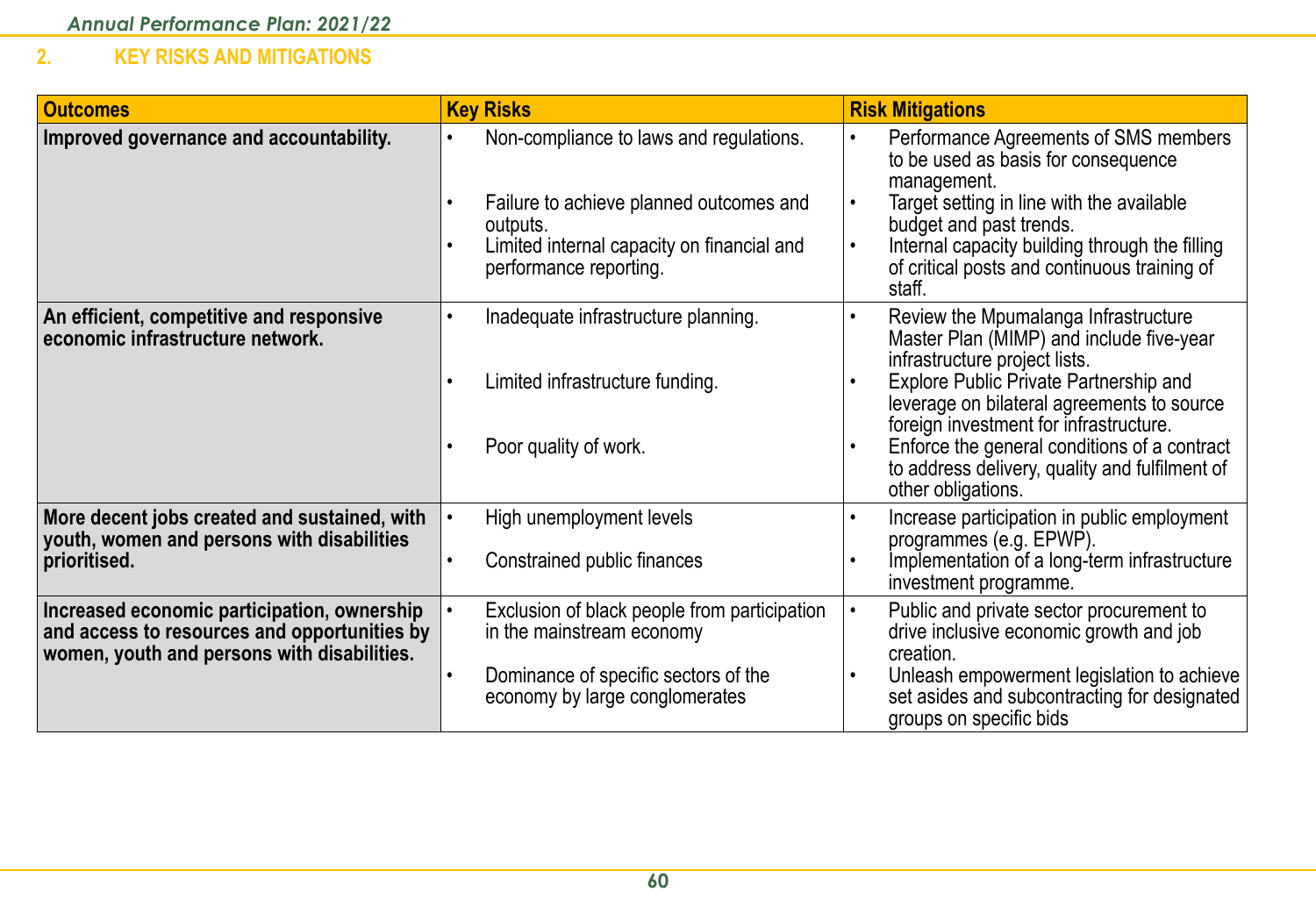#### **COVID-19 related risks**

As the effects of COVID-19 are felt around the world and country, the Department is working to mitigating against the short term and long-term impact of this pandemic. The spreading of the coronavirus has forced some of the workforce into physical confinement, disrupted supply chain processes and delayed several government programmes and projects. As such, this has exposed the need to adapt models of organisational operations, service delivery, and interactions with citizens with new technologies. It has also stressed the need for sound procurement policies, systems and processes. Most importantly, there is consensus that infrastructure investment will result in a strong economic recovery and creation of much-needed jobs.

#### **3. PUBLIC ENTITIES**

None.

#### **4. INFRASTRUCTURE PROJECTS AND DISTRICT DEVELOPMENT MODEL**

The table below shows the infrastructure projects, and that will be implemented by the Department of Public Works, Roads and Transport during the mediumterm period. This excludes building infrastructure projects whose budgets are allocated to the various departments. These projects can be found in the Infrastructure Project Management Plans (IPMPs), Infrastructure Project Implementation Plans (IPIPs), User Asset Management Plans (UAMPs) Strategic Plans and Annual Performance Plans of each client department

#### **4.1 Building Construction**

| <b>Short</b><br><b>Name</b>       | 2021/22<br><b>Project/</b><br><b>Planned</b><br>Output/<br>Year | <b>gramme</b>                             | <b>Sub-Pro-   Contract   Contract  </b><br><b>Start</b><br>date<br>(Actual<br>or Best<br>Est) | Comple-<br>tion date<br>(Best<br><b>Est or</b><br>Actual) | Local<br><b>Munici-</b><br>pality | <b>Co-ordinates</b>             | <b>Unit</b> | 2021/22<br><b>Planned</b><br><b>Output</b><br>(APP) | <b>Total Im-</b><br>plement  <br>ation<br>Cost<br>excl<br><b>Design</b><br>R'000 | 2020/21<br><b>Estimate</b><br><b>R'000</b> | 2021/22<br>(Allocat-<br>ed) Esti-<br>mate<br>R'000 | 2022/23<br>Allocat-<br>ed Esti-<br>mate<br><b>R'000</b> | 2023/24<br>Allocat-<br>ed Esti-<br>mate<br>R'000 |
|-----------------------------------|-----------------------------------------------------------------|-------------------------------------------|-----------------------------------------------------------------------------------------------|-----------------------------------------------------------|-----------------------------------|---------------------------------|-------------|-----------------------------------------------------|----------------------------------------------------------------------------------|--------------------------------------------|----------------------------------------------------|---------------------------------------------------------|--------------------------------------------------|
| l Mkhondo<br>Boarding<br>l school | Construction of<br>Mkhondo Boarding<br>school                   | DP-<br>WRT's<br>special<br>Pro-<br>gramme | 7-Mar-19 30-Oct-                                                                              | 21                                                        | Mkhondo                           | l 25∘30'17.42∘-<br>30-55'21.07' |             | 100%<br>Complet-<br>ed                              | 482711                                                                           |                                            |                                                    |                                                         | $\mathbf{0}$                                     |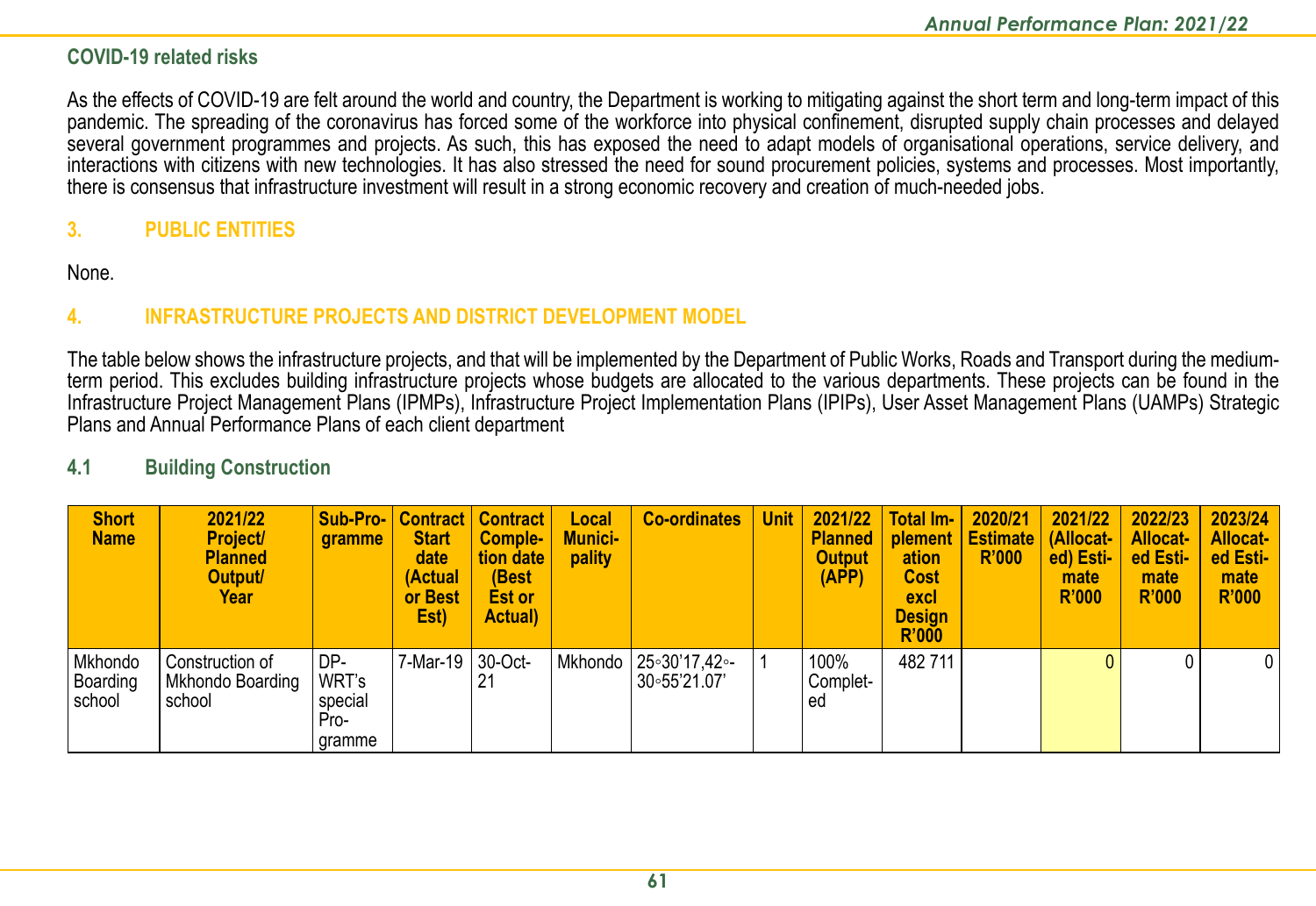*Annual Performance Plan: 2021/22*

| <b>Short</b><br><b>Name</b>                   | 2021/22<br>Project/<br><b>Planned</b><br>Output/<br>Year                               | Sub-Pro-<br><b>gramme</b>                 | Contract   Contract  <br><b>Start</b><br>date<br>(Actual<br>or Best<br>Est) | Comple-<br>tion date<br>(Best<br><b>Est or</b><br>Actual) | Local<br><b>Munici-</b><br>pality | <b>Co-ordinates</b>                          | <b>Unit</b> | 2021/22<br><b>Planned</b><br><b>Output</b><br>(APP) | <b>Total Im-</b><br>plement<br>ation<br><b>Cost</b><br>excl<br><b>Design</b><br>R'000 | 2020/21<br><b>Estimate</b><br>R'000 | 2021/22<br>(Allocat-<br>ed) Esti-<br>mate<br>R'000 | 2022/23<br><b>Allocat-</b><br>ed Esti-<br>mate<br><b>R'000</b> | 2023/24<br><b>Allocat-</b><br>ed Esti-<br>mate<br><b>R'000</b> |
|-----------------------------------------------|----------------------------------------------------------------------------------------|-------------------------------------------|-----------------------------------------------------------------------------|-----------------------------------------------------------|-----------------------------------|----------------------------------------------|-------------|-----------------------------------------------------|---------------------------------------------------------------------------------------|-------------------------------------|----------------------------------------------------|----------------------------------------------------------------|----------------------------------------------------------------|
| Mpuma-<br>langa Par-<br>liamentary<br>Village | Mpumalanga Par-<br>liamentary Village<br>- Phase 1, Phase<br>2, Phase 3 and<br>Phase 5 | DP-<br>WRT's<br>special<br>Pro-<br>gramme | $15$ -Jan-<br>18                                                            | $30-Sep-$<br>21                                           | Mbombe-<br>la                     | $ 27^{\circ}11'13.4$<br>$-30^{\circ}57'39.6$ |             | 100%<br>Complet-<br>ed                              | 550 239                                                                               |                                     | 92 637                                             |                                                                | $\mathbf{0}$                                                   |

## **4.2. Building Maintenance**

| Short<br>Name                         | 2021/22 Project /<br><b>Planned Output</b><br>/Year                                                                                                                                                                          | Sub-<br>sub-Pro-<br>gramme   | <b>Contract</b><br><b>Start</b><br>date<br>(Actual<br>or Best<br>Est) | <b>Contract</b><br>Comple-<br>tion date<br>(Best<br><b>Est or</b><br><b>Actual</b> ) | Local<br><b>Munici-</b><br>pality | <b>Co-ordinates</b>    | <b>Unit</b> | 2021/22<br><b>Planned</b><br><b>Output</b><br>(APP) | <b>Total Im-</b><br>plement<br>ation<br><b>Cost</b><br>excl<br><b>Design</b><br>R'000 | 2020/21<br><b>Estimate</b><br>R'000 | 2021/22<br>(Allocat-<br>ed) Esti-<br>mate<br>R'000 | 2022/23<br><b>Allocat-</b><br>ed Esti-<br>mate<br><b>R'000</b> | 2023/24<br>Allocat-<br>ed Esti-<br>mate<br><b>R'000</b> |
|---------------------------------------|------------------------------------------------------------------------------------------------------------------------------------------------------------------------------------------------------------------------------|------------------------------|-----------------------------------------------------------------------|--------------------------------------------------------------------------------------|-----------------------------------|------------------------|-------------|-----------------------------------------------------|---------------------------------------------------------------------------------------|-------------------------------------|----------------------------------------------------|----------------------------------------------------------------|---------------------------------------------------------|
| RGC:<br>Electrical<br>Sub-<br>Station | Building of<br>damaged electrical<br>sub-station                                                                                                                                                                             | Building<br>mainte-<br>nance | $12$ -May-<br>21                                                      | 30-Jul-21                                                                            | Mbombe-<br>la                     | 25.4355 - 5<br>30.9696 |             | 100%<br>Complet-<br>ed                              | 20 000                                                                                | 20 000                              | 20 000                                             | 0                                                              | $\mathbf{0}$                                            |
| RGC<br>upgrade                        | Maintenance up-<br>grade work of all<br><b>Buildings in RGC</b><br>as per scope of<br>work (e.g Supply<br>and installation of<br>new blinds, Wall<br>paper, Carpets,<br>Ceilings, Balus-<br>trade and repairs of<br>carpets) | Building<br>mainte-<br>nance | 01-May-<br>21                                                         | 31-Mar-<br>22                                                                        | Mbombe-<br>la                     | 25.4355 - 5<br>30.9696 |             | 100%<br>Complet-<br>ed                              | 10 000                                                                                | 10 000                              | 10 000                                             | $\Omega$                                                       | $\overline{0}$                                          |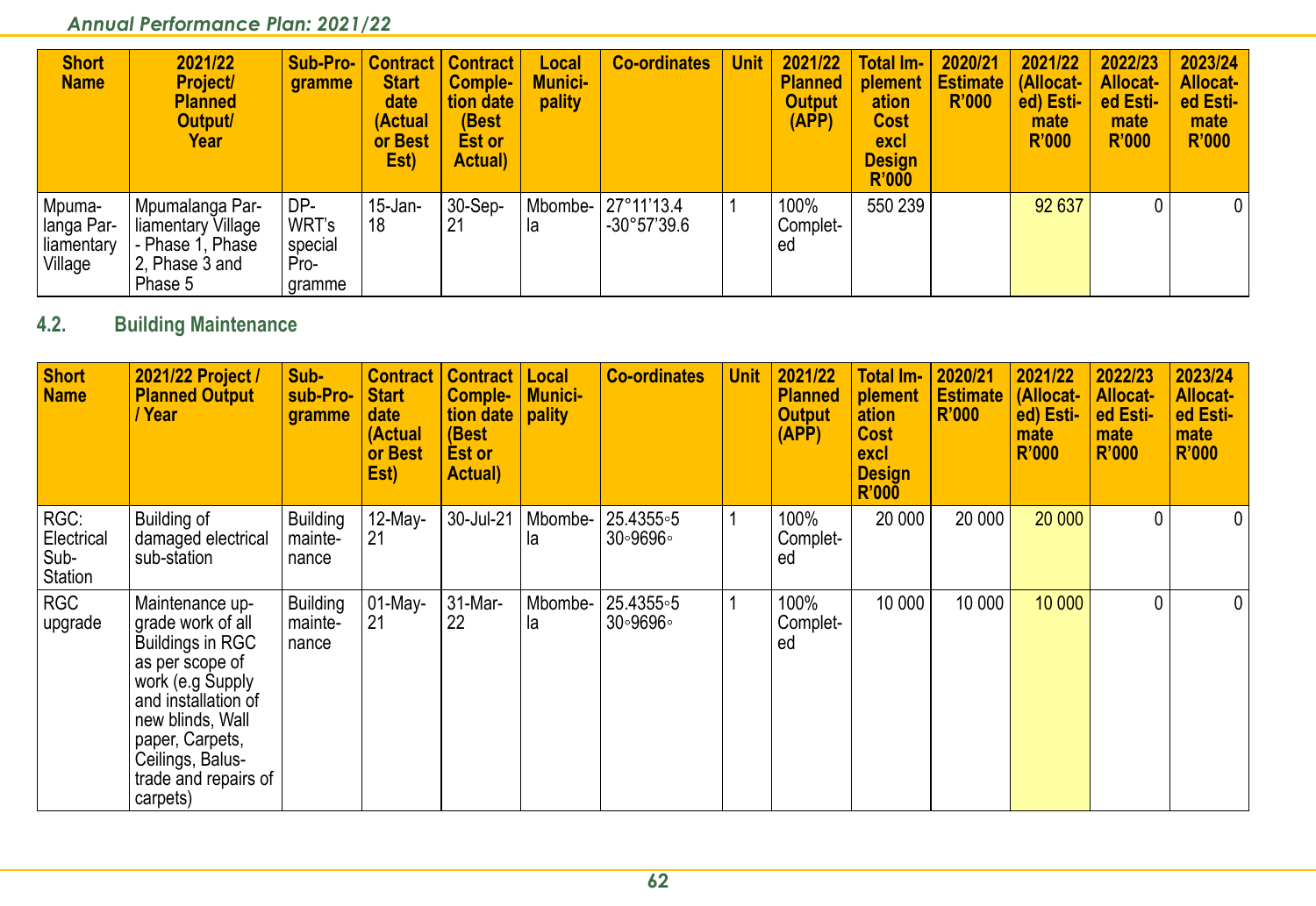| <b>Short</b><br><b>Name</b>                                                                               | 2021/22 Project /<br><b>Planned Output</b><br>/Year | Sub-<br>sub-Pro-<br>gramme          | <b>Contract</b><br><b>Start</b><br>date<br>(Actual<br>or Best<br>Est) | <b>Contract</b><br>Comple-<br>tion date<br>(Best<br><b>Est or</b><br><b>Actual</b> ) | Local<br><b>Munici-</b><br>pality | <b>Co-ordinates</b>        | <b>Unit</b> | 2021/22<br><b>Planned</b><br><b>Output</b><br>(APP) | <b>Total Im-</b><br>plement<br>ation<br><b>Cost</b><br>excl<br><b>Design</b><br><b>R'000</b> | 2020/21<br><b>Estimate</b><br>R'000 | 2021/22<br>(Allocat-<br>ed) Esti-<br>mate<br><b>R'000</b> | 2022/23<br><b>Allocat-</b><br>ed Esti-<br>mate<br><b>R'000</b> | 2023/24<br>Allocat-<br>ed Esti-<br>mate<br><b>R'000</b> |
|-----------------------------------------------------------------------------------------------------------|-----------------------------------------------------|-------------------------------------|-----------------------------------------------------------------------|--------------------------------------------------------------------------------------|-----------------------------------|----------------------------|-------------|-----------------------------------------------------|----------------------------------------------------------------------------------------------|-------------------------------------|-----------------------------------------------------------|----------------------------------------------------------------|---------------------------------------------------------|
| Collapsed<br>wall 66<br>Anderson<br>Street,<br>Mbombela                                                   | Repair collapsed<br>wall                            | <b>Building</b><br>mainte-<br>nance | 31-May-<br>21                                                         | 31-Aug-<br>21                                                                        | Mbombe-<br>la                     | 25.47390-<br>36.92044      |             | 100%<br>Complet-<br>ed                              | 1500                                                                                         | 1500                                | 1 500                                                     | 0                                                              | 0                                                       |
| Leakage<br>of roof in<br>store room<br>Pilgrims<br>Rest: Store<br>Room                                    | Repair roof leakage                                 | <b>Building</b><br>mainte-<br>nance | 01-July<br>21                                                         | 30-Sept-<br>21                                                                       | Thaba<br>Chweu                    | 24°54'17.0"<br>30°44'59.4" |             | 100%<br>Complet-<br>ed                              | 1 4000                                                                                       | 1 4000                              | 14000                                                     | 0                                                              | 0                                                       |
| Damaged<br>and col-<br>lapsed<br>retainer<br>wall at the<br>Recre-<br>ational Hall<br>in Pilgrims<br>rest | Repair damaged<br>and collapsed re-<br>tainer wall  | <b>Building</b><br>mainte-<br>nance | 01-July<br>21                                                         | 30-Sept-<br>21                                                                       | Thaba<br>Chweu                    | 24°54'12.6"<br>30°45'03.3" | 1           | 100%<br>Complet-<br>ed                              | 2 500                                                                                        | 2 500                               | 2 500                                                     | 0                                                              | 0                                                       |
| Collapsed<br>retainer<br>walls x 2<br>houses in<br>Pilgrims<br>l rest                                     | Repair collapsed<br>retainer walls x 2<br>houses    | <b>Building</b><br>mainte-<br>nance | 01-July<br>21                                                         | 30-Sept-<br>21                                                                       | Thaba<br>Chweu                    | 24.899619,<br>30.746764    | 1           | 100%<br>Complet-<br>ed                              | 300                                                                                          | 300                                 | 300                                                       | 0                                                              | 0                                                       |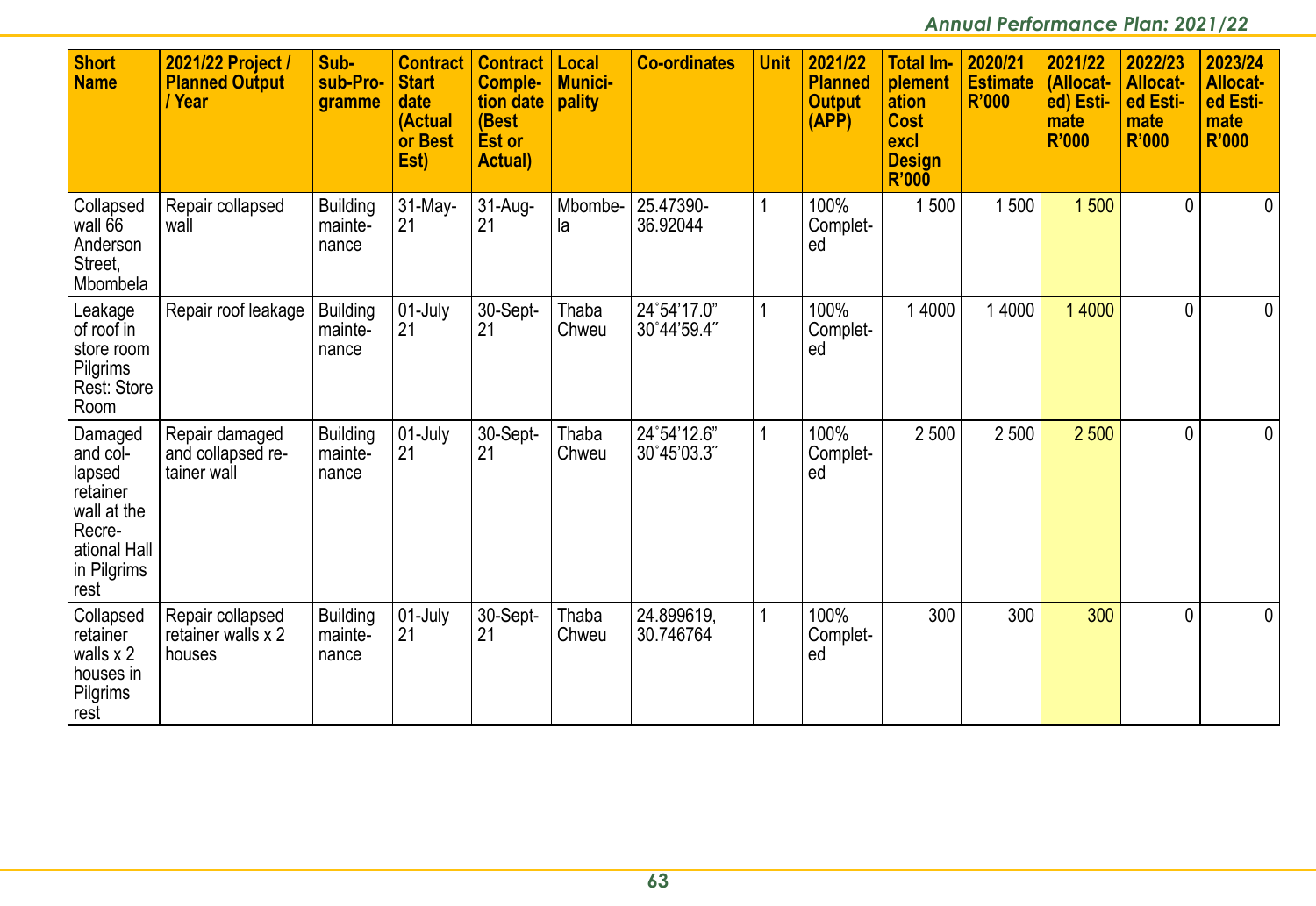*Annual Performance Plan: 2021/22*

| <b>Short</b><br><b>Name</b>                                                                                    | 2021/22 Project /<br><b>Planned Output</b><br>/Year | Sub-<br>sub-Pro-<br>gramme          | <b>Contract</b><br><b>Start</b><br>date<br><b>(Actual</b><br>or Best<br>Est) | Contract  <br>Comple-<br>tion date<br>(Best<br><b>Est or</b><br><b>Actual</b> ) | Local<br><b>Munici-</b><br>pality | <b>Co-ordinates</b>              | <b>Unit</b> | 2021/22<br><b>Planned</b><br><b>Output</b><br>(APP) | <b>Total Im-</b><br>plement<br>ation<br><b>Cost</b><br>excl<br><b>Design</b><br>R'000 | 2020/21<br><b>Estimate</b><br>R'000 | 2021/22<br>(Allocat-<br>ed) Esti-<br>mate<br>R'000 | 2022/23<br><b>Allocat-</b><br>ed Esti-<br>mate<br>R'000 | 2023/24<br>Allocat-<br>ed Esti-<br>mate<br><b>R'000</b> |
|----------------------------------------------------------------------------------------------------------------|-----------------------------------------------------|-------------------------------------|------------------------------------------------------------------------------|---------------------------------------------------------------------------------|-----------------------------------|----------------------------------|-------------|-----------------------------------------------------|---------------------------------------------------------------------------------------|-------------------------------------|----------------------------------------------------|---------------------------------------------------------|---------------------------------------------------------|
| Leakage<br>of roof<br><b>Batho Pele</b><br>Building<br>Ermelo:<br>Main<br>entrance<br>and<br>reception<br>area | Repair roof leakage                                 | <b>Building</b><br>mainte-<br>nance | 01-May-<br>21                                                                | 31-Aug-<br>21                                                                   | Gert<br>Sibande                   | 26-31'10.362"<br>29-59'42.198"   |             | 100%<br>Complet-<br>ed                              | 1 0 0 0                                                                               | 1 0 0 0                             | 1 0 0 0                                            | 0                                                       | $\mathbf{0}$                                            |
| Leakage<br>of roof in<br>the offices<br>Msukalig-<br>wa Roads<br>Cost cen-<br>ter.                             | Repair roof leakage                                 | <b>Building</b><br>mainte-<br>nance | 01-May-<br>21                                                                | 31-Aug-<br>21                                                                   | Gert<br>Sibande                   | 26-31'16.3956"<br>29-59'39.6384" |             | 100%<br>Complet-<br>ed                              | 800                                                                                   | 800                                 | 800                                                | 0                                                       | 0                                                       |
| Leakage of<br>roof<br>Piet Retief<br><b>Boiler</b><br>House                                                    | Repair roof leakage                                 | <b>Building</b><br>mainte-<br>nance | 01-June-<br>21                                                               | 31-Aug-<br>21                                                                   | Mkhondo                           | 27-01'08.0508"<br>30-48'27.0567" |             | 100%<br>Complet-<br>ed                              | 1 000                                                                                 | 1 0 0 0                             | 1 0 0 0                                            | 0                                                       | $\mathbf{0}$                                            |
| Leakage of<br>roof<br>Elukwatini<br>Cost<br>center                                                             | Repair roof leakage                                 | <b>Building</b><br>mainte-<br>nance | 01-Sept-<br>21                                                               | 15-Nov-<br>21                                                                   | Albert<br>Luthuli                 | 26-02'52.8576"<br>30-47'52.6164" |             | 100%<br>Complet-<br>ed                              | 600                                                                                   | 600                                 | 600                                                | 0                                                       | $\mathbf{0}$                                            |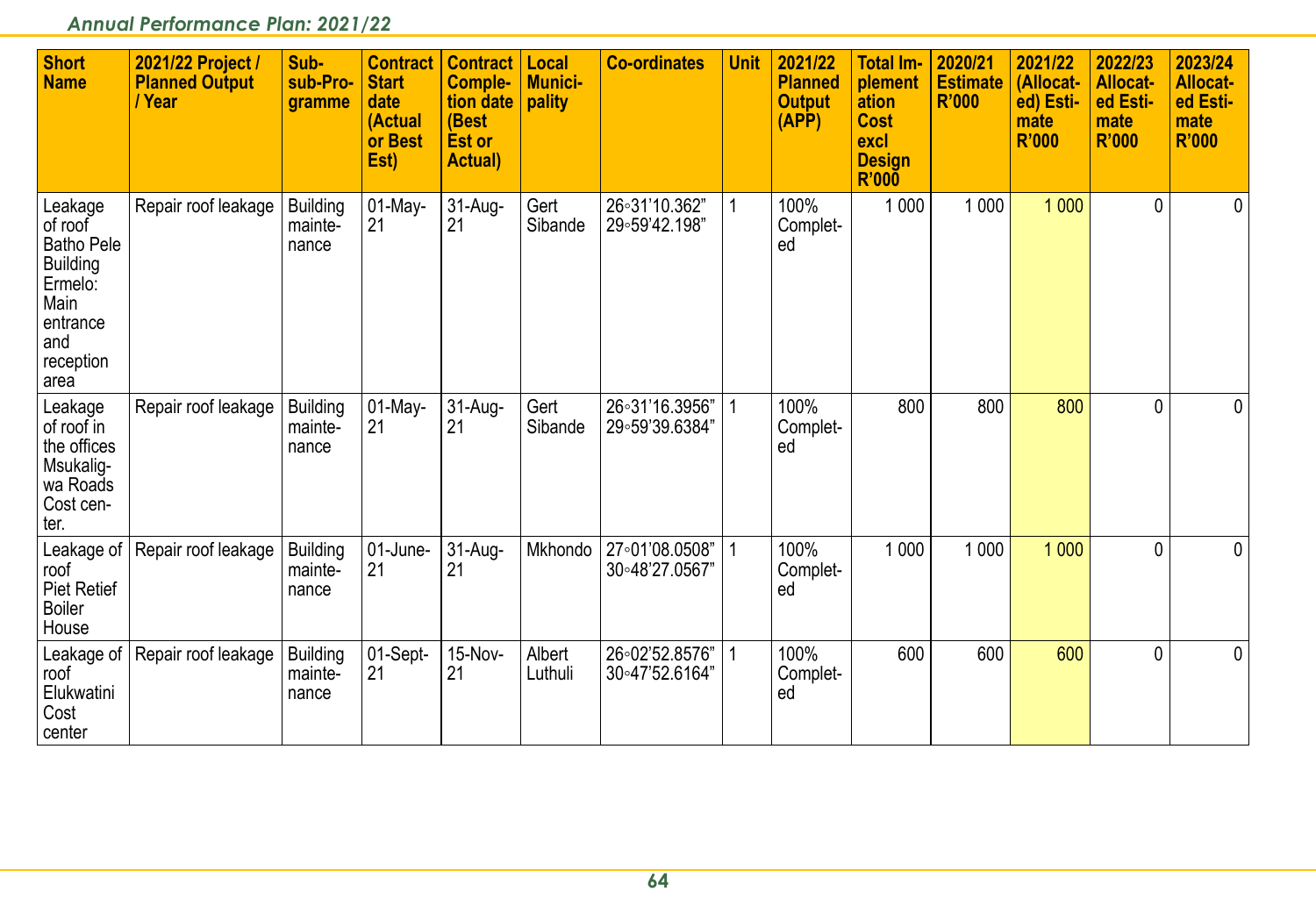| <b>Short</b><br><b>Name</b>                 | 2021/22 Project /<br><b>Planned Output</b><br>/ Year | Sub-<br>sub-Pro-<br>gramme          | <b>Contract</b><br><b>Start</b><br>date<br>(Actual<br>or Best<br>Est) | <b>Contract</b><br>Comple-<br>tion date<br>(Best<br><b>Est or</b><br><b>Actual</b> ) | Local<br><b>Munici-</b><br>pality | <b>Co-ordinates</b>                 | <b>Unit</b> | 2021/22<br><b>Planned</b><br><b>Output</b><br>(APP) | Total Im-<br>plement<br>ation<br>Cost<br>excl<br><b>Design</b><br>R'000 | 2020/21<br><b>Estimate</b><br>R'000 | 2021/22<br>(Allocat-<br>ed) Esti-<br>mate<br>R'000 | 2022/23<br><b>Allocat-</b><br>ed Esti-<br>mate<br><b>R'000</b> | 2023/24<br>Allocat-<br>ed Esti-<br>mate<br>R'000 |
|---------------------------------------------|------------------------------------------------------|-------------------------------------|-----------------------------------------------------------------------|--------------------------------------------------------------------------------------|-----------------------------------|-------------------------------------|-------------|-----------------------------------------------------|-------------------------------------------------------------------------|-------------------------------------|----------------------------------------------------|----------------------------------------------------------------|--------------------------------------------------|
| roof<br>Wakker-<br>stroom<br>Cost<br>center | Leakage of   Repair roof leakage                     | <b>Building</b><br>mainte-<br>nance | $01 - Sept-$<br>21                                                    | 30-Nov-<br>21                                                                        | Pixley ka<br>Seme                 | 27∘01'08.0508"<br>30-48'27.0576"    |             | 100%<br>Complet-<br>ed                              | 900                                                                     | 900                                 | 900                                                | 0                                                              | 0                                                |
| roof<br>Standerton<br>cost center           | Leakage of   Repair roof leakage                     | Building<br>mainte-<br>nance        | 01-Nov-<br>22                                                         | $31$ -Jan-<br>22                                                                     | Lekwa                             | 26∘56'52.4292"<br>29 - 13' 23.5668" |             | 100%<br>Complet-<br>ed                              | 800                                                                     | 800                                 | 800                                                | $\mathbf{0}$                                                   | 0                                                |
| KwaMh-<br>langa Gov-<br>ernment<br>Complex  | Renovation of<br>Complex                             | <b>Building</b><br>mainte-<br>nance | 01-Apr-<br>21                                                         | 31-Mar-<br>22                                                                        | Thembis-<br>ile Hani              | 25.4397 - 5-<br>28.7124             |             | 100%<br>Complet-<br>ed                              | 50 000                                                                  | 50 000                              | 50 000                                             | 0                                                              | $\mathbf{0}$                                     |



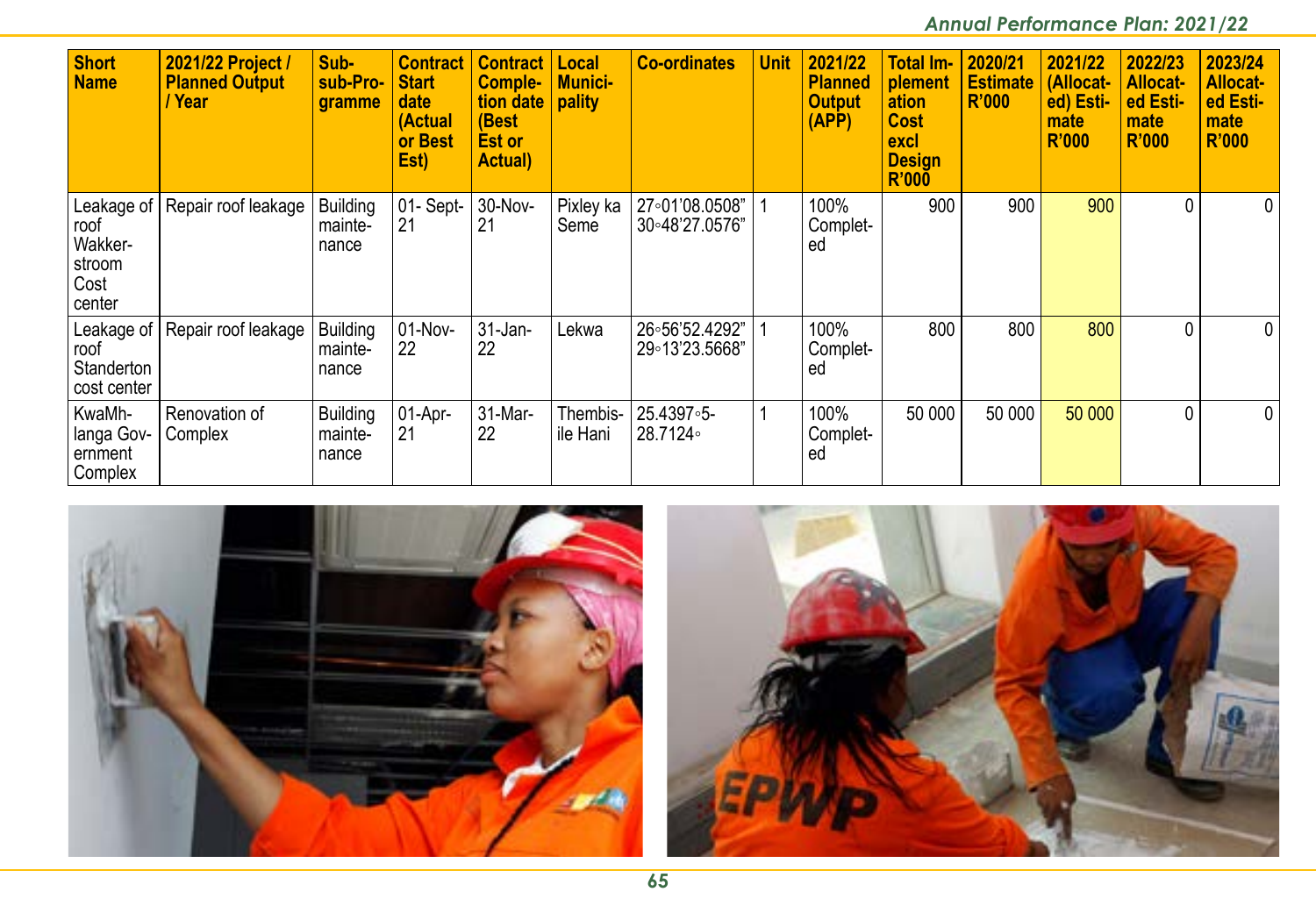## **4.3. Transport Infrastructure**

| <b>Short</b><br><b>Name</b>              | 2021/22 Project /<br><b>Planned Output</b><br>/Year                                                                              | Sub-<br>sub-Pro-<br>gramme                                                       | <b>Contract</b><br><b>Start</b><br>date<br>(Actual<br>or Best<br>Est) | <b>Contract</b><br>Comple-<br>tion date<br>(Best<br><b>Est or</b><br><b>Actual</b> ) | Local<br><b>Munici-</b><br>pality | $Co-$<br>ordinates       | <b>Unit</b> | 2021/22<br><b>Planned</b><br><b>Output</b><br>(APP) | <b>Total Im-</b><br>plement<br>ation<br><b>Cost excl</b><br><b>Design</b><br>R'000 | 2020/21<br><b>Estimate</b><br>R'000 | 2021/22<br>(Allocat-<br>ed) Esti-<br>mate<br>R'000 | 2022/23<br><b>Allocated</b><br><b>Estimate</b><br>R'000 | 2023/24<br><b>Allocated</b><br><b>Estimate</b><br><b>R'000</b> |
|------------------------------------------|----------------------------------------------------------------------------------------------------------------------------------|----------------------------------------------------------------------------------|-----------------------------------------------------------------------|--------------------------------------------------------------------------------------|-----------------------------------|--------------------------|-------------|-----------------------------------------------------|------------------------------------------------------------------------------------|-------------------------------------|----------------------------------------------------|---------------------------------------------------------|----------------------------------------------------------------|
|                                          | <b>DESIGN AND MATERIALS</b>                                                                                                      |                                                                                  |                                                                       |                                                                                      |                                   |                          |             |                                                     |                                                                                    |                                     |                                                    |                                                         |                                                                |
| Coal Haul<br>projects                    | Design: Rehabilita-<br>tion: Various Coal<br>Haul projects in<br>2022/23                                                         | Design<br>for Coal<br>Haulage<br>Routes<br>(Rehabil-<br><i>itation</i> )         | 1-May-23                                                              | 29-Feb-<br>24                                                                        | Various                           | Various                  | De-<br>sign |                                                     | 0                                                                                  | 0                                   | 0                                                  | 10 000                                                  | 0 <sup>1</sup>                                                 |
| Coal Haul<br>projects                    | Design: Rehabilita-<br>tion: Various Coal<br>Haul projects in<br>2023/24                                                         |                                                                                  | 1-May-24                                                              | 1-Mar-25                                                                             | Various                           | Various                  | De-<br>sign |                                                     | 0                                                                                  | 0                                   | $\mathbf{0}$                                       | 0                                                       | 10 000                                                         |
| P26/5<br>Carolina<br>- Breyten<br>Part A | Design: Rehabili-<br>tation: Coal Haul<br>Road P26/5 (R36)<br>Carolina - Breyten<br>(Part A)                                     |                                                                                  | 1-Aug-20                                                              | 1-Jun-21                                                                             | Albert<br>Luthuli                 | -26.14198.<br>30.05016   | De-<br>sign | 1.0                                                 | 0                                                                                  | 0                                   | 3510                                               | 0                                                       | 0 <sup>1</sup>                                                 |
| P26/5<br>Carolina<br>- Brevten<br>Part B | Design: Rehabili-<br>tation: Coal Haul<br>Road P26/5 (R36)<br>Carolina - Breyten<br>(Part B)                                     |                                                                                  | 1-Aug-20                                                              | $1-Jun-21$                                                                           | Albert<br>Luthuli                 | -26.24479,<br>29.99134   | De-<br>sign | 1.0                                                 | 0                                                                                  | 0                                   | 2 100                                              | 0                                                       | 0 <sup>1</sup>                                                 |
| D526 &<br>D395<br>Mkhondo                | Design: Rehabili-<br>tation: Road D526<br>from D395 near<br>Mkhondo to D518<br>near Mahlathini<br><b>Border Post</b><br>(17.8km) | Design<br>for NON-<br>Coal<br>Haulage<br>Routes<br>(Rehabil-<br><i>itation</i> ) | 30-Apr-<br>19                                                         | 28-Dec-<br>20                                                                        | Mkhondo                           | $-26.94580,$<br>30.87584 | De-<br>sign | 1.0                                                 | 8 9 5 0                                                                            | 7834                                | 6 200                                              | 0                                                       | 0 <sup>1</sup>                                                 |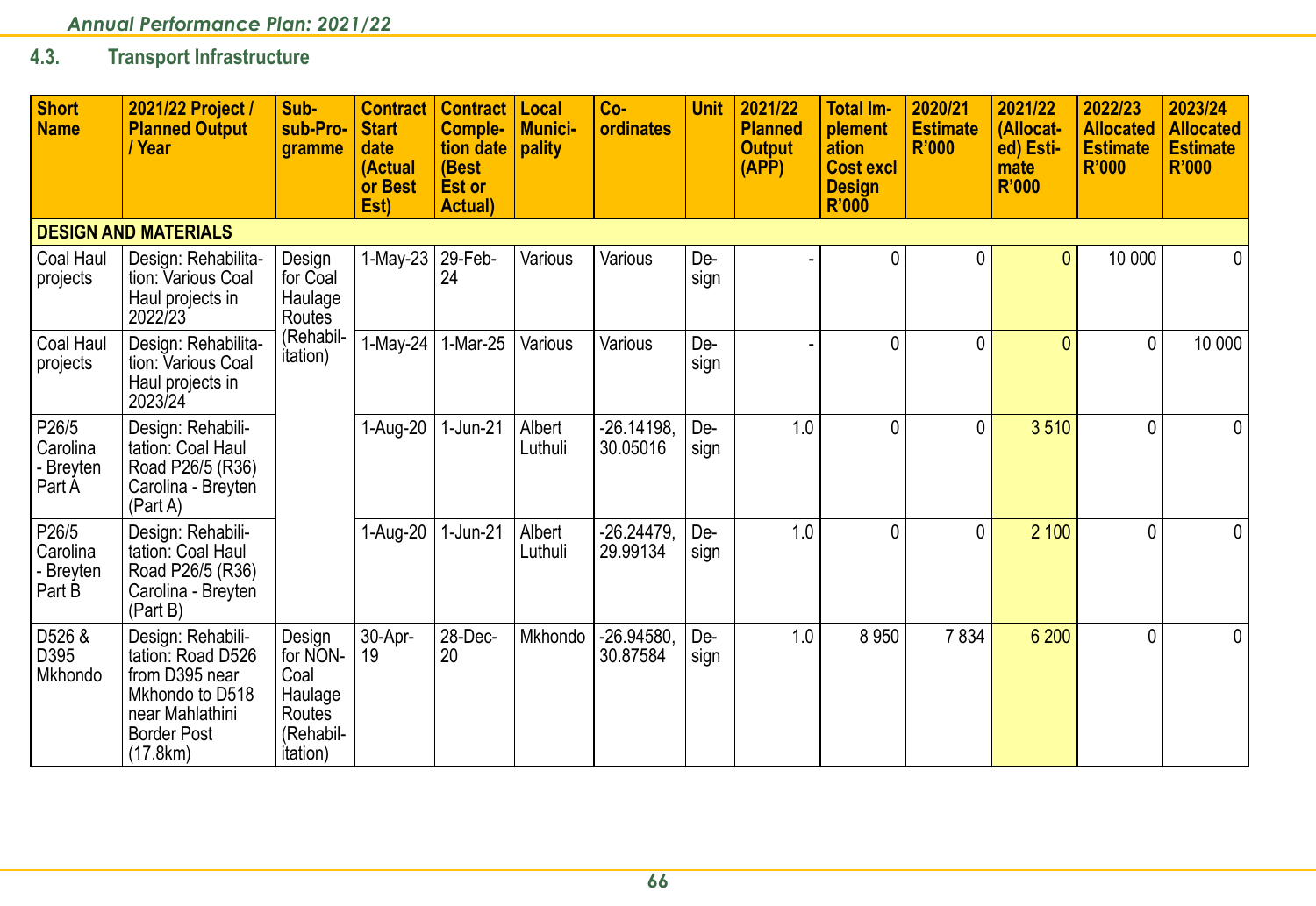| <b>Short</b><br><b>Name</b>      | 2021/22 Project /<br><b>Planned Output</b><br>/Year                                                                                                                | Sub-<br>sub-Pro-<br>gramme | <b>Contract</b><br><b>Start</b><br>date<br>(Actual<br>or Best<br>Est) | <b>Contract</b><br>Comple-<br>tion date<br>(Best<br><b>Est or</b><br><b>Actual</b> ) | Local<br><b>Munici-</b><br>pality | $Co-$<br>ordinates        | <b>Unit</b> | 2021/22<br><b>Planned</b><br><b>Output</b><br>(APP) | <b>Total Im-</b><br>plement<br>ation<br><b>Cost excl</b><br><b>Design</b><br>R'000 | 2020/21<br><b>Estimate</b><br><b>R'000</b> | 2021/22<br>(Allocat-<br>ed) Esti-<br>mate<br>R'000 | 2022/23<br><b>Allocated</b><br><b>Estimate</b><br>R'000 | 2023/24<br><b>Allocated</b><br><b>Estimate</b><br>R'000 |
|----------------------------------|--------------------------------------------------------------------------------------------------------------------------------------------------------------------|----------------------------|-----------------------------------------------------------------------|--------------------------------------------------------------------------------------|-----------------------------------|---------------------------|-------------|-----------------------------------------------------|------------------------------------------------------------------------------------|--------------------------------------------|----------------------------------------------------|---------------------------------------------------------|---------------------------------------------------------|
| D533 Hec-<br>torspruit<br>Part A | Design: Rehabilita-<br>tion of road D533<br>from N4 Hector-<br>spruit to R570 Mie-<br>jane (Part A) (7km)                                                          |                            | 1-Apr-25                                                              | 31-Aug-<br>25                                                                        | Nkomazi                           | $-25.47036$ .<br>31.67400 | De-<br>sign | 1.0                                                 | 0                                                                                  | 1623                                       | 1500                                               | $\Omega$                                                | $\mathbf{0}$                                            |
| P171/1<br>Ph <sub>1</sub>        | Design: Rehabilita-<br>tion: Road P171/1<br>from P81/1 (km 0.0)<br>near Mashishing<br>to D212 & D2630<br>towards Rooss-<br>enekal / Sekhukune<br>(Phase 1) (9.9km) |                            | 30-Apr-<br>19                                                         | 29-Apr-<br>20                                                                        | Thaba<br>Chweu                    | $-25.14110,$<br>30.33211  | De-<br>sign | 1.0                                                 | 2731                                                                               | 7 3 6 8                                    | 1700                                               | $\Omega$                                                | 0                                                       |
| P171/1<br>Phase 2                | Design: Rehabilita-<br>tion: Road P171/1<br>from P81/1 (km 0.0)<br>near Mashishing<br>to D212 & D2630<br>towards Rooss-<br>enekal / Sekhukune<br>(Phase 2) (9 km)  |                            | 30-Apr-<br>19                                                         | 29-Apr-<br>20                                                                        | Thaba<br>Chweu                    | $-25.13912,$<br>30.27111  | De-<br>sign | 1.0                                                 | 2731                                                                               | 7 3 6 8                                    | 1 2 5 0                                            | $\Omega$                                                | 0                                                       |
| P8/2<br>Mashising<br>Phase 1     | Design: Rehabili-<br>tation of P8/2 from<br>Mashishing towards<br>Ohrigstad (13 km)<br>(Phase 1)                                                                   |                            | 30-Apr-<br>19                                                         | 28-Jun-<br>20                                                                        | Thaba<br>Chweu                    | $-25.02719$<br>30.47554   | De-<br>sign | 1.0                                                 | 10 000                                                                             | 8894                                       | 450                                                | $\Omega$                                                | 0                                                       |
| P8/2<br>Mashising<br>Phase 2     | Design: Rehabili-<br>tation of P8/2 from<br>Mashishing towards<br>Ohrigstad (13 km)<br>(Phase 2)                                                                   |                            | 15-Apr-<br>20                                                         | 14-Oct-<br>20                                                                        | Thaba<br>Chweu                    | $-24.95368,$<br>30.50830  | De-<br>sign | 1.0                                                 | 10 000                                                                             | 0                                          | 450                                                | $\mathbf{0}$                                            | 0                                                       |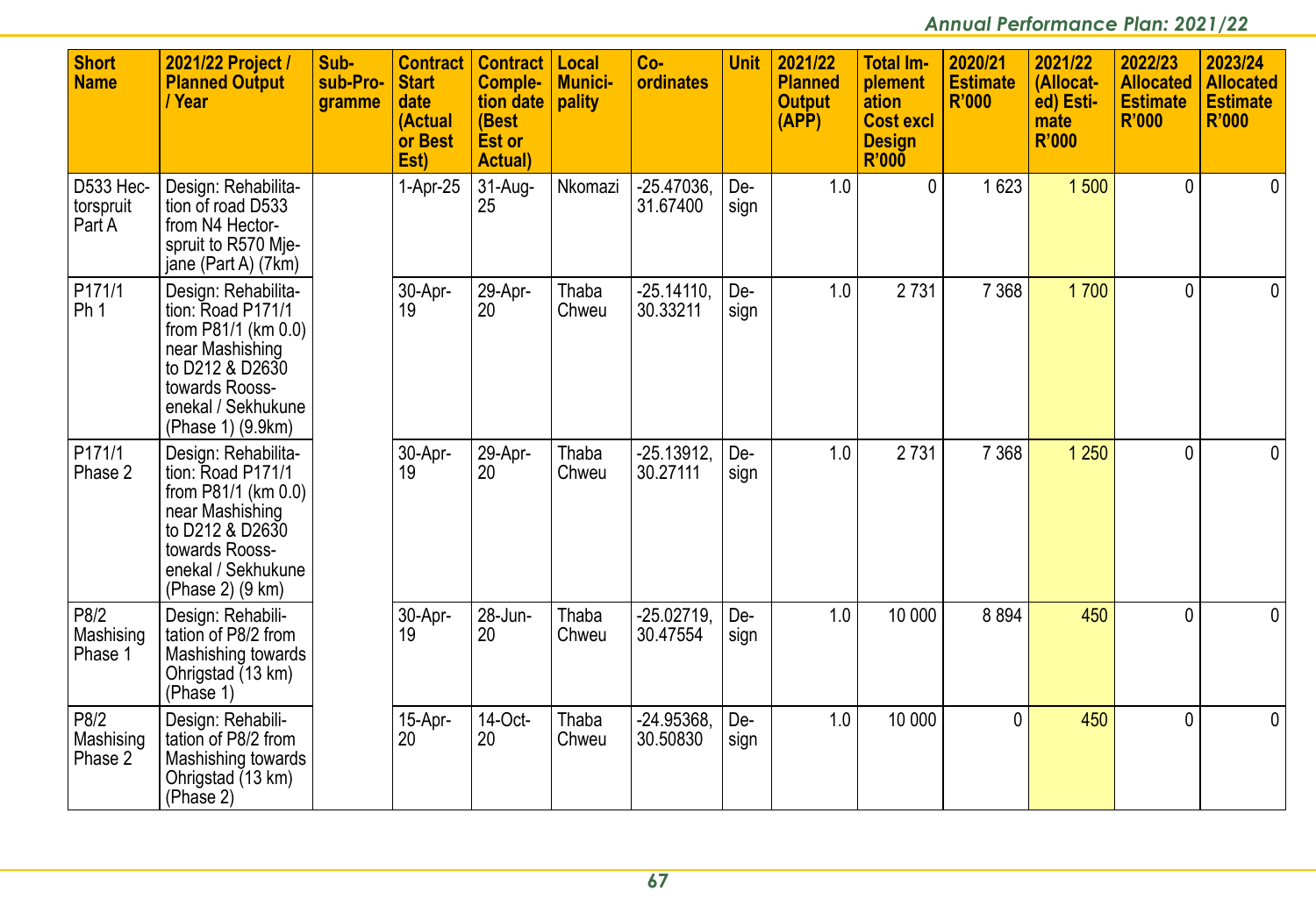**Short Name 2021/22 Project / Planned Output / Year** Sub-<br>sub-Pro**sub-Pro- gramme Contract Start date (Actual or Best Est) Contract Local Comple-** Municition date pality **(Best Est or Actual) Munici- pality Coordinates Unit 2021/22 Planned Output (APP) Total Im- plement ation Cost excl Design R'000 2020/21 Estimate R'000 2021/22 (Allocat- ed) Esti- mate R'000 2022/23 Allocated Estimate R'000 2023/24 Allocated Estimate R'000** Road Safety Pro- gramme Road Safety Pro- gramme (Detail list separate) - 1.5%<br>of PRMG Allocation for Design & Review of Assessments (DoRA) Professional fees 1-Apr-21 | 1-Apr-22 | All | Various | km | 0.0 | 11 676 | 13 298 | <mark>8 100 |</mark> 12 872 | 12 872 Slip **Failures** etc. Design: Slip failures and Sinkholes incl. Phiva to Mdladla, D533 Mjejane - Hectorspruit. Shongwe Hospital access road (Various projects bundled together) 30-Apr-19 29-Mar-21 Various - Bohlabela Various Design 0.0 | 25 000 | 7 697 <mark>| 13 000 |</mark> 0 | 0 D1411 Spioenkop Design: Upgrade of Road D1411 between Chuene and Spioenkop (10.59km) **Designs** for New Roads and Upgrading from Gravel to Surfaced 1-Apr-20 1-Apr-21 Mbombela -25.25972, 31 10340 Design 1.0 8 200 3 793 5 000 0 0 0 0 D3951 | Design: Upgrade of Road D3951 and D3950 between Road D3954 and R40 (12.60km)  $1-Aug-20$  |  $1-Aug-21$  |  $-24.71752$ , 30.99544 Design 1.0 | 10 491 | 9 693 | 3 <mark>000 |</mark> 0 | 0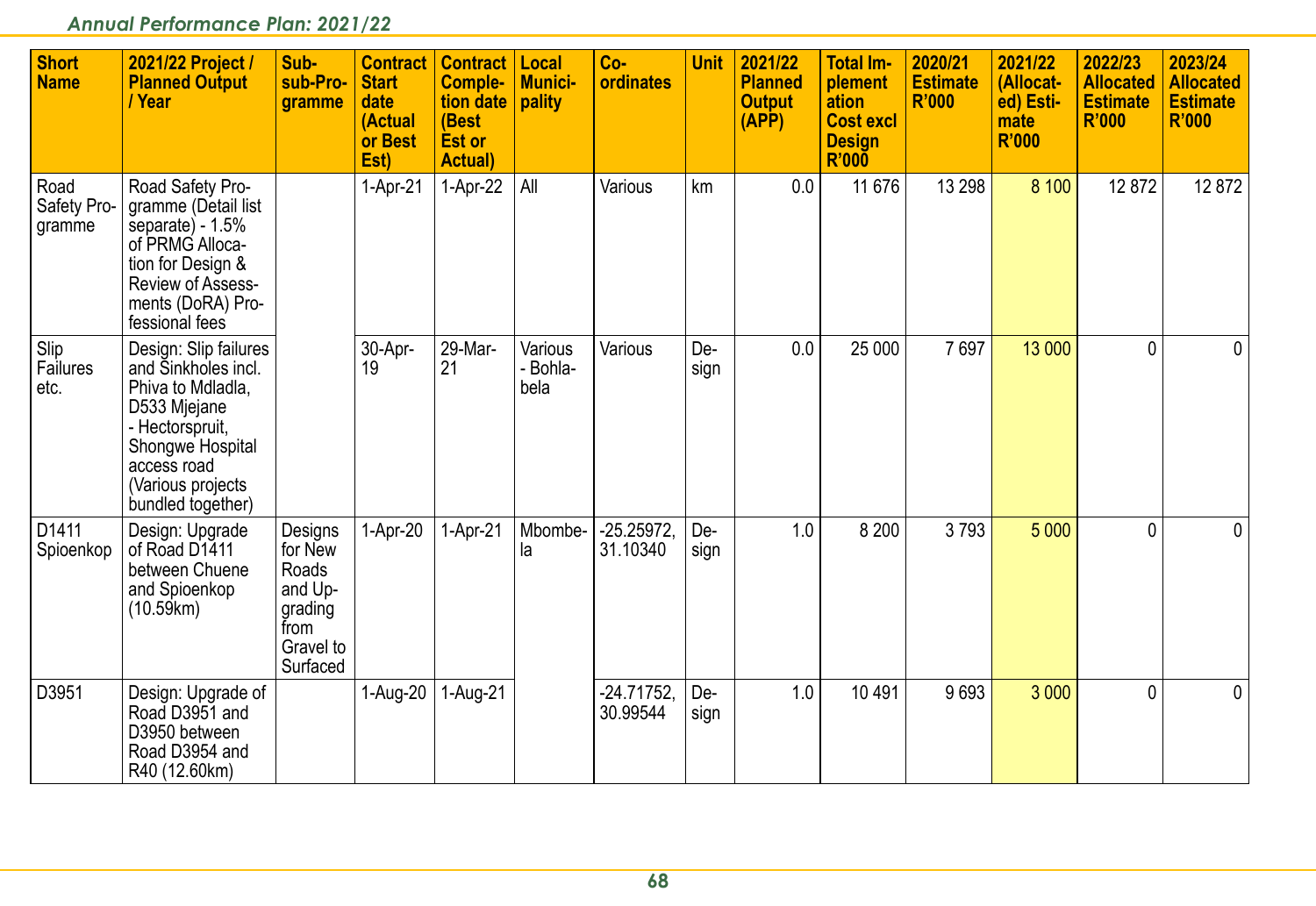| <b>Short</b><br><b>Name</b>         | 2021/22 Project /<br><b>Planned Output</b><br>/Year                                                | Sub-<br>sub-Pro-<br>gramme     | <b>Contract</b><br><b>Start</b><br>date<br>(Actual<br>or Best<br>Est) | <b>Contract</b><br><b>Comple-</b><br>tion date<br>(Best<br><b>Est or</b><br><b>Actual</b> ) | Local<br><b>Munici-</b><br>pality | $Co-$<br>ordinates       | <b>Unit</b>                | 2021/22<br><b>Planned</b><br><b>Output</b><br>(APP) | <b>Total Im-</b><br>plement<br>ation<br><b>Cost excl</b><br><b>Design</b><br>R'000 | 2020/21<br><b>Estimate</b><br>R'000 | 2021/22<br>(Allocat-<br>ed) Esti-<br>mate<br>R'000 | 2022/23<br><b>Allocated</b><br><b>Estimate</b><br>R'000 | 2023/24<br><b>Allocated</b><br><b>Estimate</b><br><b>R'000</b> |
|-------------------------------------|----------------------------------------------------------------------------------------------------|--------------------------------|-----------------------------------------------------------------------|---------------------------------------------------------------------------------------------|-----------------------------------|--------------------------|----------------------------|-----------------------------------------------------|------------------------------------------------------------------------------------|-------------------------------------|----------------------------------------------------|---------------------------------------------------------|----------------------------------------------------------------|
| D3954<br>Casteel                    | Design: Upgrade of<br>Road D3954 and<br>D3958 between<br>Casteel and<br>Zoeknog (9.0km)            |                                | 1-Jul-20                                                              | 1-Mar-21                                                                                    |                                   | $-24.73818.$<br>30.99649 | De-<br>sign                | 1.0                                                 | 8934                                                                               | 6828                                | 3 2 0 0                                            | $\Omega$                                                | 0                                                              |
| D4382<br>Belfast-<br>Justicia       | Design: Upgrade<br>of Road D4382<br>between Belfast<br>and Justicia<br>(13.60km)                   |                                | 1-Aug-20                                                              | 1-Aug-21                                                                                    |                                   | -24.92863.<br>31.37099   | De-<br>sign                | 1.0                                                 | 8 1 3 0                                                                            | 7700                                | 3 2 1 2                                            | $\Omega$                                                | 0                                                              |
| D4385<br>Xanthia<br>Ph <sub>1</sub> | Design: Upgrade:<br>D4385 from D4386<br>at km 1.1 to km<br>9.5 near Xanthia<br>(Phase 1) (8.4km)   |                                | 1-Aug-24                                                              | $30$ -Jan-<br>25                                                                            | Bush-<br>buck-<br>ridge           | $-24.8252,$<br>31.17877  | De-<br>sign                |                                                     | 7026                                                                               | 1                                   | $\Omega$                                           | $\Omega$                                                |                                                                |
| D4385<br>Xanthia<br>Ph <sub>2</sub> | Design: Upgrade:<br>D4385 from km<br>9.5 near Xanthia to<br>D3968 at km 15.6<br>(Phase 2) (6.1 km) |                                | 1-Apr-25                                                              | 30-Sep-<br>25                                                                               | Bush-<br>buck-<br>ridge           | $-24.8266$<br>31.23992   | De-<br>sign                |                                                     | 7026                                                                               |                                     | $\mathbf{0}$                                       | $\Omega$                                                |                                                                |
| Design<br>Office                    | Activating In-house<br>Design Facility                                                             | Program<br>Support<br>(Design) | 1-Apr-21                                                              | 31-Oct-<br>21                                                                               | Mbombe-<br>la                     | $-25.47361$<br>30.98296  | De-<br>sign<br>Of-<br>fice | 0.0                                                 | 1 4 0 0                                                                            | 0                                   | 2 100                                              | 150                                                     | 150                                                            |
|                                     | <b>DESIGN AND MATERIALS Total</b>                                                                  |                                |                                                                       |                                                                                             |                                   |                          |                            | 11                                                  | 122 294                                                                            | 82 098                              | 54 772                                             | 23 0 22                                                 | 23 0 24                                                        |
| <b>CONSTRUCTION</b>                 |                                                                                                    |                                |                                                                       |                                                                                             |                                   |                          |                            |                                                     |                                                                                    |                                     |                                                    |                                                         |                                                                |
| Road<br>D799 at<br>  N4             | Arrestor Bed on<br>D799 at N4 -<br>Ngodwana                                                        | Arrestor<br>Bed                | $1-May-23$                                                            | 30-Aug-<br>23                                                                               | Mbombe-<br>la                     | $-25.57483,$<br>30.66876 | Arr<br>Bed                 |                                                     | 8 4 3 8                                                                            | 0                                   | $\mathbf{0}$                                       |                                                         | 8 0 5 8                                                        |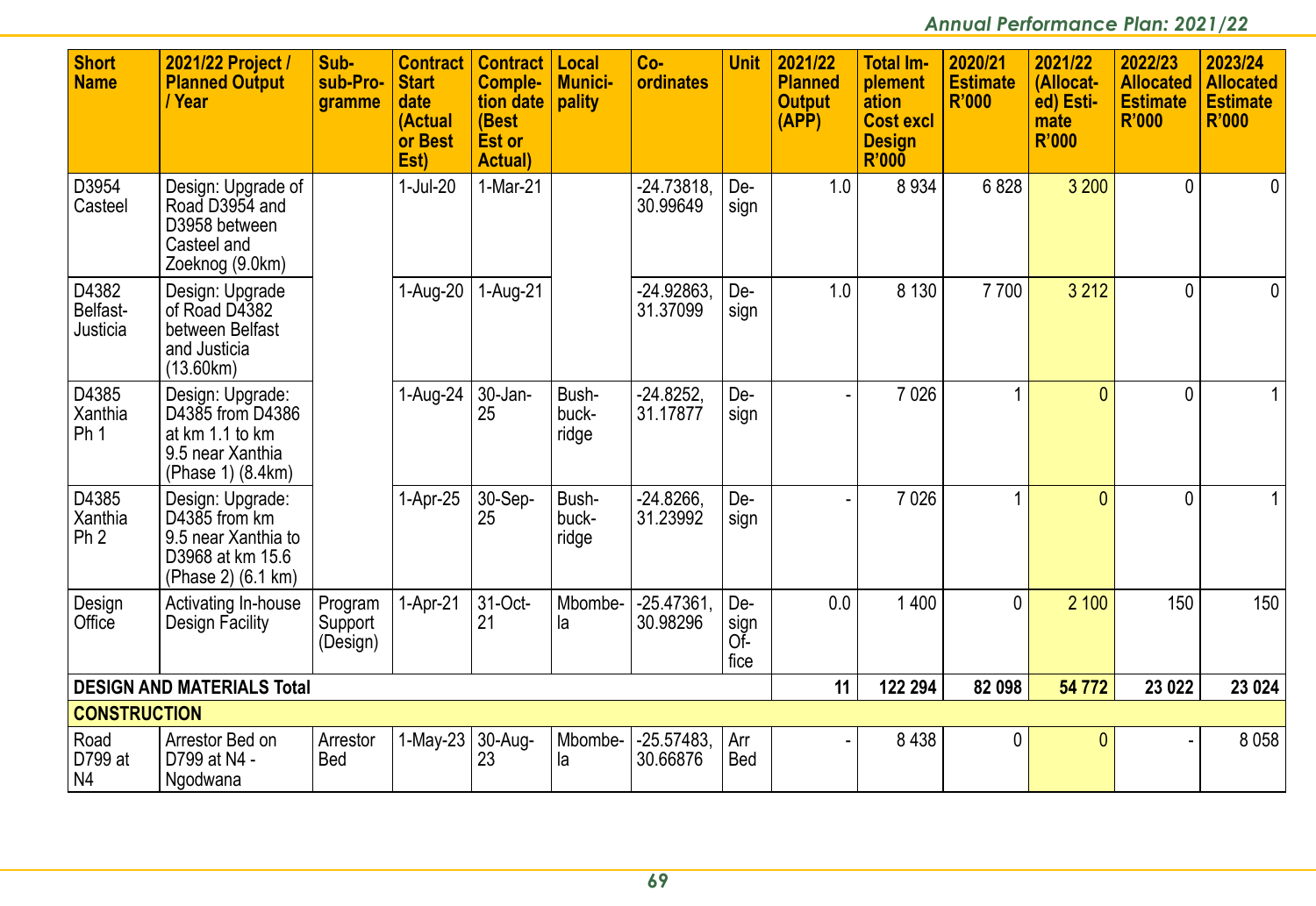**Short Name 2021/22 Project / Planned Output / Year Subsub-Pro- gramme Contract Start date (Actual or Best Est) Contract Local Comple-** Municition date pality **(Best Est or Actual) Munici- pality Coordinates Unit 2021/22 Planned Output (APP) Total Im- plement ation Cost excl Design R'000 2020/21 Estimate R'000 2021/22 (Allocat- ed) Esti- mate R'000 2022/23 Allocated Estimate R'000 2023/24 Allocated Estimate R'000** Bridge on D<sub>4400</sub> Sand River Upgrading of Bridge on D4400 over Sand River near Rolle Village (balustrades plus pedestrian cantilever) Bridge - Replace or Upgrade 15-Aug-21 15-May-22 Bush-<br>buck-<br>ridge -24.72295, 31.24081 Bridge -| 11 500 | 0 <mark>| 8 542 |</mark> 2 441 | 518 Bridge on D4422 Kumani **Reconstruction** of Kumani Bridge on D4422 near Thulamahashe 15-May-21 12-Feb-22 Bushbuckridge -24.74486, 31.20480 Bridge 1 br | 11 250 | 0 | 1<mark>0 745 |</mark> 506 | 0 Bridge on D2968 Makoko Repair of a Flood Damaged bridge on Road D2968 between between Numbi and Makoko Bridges - Flood Damage **Repairs** 19-Apr-16 18-Oct-20 Mbombela -25.20422, 31.21105 Bridge -| 74 512 | 8 074 | <mark>700 |</mark> 0 | 0 **Design** IRMA Projects Design: All IRMA projects for 2021/22 Projects  $-2023 - 24$ IRMA 1-Apr-21 31-Mar-24 Various Various De-- | 0 | 2 450 <mark>| 3 000 |</mark> 3 000 | 3 000 IRMA Projects Implementation: All IRMA projects for 2021/21 - 2023-24 1-Apr-21 31-Mar-24 Various |Various |No. | 3| 0| 9 550 <mark>| 12 000 |</mark> 12 000 | 12 000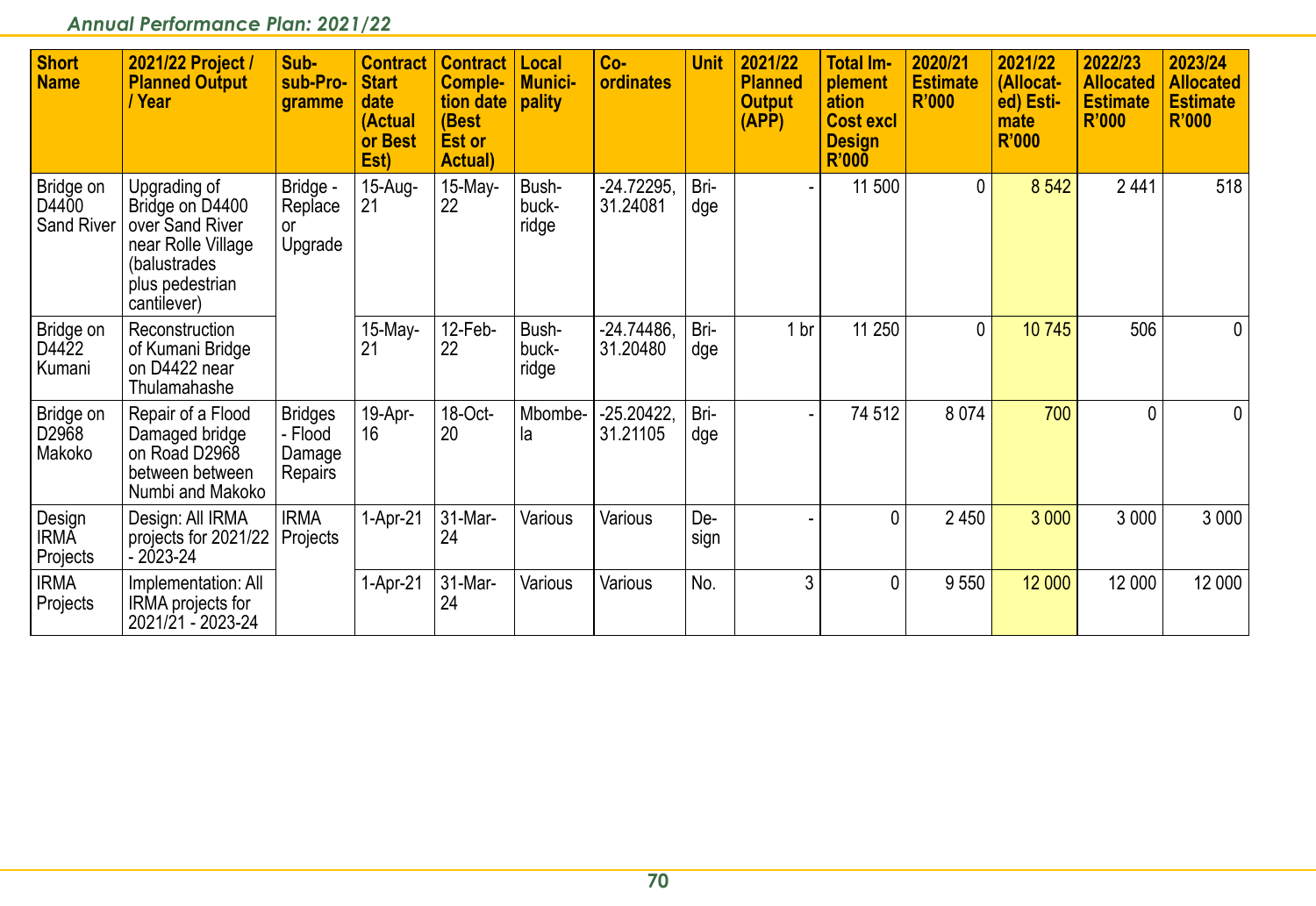| <b>Short</b><br><b>Name</b>          | 2021/22 Project /<br><b>Planned Output</b><br>/Year                                                                                                        | Sub-<br>sub-Pro-<br>gramme                                                 | <b>Contract</b><br><b>Start</b><br>date<br>(Actual<br>or Best<br>Est) | <b>Contract</b><br>Comple-<br>tion date<br>(Best<br><b>Est or</b><br><b>Actual</b> ) | Local<br><b>Munici-</b><br>pality | $Co-$<br>ordinates        | <b>Unit</b> | 2021/22<br><b>Planned</b><br><b>Output</b><br>(APP) | <b>Total Im-</b><br>plement<br>ation<br><b>Cost excl</b><br><b>Design</b><br>R'000 | 2020/21<br><b>Estimate</b><br><b>R'000</b> | 2021/22<br>(Allocat-<br>ed) Esti-<br>mate<br><b>R'000</b> | 2022/23<br><b>Allocated</b><br><b>Estimate</b><br>R'000 | 2023/24<br><b>Allocated</b><br><b>Estimate</b><br><b>R'000</b> |
|--------------------------------------|------------------------------------------------------------------------------------------------------------------------------------------------------------|----------------------------------------------------------------------------|-----------------------------------------------------------------------|--------------------------------------------------------------------------------------|-----------------------------------|---------------------------|-------------|-----------------------------------------------------|------------------------------------------------------------------------------------|--------------------------------------------|-----------------------------------------------------------|---------------------------------------------------------|----------------------------------------------------------------|
| D2091<br>Marapyane                   | Upgrade: Rural<br>Access Road<br>D2091 from<br>Marapyane to<br>Limpopo Border<br>(towards Settlers)<br>$(3.2 \text{ km})$ Phase 2<br>(PSP)                 | <b>New</b><br>roads<br>and Up-<br>grading<br>from<br>Gravel to<br>Surfaced | 1-Jul-21                                                              | 1-May-22                                                                             | Dr JS<br>Moroka                   | $-24.95578$ .<br>28.75896 | km          | 3.2                                                 | 32 200                                                                             | $\mathbf{0}$                               | 27 676                                                    | 3075                                                    | 1449                                                           |
| Road<br>D2091                        | Upgrade: Rural<br>Access Road<br>D2091 from<br>Marapyane to<br>Limpopo Border<br>(towards Settlers)<br>Phase 1 (1.5 km)<br>(PSP)                           |                                                                            | 1-Aug-20                                                              | 2-Mar-21                                                                             | Dr JS<br>Moroka                   | $-24.955,$<br>28.759      | km          | 0.5                                                 | 18 975                                                                             | 18 121                                     | 854                                                       | $\Omega$                                                | $\mathbf{0}$                                                   |
| D233<br>Louisville                   | Brick Paving and<br>Rehabilitation:<br>D233 Louisville<br>Road (Eq Share<br>part) (8 km) ***                                                               |                                                                            | 1-Dec-17                                                              | 1-Jun-19                                                                             | Nkomazi                           | $-25.6882,$<br>31.2858    | km          | 0.0                                                 | 133 860                                                                            | 20 359                                     | 2 0 0 0                                                   | $\Omega$                                                | 0                                                              |
| D <sub>236</sub><br>Umjindi<br>Trust | Upgrade: D236<br>(Umjindi Trust<br>Road) West of<br>Barberton from end<br>payed at km 6.3 to<br>km 14.3 (8 km) and<br>patch reseal of 6.3<br>km (Eq Share) |                                                                            | 12-Aug-<br>16                                                         | 13-Mar-<br>19                                                                        | Umjindi                           | $-25.784.$<br>30.950      | km          | 0.0                                                 | 232 706                                                                            | 1                                          | 4 3 1 3                                                   | $\Omega$                                                | 0                                                              |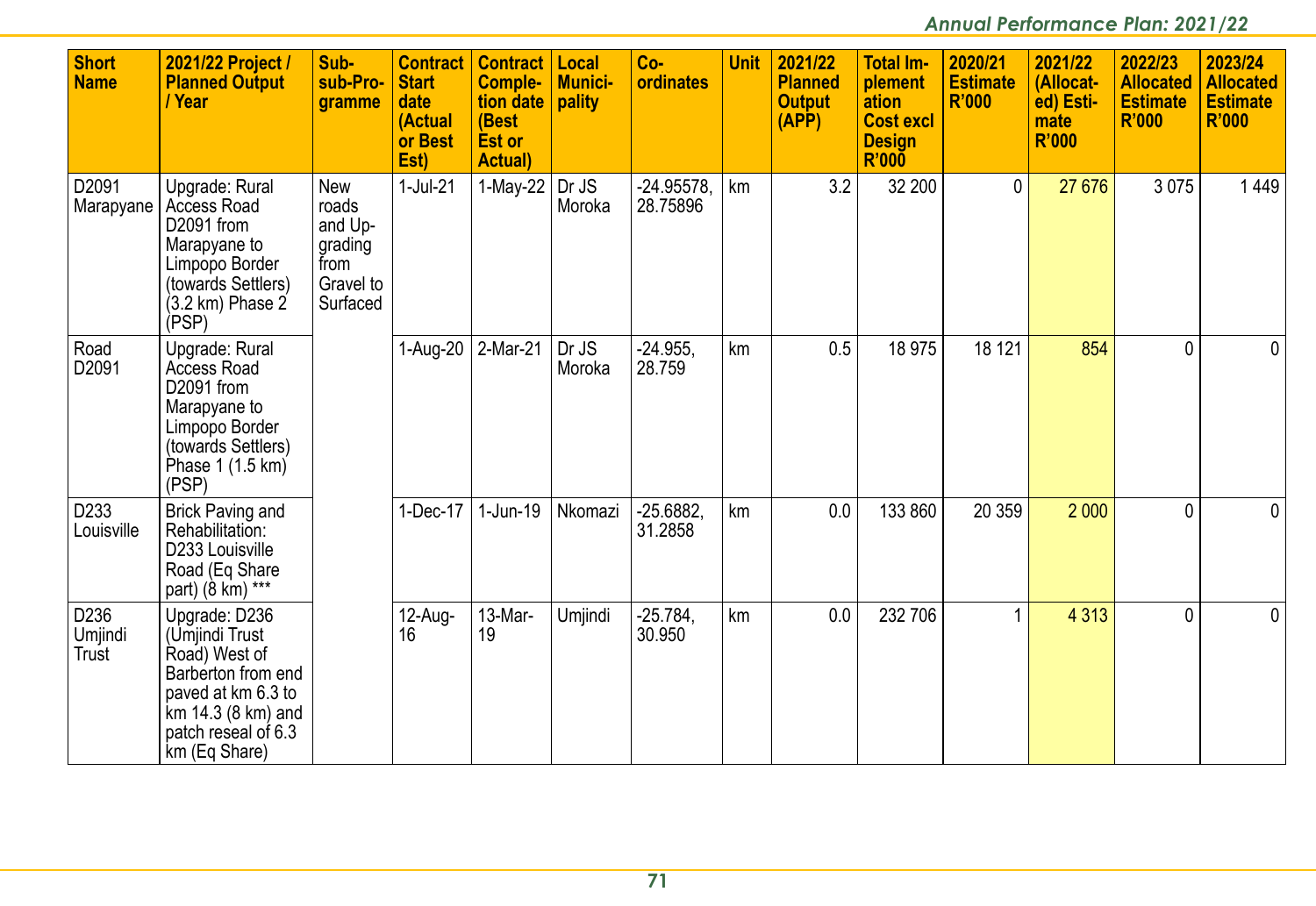| <b>Short</b><br><b>Name</b>          | 2021/22 Project /<br><b>Planned Output</b><br>/Year                                                                                                 | Sub-<br>sub-Pro-<br>gramme | <b>Contract</b><br><b>Start</b><br>date<br>(Actual<br>or Best<br>Est) | <b>Contract</b><br><b>Comple-</b><br>tion date<br>(Best<br><b>Est or</b><br><b>Actual</b> ) | Local<br><b>Munici-</b><br>pality | $Co-$<br>ordinates        | <b>Unit</b> | 2021/22<br><b>Planned</b><br><b>Output</b><br>(APP) | <b>Total Im-</b><br>plement<br>ation<br><b>Cost excl</b><br><b>Design</b><br>R'000 | 2020/21<br><b>Estimate</b><br>R'000 | 2021/22<br>(Allocat-<br>ed) Esti-<br>mate<br>R'000 | 2022/23<br><b>Allocated</b><br><b>Estimate</b><br>R'000 | 2023/24<br><b>Allocated</b><br><b>Estimate</b><br><b>R'000</b> |
|--------------------------------------|-----------------------------------------------------------------------------------------------------------------------------------------------------|----------------------------|-----------------------------------------------------------------------|---------------------------------------------------------------------------------------------|-----------------------------------|---------------------------|-------------|-----------------------------------------------------|------------------------------------------------------------------------------------|-------------------------------------|----------------------------------------------------|---------------------------------------------------------|----------------------------------------------------------------|
| D274<br>Nokaneng<br>Senolelo         | Upgrading of a<br>Rural Access Road<br>D2740 between<br>Nokaneng and<br>Senotlelo (11.8 km)                                                         |                            | 10-Sep-<br>23                                                         | 10-Mar-<br>25                                                                               | Dr JS<br>Moroka                   | $-25.07321,$<br>28.71988  | km          | 0.0                                                 | 115 000                                                                            | 0                                   | 0                                                  | 0                                                       | 36 608                                                         |
| D <sub>28</sub><br><b>Burnside</b>   | Upgrade: Road<br>D28 from N4<br>(Burnside) (3 km)<br>(PSP)                                                                                          |                            | 1-Jul-21                                                              | 1-Mar-22                                                                                    | Mbombe-<br>la                     | $-25.4586,$<br>30.88323   | km          | 3.0                                                 | 27 600                                                                             | 0                                   | 26 358                                             | 1 2 4 2                                                 | 0                                                              |
| D281 Dag-<br>gakraal                 | Upgrading of Road<br>D281 between<br>Volksrust and<br>Daggakraal (12.5<br>km)                                                                       |                            | 15-Nov-<br>18                                                         | 16-Mar-<br>21                                                                               | Pixley ka<br>Seme                 | $-27.17499.$<br>29.92592  | km          | 5.5                                                 | 155 729                                                                            | 57810                               | 55 008                                             | 0                                                       | 4 9 21                                                         |
| D2950<br><b>Dhludluma</b>            | Upgrade: D2950<br>from D797 to<br>Dhludluma incl.<br>Ring Road (8km)                                                                                |                            | 1-Sep-23                                                              | 1-Mar-25                                                                                    | Nkomazi                           | $-25.65788$ .<br>31.93172 | km          | 0.0                                                 | 126 000                                                                            | 0                                   | $\mathbf{0}$                                       | $\Omega$                                                | 46795                                                          |
| D2950<br>Mananga                     | Rehabilitation:<br>Road D2950 from<br>R571 (km 0.0) past<br>Mananga (13.5 km)<br>Re-Tendered                                                        |                            | 21-Dec-<br>21                                                         | 21-Mar-<br>24                                                                               | Nkomazi                           | $-25.93582$<br>31.81069   | km          | 0.0                                                 | 230 000                                                                            | 0                                   | 24 40 6                                            | 97 622                                                  | 97 622                                                         |
| D2952<br>Tham-<br>bokhule<br>Phase 1 | Upgrade: Road<br>$D\overline{2}\overline{9}52$ from<br>Masibekela<br>(D2950) to<br>Thambokhulo (km<br>$9.5 - km$ 11.0)<br>Phase 1 (1.5 km)<br>(PSP) |                            | 1-Aug-20                                                              | 2-Mar-21                                                                                    | Nkomazi                           | $-25.8771,$<br>31.8937    | km          | 1.0                                                 | 19 20 5                                                                            | 18 341                              | 864                                                | $\Omega$                                                | 0                                                              |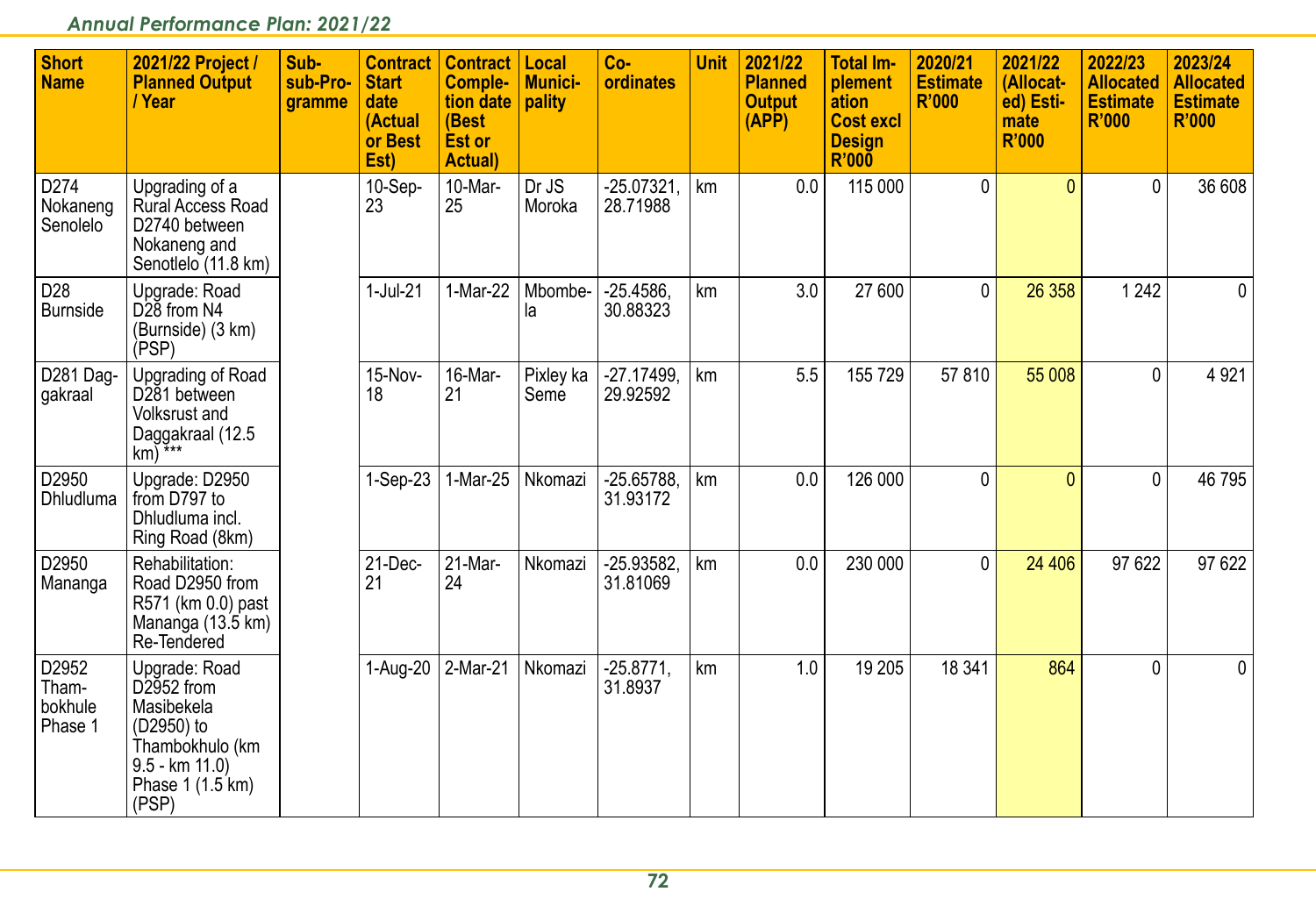| <b>Short</b><br><b>Name</b>          | 2021/22 Project /<br><b>Planned Output</b><br>/Year                                                                                | Sub-<br>sub-Pro-<br>gramme | <b>Contract</b><br><b>Start</b><br>date<br>(Actual<br>or Best<br>Est) | <b>Contract</b><br>Comple-<br>tion date<br>(Best<br><b>Est or</b><br>Actual) | Local<br><b>Munici-</b><br>pality | $Co-$<br>ordinates       | <b>Unit</b> | 2021/22<br><b>Planned</b><br><b>Output</b><br>(APP) | <b>Total Im-</b><br>plement<br>ation<br><b>Cost excl</b><br><b>Design</b><br><b>R'000</b> | 2020/21<br><b>Estimate</b><br>R'000 | 2021/22<br>(Allocat-<br>ed) Esti-<br>mate<br>R'000 | 2022/23<br><b>Allocated</b><br><b>Estimate</b><br>R'000 | 2023/24<br><b>Allocated</b><br><b>Estimate</b><br>R'000 |
|--------------------------------------|------------------------------------------------------------------------------------------------------------------------------------|----------------------------|-----------------------------------------------------------------------|------------------------------------------------------------------------------|-----------------------------------|--------------------------|-------------|-----------------------------------------------------|-------------------------------------------------------------------------------------------|-------------------------------------|----------------------------------------------------|---------------------------------------------------------|---------------------------------------------------------|
| D2952<br>Tham-<br>bokhule<br>Phase 2 | Upgrade: Road<br>D2952 from<br>Masibekela<br>(D2950) to<br>Thambokhulo (9.5<br>km) Phase 2 (PSP)                                   |                            | 1-Jun-21                                                              | 2-Mar-23                                                                     | Nkomazi                           | $-25.9156$<br>31.8967    | km          | 3.0                                                 | 109 250                                                                                   | 0                                   | 49 683                                             | 54 651                                                  | 4916                                                    |
| D2962<br>Glenmore<br>Phase 1         | Paving: Road<br>D2962, Glenmore<br>towards N17 (km<br>13.76 to km 11.76)<br>Phase 1 (2.0 km)<br>(PSP)                              |                            | 1-Aug-20                                                              | 2-Mar-21                                                                     | Albert<br>Luthuli                 | $-26.26$<br>30.9095      | km          | 1.0                                                 | 16 100                                                                                    | 15 3 76                             | 725                                                | $\Omega$                                                | 0                                                       |
| D2962<br>Glenmore<br>Phase 2         | Paving: Road<br>D2962, Glenmore<br>towards N17 (km<br>13.76 to km 17.64)<br>Phase 2 (3.9 km)<br>(PSP)<br>Description may<br>change |                            | 1-Jul-21                                                              | 1-Mar-22                                                                     | Albert<br>Luthuli                 | $-26.54550,$<br>30.87550 | km          | 2.0                                                 | 42 608                                                                                    | $\Omega$                            | 40 690                                             | 1917                                                    | 0                                                       |
| D3960 Ga-<br>Motibidi -<br>Rainbow   | Upgrade: Road<br>D3960 (9.2 km) and<br>D4442 (3.6 km) Ga-<br>Motibidi to Rainbow<br>$(12.7 \text{ km})$                            |                            | 12-Mar-<br>19                                                         | 11-May-<br>22                                                                | Bush-<br>buck-<br>ridge           | $-24.7915$<br>31.02705   | km          | 4.0                                                 | 347 300                                                                                   | 33 0 26                             | 43815                                              | 70 956                                                  | 77 629                                                  |
| D3973<br>Hoxani                      | Upgrade: D3973<br>between Hoxani<br>and R40 (at<br>Marite) (11.4 km)<br>plus repairs on<br>Goromane bridge<br>and road D4400 ***   |                            | 3-May-18 2-Mar-21                                                     |                                                                              | Bush-<br>buck-<br>ridge           | $-24.9935,$<br>31.1573   | km          | 0.0                                                 | 203 419                                                                                   | 48 802                              | 14 000                                             | 4 4 2 2                                                 | $\Omega$                                                |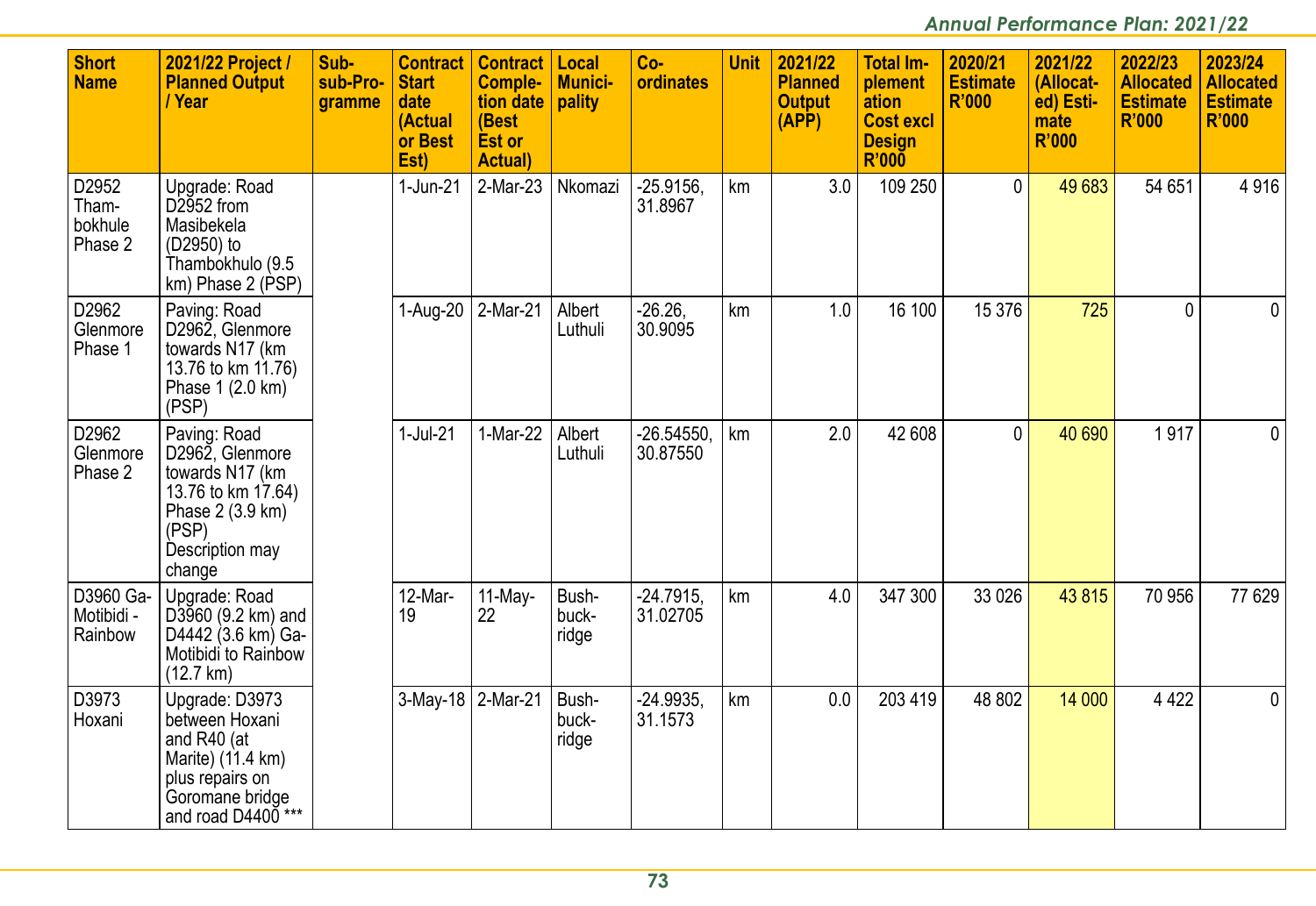| <b>Short</b><br><b>Name</b>                   | 2021/22 Project /<br><b>Planned Output</b><br>/Year                                                                                  | Sub-<br>sub-Pro-<br>gramme | <b>Contract</b><br><b>Start</b><br>date<br><b>(Actual</b><br>or Best<br>Est) | <b>Contract</b><br>Comple-<br>tion date $ $ pality<br>(Best<br><b>Est or</b><br><b>Actual</b> ) | Local<br><b>Munici-</b> | $Co-$<br>ordinates       | <b>Unit</b> | 2021/22<br><b>Planned</b><br><b>Output</b><br>(APP) | <b>Total Im-</b><br>plement<br>ation<br><b>Cost excl</b><br><b>Design</b><br>R'000 | 2020/21<br><b>Estimate</b><br><b>R'000</b> | 2021/22<br>(Allocat-<br>ed) Esti-<br>mate<br><b>R'000</b> | 2022/23<br><b>Allocated</b><br><b>Estimate</b><br>R'000 | 2023/24<br><b>Allocated</b><br><b>Estimate</b><br><b>R'000</b> |
|-----------------------------------------------|--------------------------------------------------------------------------------------------------------------------------------------|----------------------------|------------------------------------------------------------------------------|-------------------------------------------------------------------------------------------------|-------------------------|--------------------------|-------------|-----------------------------------------------------|------------------------------------------------------------------------------------|--------------------------------------------|-----------------------------------------------------------|---------------------------------------------------------|----------------------------------------------------------------|
| D4407<br>Welverdi-<br>end                     | Upgrade: Road<br>D4407, D4409 and<br>a section of D4416<br>between Hluvukani<br>and Road P194/1<br>near Welverdiend<br>(15.6 km) *** |                            | 1-Mar-19                                                                     | 30-Oct-<br>21                                                                                   | Bush-<br>buck-<br>ridge | $-24.612,$<br>31.336     | km          | 4.6                                                 | 162 404                                                                            | 18824                                      | 40 927                                                    | 65 000                                                  | 6800                                                           |
| D481<br>Ebuhleni -<br>Manaar                  | Upgrade: Road<br>D481 Ebhuhleni to<br>Maanaar between<br>Mooiplaas and<br>Ekulindeni (7.2 km)                                        |                            | $15$ -Jan-<br>22                                                             | 16-Apr-<br>23                                                                                   | Albert<br>Luthuli       | $-26.09818,$<br>30.957   | km          | 0.0                                                 | 103 500                                                                            | 0                                          | 15 091                                                    | 79 0 74                                                 | 6 5 9 0                                                        |
| D935<br>Katjibane<br>- Nokaneng<br>Phase 1    | Upgrade: D935 fom<br>Limpopo boundary<br>past Katjibane<br>to D <sub>2740</sub> at<br>Nokaneng (1.5 km)<br>(PSP)                     |                            | 1-Aug-20                                                                     | 2-Mar-21                                                                                        | Dr JS<br>Moroka         | $-25.02361,$<br>28.62726 | km          | 0.0                                                 | 19 20 5                                                                            | 18 341                                     |                                                           | $\Omega$                                                | 0                                                              |
| D935<br>Katjibane<br>- Nokaneng<br>Phase 2    | Upgrade: D935<br>from Limpopo<br>boundary past<br>Katjibane to D2740<br>at Nokaneng (7.5<br>km)                                      |                            | 1-Jan-24                                                                     | 31-Dec-<br>25                                                                                   | Dr JS<br>Moroka         | $-25.0582$<br>28.63455   | km          | 0.0                                                 | 132 250                                                                            | $\Omega$                                   | $\Omega$                                                  | $\Omega$                                                | 15787                                                          |
| P57/2 near<br>old Map-<br>ulaneng<br>Hospital | Upgrade: P57/2<br>from D3967 (near<br>Old Mapulaneng<br>Hospital) to<br>R40 (near<br><b>Bushbuckridge</b><br>SAPS) (2.05 km)         |                            | 1-Apr-25                                                                     | 1-Apr-26                                                                                        |                         | $-24.8413.$<br>31.06557  | km          | 0.0                                                 | 0                                                                                  | $\mathbf{0}$                               | $\overline{2}$                                            | $\Omega$                                                | 0                                                              |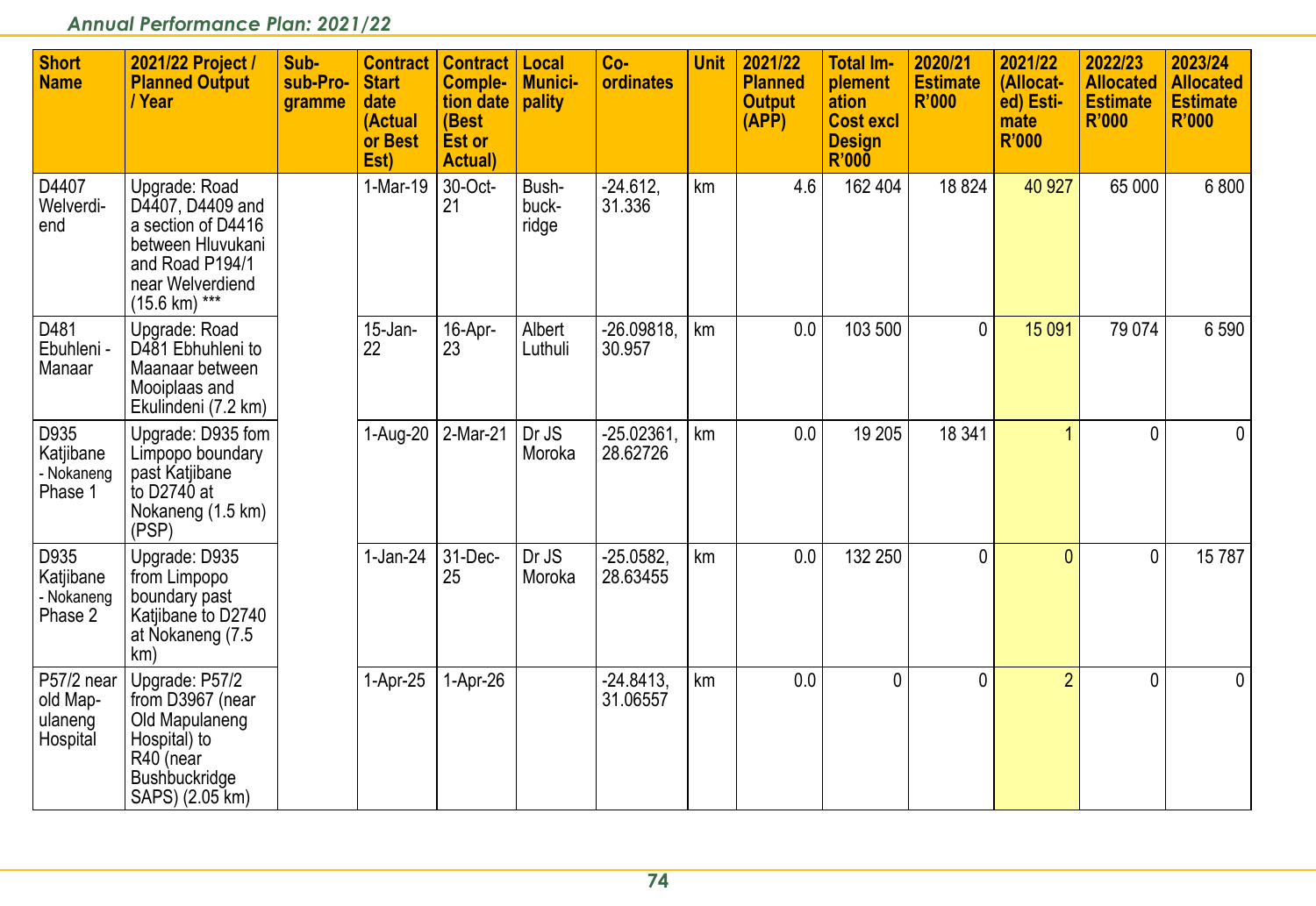| <b>Short</b><br><b>Name</b>           | 2021/22 Project /<br><b>Planned Output</b><br>/Year                                                                                                    | Sub-<br>sub-Pro-<br>gramme                                | <b>Contract</b><br><b>Start</b><br>date<br>(Actual<br>or Best<br>Est) | <b>Contract</b><br>Comple-<br>tion date<br>(Best<br><b>Est or</b><br><b>Actual</b> ) | Local<br><b>Munici-</b><br>pality | $Co-$<br>ordinates       | <b>Unit</b> | 2021/22<br><b>Planned</b><br><b>Output</b><br>(APP) | <b>Total Im-</b><br>plement<br>ation<br><b>Cost excl</b><br><b>Design</b><br>R'000 | 2020/21<br><b>Estimate</b><br><b>R'000</b> | 2021/22<br>(Allocat-<br>ed) Esti-<br>mate<br><b>R'000</b> | 2022/23<br><b>Allocated</b><br><b>Estimate</b><br><b>R'000</b> | 2023/24<br><b>Allocated</b><br><b>Estimate</b><br><b>R'000</b> |
|---------------------------------------|--------------------------------------------------------------------------------------------------------------------------------------------------------|-----------------------------------------------------------|-----------------------------------------------------------------------|--------------------------------------------------------------------------------------|-----------------------------------|--------------------------|-------------|-----------------------------------------------------|------------------------------------------------------------------------------------|--------------------------------------------|-----------------------------------------------------------|----------------------------------------------------------------|----------------------------------------------------------------|
| Paving<br>Rural<br>Municipal<br>Roads | Paving Rural<br>Municipal Roads                                                                                                                        |                                                           | 1-Apr-25                                                              | 1-Apr-26                                                                             |                                   | Various                  | km          | 5.0                                                 | 0                                                                                  | 50 970                                     | 35 000                                                    | $\Omega$                                                       | $\mathbf{0}$                                                   |
| D236<br>Umjindi<br>Trust<br>(PRMG)    | Rehabilitation:<br>D236 (Umjindi Trust<br>Road) West of<br>Barberton (6.3 km)<br>& Upgrade from<br>end paved at km<br>6.3 to km 14.3 (8)<br>km) (PRMG) | Reha-<br>bilitation<br>- NON<br>Coal<br>Haulage<br>Routes | $12-Auq-$<br>16                                                       | 10-Sep-<br>20                                                                        | Umjindi                           | $-25.78136,$<br>30.97204 | km          | 0.0                                                 | 70 000                                                                             | 21 382                                     | 4 1 4 9                                                   | $\Omega$                                                       | 0                                                              |
| D2486<br>Klipwal<br>Phase 1           | Light Rehabilitation:<br>D2486 from N2 to<br>Klipwal (to KZN<br>Boundary - part<br>of Provincial joint<br>plans) Phase 1 (9<br>km                      |                                                           | 15-Mar-<br>19                                                         | $13$ -Jun-<br>21                                                                     | Mkhondo                           | $-27.23505,$<br>31.12181 | km          | 2.0                                                 | 117 448                                                                            | 39 377                                     | 36 463                                                    | 2643                                                           | $\mathbf{0}$                                                   |
| D2486<br>Klipwal<br>Phase 2           | Light Rehabilitation:<br>$D\bar{2}486$ from N2 to<br>Klipwal (to KZN<br>Boundary - part<br>of Provincial joint<br>plans) Phase 2 (9<br>km)             | Reha-<br>bilitation<br>- NON<br>Coal<br>Haulage<br>Routes | 15-Feb-<br>24                                                         | 14-Feb-<br>25                                                                        | Mkhondo                           | $-27.29671,$<br>31.15583 | km          | 0.0                                                 | 78 750                                                                             | 0                                          | $\mathbf{0}$                                              | $\Omega$                                                       | 6 2 6 7                                                        |
| D2689<br>Kabokweni                    | Rehabilitation:<br>D2689 from km<br>5.19 at Kabokweni<br>(P258/1) to km 7.15<br>(2 km)                                                                 |                                                           | 19-Apr-<br>24                                                         | 18-Oct-<br>24                                                                        | Mbombe-<br>la                     | $-25.34653,$<br>31.12187 | km          | 0.0                                                 | 29 900                                                                             | 0                                          | $\mathbf{0}$                                              | $\mathbf{0}$                                                   |                                                                |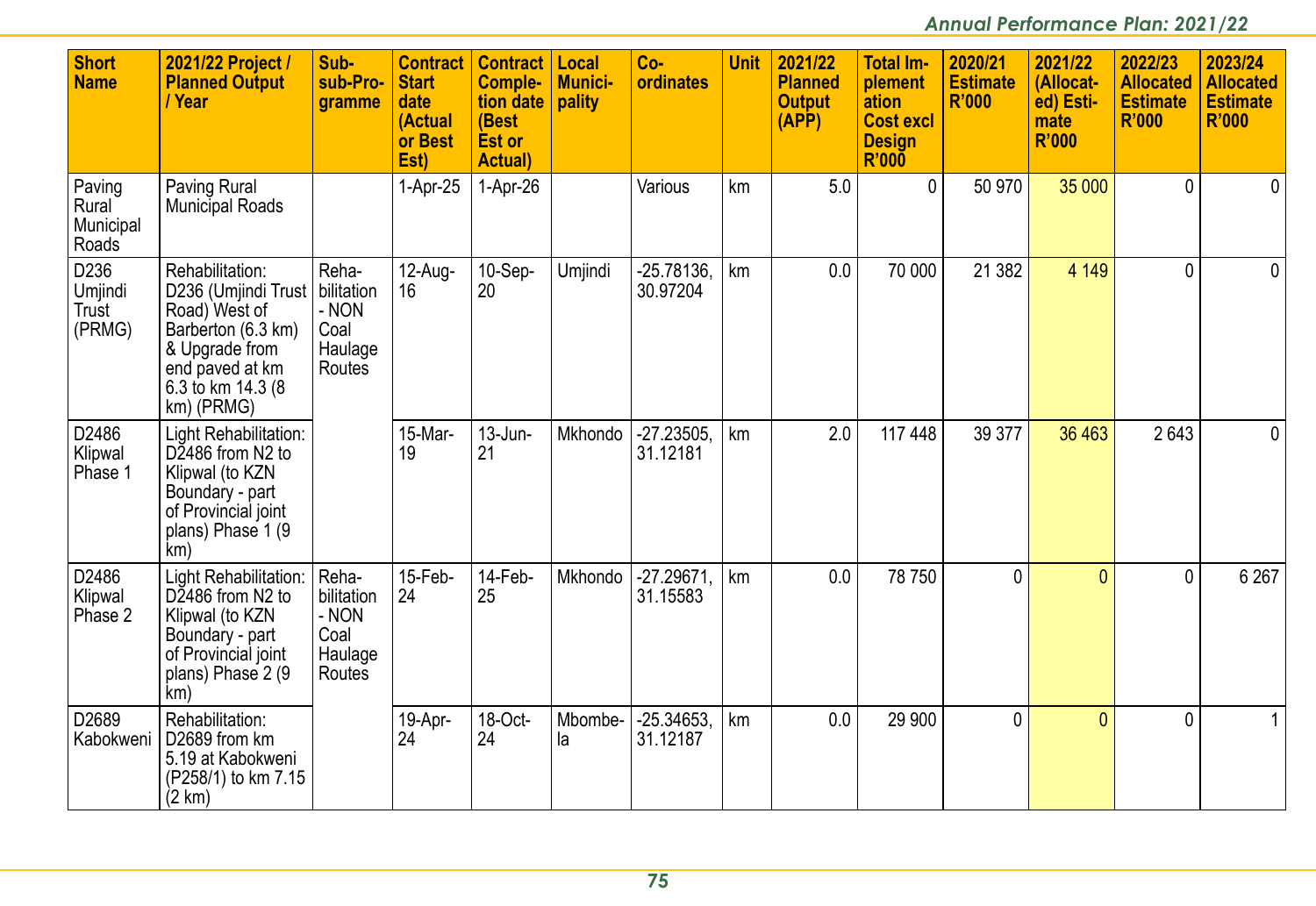| <b>Short</b><br><b>Name</b>       | 2021/22 Project /<br><b>Planned Output</b><br>/Year                                                                                               | Sub-<br>sub-Pro-<br>gramme | <b>Contract</b><br><b>Start</b><br>date<br>(Actual<br>or Best<br>Est) | <b>Contract</b><br>Comple-<br>tion date<br>(Best<br><b>Est or</b><br><b>Actual</b> ) | Local<br><b>Munici-</b><br>pality | $Co-$<br>ordinates        | <b>Unit</b> | 2021/22<br><b>Planned</b><br><b>Output</b><br>(APP) | <b>Total Im-</b><br>plement<br>ation<br><b>Cost excl</b><br><b>Design</b><br>R'000 | 2020/21<br><b>Estimate</b><br>R'000 | 2021/22<br>(Allocat-<br>ed) Esti-<br>mate<br><b>R'000</b> | 2022/23<br><b>Allocated</b><br><b>Estimate</b><br><b>R'000</b> | 2023/24<br><b>Allocated</b><br><b>Estimate</b><br><b>R'000</b> |
|-----------------------------------|---------------------------------------------------------------------------------------------------------------------------------------------------|----------------------------|-----------------------------------------------------------------------|--------------------------------------------------------------------------------------|-----------------------------------|---------------------------|-------------|-----------------------------------------------------|------------------------------------------------------------------------------------|-------------------------------------|-----------------------------------------------------------|----------------------------------------------------------------|----------------------------------------------------------------|
| D2950<br>Steenbok                 | Rehabilitation:<br>D2950 - from<br>D2951 at km 27.34<br>past Steenbok to<br>D797 at km 44.87<br>(18 km)                                           |                            | 1-Apr-25                                                              | 1-Apr-26                                                                             |                                   | $-25.74555.$<br>31.89204  | km          | 0.0                                                 | 0                                                                                  | 0                                   | $\mathbf{0}$                                              |                                                                | 0                                                              |
| D2975<br>Daantiie                 | Rehabilitation:<br>D2975 from<br>P258/1 (Daantjie)<br>Eastwards past<br>Daantjie Police<br>station (3 km)                                         |                            | 23-Aug-<br>19                                                         | 21-Nov-<br>20                                                                        | Mbombe-<br>la                     | $-25.43237,$<br>31.21587  | km          | 0.0                                                 | 43 4 61                                                                            | 31 657                              | 2 3 5 2                                                   | $\Omega$                                                       | 0                                                              |
| D2978<br>Matsulu                  | Rehabilitation of<br>D2978 from D2977<br>in Matsulu B (2.4<br>km)                                                                                 |                            | 27-Sep-<br>19                                                         | 26-Dec-<br>20                                                                        | Mbombe-<br>la                     | $-25.51165$ .<br>31.33514 | km          | 0.0                                                 | 33 990                                                                             | 21 900                              | 1530                                                      | $\Omega$                                                       | 0                                                              |
| D3930<br>Acornhoek<br>- Hluvukani | Rehabilitation:<br>Road D3930 from<br>Acornhoek (km<br>$(0.0)$ to D3932<br>at Hluvhukani<br>(km11.80) (Phase<br>1) $(11.80 \text{ km})$ **        |                            | 15-Mar-<br>19                                                         | 13-Jul-21                                                                            | Bush-<br>buck-<br>ridge           | $-24.60688.$<br>31.09188  | km          | 3.9                                                 | 196 875                                                                            | 53 747                              | 69 947                                                    | 4 4 3 0                                                        | 0                                                              |
| D4394<br>Thulama-<br>hashe        | Rehabilitation:<br>Road D4394<br>from (D4394 at<br>$km 1.7$ ) towards<br>Thulamahashe<br>to D4396 T-junction<br>(D4394 at km 6.8)<br>(5.06 km) ** |                            | 30-Oct-<br>17                                                         | 29-May-<br>20                                                                        | Bush-<br>buck-<br>ridge           | $-24.77460$ ,<br>31.15141 | km          | 0.0                                                 | 78 864                                                                             | 9692                                | 7 187                                                     | $\Omega$                                                       | $\mathbf{0}$                                                   |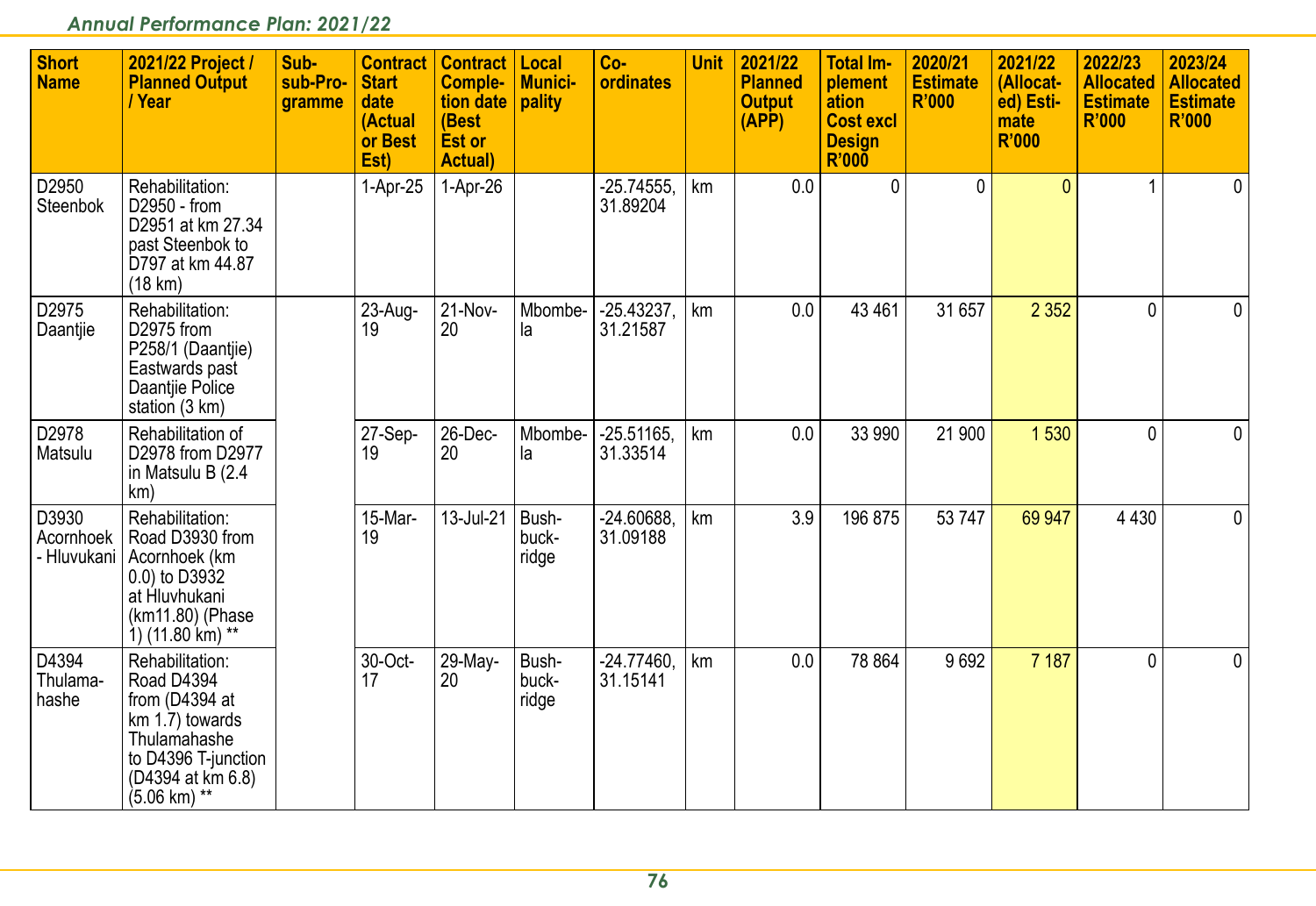| <b>Short</b><br><b>Name</b>                         | 2021/22 Project /<br><b>Planned Output</b><br>/Year                                                                                                     | Sub-<br>sub-Pro-<br>gramme                                 | <b>Contract</b><br><b>Start</b><br>date<br>(Actual<br>or Best<br>Est) | <b>Contract</b><br>Comple-<br>tion date<br>(Best<br><b>Est or</b><br><b>Actual</b> ) | Local<br><b>Munici-</b><br>pality | $Co-$<br>ordinates       | <b>Unit</b> | 2021/22<br><b>Planned</b><br><b>Output</b><br>(APP) | <b>Total Im-</b><br>plement<br>ation<br><b>Cost excl</b><br><b>Design</b><br>R'000 | 2020/21<br><b>Estimate</b><br>R'000 | 2021/22<br>(Allocat-<br>ed) Esti-<br>mate<br>R'000 | 2022/23<br><b>Allocated</b><br><b>Estimate</b><br>R'000 | 2023/24<br><b>Allocated</b><br><b>Estimate</b><br>R'000 |
|-----------------------------------------------------|---------------------------------------------------------------------------------------------------------------------------------------------------------|------------------------------------------------------------|-----------------------------------------------------------------------|--------------------------------------------------------------------------------------|-----------------------------------|--------------------------|-------------|-----------------------------------------------------|------------------------------------------------------------------------------------|-------------------------------------|----------------------------------------------------|---------------------------------------------------------|---------------------------------------------------------|
| D4396<br>New<br>Forest                              | Rehabilitation:<br>Road D4396<br>from D4394 (km)<br>0) through New<br>Forest A to D4394<br>(Dwarsloop to<br>Thulamahashe) (10<br>$km)$ **               |                                                            | 17-Jul-17                                                             | 16-Jul-20                                                                            | Bush-<br>buck-<br>ridge           | $-24.73192,$<br>31.15687 | km          | 0.0                                                 | 129 338                                                                            | 12 532                              | 2 1 4 8                                            | $\Omega$                                                | $\mathbf{0}$                                            |
| D526<br>eMkondo<br>- Mahlatini<br>Border<br>Post    | Rehabilitation:<br>Road D526<br>from D395 near<br>Mkhondo to D518<br>near Mahlathini<br>Border Post (17.8<br>km)                                        | Reha-<br>bilitation<br>$-NON$<br>Coal<br>Haulage<br>Routes | 1-Aug-22                                                              | 31-Jul-24                                                                            |                                   | $-26.93150,$<br>30.88057 | km          | 0.0                                                 | 250 313                                                                            | $\mathbf{0}$                        | $\mathbf{0}$                                       | 79 683                                                  | 119 524                                                 |
| P170/1<br>Graskop                                   | Light Rehabilitation:<br>$P\overline{170/1}$ from km<br>56.0 to km 72.5 at<br>Graskop (16.5 km)                                                         |                                                            | 23-Mar-<br>20                                                         | 22-Jul-22                                                                            | Thaba<br>Chweu                    | $-24.87178,$<br>30.84805 | km          | 9.6                                                 | 235 916                                                                            | 35 138                              | 74 964                                             | 65 686                                                  | 10 616                                                  |
| P171/1<br>Mash-<br>ishing -<br>Sekhukune<br>Phase 1 | Rehabilitation:<br>Road P171/1 from<br>P81/1 (km 0.0) near<br>Mashishing to D212<br>& D2630 towards<br>Roossenekal /<br>Sekhukune (Phase<br>1) (10.0km) |                                                            | 15-Jul-23                                                             | 13-Oct-<br>24                                                                        | Thaba<br>Chweu                    | $-25.14110,$<br>30.33211 | km          | 0.0                                                 | 108 000                                                                            | 0                                   | $\Omega$                                           | 0                                                       | 55 008                                                  |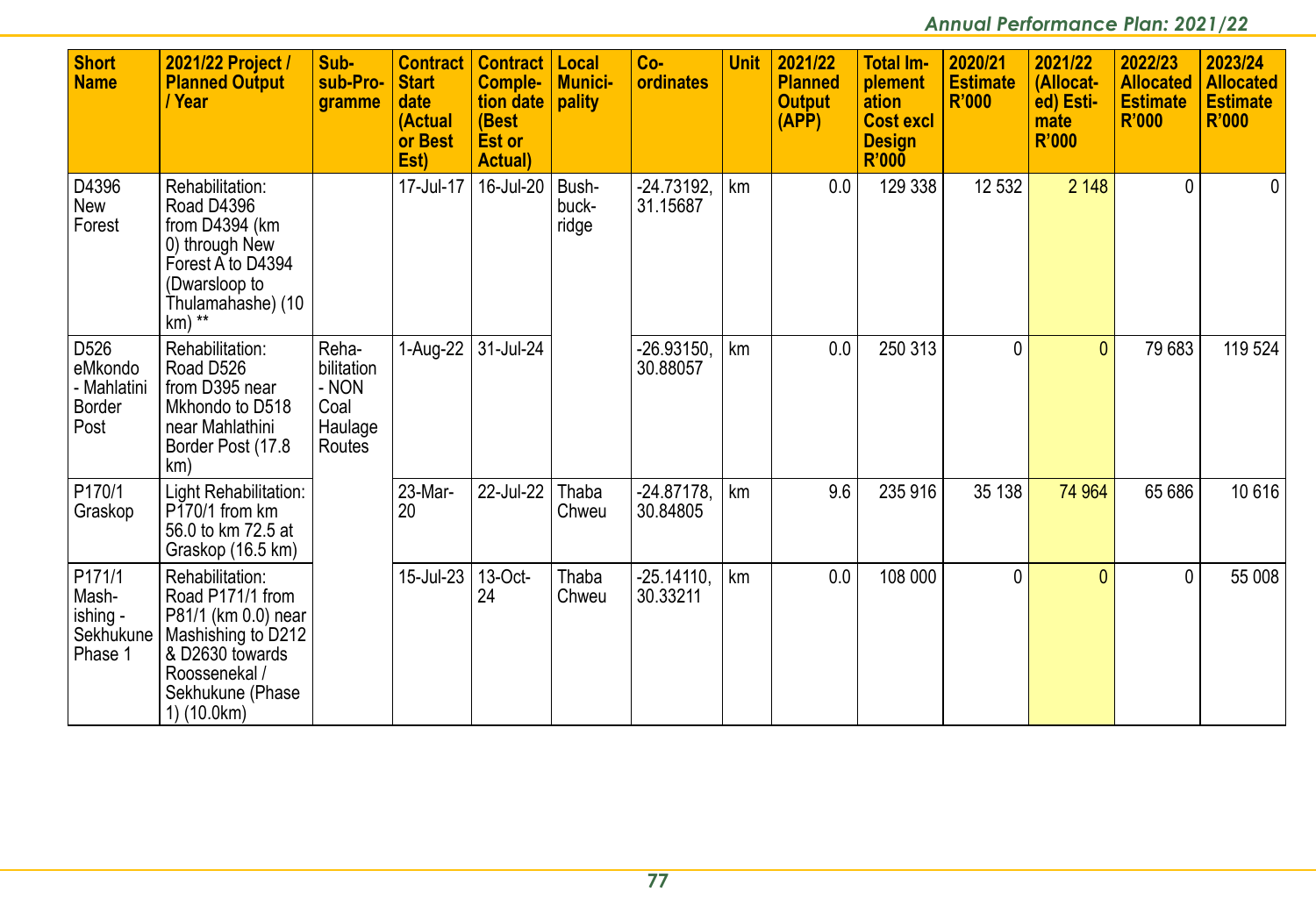#### **Short Name 2021/22 Project / Planned Output / Year** Sub-<br>sub-Pro**sub-Pro- gramme Contract Start date (Actual or Best Est) Contract Local Comple- tion date (Best Est or Actual) Comple-** Municition date pality **Coordinates Unit 2021/22 Planned Output (APP) Total Im- plement ation Cost excl Design R'000 2020/21 Estimate R'000 2021/22 (Allocat- ed) Esti- mate R'000 2022/23 Allocated Estimate R'000 2023/24 Allocated Estimate R'000** P171/1<br>Mashishing -Sekhukune Mashishing to D212 Phase 2 Rehabilitation: Road P171/1 from P81/1 (km 0.0) near & D2630 towards Roossenekal / Sekhukune (Phase 2) (8.9 km) 15-Feb-24 16-May-25 Thaba **Chweu** -25.13912, 30.27111 km | 0.0 | 100 125 | 0 | 0 | 0 | 6 375 P33/4 **Hazyview** - Sabie Phase 2 Rehabilitation: Road P33/4 between Hazyview and Sabie from km 36.0 to km 43.7 (Phase 2) (7.7 km) 1-Aug-22 31-Oct-23 Mbombela -25.04253, 31.09731 km | 0.0 | 124 740 | 0 | 0 | 63 534 | 55 592 P8/1 Mashishing - Bambi Phase 2 Rehabilitation: Road P8/1 between Mashishing and Bambi (N4) (Phase 2) (18 km) $*$ 23-Jun-17  $\overline{2}$ 1-Aug-20 **Thaba** Chweu  $-25.43801$ 30.34864 km | 0.0 | 328 711 | 19 206 <mark>| 5 670 |</mark> 0 | 0 P8/1<br>Mashishing - Bam-<br>bi Phase 3 Rehabilitation: Sections of Road P8/1 (R36) between Mashishing and Bambi (Phase 3) (9 km) 15-Jan-22 16-Jul-23 Thaba **Chweu** -25.16013, 30.42771 km | 0.0 | 182 160 | 0 | <mark>19 329 |</mark> 115 975 | 38 658 P95/1 Verena - **Gauteng** Rehabilitation: Road P95/1 between Verena and Gauteng boundary (Phase 2) (13.5 km) Rehabilitation - NONE Coal Haulage **Routes** 15-Apr-19 13-Oct-21 Thembisile Hani -25.51601, 28.99330 km | 5.5 | 176 485 | 67 990 <mark>| 58 327 |</mark> 7 614 | 0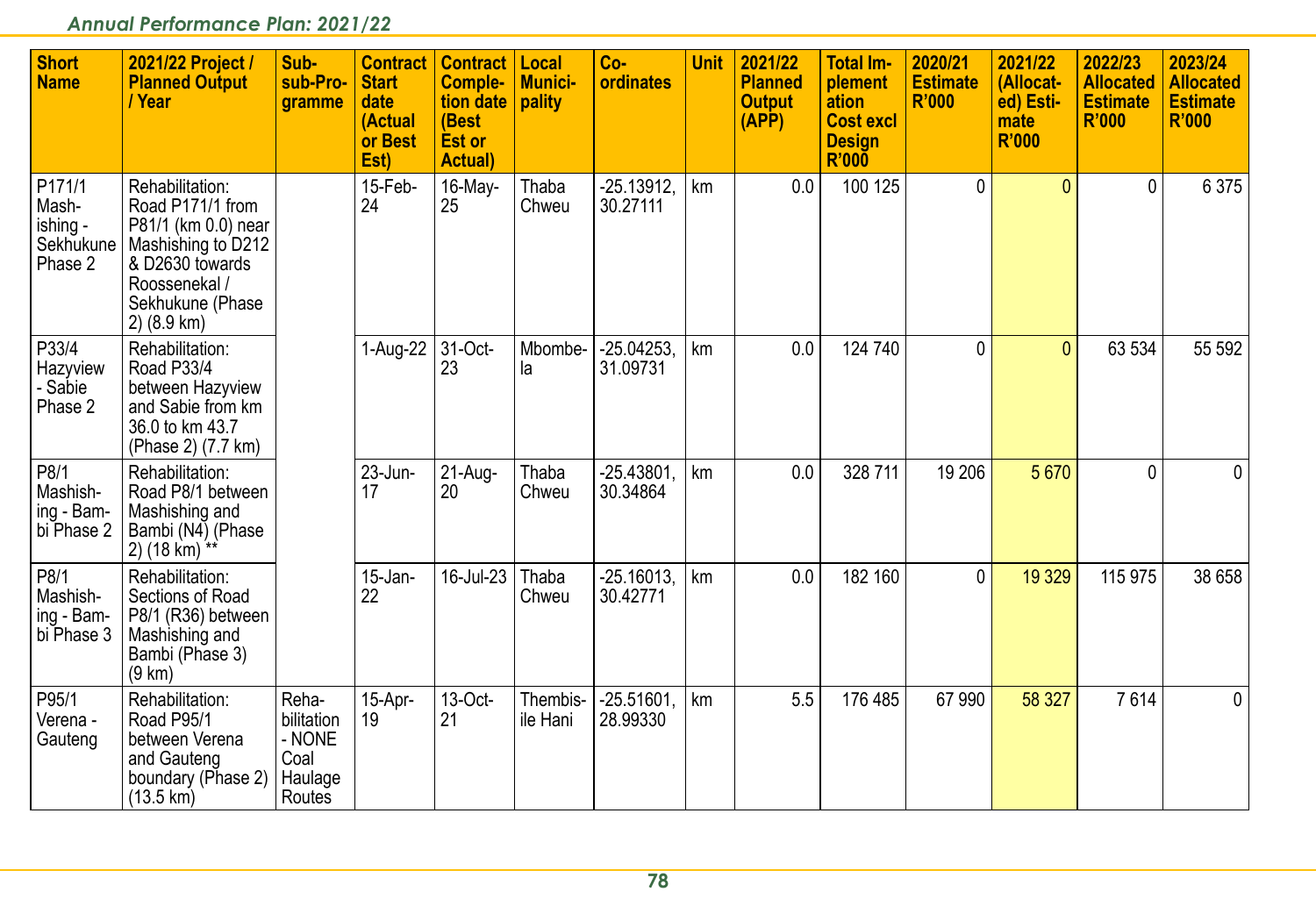| <b>Short</b><br><b>Name</b>                         | 2021/22 Project /<br><b>Planned Output</b><br>/Year                                                                                                                                                 | Sub-<br>sub-Pro-<br>gramme                              | <b>Contract</b><br><b>Start</b><br>date<br>(Actual<br>or Best<br>Est) | <b>Contract</b><br>Comple-<br>tion date<br>(Best<br><b>Est or</b><br><b>Actual</b> ) | Local<br><b>Munici-</b><br>pality | $Co-$<br>ordinates       | <b>Unit</b> | 2021/22<br><b>Planned</b><br><b>Output</b><br>(APP) | Total Im-<br>plement<br>ation<br><b>Cost excl</b><br><b>Design</b><br>R'000 | 2020/21<br><b>Estimate</b><br><b>R'000</b> | 2021/22<br>(Allocat-<br>ed) Esti-<br>mate<br>R'000 | 2022/23<br><b>Allocated</b><br><b>Estimate</b><br><b>R'000</b> | 2023/24<br><b>Allocated</b><br><b>Estimate</b><br><b>R'000</b> |
|-----------------------------------------------------|-----------------------------------------------------------------------------------------------------------------------------------------------------------------------------------------------------|---------------------------------------------------------|-----------------------------------------------------------------------|--------------------------------------------------------------------------------------|-----------------------------------|--------------------------|-------------|-----------------------------------------------------|-----------------------------------------------------------------------------|--------------------------------------------|----------------------------------------------------|----------------------------------------------------------------|----------------------------------------------------------------|
| D2274<br>Hendrina                                   | Upgrade: D2274<br>from N <sub>11</sub> at km<br>18.7 to D1398 at<br>km 31.7 North of<br>Hendrina (13.0 km)                                                                                          | Reha-<br>bilitation<br>of COAL<br><b>HAUL</b><br>Routes | 15-Oct-<br>20                                                         | 15-Apr-<br>23                                                                        |                                   | $-26.00546,$<br>29.71252 | km          | 5.0                                                 | 342 800                                                                     | 21825                                      | 88 300                                             | 130 950                                                        | 43 912                                                         |
| P141/1<br>Clewer -<br>Kriel                         | Rehabilitation: Coal<br>Haul road P141/1<br>from $km$ 12.8<br>(D455) South of<br>Clewer to km 22.42<br>at D1651 (North of<br>Kriel) (9.6 km)                                                        |                                                         | 15-Apr-<br>19                                                         | 13-Oct-<br>21                                                                        | Ema-<br>lahleni                   | $-26.10757,$<br>29.22492 | km          | 0.0                                                 | 142 366                                                                     | 82 4 27                                    | 5 5 7 9                                            | $\Omega$                                                       | $\Omega$                                                       |
| P182/1<br>van<br>Dyksdrift -<br>Hendrina<br>Phase 3 | Rehabilitation of<br>Coal Haul Road<br>P <sub>182</sub> /1 (R <sub>542</sub> )<br>from $km$ 26.25<br>to R38 between<br>van Dyksdrift and<br>Hendrina - Phase<br>3 (12.1 km) - Eq<br>Share Coal Haul |                                                         | 15-Jul-20                                                             | $13-Nov-$<br>21                                                                      | Steve<br>Tshwete                  | $-26.15352$<br>29.61336  | km          | 4.0                                                 | 131 900                                                                     | 24 118                                     | 63 982                                             | 27 000                                                         | 6 0 0 0                                                        |
| P29/1<br>Kendal -<br>Delmas                         | Rehabilitation: Coal<br>Haul road P29/1<br>$(R555)$ from km<br>50 at D2669 to km<br>62.55 at D2821<br>(Kendal towards)<br>Delmas) (12.55 km)<br>(Re-tendered)                                       |                                                         | 1-Sep-21                                                              | 2-Mar-23                                                                             | Ema-<br>lahleni                   | $-26.04907,$<br>28.91304 | km          | 3.0                                                 | 135 000                                                                     | $\mathbf{0}$                               | 50 138                                             | 78788                                                          | 6075                                                           |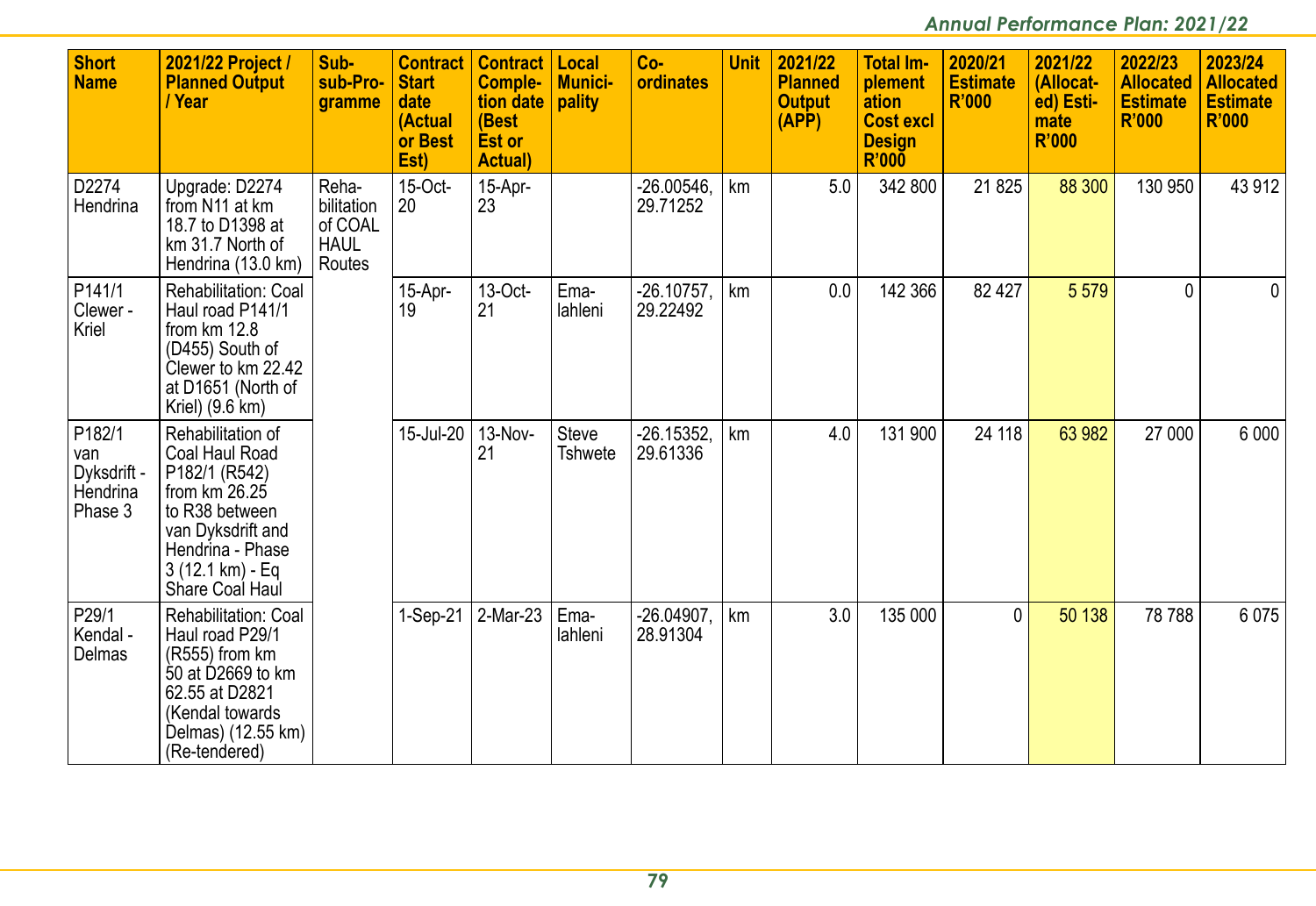| <b>Short</b><br><b>Name</b>                      | 2021/22 Project /<br><b>Planned Output</b><br>/Year                                                                                                             | Sub-<br>sub-Pro-<br>gramme | <b>Contract</b><br><b>Start</b><br>date<br>(Actual<br>or Best<br>Est) | <b>Contract</b><br>Comple-<br>tion date<br>(Best<br><b>Est or</b><br><b>Actual</b> ) | Local<br><b>Munici-</b><br>pality | $Co-$<br>ordinates       | <b>Unit</b> | 2021/22<br><b>Planned</b><br><b>Output</b><br>(APP) | <b>Total Im-</b><br>plement<br>ation<br><b>Cost excl</b><br><b>Design</b><br>R'000 | 2020/21<br><b>Estimate</b><br>R'000 | 2021/22<br>(Allocat-<br>ed) Esti-<br>mate<br><b>R'000</b> | 2022/23<br><b>Allocated</b><br><b>Estimate</b><br><b>R'000</b> | 2023/24<br><b>Allocated</b><br><b>Estimate</b><br><b>R'000</b> |
|--------------------------------------------------|-----------------------------------------------------------------------------------------------------------------------------------------------------------------|----------------------------|-----------------------------------------------------------------------|--------------------------------------------------------------------------------------|-----------------------------------|--------------------------|-------------|-----------------------------------------------------|------------------------------------------------------------------------------------|-------------------------------------|-----------------------------------------------------------|----------------------------------------------------------------|----------------------------------------------------------------|
| P <sub>29</sub> /1<br>Sinkhole                   | Rehabilitation:<br>Sinkhole on Coal<br>Haul road P29/1<br>$(R555) \pm 6$ km from<br>Delmas (2km eq)                                                             |                            | 19-Mar-<br>18                                                         | $17 - Jun -$<br>20                                                                   | Victor<br>Khanye                  | $-26.11559,$<br>28.74145 | km          | 0.0                                                 | 56 961                                                                             | 8089                                | 2 5 6 3                                                   | $\Omega$                                                       | 0                                                              |
| P36/1<br>Delmas -<br>N <sub>12</sub>             | Rehabilitation: Coal<br>Haul Road P36/1<br>(R50) from km 62.6<br>to km 71.7 between<br>Delmas and the<br>N12 (9.1 km)                                           |                            | 15-Jul-20                                                             | 15-Mar-<br>22                                                                        | Victor<br>Khanye                  | $-26.13052,$<br>28.65536 | km          | 5.0                                                 | 146 250                                                                            | 22 108                              | 49 867                                                    | 34 000                                                         | 6 5 8 1                                                        |
| P36/2<br>Delmas -<br>Gauteng<br>border           | Rehabilitation: Coal<br>Haul Road P36/2<br>from Delmas to<br>Gauteng boundary<br>(towards Devon &<br>Balfour) (13 km)                                           |                            | 15-Mar-<br>18                                                         | 12-Dec-<br>20                                                                        | Victor<br>Khanye                  | $-26.25239,$<br>28.72705 | km          | 0.0                                                 | 122 310                                                                            | 14 3 64                             | 6 3 0 4                                                   | $\Omega$                                                       | $\mathbf{0}$                                                   |
| P36/3 &<br>P101/1<br>Gauteng -<br><b>Balfour</b> | Rehabilitation: Coal<br>Haul Roads P36/3<br>(20 km) and P101/1<br>$(10 \text{ km})$ from<br>Gauteng boundary<br>to Balfour (30 km)<br>Project tbc with<br>Eskom |                            | 15-Apr-<br>23                                                         | 13-Oct-<br>24                                                                        | Di-<br>paleseng                   | $-26.57254,$<br>28.63173 | km          | 0.0                                                 | 172 500                                                                            | $\mathbf{0}$                        | $\overline{0}$                                            | $\Omega$                                                       | 100 673                                                        |
| P49/1 Mid-<br>delburg                            | Rehabilitation: Coal<br>Haul road P49/1<br>(N11) from Montagu<br>str, Middelburg to<br>N4 (4.3 km)                                                              |                            | 15-Mar-<br>18                                                         | 12-Nov-<br>20                                                                        | Ema-<br>lahleni                   | $-25.81205,$<br>29.51241 | km          | 0.0                                                 | 96 553                                                                             | 8 3 4 4                             | 500                                                       | $\Omega$                                                       | $\mathbf{0}$                                                   |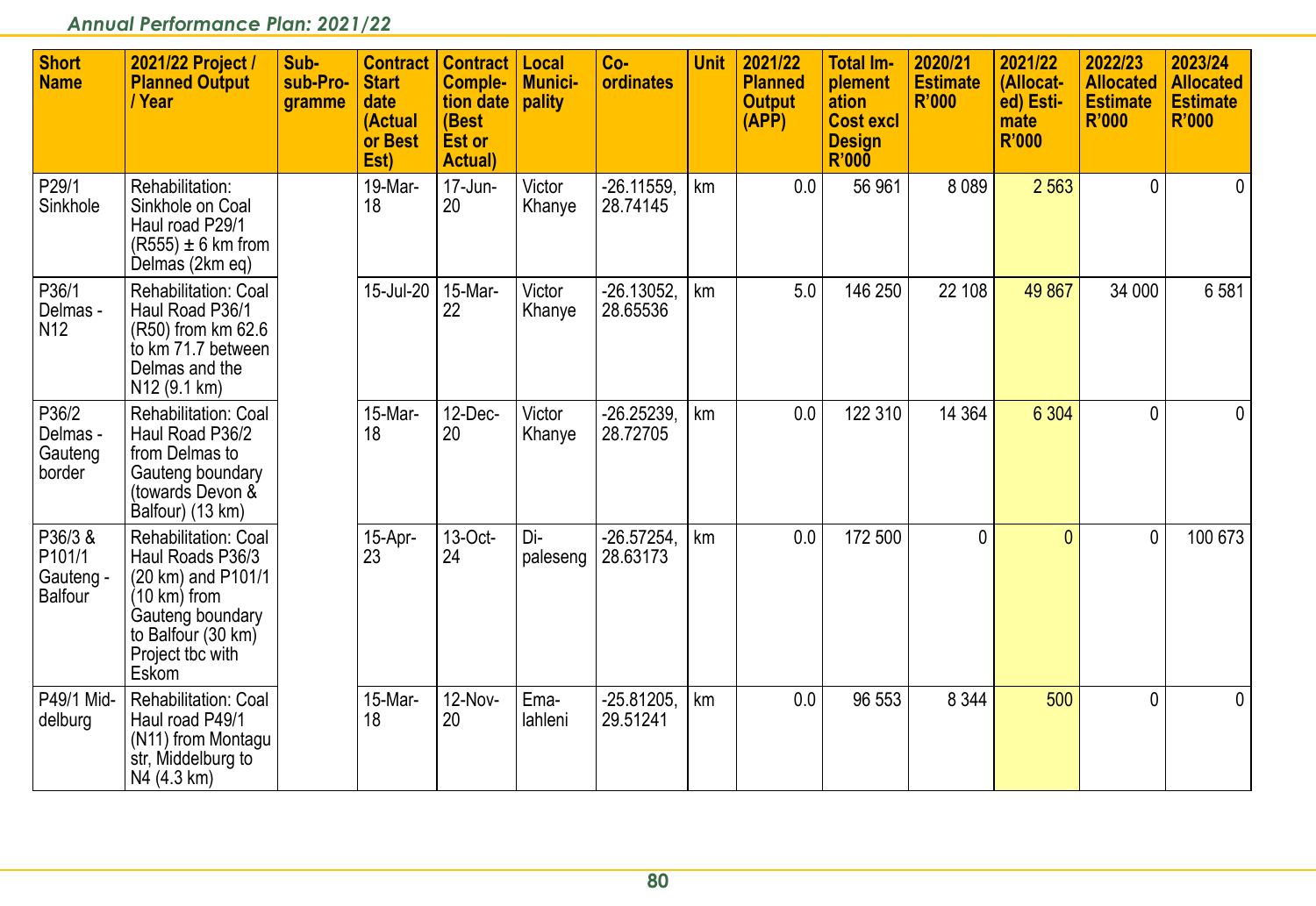| <b>Short</b><br><b>Name</b>                     | 2021/22 Project /<br><b>Planned Output</b><br>/Year                    | Sub-<br>sub-Pro-<br>gramme           | <b>Contract</b><br><b>Start</b><br>date<br>(Actual<br>or Best<br>Est) | <b>Contract</b><br>Comple-<br>tion date<br>(Best<br><b>Est or</b><br><b>Actual</b> ) | Local<br><b>Munici-</b><br>pality | $Co-$<br>ordinates | <b>Unit</b> | 2021/22<br><b>Planned</b><br><b>Output</b><br>(APP) | <b>Total Im-</b><br>plement<br>ation<br><b>Cost excl</b><br><b>Design</b><br>R'000 | 2020/21<br><b>Estimate</b><br>R'000 | 2021/22<br>(Allocat-<br>ed) Esti-<br>mate<br>R'000 | 2022/23<br><b>Allocated</b><br><b>Estimate</b><br>R'000 | 2023/24<br><b>Allocated</b><br><b>Estimate</b><br>R'000 |
|-------------------------------------------------|------------------------------------------------------------------------|--------------------------------------|-----------------------------------------------------------------------|--------------------------------------------------------------------------------------|-----------------------------------|--------------------|-------------|-----------------------------------------------------|------------------------------------------------------------------------------------|-------------------------------------|----------------------------------------------------|---------------------------------------------------------|---------------------------------------------------------|
| Delmas<br><b>TCC</b>                            | Upgrading of<br>Delmas TCC<br>(Weighbridge)                            | Weigh-<br>bridges<br>$(TC\tilde{C})$ | $15$ -Oct-<br>23                                                      | 14-Oct-<br>24                                                                        | Victor<br>Khanye                  | Not yet            | <b>Tcc</b>  |                                                     | 22 500                                                                             | 0                                   | $\Omega$                                           | $\Omega$                                                | 8953                                                    |
| Mashish-<br>ing TCC                             | Construction of new<br>TCC (Weighbridge)<br>in Lydenburg               |                                      | 1-Sep-22                                                              | 1-Sep-23                                                                             | Thaba<br>Chweu                    | Not yet            | <b>Tcc</b>  |                                                     | 28 1 25                                                                            | 0                                   | $\mathbf{0}$                                       | 15 668                                                  | 11 191                                                  |
| <b>CONSTRUCTION Total</b>                       |                                                                        |                                      |                                                                       |                                                                                      |                                   |                    |             | 76.0 km                                             | 6 015 352                                                                          | 813 940                             | 965 698                                            | 1 021 877                                               | 798 120                                                 |
| <b>MAINTENANCE</b>                              |                                                                        |                                      |                                                                       |                                                                                      |                                   |                    |             |                                                     |                                                                                    |                                     |                                                    |                                                         |                                                         |
| Bridge<br>Mainte-<br>nance                      | <b>Bridge Maintenance</b><br>(Combined)                                | <b>Bridge</b><br>Mainte-<br>nance    | 1-Apr-18                                                              | 1-Apr-19                                                                             | All                               | Various            | <b>Br</b>   |                                                     | 36 800                                                                             | 0                                   | 9 2 5 7                                            |                                                         | 0                                                       |
| Flood<br>damage<br>repairs -<br>Internal        | Flood damage<br>Repairs by Routine<br>Maintenance<br>Teams             | Flood<br>Damage<br>Repairs<br>(Main- | 1-Apr-21                                                              | 30-Sep-<br>21                                                                        | Various                           | Various            | <b>Br</b>   |                                                     | 0                                                                                  | 0                                   | 14 000                                             | $\Omega$                                                | 0                                                       |
| Flood<br>damage<br>repairs<br>- Out-<br>sourced | Flood damage<br>Repairs by<br>Contractors (Details<br>to be Finalized) | tenance<br>teams)                    | 1-Apr-21                                                              | 30-Dec-<br>21                                                                        | Various                           | Various            | <b>Br</b>   |                                                     | U                                                                                  | 0                                   | 28 000                                             | 0                                                       | 0                                                       |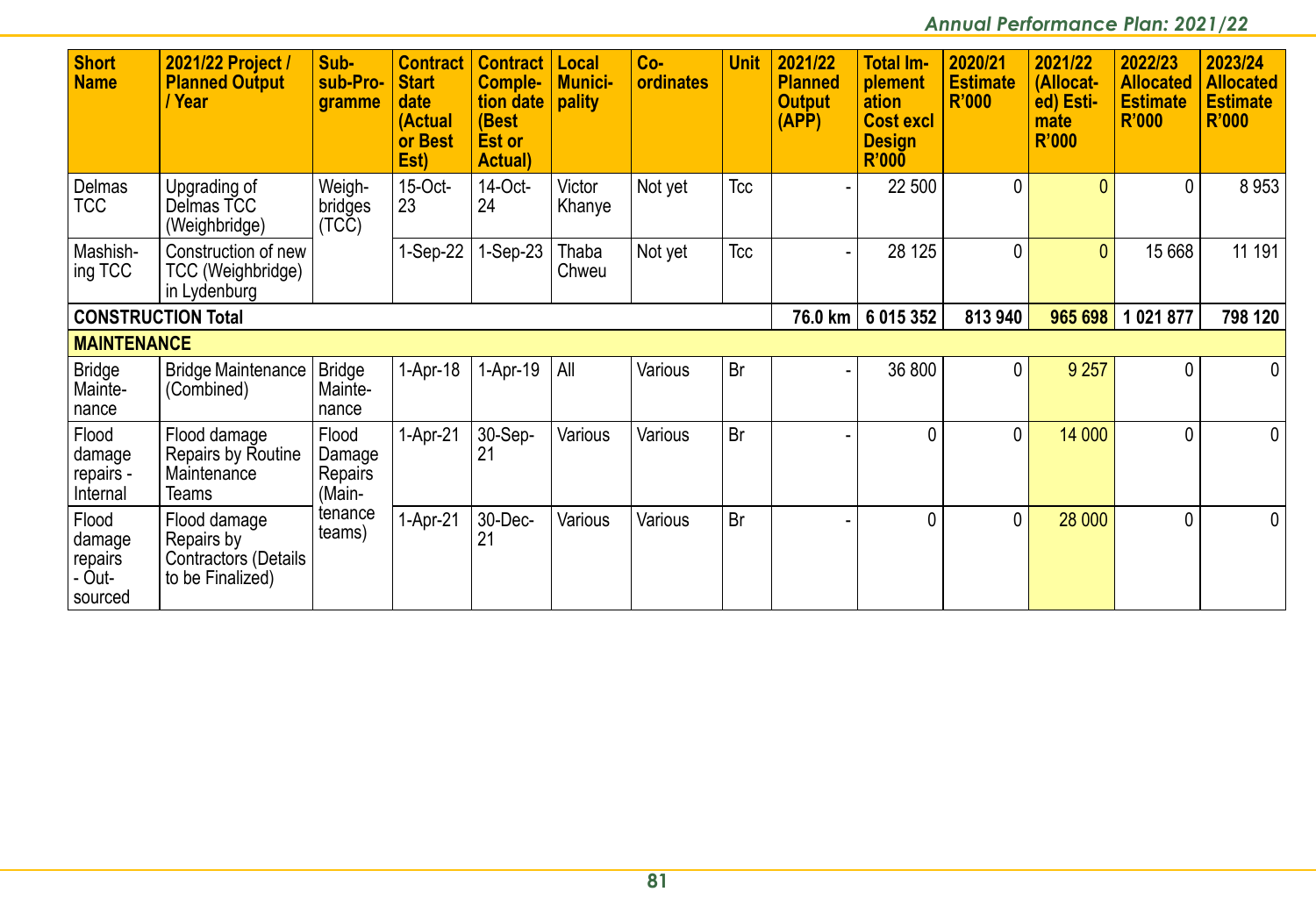**Short Name 2021/22 Project / Planned Output / Year** Sub-<br>sub-Pro**sub-Pro- gramme Contract Start date (Actual or Best Est) Contract Local Comple-** Municition date pality **(Best Est or Actual) Munici- pality Coordinates Unit 2021/22 Planned Output (APP) Total Im- plement ation Cost excl Design R'000 2020/21 Estimate R'000 2021/22 (Allocat- ed) Esti- mate R'000 2022/23 Allocated Estimate R'000 2023/24 Allocated Estimate R'000** Yellow Fleet Main-<br>tenance Yellow Fleet Maintenance Mainte-<br>nance of Plant (Yellow Fleet) - Including Assistance Local Municipality 1-Apr-21 30-Jan-22 All | Various | No. | - | 14 000 | 8 000 <mark>| 19 800 |</mark> 20 790 | 21 830 **Municipal Support** Municipal Support - Local Gravel access roads & repairs Municipal Support - Access Roads & **Streets** (CRDP) 1-Apr-21 | 1-Apr-22 | Various | Various | km | | 35 000 | 8 356 | 1 600 | 1 600 | 1 600 Municipal Support - Towns 1-Apr-21 | 1-Apr-22 | Various | Various | km | - | 28 750 | 6 864 | 1 600 | 1 600 | 1 600 Mech- anised Patching Vehicle Procure Mechanised Patching Vehicle Procure<br>construction<br>equipment and vehicles 1-Apr-21  $\begin{vmatrix} 31 \text{-}$  Jul-21  $\end{vmatrix}$  Various lanzeni Various Patc hing Machin es 4 16 000 0 16 000 0 0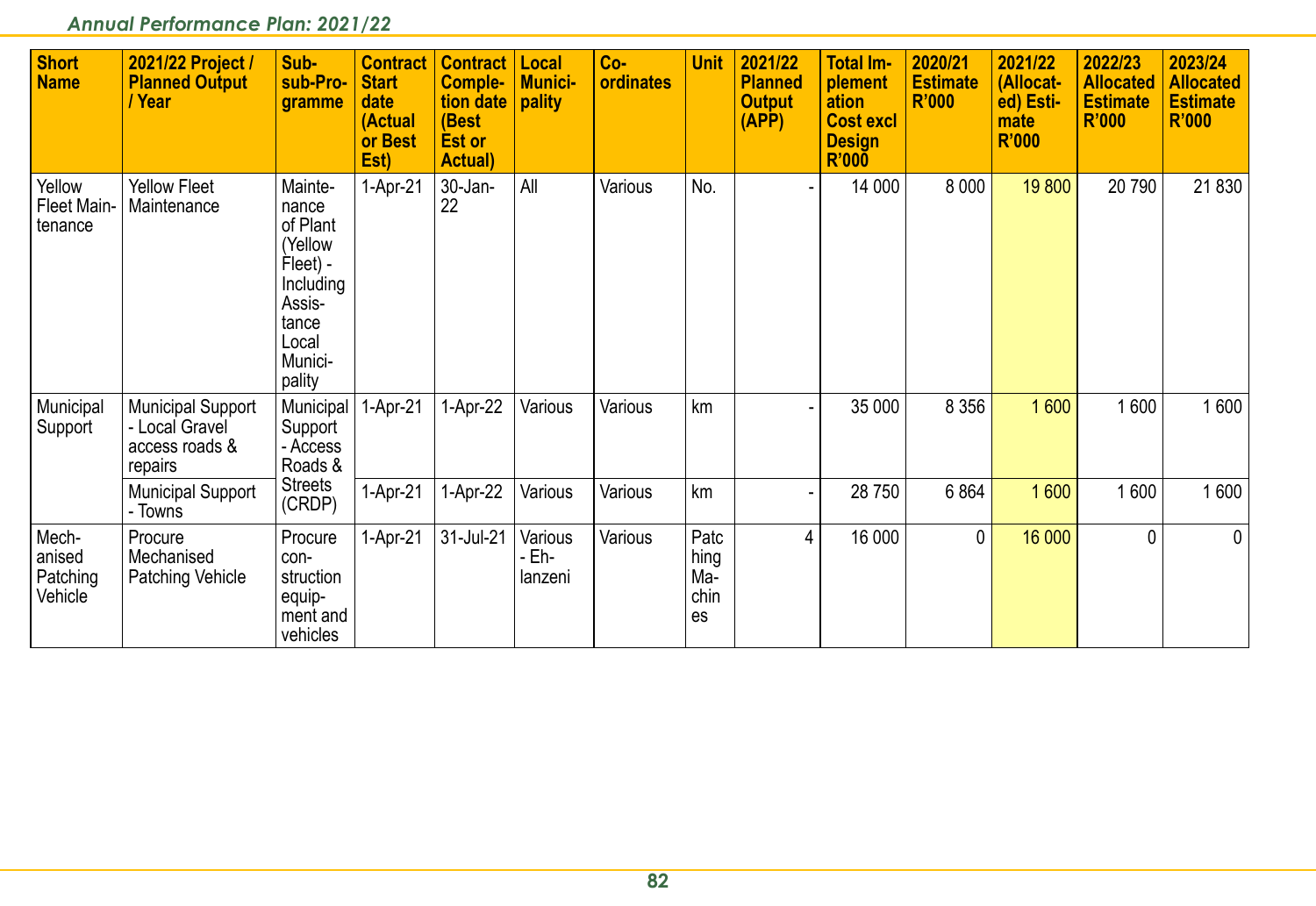| <b>Short</b><br><b>Name</b>          | 2021/22 Project /<br><b>Planned Output</b><br>/Year                                                                                            | Sub-<br>sub-Pro-<br>gramme                                                       | <b>Contract</b><br><b>Start</b><br>date<br>(Actual<br>or Best<br>Est) | <b>Contract</b><br><b>Comple-</b><br>tion date<br>(Best<br><b>Est or</b><br><b>Actual</b> ) | Local<br><b>Munici-</b><br>pality | $Co-$<br>ordinates | <b>Unit</b>    | 2021/22<br><b>Planned</b><br><b>Output</b><br>(APP) | <b>Total Im-</b><br>plement<br>ation<br><b>Cost excl</b><br><b>Design</b><br><b>R'000</b> | 2020/21<br><b>Estimate</b><br>R'000 | 2021/22<br>(Allocat-<br>ed) Esti-<br>mate<br><b>R'000</b> | 2022/23<br><b>Allocated</b><br><b>Estimate</b><br>R'000 | 2023/24<br><b>Allocated</b><br><b>Estimate</b><br><b>R'000</b> |
|--------------------------------------|------------------------------------------------------------------------------------------------------------------------------------------------|----------------------------------------------------------------------------------|-----------------------------------------------------------------------|---------------------------------------------------------------------------------------------|-----------------------------------|--------------------|----------------|-----------------------------------------------------|-------------------------------------------------------------------------------------------|-------------------------------------|-----------------------------------------------------------|---------------------------------------------------------|----------------------------------------------------------------|
| Regravel-<br>ling (Head<br>Office)   | Regravelling<br><i>(preventive)</i><br>maintenance) of<br>Gravel Roads<br>(All projects)<br>(Head Office -<br>small Contractor<br>Development) | Regrav-<br>elling<br>(Pre-<br>ventive<br>Mainte-<br>nance)<br>$($ In-<br>House & | 1-May-21                                                              | 31-Mar-<br>22                                                                               | Various                           | Various            | km             | 86                                                  | 25 000                                                                                    | $\mathbf{0}$                        | 30 000                                                    | 30 000                                                  | 30 000                                                         |
| Regravel-<br>ling (Re-<br>gions)     | Regravelling<br>(preventive<br>maintenance) of<br>Gravel Roads (All<br>projects) (Regions)                                                     | Contrac-<br>tors)                                                                | 1-May-21                                                              | 31-Mar-<br>22                                                                               | Various                           | Various            | km             | 120                                                 | 25 000                                                                                    | 65 865                              | 30 000                                                    | 30 000                                                  | 30 000                                                         |
| Reseal<br>Coal Haul<br>roads         | Reseal (preventive<br>maintenance) of<br>Coal Haul Roads<br>(All projects)                                                                     | Reseal<br>(Pre-<br>ventive<br>Mainte-<br>nance):<br>Coal<br>Haul<br>roads        | 1-Apr-21                                                              | 1-Apr-22                                                                                    | Various                           | Various            | m <sub>2</sub> | 166 667                                             | 530 000                                                                                   | $\Omega$                            | 50 000                                                    | 100 000                                                 | 100 000                                                        |
| Mainte-<br>nance<br>Consul-<br>tants | <b>Professional Fees</b><br>For Maintenance<br>Consultants                                                                                     | Reseal<br>(Pre-<br>ventive<br>Mainte-                                            | 1-Apr-20                                                              | 28-Feb-<br>21                                                                               |                                   | Various            | m <sub>2</sub> | 66 667                                              | 30 000                                                                                    | 30 131                              | 20 000                                                    | 20 000                                                  | 20 000                                                         |
| Reseal<br>NON-Coal<br>roads          | Reseal (preventive<br>maintenance)<br>of NON-Coal<br>Haul Roads (All<br>Regions)                                                               | nance):<br>Non-Coal<br>roads                                                     | 1-Apr-20                                                              | 31-Mar-<br>24                                                                               | Various                           | Various            | m <sub>2</sub> | 300 000                                             | 550 000                                                                                   | 142 650                             | 90 000                                                    | 173 389                                                 | 203 389                                                        |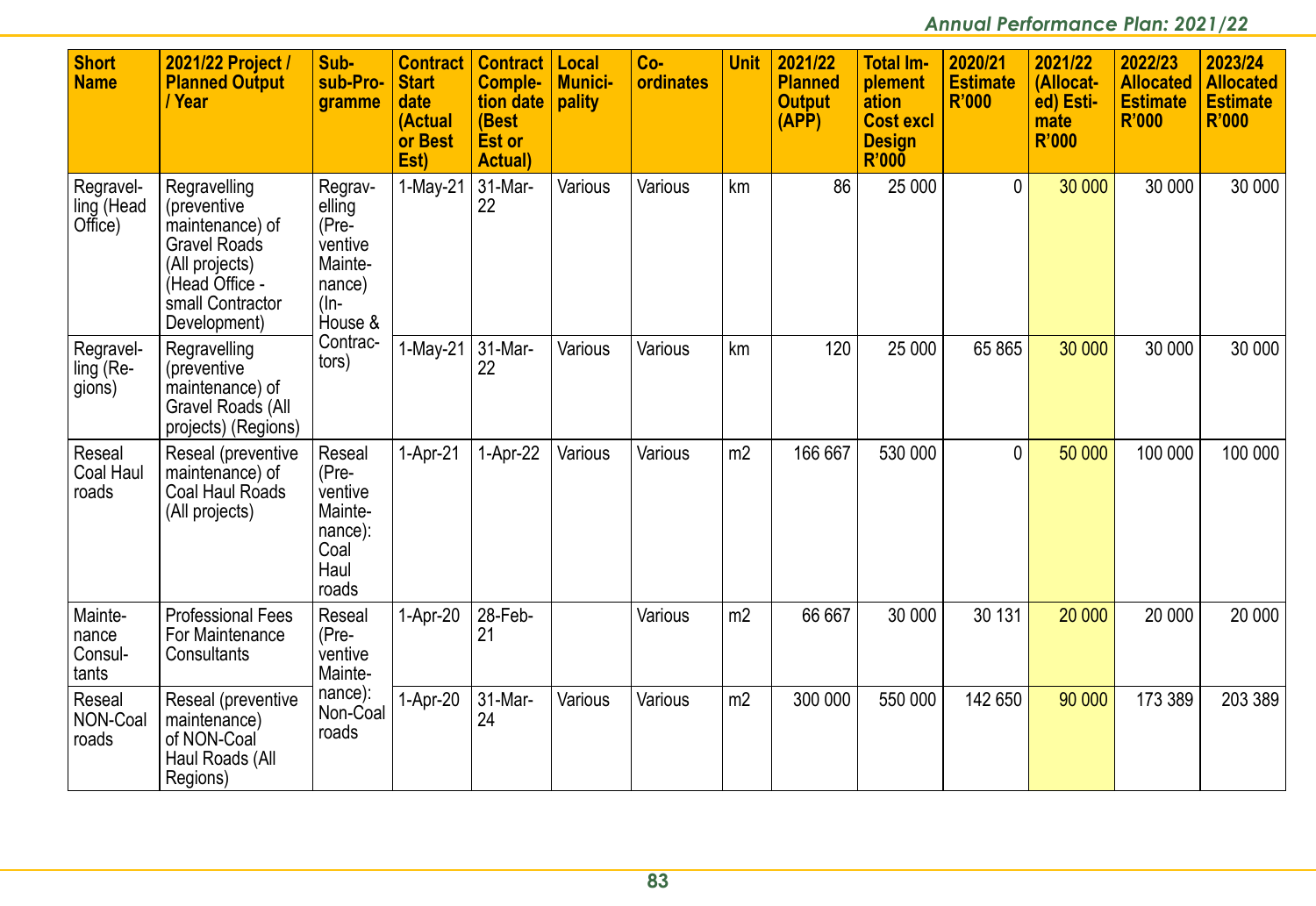| <b>Short</b><br><b>Name</b>        | 2021/22 Project /<br><b>Planned Output</b><br>/Year | Sub-<br>sub-Pro-<br>gramme  | <b>Contract</b><br><b>Start</b><br>date<br>(Actual<br>or Best<br>Est) | <b>Contract</b><br>Comple-<br>tion date<br>(Best<br><b>Est or</b><br><b>Actual</b> ) | Local<br><b>Munici-</b><br>pality | $Co-$<br>ordinates | <b>Unit</b>    | 2021/22<br><b>Planned</b><br><b>Output</b><br>(APP) | <b>Total Im-</b><br>plement<br>ation<br><b>Cost excl</b><br><b>Design</b><br>R'000 | 2020/21<br><b>Estimate</b><br><b>R'000</b> | 2021/22<br>(Allocat-<br>ed) Esti-<br>mate<br><b>R'000</b> | 2022/23<br><b>Allocated</b><br><b>Estimate</b><br><b>R'000</b> | 2023/24<br><b>Allocated</b><br><b>Estimate</b><br><b>R'000</b> |
|------------------------------------|-----------------------------------------------------|-----------------------------|-----------------------------------------------------------------------|--------------------------------------------------------------------------------------|-----------------------------------|--------------------|----------------|-----------------------------------------------------|------------------------------------------------------------------------------------|--------------------------------------------|-----------------------------------------------------------|----------------------------------------------------------------|----------------------------------------------------------------|
| Cleaning<br>of road<br>reserves    | Cleaning of road<br>reserves                        | Routine<br>Mainte-<br>nance | 1-Apr-20                                                              | 16-Mar-<br>21                                                                        | All                               | Various            | km             | 693                                                 | 1 1 0 3                                                                            | 447                                        | 260                                                       | 996                                                            | 1 0 5 1                                                        |
| Culvert<br>mainte-<br>nance        | Culvert<br>maintenance                              |                             | 1-Apr-20                                                              | 16-Mar-<br>21                                                                        | All                               | Various            | No.            | 8850                                                | 2 4 2 2                                                                            | 9 3 9 1                                    | 4 2 4 8                                                   | 5892                                                           | 6216                                                           |
| Distance<br>(km)<br>markers        | Distance (km)<br>markers                            |                             | 1-Apr-20                                                              | 16-Mar-<br>21                                                                        | All                               | Various            | No.            | 7 0 0 0                                             | 95                                                                                 | 823                                        | 1 4 0 0                                                   | 492                                                            | 519                                                            |
| Fencing                            | Fencing                                             |                             | 1-Apr-20                                                              | 16-Mar-<br>21                                                                        | All                               | Various            | km             | 110                                                 | 274                                                                                | 1 1 0 1                                    | 793                                                       | 696                                                            | 734                                                            |
| Gabions                            | Gabions                                             |                             | 1-Apr-20                                                              | 16-Mar-<br>21                                                                        | All                               | Various            | m <sub>3</sub> | 3699                                                | 4 2 6 0                                                                            | 4 9 8 6                                    | 3672                                                      | 3 9 9 6                                                        | 4 2 1 6                                                        |
| Grading                            | Grading                                             |                             | 1-Apr-20                                                              | 16-Mar-<br>21                                                                        | All                               | Various            | freq-<br>km    | 29 041                                              | 35 368                                                                             | 21 500                                     | 23 2 33                                                   | 27 573                                                         | 29 090                                                         |
| Grass<br>cutting                   | Grass cutting                                       |                             | 1-Apr-20                                                              | 16-Mar-<br>21                                                                        | All                               | Various            | km             | 2510                                                | 2 2 5 8                                                                            | 2 3 5 6                                    | 2635                                                      | 3 5 0 4                                                        | 3697                                                           |
| Guardrails                         | Guardrails                                          |                             | 1-Apr-20                                                              | 16-Mar-<br>21                                                                        | All                               | Various            | m              | 21 4 5 6                                            | 3 3 1 8                                                                            | 5995                                       | 3831                                                      | 5796                                                           | 6 115                                                          |
| Patching                           | Patching                                            |                             | 1-Apr-20                                                              | 16-Mar-<br>21                                                                        | All                               | Various            | m2             | 90 000                                              | 74 334                                                                             | 79 087                                     | 90 000                                                    | 68 220                                                         | 71 972                                                         |
| Road<br>marking<br>& Road<br>studs | Road marking &<br>Road studs                        |                             | 1-Apr-20                                                              | 16-Mar-<br>21                                                                        | All                               | Various            | km             | 4 3 0 8                                             | 10758                                                                              | 6 0 1 0                                    | 17 231                                                    | 17 0 28                                                        | 17 965                                                         |
| Road signs                         | Road signs                                          |                             | 1-Apr-20                                                              | 16-Mar-<br>21                                                                        | All                               | Various            | No.            | 8 1 5 9                                             | 5 1 2 5                                                                            | 3576                                       | 10 199                                                    | 9996                                                           | 10 546                                                         |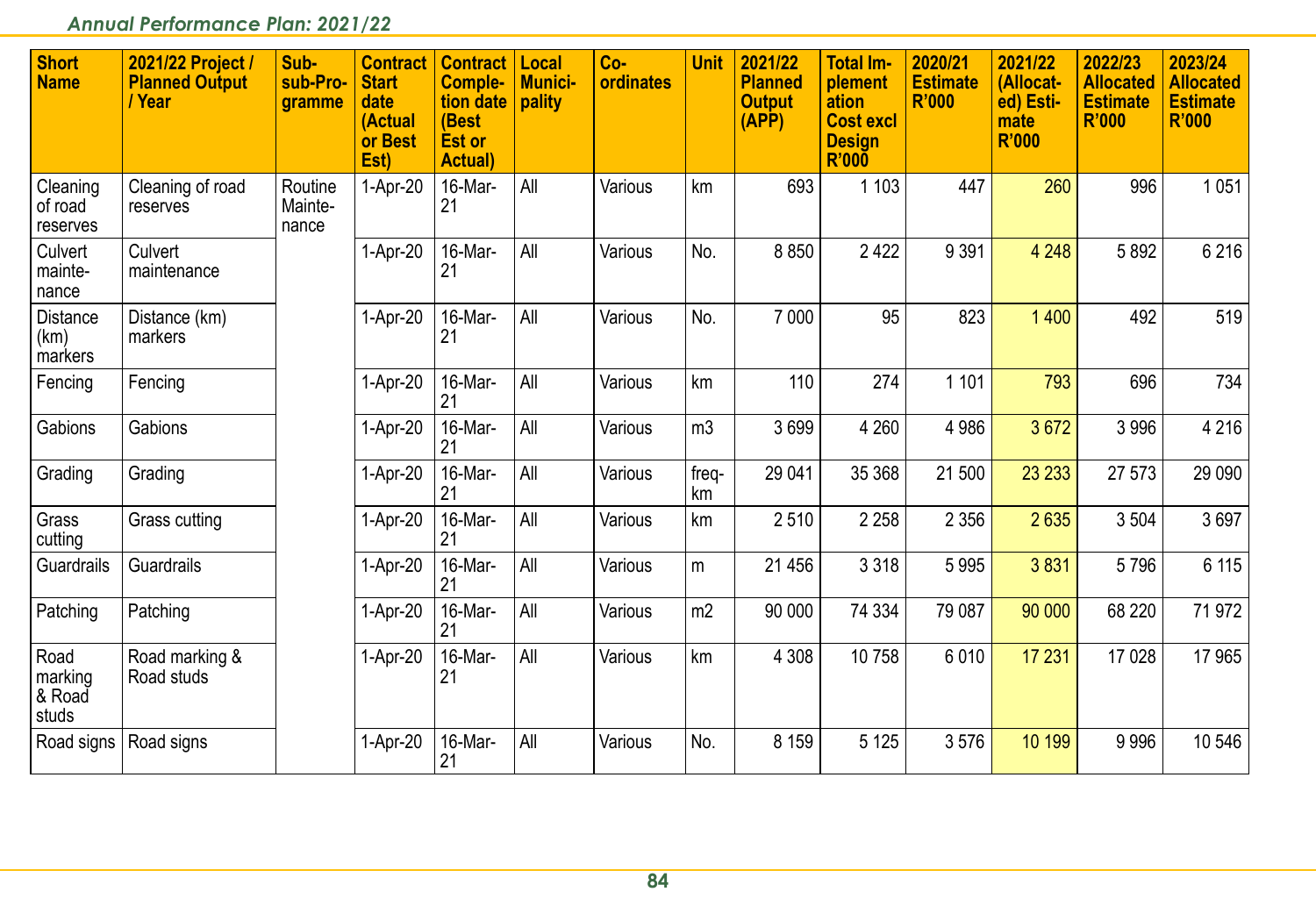| <b>Short</b><br>Name                         | 2021/22 Project /<br><b>Planned Output</b><br>/Year                                                                | Sub-<br>sub-Pro-<br>gramme          | <b>Contract</b><br><b>Start</b><br>date<br>(Actual<br>or Best<br>Est) | <b>Contract</b><br>Comple-<br>tion date<br>(Best<br><b>Est or</b><br>Actual) | Local<br><b>Munici-</b><br>pality | $Co-$<br>ordinates | <b>Unit</b> | 2021/22<br><b>Planned</b><br><b>Output</b><br>(APP) | <b>Total Im-</b><br>plement<br>ation<br><b>Cost excl</b><br><b>Design</b><br>R'000 | 2020/21<br><b>Estimate</b><br>R'000 | 2021/22<br>(Allocat-<br>ed) Esti-<br>mate<br>R'000 | 2022/23<br><b>Allocated</b><br><b>Estimate</b><br>R'000 | 2023/24<br><b>Allocated</b><br><b>Estimate</b><br>R'000 |
|----------------------------------------------|--------------------------------------------------------------------------------------------------------------------|-------------------------------------|-----------------------------------------------------------------------|------------------------------------------------------------------------------|-----------------------------------|--------------------|-------------|-----------------------------------------------------|------------------------------------------------------------------------------------|-------------------------------------|----------------------------------------------------|---------------------------------------------------------|---------------------------------------------------------|
| Shoulder<br>mainte-<br>nance                 | Shoulder<br>maintenance                                                                                            |                                     | 1-Apr-20                                                              | 16-Mar-<br>21                                                                | All                               | Various            | km          | 91                                                  | 3075                                                                               | 2458                                | 910                                                | 2808                                                    | 2 9 6 2                                                 |
| Side drain<br>mainte-<br>nance               | Side drain<br>maintenance                                                                                          |                                     | 1-Apr-20                                                              | 16-Mar-<br>21                                                                | All                               | Various            | km          | 22 816                                              | 1507                                                                               | 5637                                | 3561                                               | 3912                                                    | 4 1 2 7                                                 |
| Weed<br>control                              | Weed control                                                                                                       |                                     | 1-Apr-20                                                              | 16-Mar-<br>21                                                                | All                               | Various            | km          | 1805                                                | 112                                                                                | 823                                 | 2 166                                              | 492                                                     | 519                                                     |
|                                              | Road maintenance<br>projects through<br>special labour<br>intensive methods -<br>Nkangala                          | Siyaten-<br>tela-<br>All<br>Regions | 1-Apr-20                                                              | 31-Mar-<br>21                                                                | Various -<br>Nkangala             | Various            | Jobs        | 0                                                   | 15 000                                                                             | 102                                 | $\Omega$                                           | 0                                                       | 102                                                     |
| Siyatentela                                  | Road maintenance<br>projects<br>(Siyatentela)<br>through special<br>labour intensive<br>methods - (All<br>Regions) |                                     | 1-Apr-21                                                              | 31-Mar-<br>22                                                                | All                               | Various            | Jobs        | 2 0 0 0                                             | 60 000                                                                             | 50 085                              | 60 000                                             | 60 000                                                  | 60 000                                                  |
| Siyatentela<br>Payroll<br>Adminis-<br>trator | Siyatentela Payroll<br>Administrator                                                                               |                                     | 1-Apr-21                                                              | 31-Mar-<br>22                                                                | All                               | Various            | Jobs        | 24                                                  | 6 0 0 0                                                                            | 0                                   | 6 0 0 0                                            | 7 200                                                   | 6 000                                                   |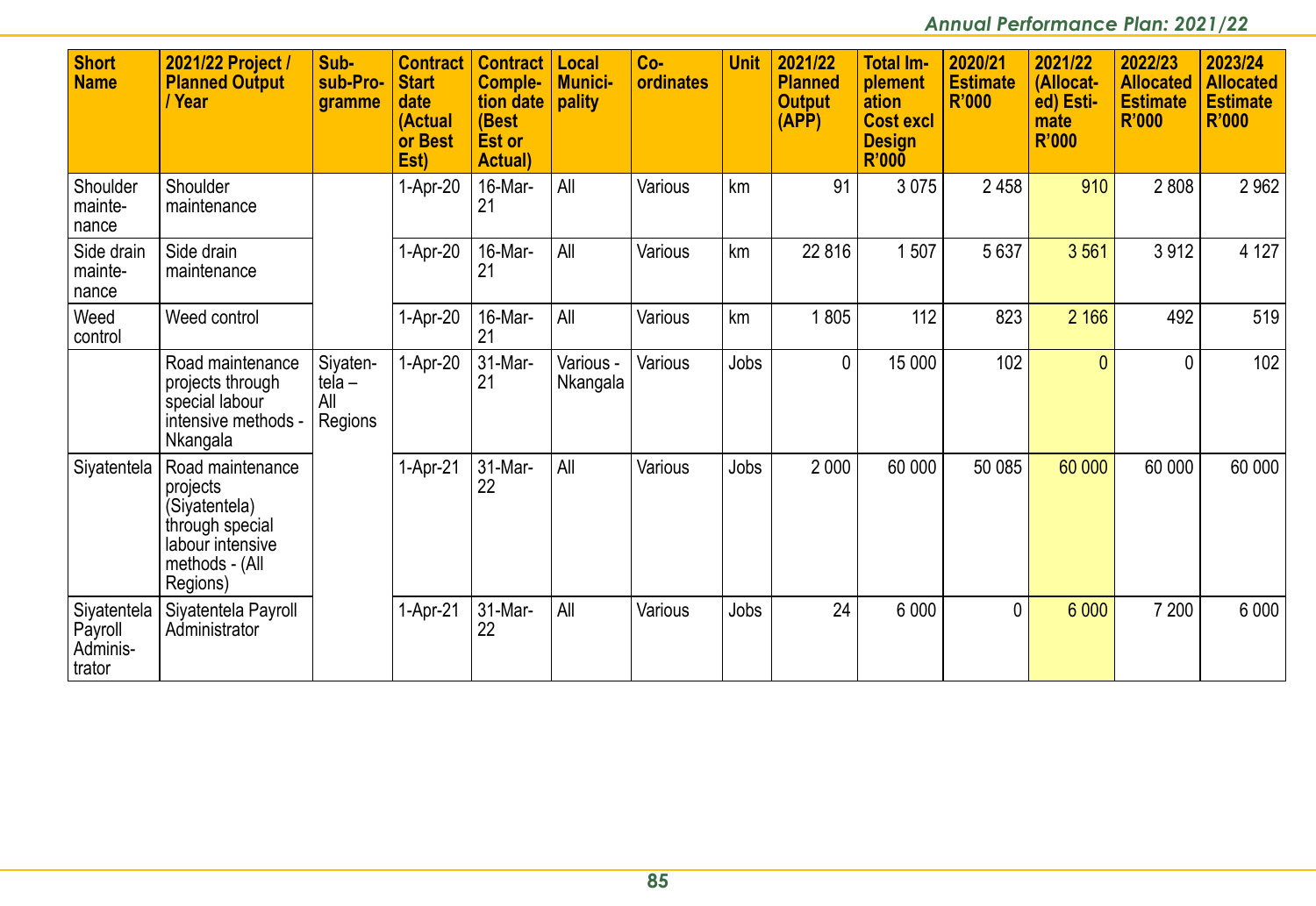**Short Name 2021/22 Project / Planned Output / Year** Sub-<br>sub-Pro**sub-Pro- gramme Contract Start date (Actual or Best Est) Contract Local Comple- tion date (Best Est or Actual) Munici- pality Coordinates Unit 2021/22 Planned Output (APP) Total Im- plement ation Cost excl Design R'000 2020/21 Estimate R'000 2021/22 (Allocat- ed) Esti- mate R'000 2022/23 Allocated Estimate R'000 2023/24 Allocated Estimate R'000** Emergen-<br>cy Patch-<br>ing **Emergency Patching** and Special Maintenance of Coal Haul roads in Gert Sibande District (PRMG) Special and<br>Emeraency Mainte-<br>
nance: Coal Haul Roads 1-Apr-18 1-Apr-19 Various - Gert Sibande Various | m2 | 20 000 | 32 000 | 0 <mark>| 20 000 |</mark> 24 000 | 20 000 Emergency Patching and Special Maintenance of Coal Haul roads in Nkangala District 1-Apr-18 1-Apr-19 Various - Nkangala Various | m2 | 20 000 | 32 000 | 0 <mark>| 20 000 |</mark> 24 000 | 20 000 Special **Repairs** Coal Haul roads 2022/23 Special Emergency and Safety Repairs on Coal Haul roads - 2022/234 Special **Repairs** 1-May-20 31-Mar-21 Various Various m2 - 0 0 0 15 000 0 Special **Repairs** Coal Haul roads 2023/24 Special Emergency and Safety Repairs on Coal Haul roads - 2023/24 Special **Repairs** 1-Apr-20 1-Apr-21 Various m2 - 0 0 0 0 10 000 Road Safety Pro-Programme gramme - Implementation Road Safety Implementation Road Safety Programme 1-Jun-20 28-Feb-21 All | Various | km | - | 27 243 | 34 098 | <mark>12 000 |</mark> 20 000 | 20 000 **MAINTENANCE Total 776 106 1 606 800 490 341 592 396 678 980 704 249 Grand Total 776 193.7 8 024 840 1 423 300 1 665 166 1 777 379 1 577 394**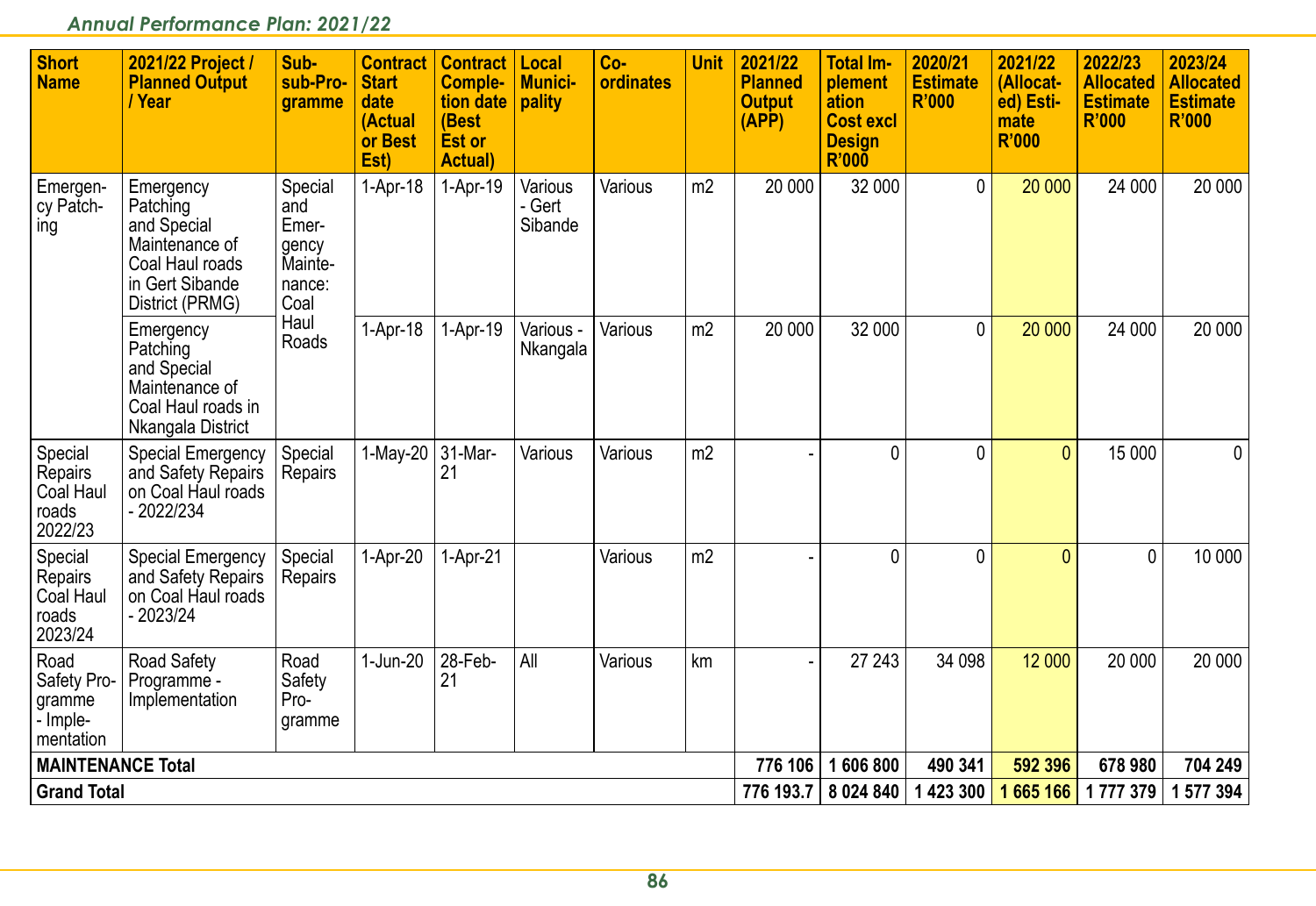# **5. PUBLIC-PRIVATE PARTNERSHIPS (PPP)**

| <b>PPP Title</b>                      | <b>Purpose</b>                                                                    | Outputs'                                                                                        | l Current Value of Agreement                      | <b>I End Date of Agreement</b>                               |
|---------------------------------------|-----------------------------------------------------------------------------------|-------------------------------------------------------------------------------------------------|---------------------------------------------------|--------------------------------------------------------------|
| l Moloto Rail Development<br>Corridor | To provide affordable and<br>safe travel options for<br>commuters along the R573. | l An integrated multi-modal<br>l transport link between_<br>Gauteng, Limpopo and<br>Mpumalanga. | None – project registered as<br>PPP with Treasury | A timeframe for the project is 1<br>l still to be confirmed. |

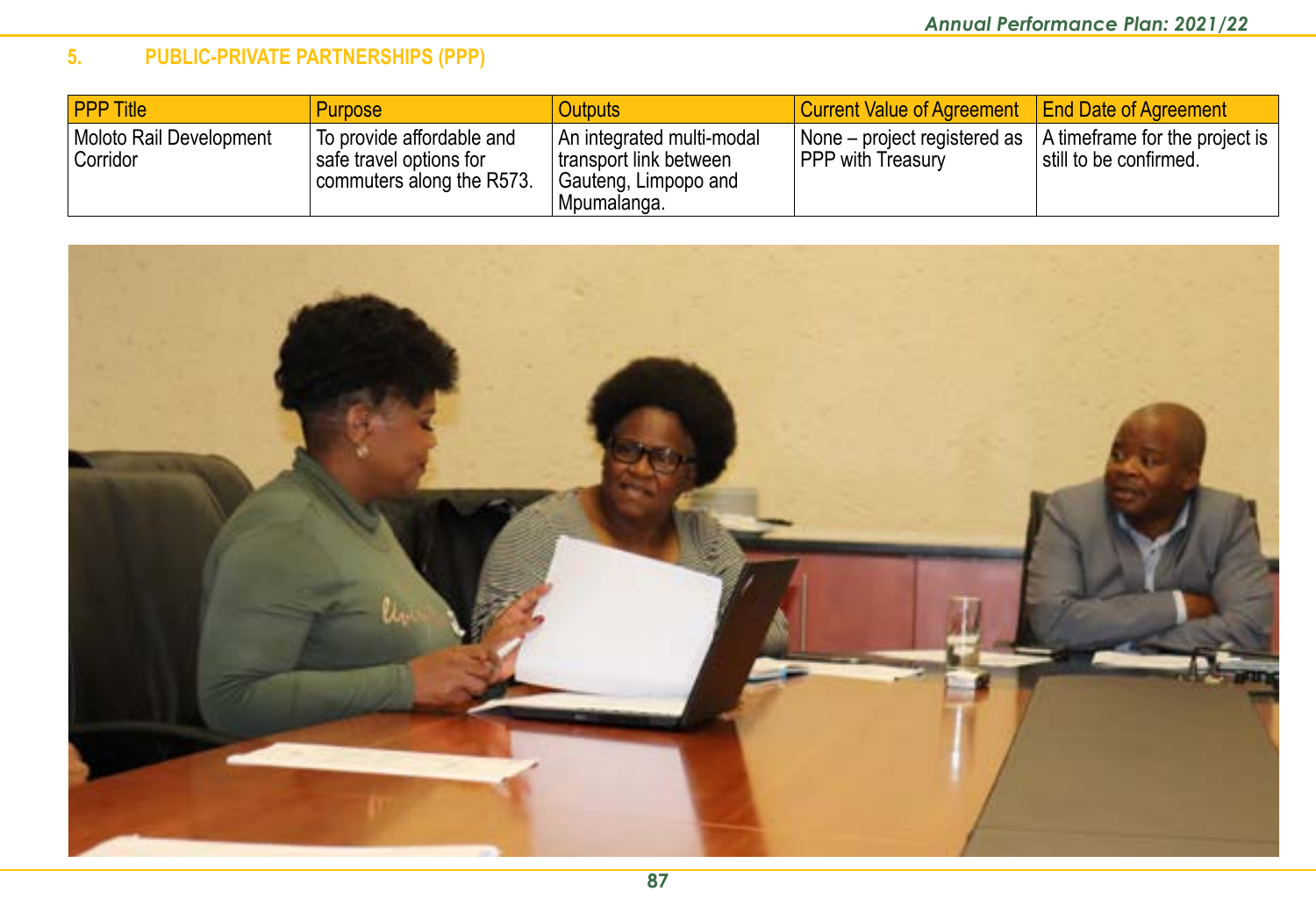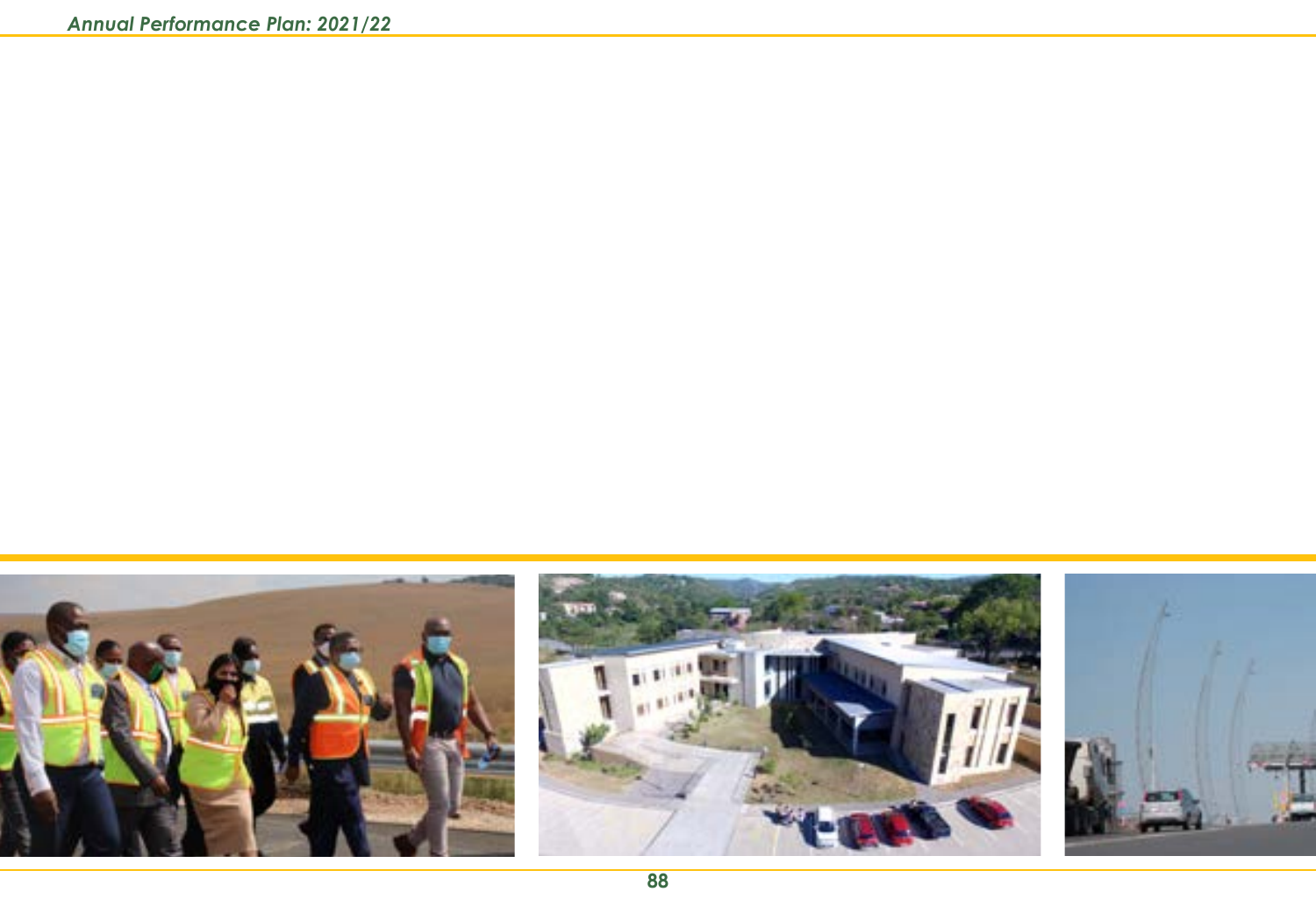# PART SECTION Technical Indicator Descriptions

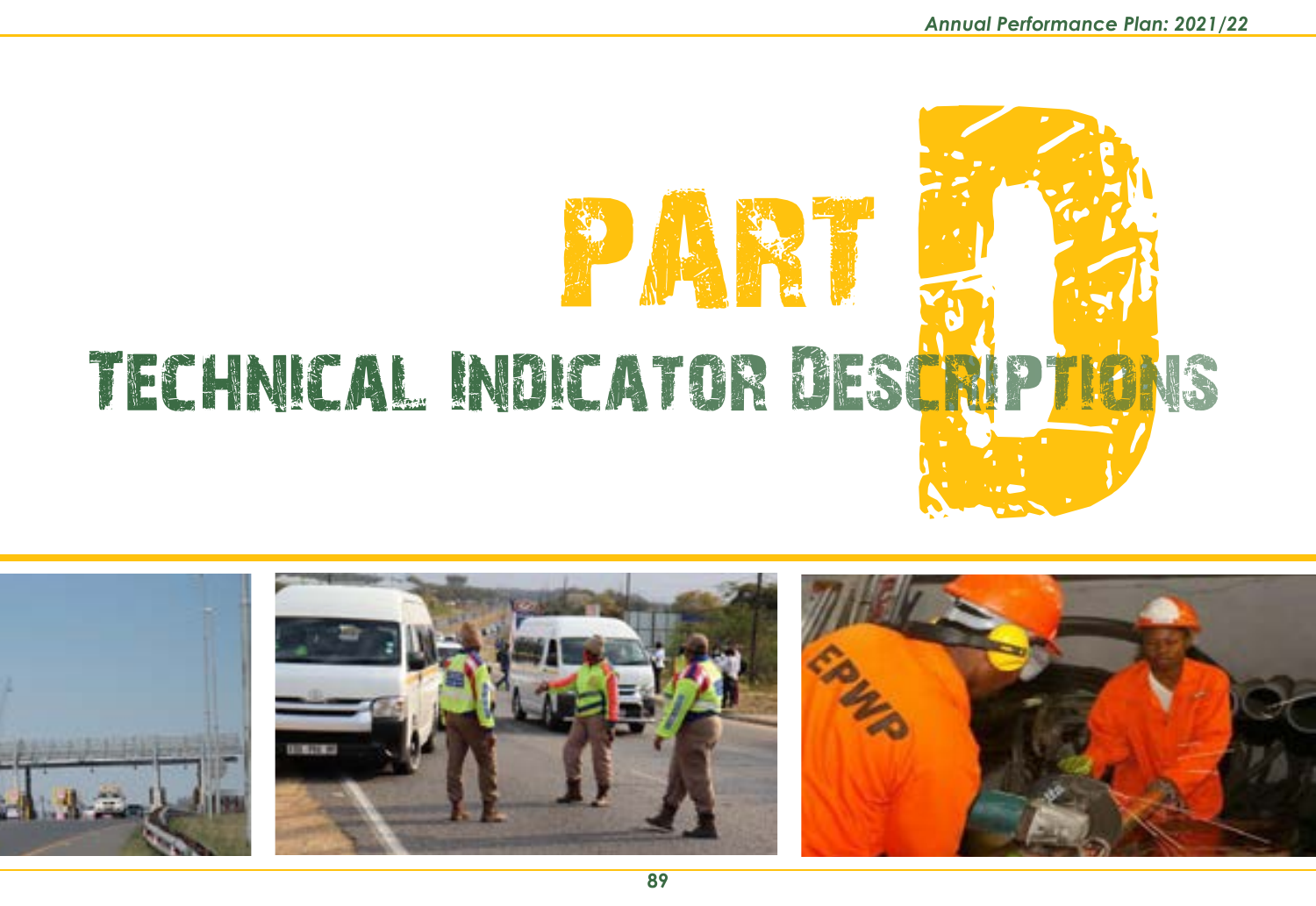# **PROGRAMME 1: ADMINISTRATION**

| 1.1 Indicator Title                                   | Percentage of performance agreements signed                                                                                      |
|-------------------------------------------------------|----------------------------------------------------------------------------------------------------------------------------------|
| Definition                                            | Percentage of employees that have signed their performance agreements.                                                           |
| Source of data                                        | Signed performance agreements                                                                                                    |
| Method of calculation or assessment                   | Total number of employees who signed their performance agreements divide by the total number of<br>employees and multiply by 100 |
| Means of verification                                 | Report on signing of performance agreements                                                                                      |
| Assumptions                                           | Key result areas are aligned to job descriptions                                                                                 |
| Disaggregation of beneficiaries<br>(where applicable) | Not applicable                                                                                                                   |
| Spatial transformation (where applicable)             | Not applicable                                                                                                                   |
| Calculation type                                      | Non-cumulative                                                                                                                   |
| Reporting cycle                                       | Annually                                                                                                                         |
| Desired performance                                   | 100% compliance to the Public Service Act and PMDS Policy                                                                        |
| Indicator responsibility                              | Director: Human Resource Utilisation and Capacity Development                                                                    |

| 1.2 Indicator Title                                   | <b>Number of interns enrolled</b>                                                                             |
|-------------------------------------------------------|---------------------------------------------------------------------------------------------------------------|
| Definition                                            | Number of interns enrolled on the Internship Programme                                                        |
| Source of data                                        | Human resource reports                                                                                        |
| Method of calculation or assessment                   | Simple count of appointment letters                                                                           |
| Means of verification                                 | Head count and simple count of appointment letters                                                            |
| Assumptions                                           | All recruits meet the requirements of the Internship Programme                                                |
| Disaggregation of beneficiaries<br>(where applicable) | Target for women<br>$= 60\%$<br>Target for youth<br>$= 55%$<br>Target for people with disabilities<br>$= 2\%$ |
| Spatial transformation (where applicable)             | Not applicable                                                                                                |
| Calculation type                                      | Non-cumulative                                                                                                |
| Reporting cycle                                       | Annually                                                                                                      |
| Desired performance                                   | Enrolment of 150 interns                                                                                      |
| Indicator responsibility                              | Director: Human Resource Utilisation and Capacity Development                                                 |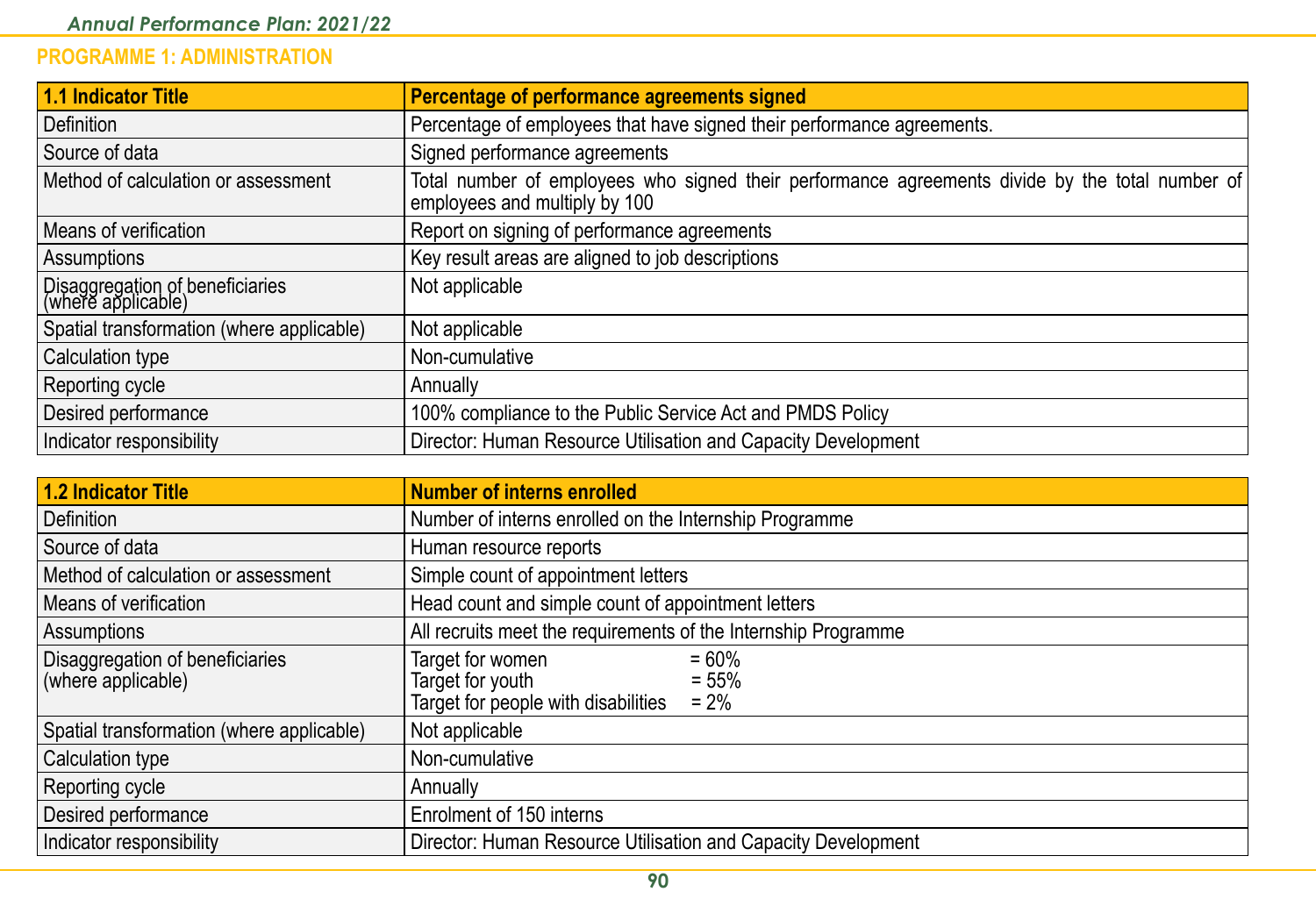| 1.3 Indicator Title                                   | <b>Number of learners enrolled</b>                                                                            |
|-------------------------------------------------------|---------------------------------------------------------------------------------------------------------------|
| Definition                                            | Number of learners enrolled on the Learnership Programme                                                      |
| Source of data                                        | Human resource reports                                                                                        |
| Method of calculation or assessment                   | Simple count of appointment letters                                                                           |
| Means of verification                                 | Head count and simple count of appointment letters                                                            |
| Assumptions                                           | All recruits meet the requirements of the Learnership Programme                                               |
| Disaggregation of beneficiaries<br>(where applicable) | Target for women<br>$= 60\%$<br>Target for youth<br>$= 55%$<br>Target for people with disabilities<br>$= 2\%$ |
| Spatial transformation (where applicable)             | Not applicable                                                                                                |
| Calculation type                                      | Non-cumulative                                                                                                |
| Reporting cycle                                       | Annually                                                                                                      |
| Desired performance                                   | Enrolment of 100 learners                                                                                     |
| Indicator responsibility                              | Director: Human Resource Utilisation and Capacity Development                                                 |

| 1.4 Indicator Title                                   | <b>Total amount of revenue collected</b>                                       |
|-------------------------------------------------------|--------------------------------------------------------------------------------|
| Definition                                            | Total amount of revenue collected by the Department during the financial year. |
| Source of data                                        | Revenue collection reports and Basic Accounting System (BAS) reports           |
| Method of calculation or assessment                   | Total sum of monies received from various revenue sources                      |
| Means of verification                                 | Basic Accounting System (BAS) reports                                          |
| Assumptions                                           |                                                                                |
| Disaggregation of beneficiaries<br>(where applicable) | Not applicable                                                                 |
| Spatial transformation (where applicable)             | Not applicable                                                                 |
| Calculation type                                      | Cumulative                                                                     |
| Reporting cycle                                       | Quarterly                                                                      |
| Desired performance                                   | Collection of R20.6 million                                                    |
| Indicator responsibility                              | Director: Management Accounting                                                |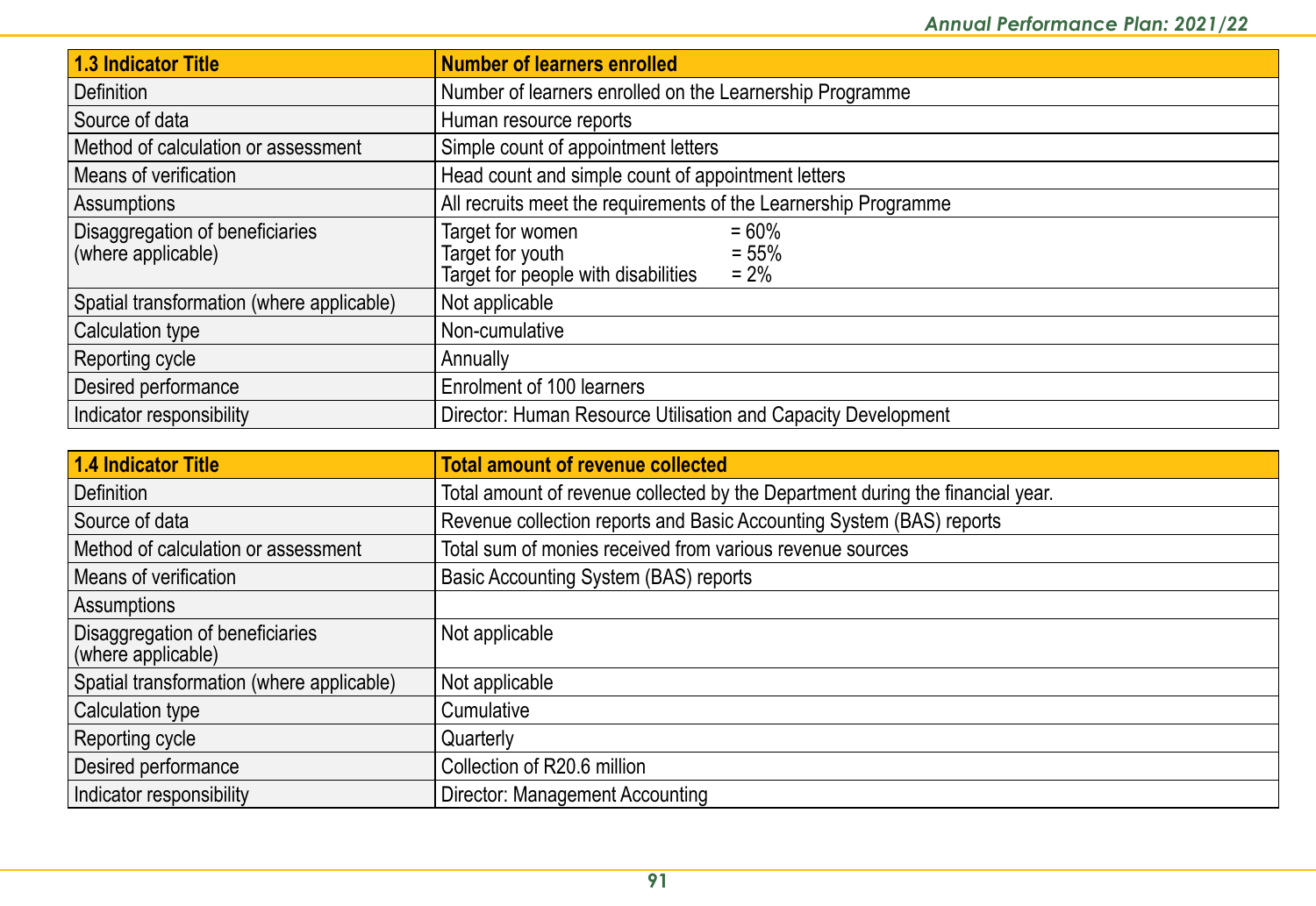| 1.5 Indicator Title                                   | Percentage of invoices paid within 30 days                                                                             |
|-------------------------------------------------------|------------------------------------------------------------------------------------------------------------------------|
| Definition                                            | Percentage of invoices paid within 30 days of receipt by the Department.                                               |
| Source of data                                        | BAS reports and invoice tracking system                                                                                |
| Method of calculation or assessment                   | Number of invoices paid within 30 days divide by total number of invoices received and processed by the<br>Department. |
| Means of verification                                 | Monthly reports on invoices paid                                                                                       |
| Assumptions                                           | Good and services have been rendered                                                                                   |
| Disaggregation of beneficiaries<br>(where applicable) | All service providers                                                                                                  |
| Spatial transformation (where applicable)             | Not applicable                                                                                                         |
| Calculation type                                      | Non-cumulative                                                                                                         |
| Reporting cycle                                       | Quarterly                                                                                                              |
| Desired performance                                   | 100% of invoices paid within the prescribed period                                                                     |
| Indicator responsibility                              | Director: Financial Accounting                                                                                         |

| 1.6 Indicator Title                                            | Value of contracts awarded to black people expressed as a percentage of the total value of contracts<br>awarded            |
|----------------------------------------------------------------|----------------------------------------------------------------------------------------------------------------------------|
| <b>Definition</b>                                              | The rand value and percentage of contracts awarded to black people in relation to the total value of contracts<br>awarded. |
| Source of data                                                 | Supply Chain Management (SCM) reports                                                                                      |
| Method of calculation or assessment                            | Rand value of contracts awarded to black people expressed as a percentage of the total value of bids<br>awarded            |
| Means of verification                                          | Supply Chain Management (SCM) reports/Central Supplier Database (CSD) printouts/ B-BBEE certificates                       |
| Assumptions                                                    | Information of CSD and BBEEE certificates is reliable                                                                      |
| Disaggregation<br>beneficiaries<br>(where<br>0f<br>applicable) | Businesses owned by black people                                                                                           |
| Spatial transformation (where applicable)                      | Supply of local manufactured materials and minimum of 30% local subcontracting where applicable                            |
| Calculation type                                               | Cumulative                                                                                                                 |
| Reporting cycle                                                | Annually                                                                                                                   |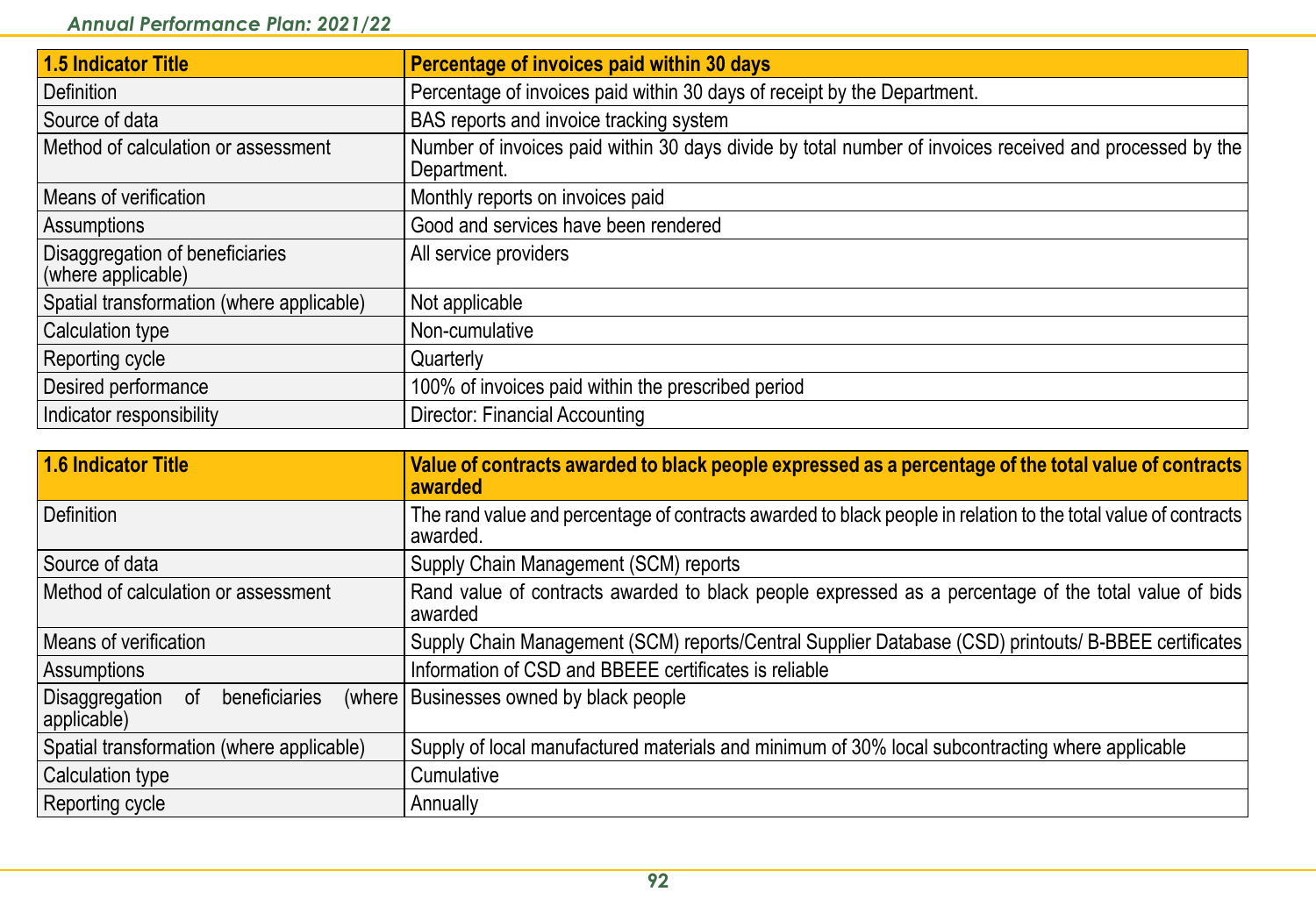| Desired<br>I performance       | ' 80% oi<br>e of contracts awarded to black people.<br>value |
|--------------------------------|--------------------------------------------------------------|
| <br>l Indicator responsibility | Chain<br>ו Manaɑement<br>Director:<br>Supply '               |

| 1.7 Indicator Title                                   | Value of contracts awarded to black women expressed as a percentage of the total value of contracts<br>awarded                                                   |
|-------------------------------------------------------|------------------------------------------------------------------------------------------------------------------------------------------------------------------|
| Definition                                            | The rand value expressed as a percentage of contracts awarded to companies with black women<br>shareholding in relation to the total value of contracts awarded. |
| Source of data                                        | Supply Chain Management (SCM) reports                                                                                                                            |
| Method of calculation or assessment                   | Rand value of contracts awarded to black women expressed as a percentage of the total value of bids<br>awarded                                                   |
| Means of verification                                 | Supply Chain Management (SCM) reports/Central Supplier Database (CSD) printouts/ B-BBEE certificates                                                             |
| Assumptions                                           | Information of CSD and BBEEE certificates is reliable                                                                                                            |
| Disaggregation of beneficiaries<br>(where applicable) | Businesses owned by black women                                                                                                                                  |
| Spatial transformation (where applicable)             | Supply of local manufactured materials and minimum 30% local subcontracting where applicable                                                                     |
| Calculation type                                      | Cumulative                                                                                                                                                       |
| Reporting cycle                                       | Annually                                                                                                                                                         |
| Desired performance                                   | 40% of value of contracts awarded to black women                                                                                                                 |
| Indicator responsibility                              | Director: Supply Chain Management                                                                                                                                |

| 1.8 Indicator Title                                   | Value of contracts awarded to black people who are youth expressed as a percentage of the total<br>value of contracts awarded                                    |
|-------------------------------------------------------|------------------------------------------------------------------------------------------------------------------------------------------------------------------|
| Definition                                            | The rand value expressed as a percentage of contracts awarded to companies with black youth shareholding<br>in relation to the total value of contracts awarded. |
| Source of data                                        | Supply Chain Management (SCM) reports                                                                                                                            |
| Method of calculation or assessment                   | Rand value of contracts awarded to black youth expressed as a percentage of the total value of bids<br>awarded                                                   |
| Means of verification                                 | Supply Chain Management (SCM) reports/Central Supplier Database (CSD) printouts/ B-BBEE certificates                                                             |
| Assumptions                                           | Information on CSD and BBEEE certificates is reliable                                                                                                            |
| Disaggregation of beneficiaries<br>(where applicable) | Businesses owned by black people who are youth                                                                                                                   |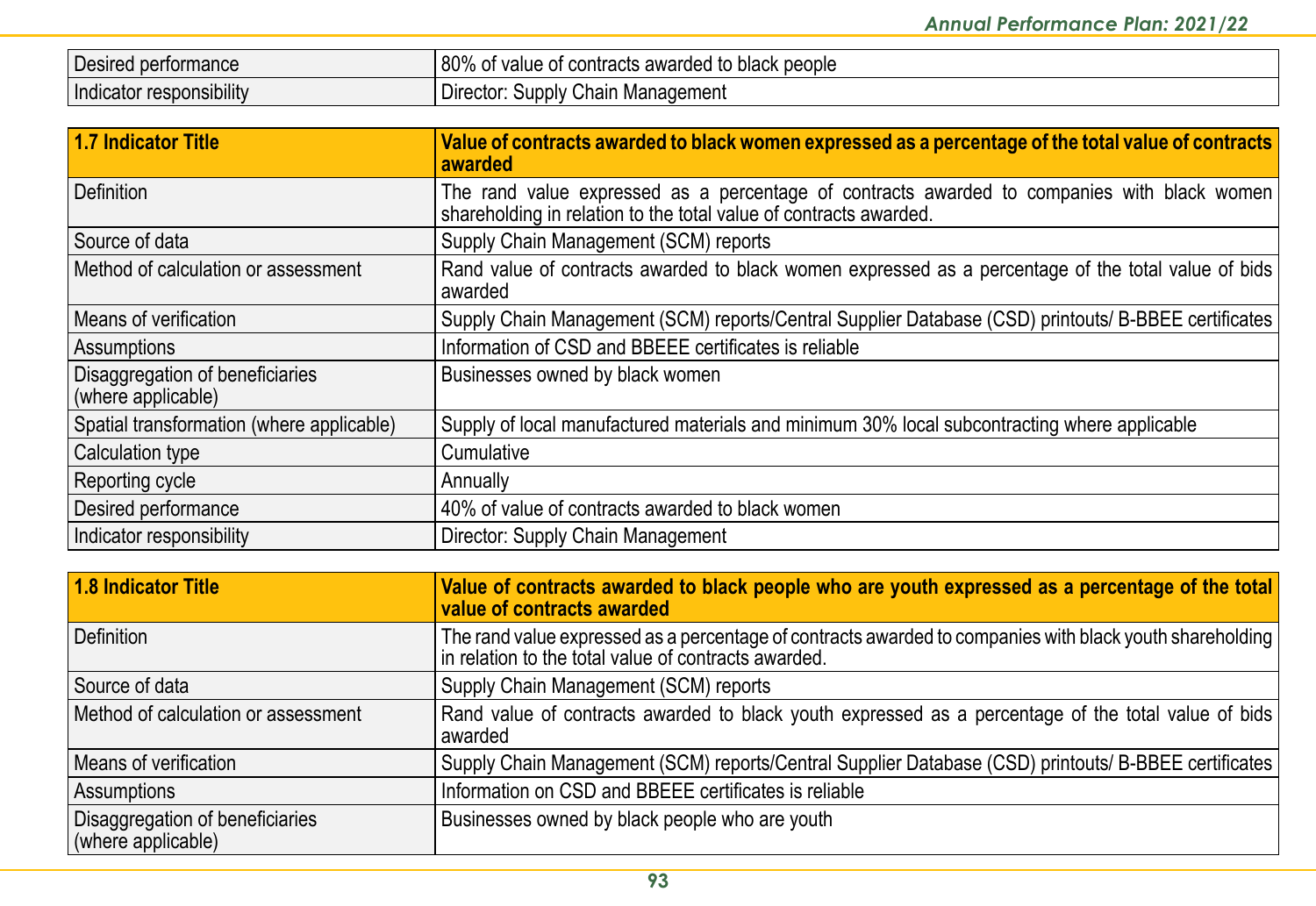| Spatial transformation (where applicable) | Supply of local manufactured materials and minimum of 30% local subcontracting where applicable |
|-------------------------------------------|-------------------------------------------------------------------------------------------------|
| Calculation type                          | Cumulative                                                                                      |
| Reporting cycle                           | Annually                                                                                        |
| Desired performance                       | 30% of value of contracts awarded to black youth                                                |
| Indicator responsibility                  | Director: Supply Chain Management                                                               |

| 1.9 Indicator Title                                   | Value of contracts awarded to military veterans expressed as a percentage of the total value of<br>contracts awarded                                                    |
|-------------------------------------------------------|-------------------------------------------------------------------------------------------------------------------------------------------------------------------------|
| Definition                                            | The rand value expressed as a percentage of contracts awarded to companies with military veterans'<br>shareholding in relation to the total value of contracts awarded. |
| Source of data                                        | Supply Chain Management (SCM) reports                                                                                                                                   |
| Method of calculation or assessment                   | Rand value of contracts awarded to military veterans expressed as a percentage of the total value of bids<br>awarded                                                    |
| Means of verification                                 | Supply Chain Management (SCM) reports/Central Supplier Database (CSD) printouts/ B-BBEE certificates                                                                    |
| Assumptions                                           | Information of CSD and BBEEE certificates is reliable                                                                                                                   |
| Disaggregation of beneficiaries<br>(where applicable) | Businesses owned by military veterans                                                                                                                                   |
| Spatial transformation (where applicable)             | Supply of local manufactured materials and minimum of 30% local subcontracting where applicable                                                                         |
| Calculation type                                      | Cumulative                                                                                                                                                              |
| Reporting cycle                                       | Annually                                                                                                                                                                |
| Desired performance                                   | 2% of value of contract awarded to military veterans                                                                                                                    |
| Indicator responsibility                              | Director: Supply Chain Management                                                                                                                                       |

| 1.10 Indicator Title                | Value of contracts awarded to black people with disabilities expressed as a percentage of the total<br>value of contracts awarded*                                                  |
|-------------------------------------|-------------------------------------------------------------------------------------------------------------------------------------------------------------------------------------|
| l Definition                        | The rand value expressed as a percentage of contracts awarded to companies with black people with<br>disabilities shareholding in relation to the total value of contracts awarded. |
| Source of data                      | Supply Chain Management (SCM) reports                                                                                                                                               |
| Method of calculation or assessment | Rand value of contracts awarded to black people with disabilities expressed as a percentage of the total<br>value of bids awarded                                                   |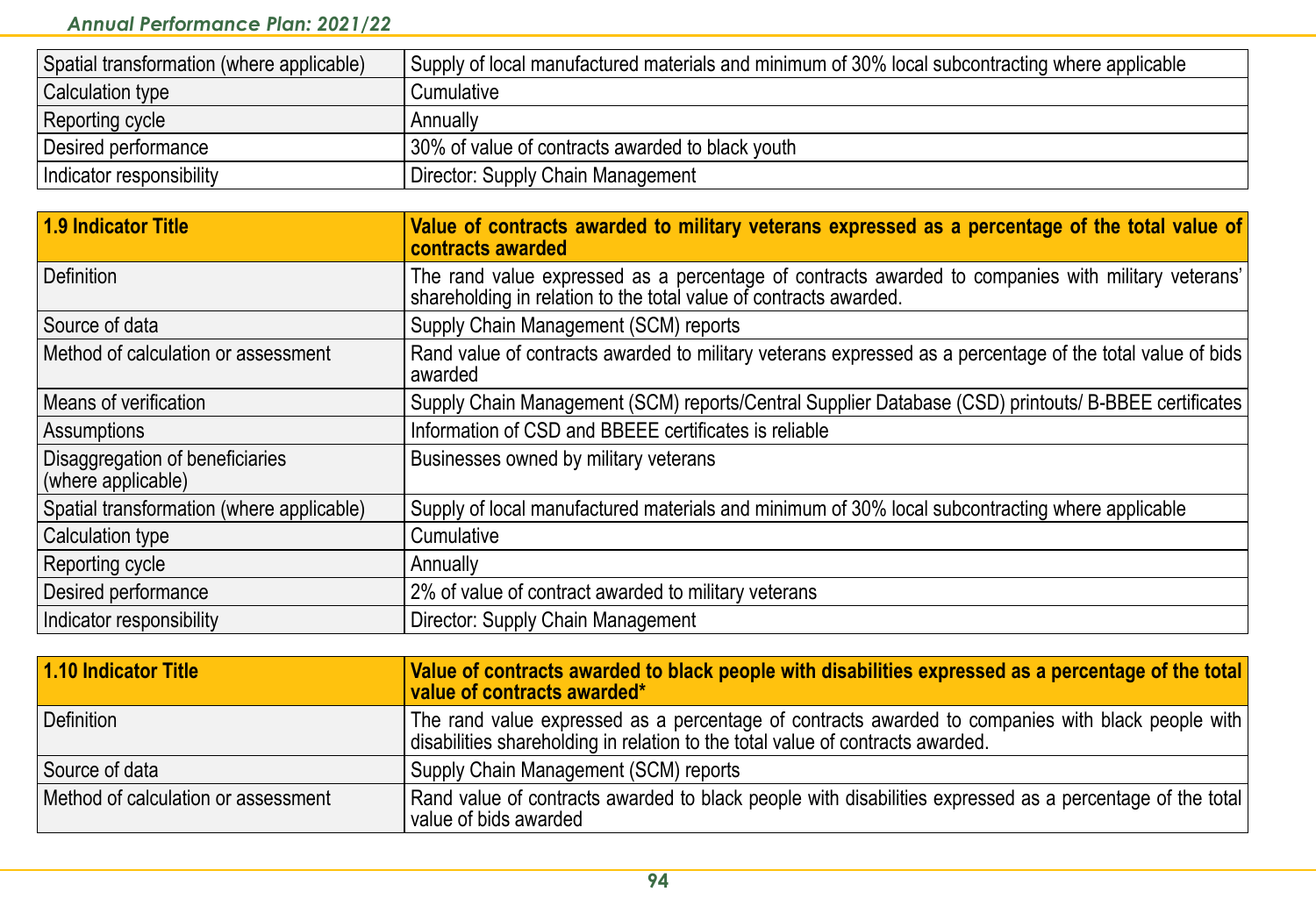| Means of verification                                 | Supply Chain Management (SCM) reports/Central Supplier Database (CSD) printouts/ B-BBEE certificates |
|-------------------------------------------------------|------------------------------------------------------------------------------------------------------|
| Assumptions                                           | Information of CSD and BBEEE certificates is reliable                                                |
| Disaggregation of beneficiaries<br>(where applicable) | Businesses owned by black people with disabilities                                                   |
| Spatial transformation (where applicable)             | Supply of local manufactured materials and minimum of 30% local subcontracting where applicable      |
| Calculation type                                      | Cumulative                                                                                           |
| Reporting cycle                                       | Annually                                                                                             |
| Desired performance                                   | 2% of value of contract awarded to military veterans                                                 |
| Indicator responsibility                              | Director: Supply Chain Management                                                                    |

# **PROGRAMME 2: PUBLIC WORKS INFRASTRUCTURE**

| 2.1 Indicator Title                                  | Number of infrastructure designs ready for tender                                                                                                               |
|------------------------------------------------------|-----------------------------------------------------------------------------------------------------------------------------------------------------------------|
| Definition                                           | Identifies the number of capital infrastructure designs ready for tender intended to facilitate the delivery of<br>building infrastructure to user departments. |
| Source of data                                       | IPIP/ Infrastructure plans and tender documentation Infrastructure Delivery Improvement Plan (IDIP)                                                             |
| Method of calculation or assessment                  | Simple count of building infrastructure designs.                                                                                                                |
| Means of verification                                | Approved documentation by the delegated authority which may include tender documentation, list of<br>designs completed and approved design checklists.          |
| Assumptions                                          | No delays resulting from changes in tender specifications/scope creep/changes in design/ withdrawal of<br>projects                                              |
| beneficiaries<br>Disaggregation<br>of<br>applicable) | (where   Not applicable                                                                                                                                         |
| Spatial transformation (where applicable)            | Not applicable                                                                                                                                                  |
| Calculation type                                     | Cumulative                                                                                                                                                      |
| Reporting cycle                                      | Quarterly                                                                                                                                                       |
| Desired performance                                  | 368 Building infrastructure designs ready for tender.                                                                                                           |
| Indicator responsibility                             | Director: Planning and Design                                                                                                                                   |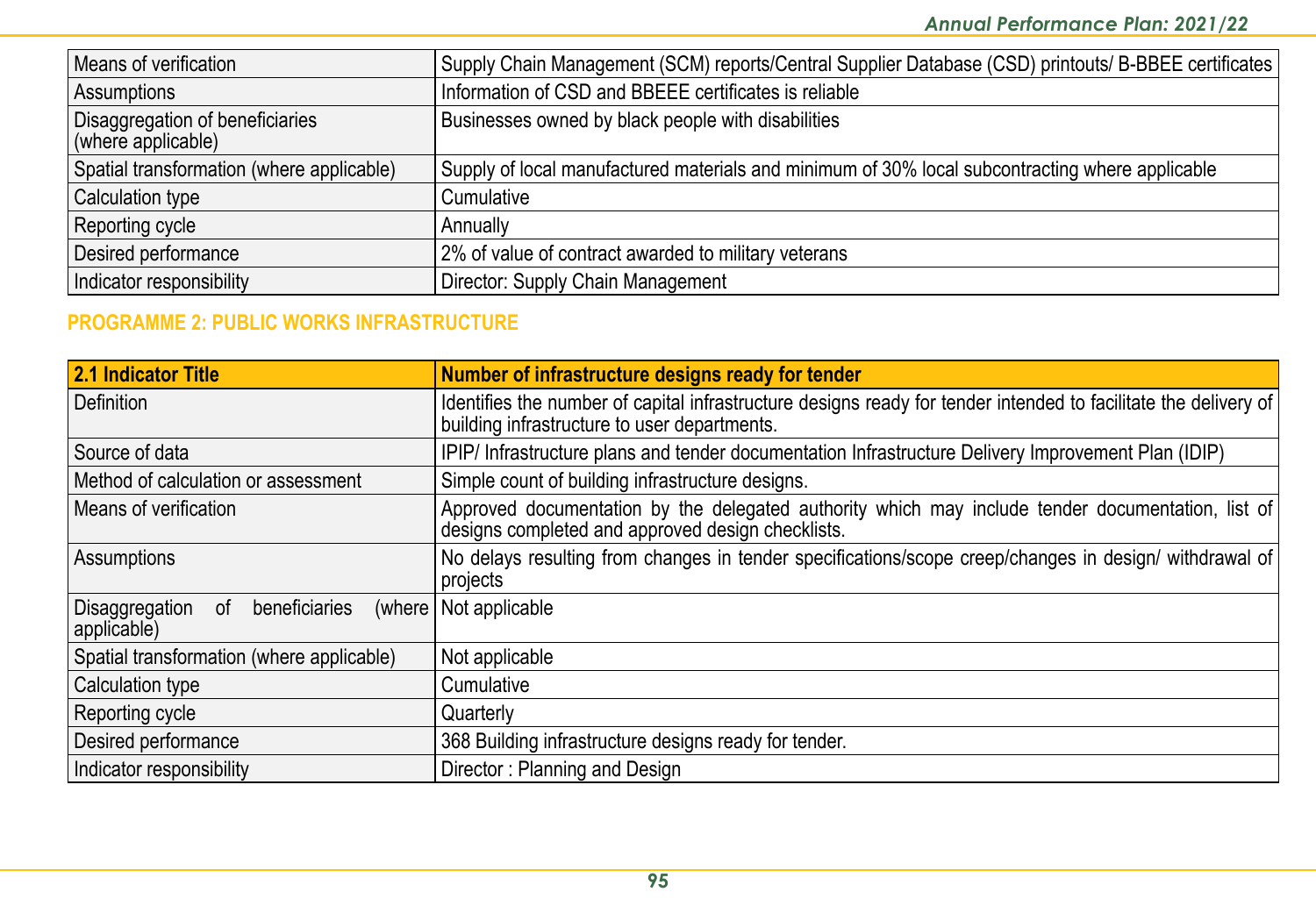| 2.2. Indicator Title                                  | Number of capital infrastructure projects completed                                                |
|-------------------------------------------------------|----------------------------------------------------------------------------------------------------|
| Definition                                            | Identifies the number of capital infrastructure projects completed.                                |
| Source of data                                        | Project files or Infrastructure Delivery Improvement Plan (IDIP)                                   |
| Method of calculation or assessment                   | Simple count of the capital infrastructure projects completed.                                     |
| Means of verification                                 | Practical completion certificate, variation orders, extension of time (if applicable).             |
| Assumptions                                           | Accurate information on capital infrastructure projects completed supported by evidence            |
| Disaggregation of beneficiaries<br>(where applicable) | Local communities and overall citizens of Mpumalanga                                               |
| Spatial transformation (where applicable)             | Improved access to education, health care, information hubs and social welfare across the Province |
| Calculation type                                      | Cumulative                                                                                         |
| Reporting cycle                                       | Quarterly                                                                                          |
| Desired performance                                   | 415 capital infrastructure projects completed                                                      |
| Indicator responsibility                              | Director: Construction                                                                             |

| 2.3. Indicator Title                                  | Number of planned maintenance projects awarded                                                                     |
|-------------------------------------------------------|--------------------------------------------------------------------------------------------------------------------|
| Definition                                            | Identifies the number of planned maintenance projects award to contractors and service providers for<br>execution. |
| Source of data                                        | The information comes from the list of planned maintenance projects awarded to successful bidders.                 |
| Method of calculation or assessment                   | Simple count of planned maintenance projects awarded.                                                              |
| Means of verification                                 | Letters of award                                                                                                   |
| Assumptions                                           | Accurate information on maintenance projects completed supported by evidence                                       |
| Disaggregation of beneficiaries<br>(where applicable) | Not applicable                                                                                                     |
| Spatial transformation (where applicable)             | Not applicable                                                                                                     |
| Calculation type                                      | Cumulative                                                                                                         |
| Reporting cycle                                       | Quarterly                                                                                                          |
| Desired performance                                   | 12 maintenance projects awarded                                                                                    |
| Indicator responsibility                              | Director: Maintenance                                                                                              |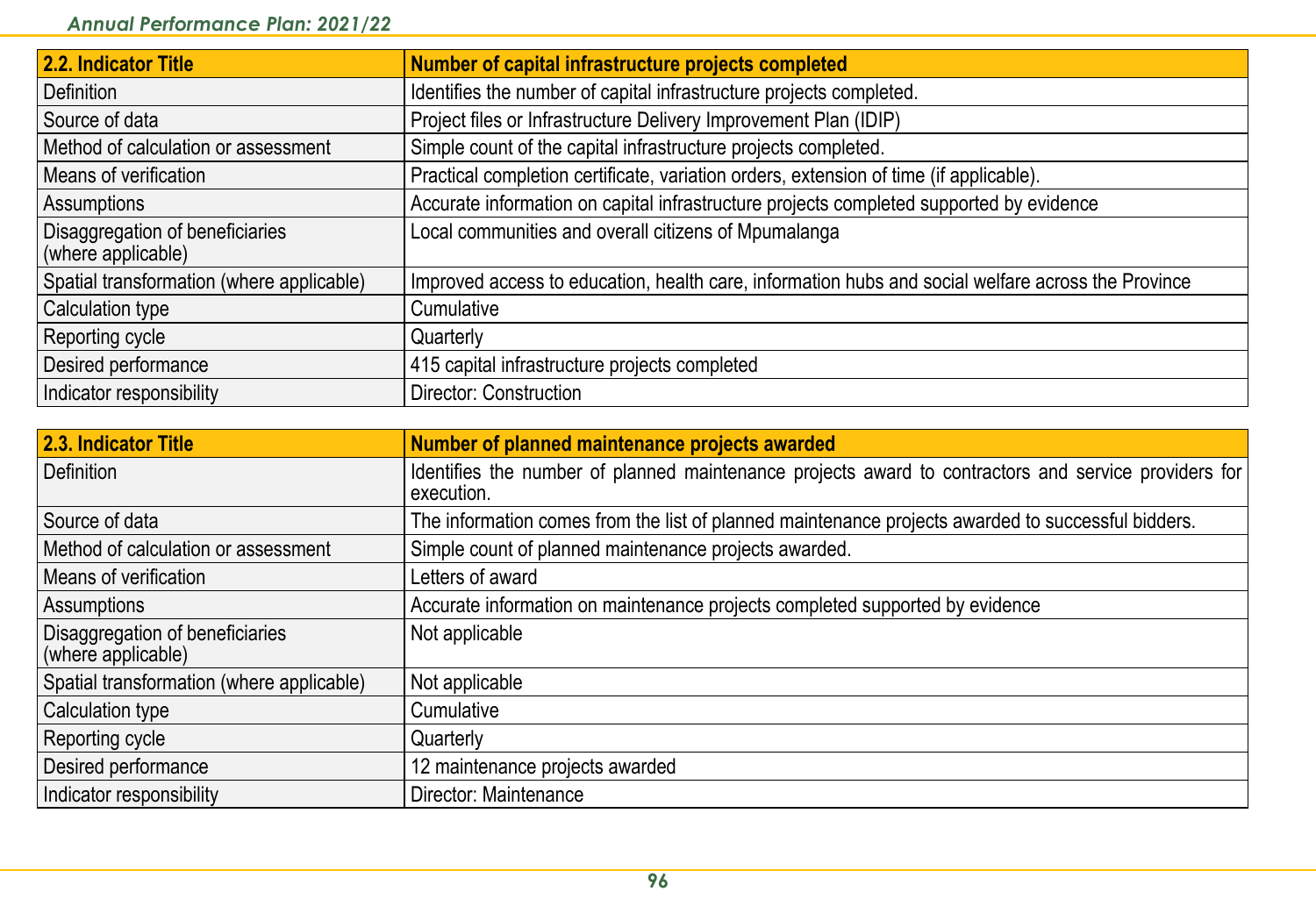| 2.4 Indicator Title                                   | Number of planned maintenance projects completed                             |
|-------------------------------------------------------|------------------------------------------------------------------------------|
| Definition                                            | Identifies the number of planned maintenance projects completed              |
| Source of data                                        | Project files/ Building Maintenance Plan.                                    |
| Method of calculation or assessment                   | Simple count of maintenance projects completed                               |
| Means of verification                                 | Works order. appointment letter, practical completion certificate            |
| Assumptions                                           | Accurate information on maintenance projects completed supported by evidence |
| Disaggregation of beneficiaries<br>(where applicable) | Not applicable                                                               |
| Spatial transformation (where applicable)             | Not applicable                                                               |
| Calculation type                                      | Cumulative                                                                   |
| Reporting cycle                                       | Quarterly                                                                    |
| Desired performance                                   | 13 maintenance projects completed                                            |
| Indicator responsibility                              | Director: Maintenance                                                        |

| 2.5 Indicator Title                                   | Number of condition assessments conducted on state-owned buildings                                                                                                                                                                                 |
|-------------------------------------------------------|----------------------------------------------------------------------------------------------------------------------------------------------------------------------------------------------------------------------------------------------------|
| Definition                                            | To determine specific conditions of state owned buildings Further the condition of the building will be<br>expressed in various ratings/ categories which range from i.e. C1 = very poor; C2 = Poor; C3 = Fair; C4 =<br>Good and $C5$ = Excellent. |
| Source of data                                        | Conditional assessment reports.                                                                                                                                                                                                                    |
| Method of calculation or assessment                   | Simple count of the number of condition assessments conducted                                                                                                                                                                                      |
| Means of verification                                 | Completed condition assessments reports.                                                                                                                                                                                                           |
| Assumptions                                           | Condition assessment done in line with building legislation and norms and standards                                                                                                                                                                |
| Disaggregation of beneficiaries<br>(where applicable) | Not applicable                                                                                                                                                                                                                                     |
| Spatial transformation (where applicable)             | Not applicable                                                                                                                                                                                                                                     |
| Calculation type                                      | Cumulative                                                                                                                                                                                                                                         |
| Reporting cycle                                       | Quarterly                                                                                                                                                                                                                                          |
| Desired performance                                   | Condition assessment conducted on 50 state-owned buildings                                                                                                                                                                                         |
| Indicator responsibility                              | Director: Property Planning                                                                                                                                                                                                                        |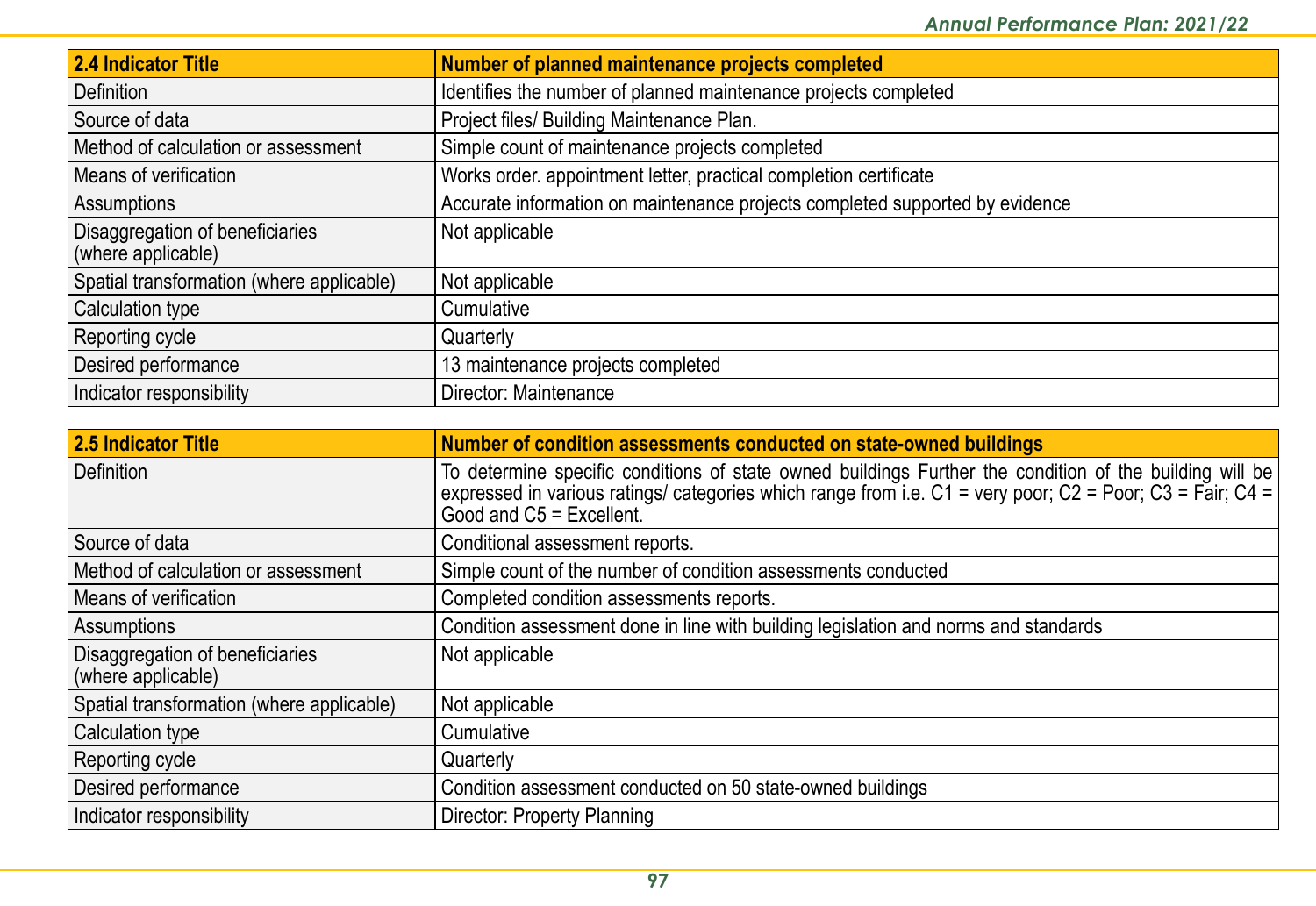| 2.6 Indicator Title                                   | Number of shared office accommodation receiving facilities management services                                                                                                                                                                                        |
|-------------------------------------------------------|-----------------------------------------------------------------------------------------------------------------------------------------------------------------------------------------------------------------------------------------------------------------------|
| Definition                                            | All services rendered in order to enable a facility to function optimally to meet service delivery objectives.                                                                                                                                                        |
| Source of data                                        | List of properties where facilities management services are rendered through day to day maintenance<br>activities. Services include cleaning, greening, beautification, and interior decoration, electronic, electrical,<br>and mech<br>contractors in all districts. |
| Method of calculation or assessment                   | Simple count of number of properties that received facilities management services                                                                                                                                                                                     |
| Means of verification                                 | List of all maintenance activities completed per facility, supported by works-orders and or completion<br>certificates                                                                                                                                                |
| Assumptions                                           | Works carried out in line with the National Immovable Asset Maintenance Management Standard, 2017                                                                                                                                                                     |
| Disaggregation of beneficiaries<br>(where applicable) | Not applicable                                                                                                                                                                                                                                                        |
| Spatial transformation (where applicable)             | Not applicable                                                                                                                                                                                                                                                        |
| Calculation type                                      | Cumulative                                                                                                                                                                                                                                                            |
| Reporting cycle                                       | Annually                                                                                                                                                                                                                                                              |
| Desired performance                                   | 8 Shared buildings received facilities management services                                                                                                                                                                                                            |
| Indicator responsibility                              | <b>Director: Facilities Operations</b>                                                                                                                                                                                                                                |

| 2.7 Indicator Title                                   | Number of leases concluded in respect of office accommodation |
|-------------------------------------------------------|---------------------------------------------------------------|
| Definition                                            | Office accommodation leased out to government institutions    |
| Source of data                                        | Lease register                                                |
| Method of calculation or assessment                   | Simple count of the number of leases concluded                |
| Means of verification                                 | Lease agreements signed by the Lessor and Lessee              |
| Assumptions                                           | Optimal utilisation of procured office space                  |
| Disaggregation of beneficiaries<br>(where applicable) | Not applicable                                                |
| Spatial transformation (where applicable)             | Not applicable                                                |
| Calculation type                                      | Cumulative                                                    |
| Reporting cycle                                       | Annually                                                      |
| Desired performance                                   | 18 Leases concluded in respect of office accommodation        |
| Indicator responsibility                              | Director: Real Estate                                         |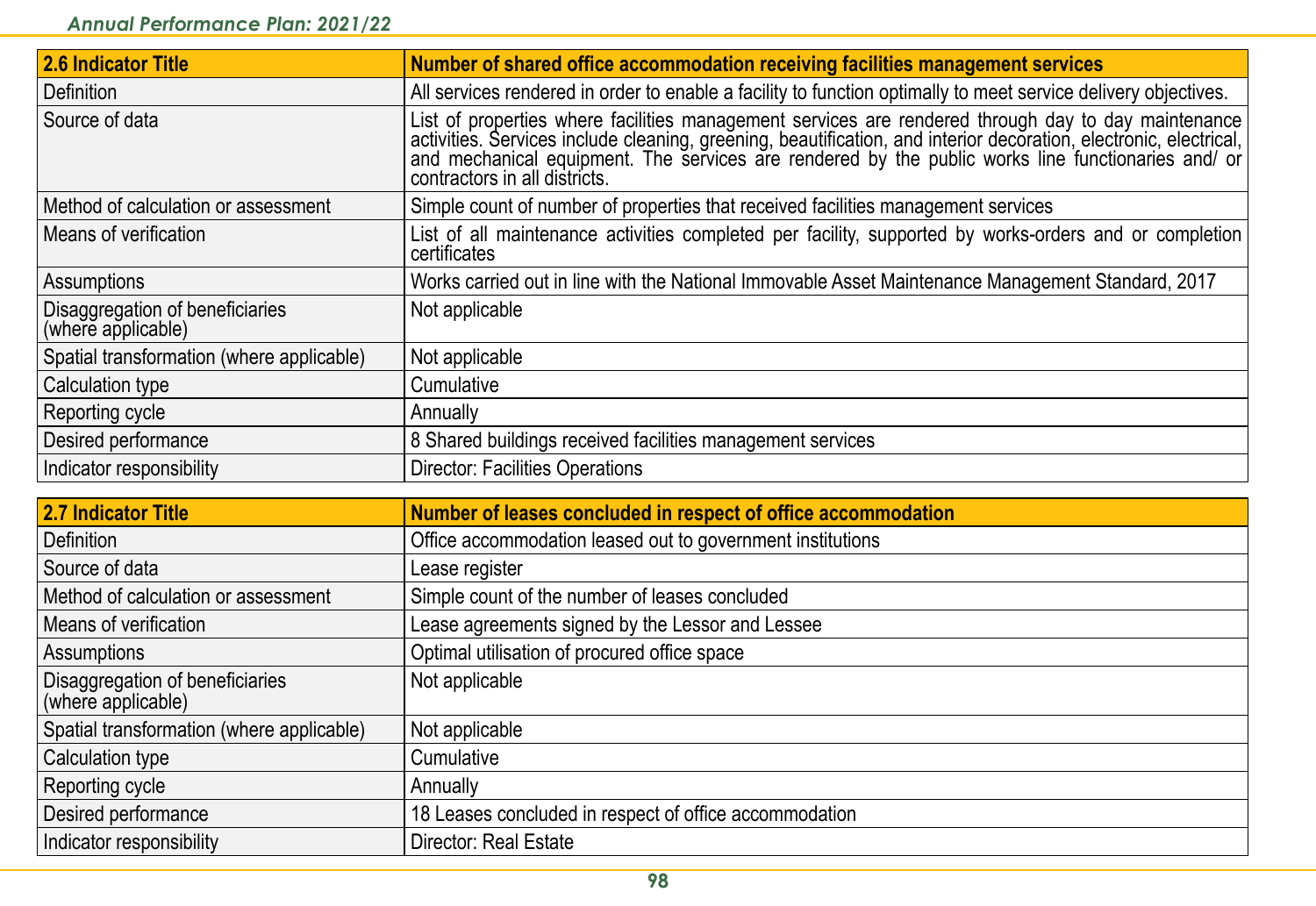# **PROGRAMME 3: TRANSPORT INFRASTRUCTURE**

| 3.1 Indicator Title                                   | Number of kilometres of surfaced roads visually assessed as per applicable TMH manual |
|-------------------------------------------------------|---------------------------------------------------------------------------------------|
| Definition                                            | Conduct visual condition assessments of surfaced roads at a network level             |
| Source of data                                        | RAMS condition assessment report                                                      |
| Method of calculation or assessment                   | Reported number of kilometres along the centre line                                   |
| Means of verification                                 | List of surfaced roads assessed                                                       |
| Assumptions                                           | Information captured on the RAMS system is up to date.                                |
| Disaggregation of beneficiaries (where<br>applicable) | Across the Province                                                                   |
| Spatial transformation (where applicable)             | Across the Province                                                                   |
| Calculation type                                      | Non-cumulative                                                                        |
| Reporting cycle                                       | Annually                                                                              |
| Desired performance                                   | 3 000 Kilometres of surfaced road visually assessed                                   |
| Indicator responsibility                              | Director: Transport Infrastructure Planning                                           |

| 3.2 Indicator Title                                   | Number of kilometres of gravel roads visually assessed as per the applicable TMH manual |
|-------------------------------------------------------|-----------------------------------------------------------------------------------------|
| Definition                                            | Conduct visual condition assessments of gravel roads at a network level                 |
| Source of data                                        | RAMS condition assessment report                                                        |
| Method of calculation or assessment                   | Simple count of km's along all provincial proclaimed roads assessed                     |
| Means of verification                                 | List of gravel roads assessed                                                           |
| Assumptions                                           | Information captured on the RAMS system is up to date.                                  |
| Disaggregation of beneficiaries<br>(where applicable) | Across the Province                                                                     |
| Spatial transformation (where applicable)             | Across the Province                                                                     |
| Calculation type                                      | Non-Cumulative                                                                          |
| Reporting cycle                                       | Annually or every 2nd year                                                              |
| Desired performance                                   | 3 500 Kilometres of gravel roads visually assessed                                      |
| Indicator responsibility                              | Director: Transport Infrastructure Planning                                             |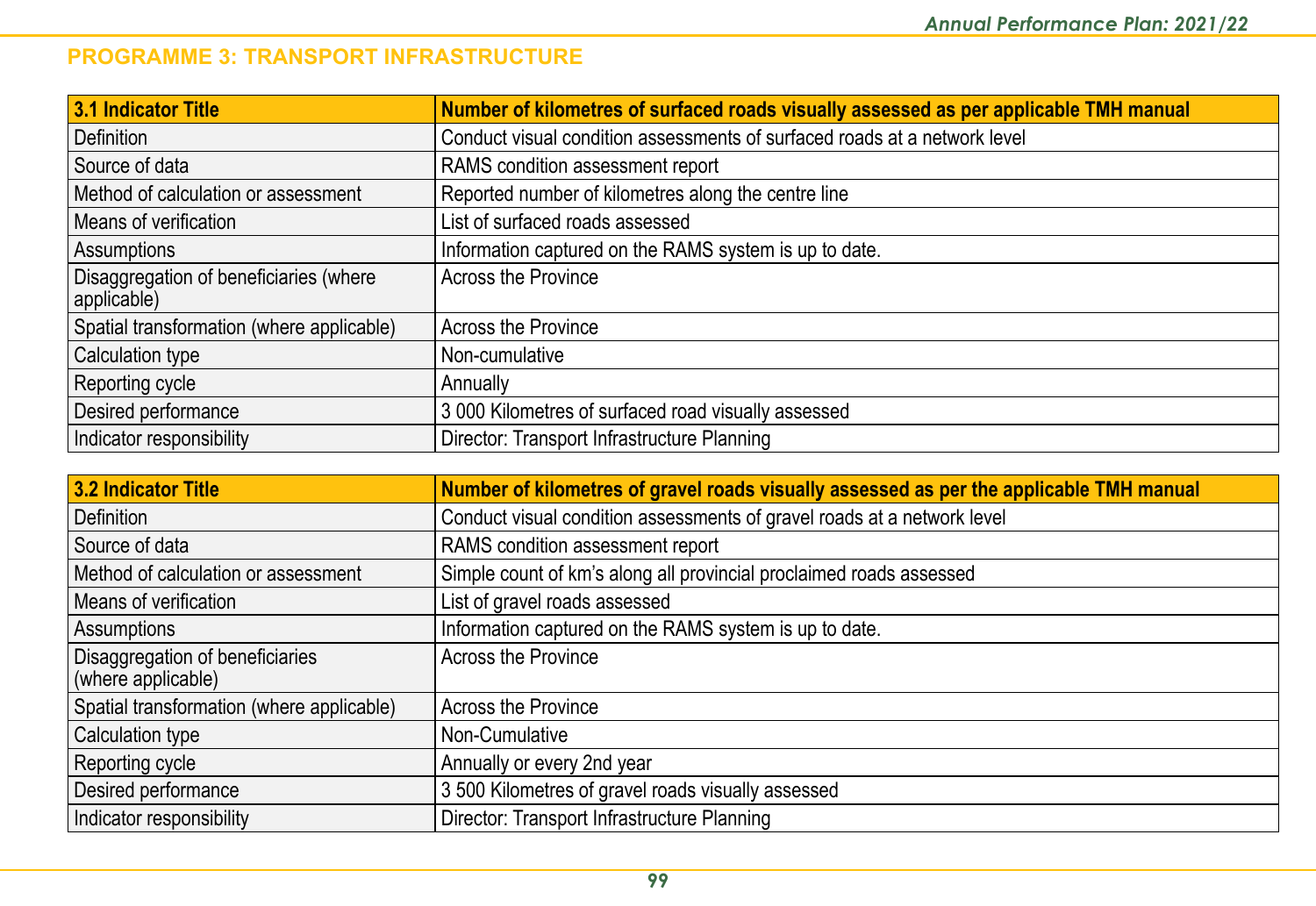| 3.3 Indicator Title                                   | Number of infrastructure designs completed                                                                                                          |
|-------------------------------------------------------|-----------------------------------------------------------------------------------------------------------------------------------------------------|
| Definition                                            | Total number of designs completed for roads infrastructure projects                                                                                 |
| Source of data                                        | Designs register or reports                                                                                                                         |
| Method of calculation or assessment                   | Simple count of the number of designs completed                                                                                                     |
| Means of verification                                 | Approved documentation by the delegated authority which may include tender documentation, list of designs completed and approved design checklists. |
| Assumptions                                           | No delays resulting from changes in tender specifications/scope creep/changes in design/ withdrawal of<br>projects                                  |
| Disaggregation of beneficiaries<br>(where applicable) | All road users across the Province                                                                                                                  |
| Spatial transformation (where applicable)             | Improved access and mobility across the Province                                                                                                    |
| Calculation type                                      | Cumulative                                                                                                                                          |
| Reporting cycle                                       | Quarterly                                                                                                                                           |
| Desired performance                                   | 11 Roads infrastructure designs completed                                                                                                           |
| Indicator responsibility                              | Director: Design and Material                                                                                                                       |

| <b>3.4 Indicator Title</b>                            | Number of kilometres of gravel roads upgraded to surfaced roads                                                                                              |
|-------------------------------------------------------|--------------------------------------------------------------------------------------------------------------------------------------------------------------|
| Definition                                            | Total number of kilometres of roads upgraded from a gravel standard to a surfaced road (blacktop, block)<br>paving or concrete).                             |
| Source of data                                        | Primary - Signed certificates of (practical) completion including details of the works, and/or<br>Secondary – Signed progress reports, payments certificates |
| Method of calculation or assessment                   | Timeous submission of data, poor quality or inaccurate data                                                                                                  |
| Means of verification                                 | Practical completion certificates for completed projects and signed progress reports for ongoing projects                                                    |
| Assumptions                                           | Annual budget optimised                                                                                                                                      |
| Disaggregation of beneficiaries<br>(where applicable) | All road users across the Province                                                                                                                           |
| Spatial transformation (where applicable)             | Improved access and mobility across the Province                                                                                                             |
| Calculation type                                      | Cumulative                                                                                                                                                   |
| Reporting cycle                                       | Quarterly                                                                                                                                                    |
| Desired performance                                   | 33 Kilometres of gravel roads upgraded to surfaced roads                                                                                                     |
| Indicator responsibility                              | Director: Transport Infrastructure Construction                                                                                                              |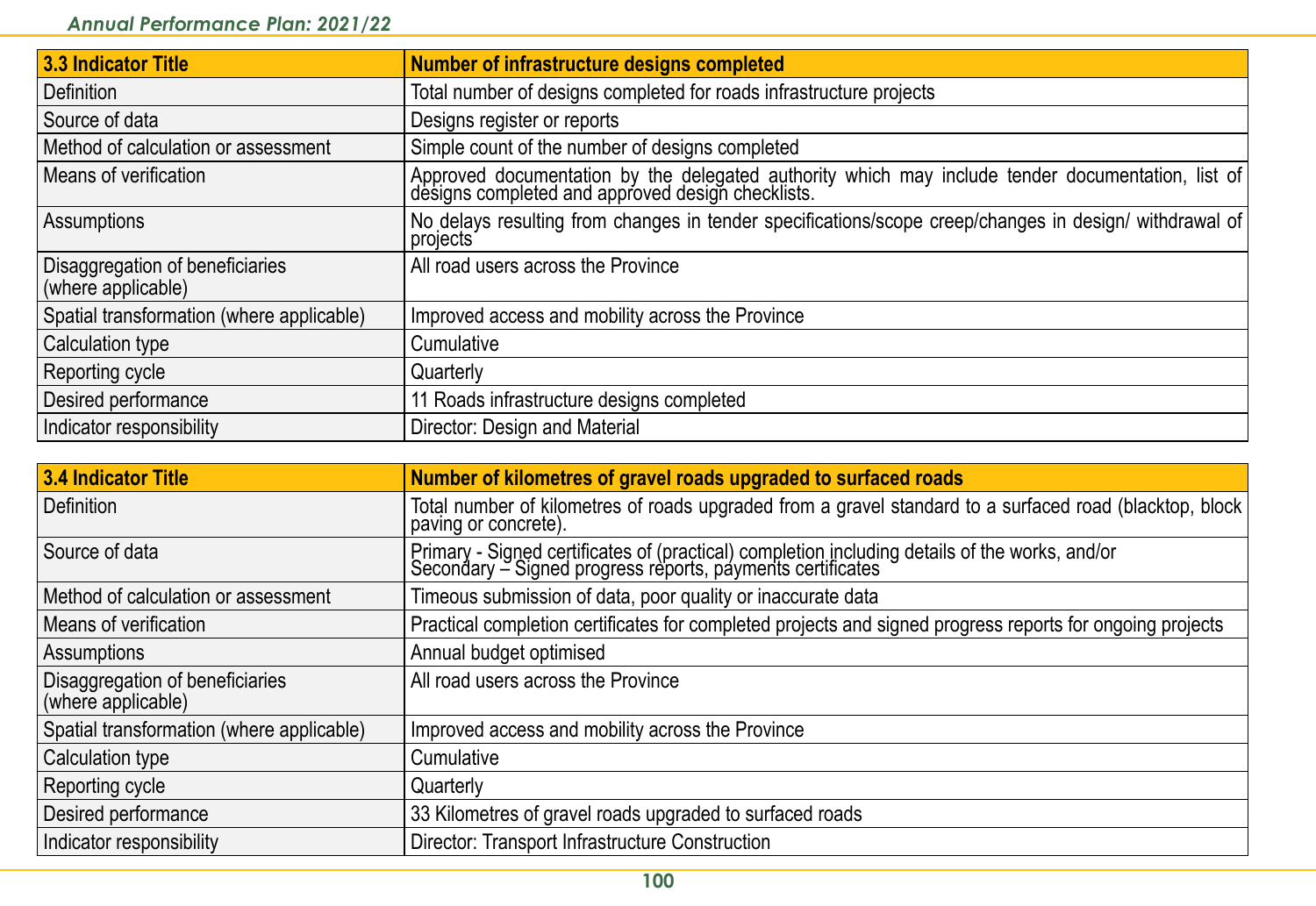| 3.5 Indicator Title                                   | <b>Number of IRMA projects completed</b>                                                                                                                     |
|-------------------------------------------------------|--------------------------------------------------------------------------------------------------------------------------------------------------------------|
| Definition                                            | Stream culverts, bus shelters and footbridges constructed to provide access to amenities for rural<br>communities                                            |
| Source/collection of data                             | Primary - Signed certificates of (practical) completion including details of the works, and/or<br>Secondary – Signed progress reports, payments certificates |
| Method of calculation or assessment                   | Simple count of completed projects                                                                                                                           |
| Means of verification                                 | Practical completion certificates for completed projects and signed progress reports for ongoing projects                                                    |
| Assumptions                                           | Annual budget optimised                                                                                                                                      |
| Disaggregation of beneficiaries<br>(where applicable) | All road users across the Province                                                                                                                           |
| Spatial transformation (where applicable)             | Improved access and mobility across the Province                                                                                                             |
| Calculation type                                      | Cumulative                                                                                                                                                   |
| Reporting cycle                                       | Quarterly                                                                                                                                                    |
| Desired performance                                   | 3 IRMA projects completed                                                                                                                                    |
| Indicator responsibility                              | Director: Infrastructure Operations                                                                                                                          |

| 3.6 Indicator Title                       | Number of kilometres of roads paved                                                                       |
|-------------------------------------------|-----------------------------------------------------------------------------------------------------------|
| Definition                                | Use of paving bricks to surface roads                                                                     |
| Source/collection of data                 | Primary - Signed certificates of (practical) completion including details of the works, and/or            |
|                                           | Secondary – Signed progress reports, payments certificates                                                |
| Method of calculation or assessment       | Simple count of completed projects                                                                        |
| Means of verification                     | Practical completion certificates for completed projects and signed progress reports for ongoing projects |
| Assumptions                               | Annual budget optimised                                                                                   |
| Disaggregation of beneficiaries           | Mkhondo, Chief Albert Luthuli, Dr JS Moroka, Nkomazi, Thembisile Hani, Emakhazeni, Bushbuckridge,         |
| (where applicable)                        | Dipaleseng, Dr Pixley ka Isaka Seme, Lekwa and Thaba Chweu Local Municipalities.                          |
| Spatial transformation (where applicable) | Improved access and mobility across specific municipalities                                               |
| Calculation type                          | Cumulative                                                                                                |
| Reporting cycle                           | Quarterly                                                                                                 |
| Desired performance                       | 5 Kilometres of roads paved                                                                               |
| Indicator responsibility                  | Director: Transport Infrastructure Construction                                                           |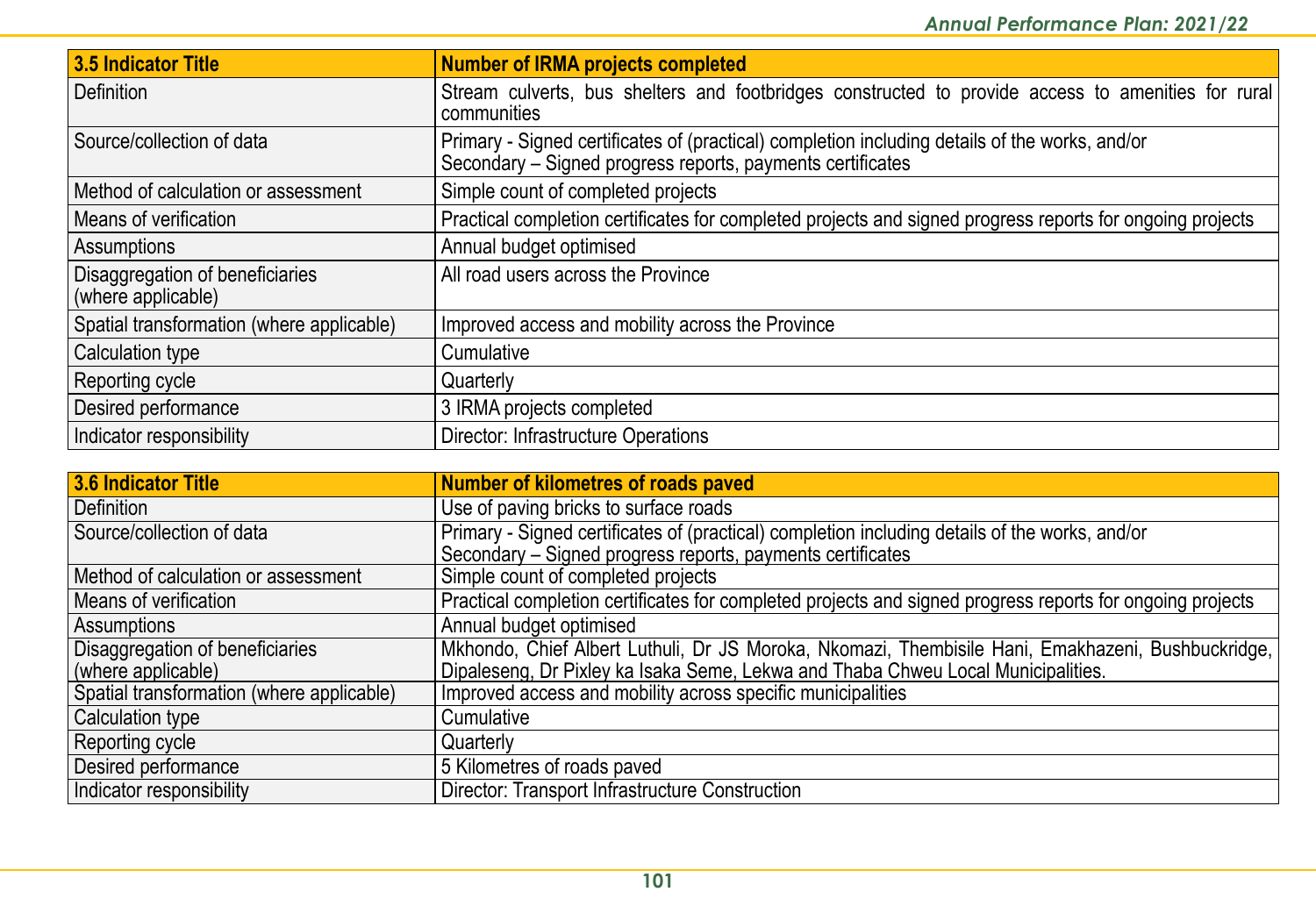| 3.7 Indicator Title                                   | Number of lane-km of surfaced roads rehabilitated                                                                                                            |
|-------------------------------------------------------|--------------------------------------------------------------------------------------------------------------------------------------------------------------|
| Definition                                            | Area of surfaced roads rehabilitated measured by lane km/square metres which does not increase the<br>design life of the road                                |
| Source of data                                        | Primary - Signed certificates of (practical) completion including details of the works, and/or<br>Secondary – Signed progress reports, payments certificates |
| Method of calculation or assessment                   | Area rehabilitated measured in lane $km -$ multiply the $km$ rehabilitated $x$ 2 lanes                                                                       |
| Means of verification                                 | Primary - Signed certificates of (practical) completion including details of the works, and/or<br>Secondary - Signed progress reports, payments certificates |
| Assumptions                                           | Annual budget optimised                                                                                                                                      |
| Disaggregation of beneficiaries<br>(where applicable) | All road users across the Province                                                                                                                           |
| Spatial transformation (where applicable)             | Improved access and mobility across the Province                                                                                                             |
| Calculation type                                      | Cumulative year end                                                                                                                                          |
| Reporting cycle                                       | Quarterly                                                                                                                                                    |
| Desired performance                                   | 66 Lane kilometres of surfaced roads rehabilitated                                                                                                           |
| Indicator responsibility                              | Director: Transport Infrastructure Maintenance                                                                                                               |

| 3.8 Indicator Title                                   | Number of square meters of surfaced roads resealed                                                                                                                                            |
|-------------------------------------------------------|-----------------------------------------------------------------------------------------------------------------------------------------------------------------------------------------------|
| Definition                                            | The application of a bituminous seal including aggregate to a surfaced road in square metres                                                                                                  |
| Source of data                                        | Primary - Signed certificates of (practical) completion including details of the works, and/or<br>Secondary – Signed progress reports, payments certificates                                  |
| Method of calculation or assessment                   | Area resealed measured in square meters (m <sup>2</sup> )                                                                                                                                     |
| Means of verification                                 | Practical completion certificates for completed projects and signed progress reports for ongoing projects/<br>works order (CSI) if works are completed in-house/ quarterly performance report |
| Assumptions                                           | Annual budget optimised                                                                                                                                                                       |
| Disaggregation of beneficiaries<br>(where applicable) | All road users across the Province                                                                                                                                                            |
| Spatial transformation (where applicable)             | Improved access and mobility across the Province                                                                                                                                              |
| Calculation type                                      | Cumulative                                                                                                                                                                                    |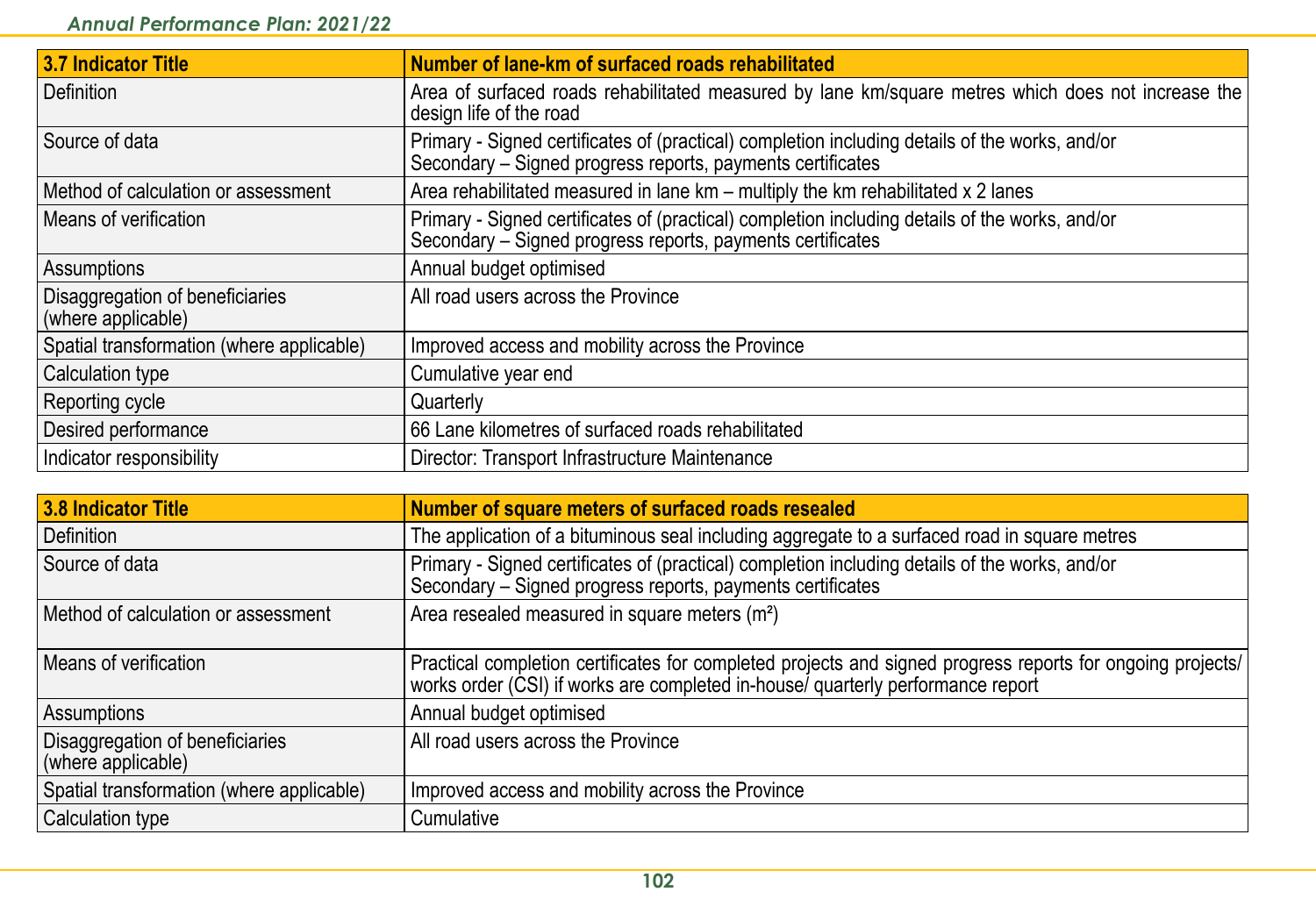| Reporting cycle          | Quarterly                                                                |
|--------------------------|--------------------------------------------------------------------------|
| Desired performance      | 466<br>667 <sup>-</sup> 667،<br>Square metres of surfaced roads resealed |
| Indicator responsibility | Transport Infrastructure Maintenance<br>Director:                        |

| 3.9 Indicator Title                                   | Number of kilometres of gravel roads re-gravelled                                                                                                                                                              |
|-------------------------------------------------------|----------------------------------------------------------------------------------------------------------------------------------------------------------------------------------------------------------------|
| Definition                                            | The kilometres of new gravel wearing course added to an existing gravel road                                                                                                                                   |
| Source of data                                        | Primary - Signed certificates of (practical) completion including details of the works, and/or works-orders<br>Secondary - Signed progress reports (districts)/ payment certificates (not applicable to DPWRT) |
| Method of calculation or assessment                   | Kilometres length determined by: Measure of equivalent full width kilometers of regravelled road                                                                                                               |
| Means of verification                                 | Completion certificates or authorised work sheets from routine maintenance teams and/or contractors at<br>cost centres/ districts                                                                              |
| Assumptions                                           | Annual budgets optimised                                                                                                                                                                                       |
| Disaggregation of beneficiaries<br>(where applicable) | All road users across the Province                                                                                                                                                                             |
| Spatial transformation (where applicable)             | Improved access and mobility across the Province                                                                                                                                                               |
| Calculation type                                      | Cumulative                                                                                                                                                                                                     |
| Reporting cycle                                       | Quarterly                                                                                                                                                                                                      |
| Desired performance                                   | 206 Kilometres of gravel roads re-gravelled                                                                                                                                                                    |
| Indicator responsibility                              | Director: Transport Infrastructure Maintenance                                                                                                                                                                 |

| 3.10 Indicator Title                | Number of square meters of blacktop patching                                                                                                                                                                  |
|-------------------------------------|---------------------------------------------------------------------------------------------------------------------------------------------------------------------------------------------------------------|
| Definition                          | Total number of square metres of repairs that included a base repair and surfacing on a surfaced road.<br>"Plugging" of potholes are considered to be a temporary action and is excluded from this indicator. |
| Source of data                      | Authorised work sheets or completion certificates from routine maintenance teams and/or contractors at<br>cost centres/ districts / Interim and final payment certificates                                    |
| Method of calculation or assessment | Area patched measured in square meters                                                                                                                                                                        |
| Means of verification               | Completion certificates or authorised work sheets from routine maintenance teams and/or contracts at cost<br>centres/districts and or interim/final payment certificates                                      |
| Assumptions                         | Annual budget optimised                                                                                                                                                                                       |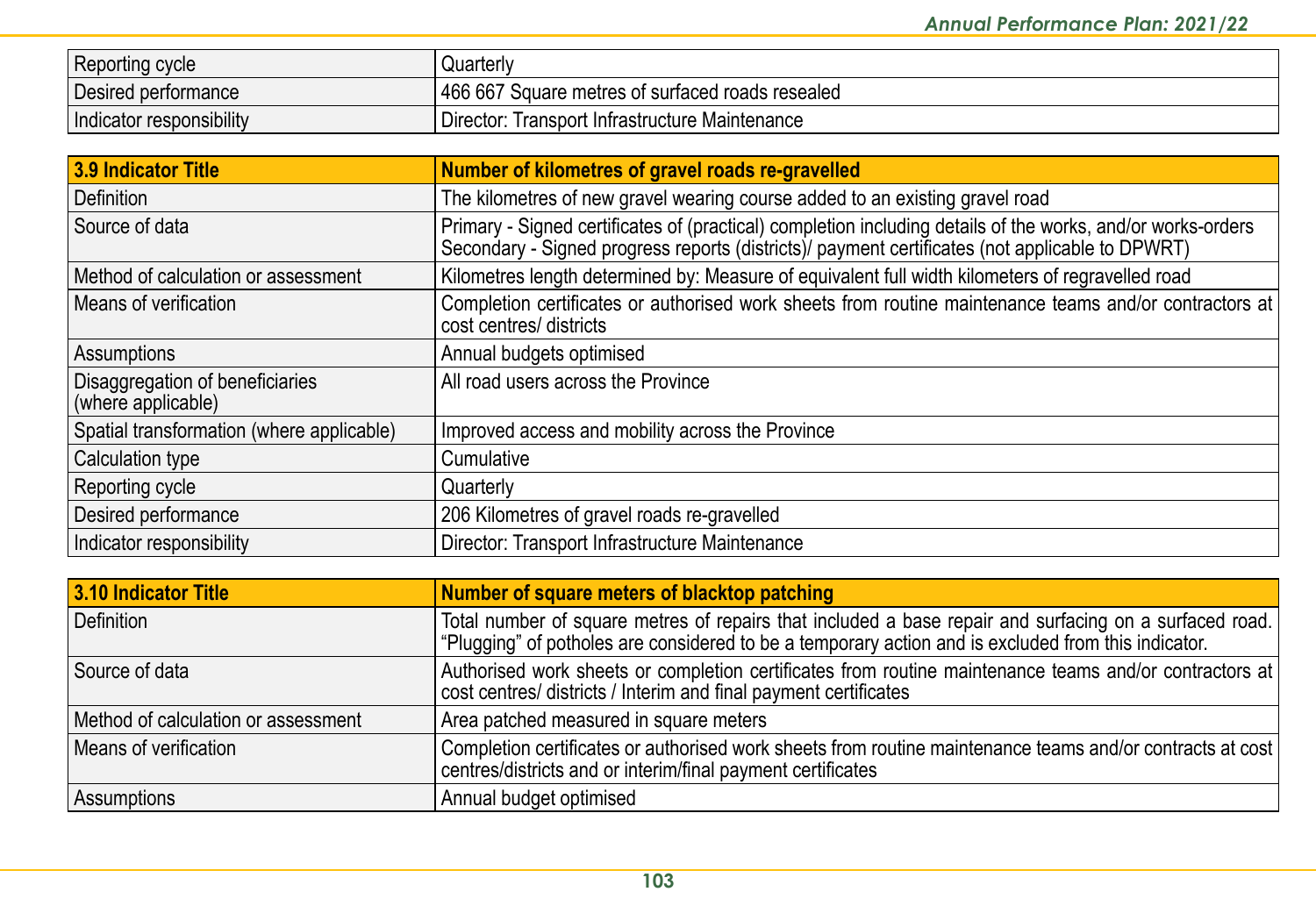| Disaggregation of beneficiaries<br>(where applicable) | All road users across the Province               |
|-------------------------------------------------------|--------------------------------------------------|
| Spatial transformation (where applicable)             | Improved access and mobility across the Province |
| Calculation type                                      | Cumulative                                       |
| Reporting cycle                                       | Quarterlv                                        |
| Desired performance                                   | 130 000 Square metres of potholes patched        |
| Indicator responsibility                              | Director: Transport Infrastructure Maintenance   |

| <b>Indicator Title</b>                                | Number of kilometres of gravel roads bladed                                                                                                                                              |
|-------------------------------------------------------|------------------------------------------------------------------------------------------------------------------------------------------------------------------------------------------|
| Definition                                            | Blading of gravel roads by means of a grader                                                                                                                                             |
| Source of data                                        | Authorised work sheets from routine maintenance teams and contractors at cost centres/ districts /<br>Certified interim and final payment certificates (not applicable if done in house) |
| Method of calculation or assessment                   | Measured length of road bladed                                                                                                                                                           |
| Means of verification                                 | Completion certificates or authorised work sheets from routine maintenance teams and/or contracts at<br>cost centres/districts and or interim/final payment certificates                 |
| Assumptions                                           | Annual budget optimised                                                                                                                                                                  |
| Disaggregation of beneficiaries<br>(where applicable) | All road users across the Province                                                                                                                                                       |
| Spatial transformation (where applicable)             | Improved access and mobility across the Province                                                                                                                                         |
| Calculation type                                      | Cumulative                                                                                                                                                                               |
| Reporting cycle                                       | Quarterly                                                                                                                                                                                |
| Desired performance                                   | 29 041 Square meters of gravel roads bladed                                                                                                                                              |
| Indicator responsibility                              | Director: Transport Infrastructure Maintenance                                                                                                                                           |

# **PROGRAMME 4: TRANSPORT OPERATIONS**

| 4.1 Indicator Title                 | Number of routes subsidised                             |
|-------------------------------------|---------------------------------------------------------|
| Definition                          | Approved subsidised routes serviced as per the contract |
| Source of data                      | Signed contracts, payment certificates                  |
| Method of calculation or assessment | Simple count                                            |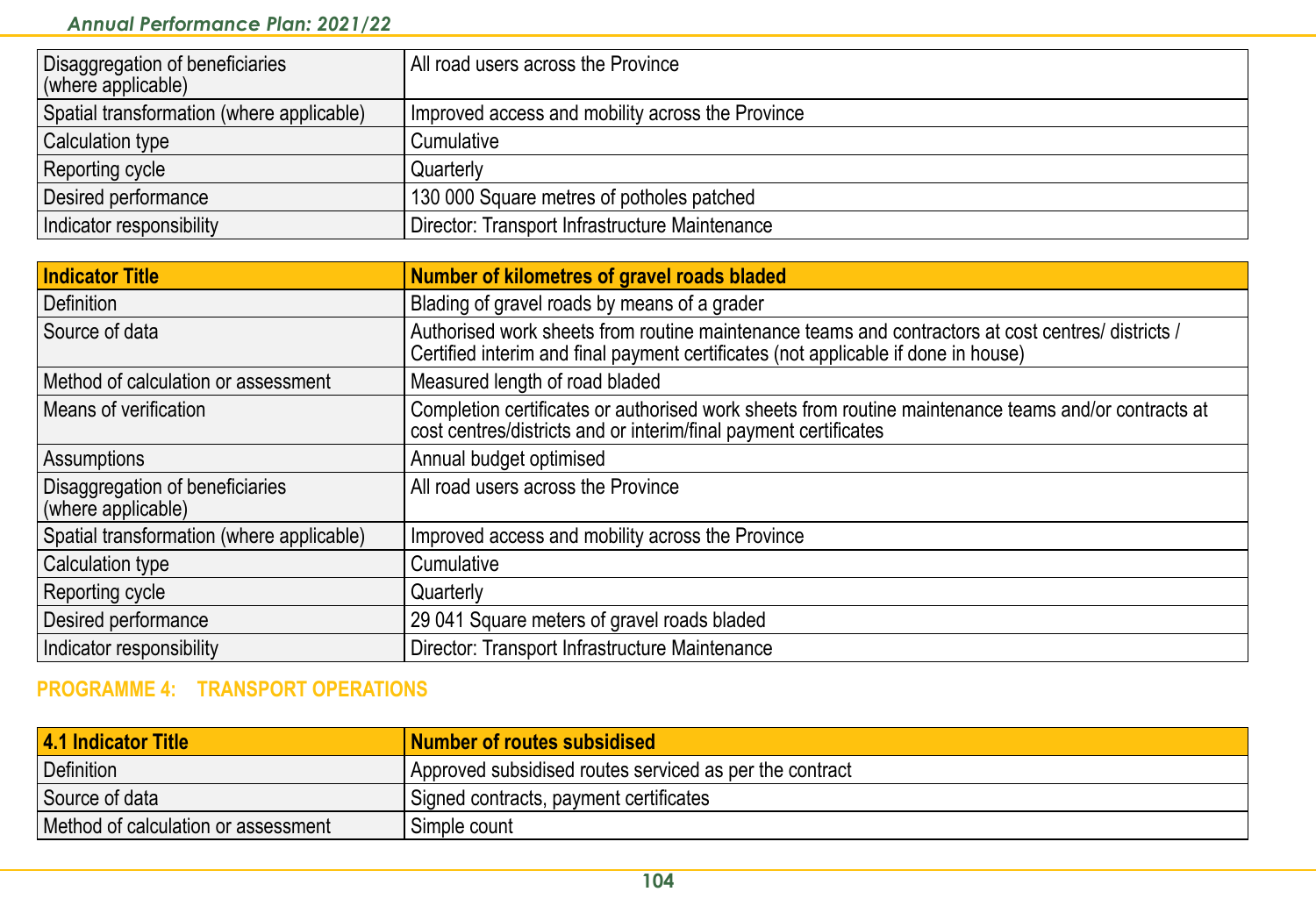| Payment certificate, Public Transport Operations Grant (PTOG) reports. |
|------------------------------------------------------------------------|
| Maximum commuters on public transport vehicles                         |
| Subsidised passengers across the Province                              |
| Improved mobility and affordability across the Province                |
| Non-cumulative                                                         |
| Quarterly                                                              |
| 154 Public transport routes subsidised                                 |
| Director: Empowerment and Institutional Management                     |
|                                                                        |

| 4.2 Indicator Title                                   | Number of vehicle kilometres subsidised                                               |
|-------------------------------------------------------|---------------------------------------------------------------------------------------|
| Definition                                            | Total number of kilometres operated by contracted service providers in line with PTOG |
| Source of data                                        | Signed contracts, payment certificates                                                |
| Method of calculation or assessment                   | Simple count                                                                          |
| Means of verification                                 | Payment certificate, Public Transport Operations Grant (PTOG) reports.                |
| Assumptions                                           | Maximum commuters on public transport vehicles                                        |
| Disaggregation of beneficiaries<br>(where applicable) | Subsidised passengers across the Province                                             |
| Spatial transformation (where applicable)             | Improved mobility and affordability across the Province                               |
| Calculation type                                      | Cumulative                                                                            |
| Reporting cycle                                       | Quarterly                                                                             |
| Desired performance                                   | 26 986 877 Vehicle kilometres subsidised                                              |
| Indicator responsibility                              | Director: Empowerment and Institutional Management                                    |

| 4.3 Indicator Title | Number of trips subsidised                                                                  |
|---------------------|---------------------------------------------------------------------------------------------|
| Definition          | Total number of subsidised trips operated by contracted service providers in line with PTOG |
| Source of data      | Signed contracts, payment certificates                                                      |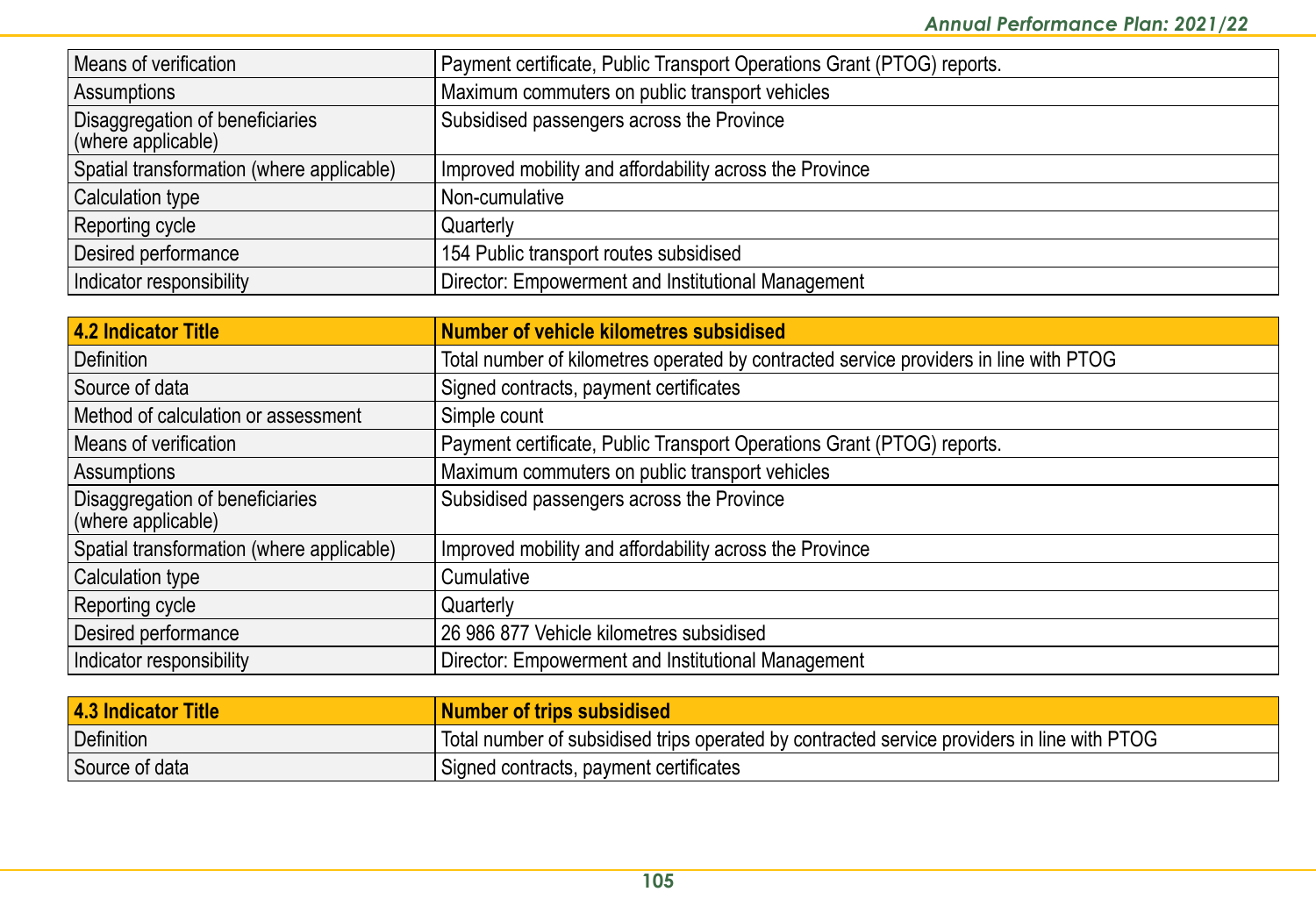| Method of calculation or assessment                   | Simple count                                                           |
|-------------------------------------------------------|------------------------------------------------------------------------|
| Means of verification                                 | Payment certificate, Public Transport Operations Grant (PTOG) reports. |
| Assumptions                                           | Maximum commuters on public transport vehicles                         |
| Disaggregation of beneficiaries<br>(where applicable) | Subsidised passengers across the Province                              |
| Spatial transformation (where applicable)             | Improved mobility and affordability across the Province                |
| Calculation type                                      | Cumulative                                                             |
| Reporting cycle                                       | Quarterly                                                              |
| Desired performance                                   | 829 436 Public transport trips subsidised                              |
| Indicator responsibility                              | Director: Empowerment and Institutional Management                     |

| <b>4.4 Indicator Title</b>                            | Number of scholar transport routes monitored                                                                   |
|-------------------------------------------------------|----------------------------------------------------------------------------------------------------------------|
| <b>Definition</b>                                     | Total number of Scholar Transport routes monitored                                                             |
| Source of data                                        | Signed contracts, monitoring reports                                                                           |
| Method of calculation or assessment                   | Simple count of the number of routes monitored                                                                 |
| Means of verification                                 | Payment certificates, scholar transport monitoring reports, other relevant registers                           |
| Assumptions                                           | Operations carried out as per the contractual agreement                                                        |
| Disaggregation of beneficiaries<br>(where applicable) | 63 000 Learners across the Province                                                                            |
| Spatial transformation (where applicable)             | Improved safety, affordability and reliability of learner transportation as well as better access to education |
| Calculation type                                      | Cumulative                                                                                                     |
| Reporting cycle                                       | Quarterly year end                                                                                             |
| Desired performance                                   | 1673 Scholar transport routes monitored                                                                        |
| Indicator responsibility                              | Director: Scholar Transport Management                                                                         |

| 4.5 Indicator Title                   | Number of roadside checks conducted                                                                       |
|---------------------------------------|-----------------------------------------------------------------------------------------------------------|
| Definition                            | Total number of number of vehicles stopped and checked by traffic officials by the transport inspectorate |
| l Source of data                      | Statistics reports, shift roster, itineraries                                                             |
| l Method of calculation or assessment | Simple count of the number of roadside checks that were conducted by the transport inspectors             |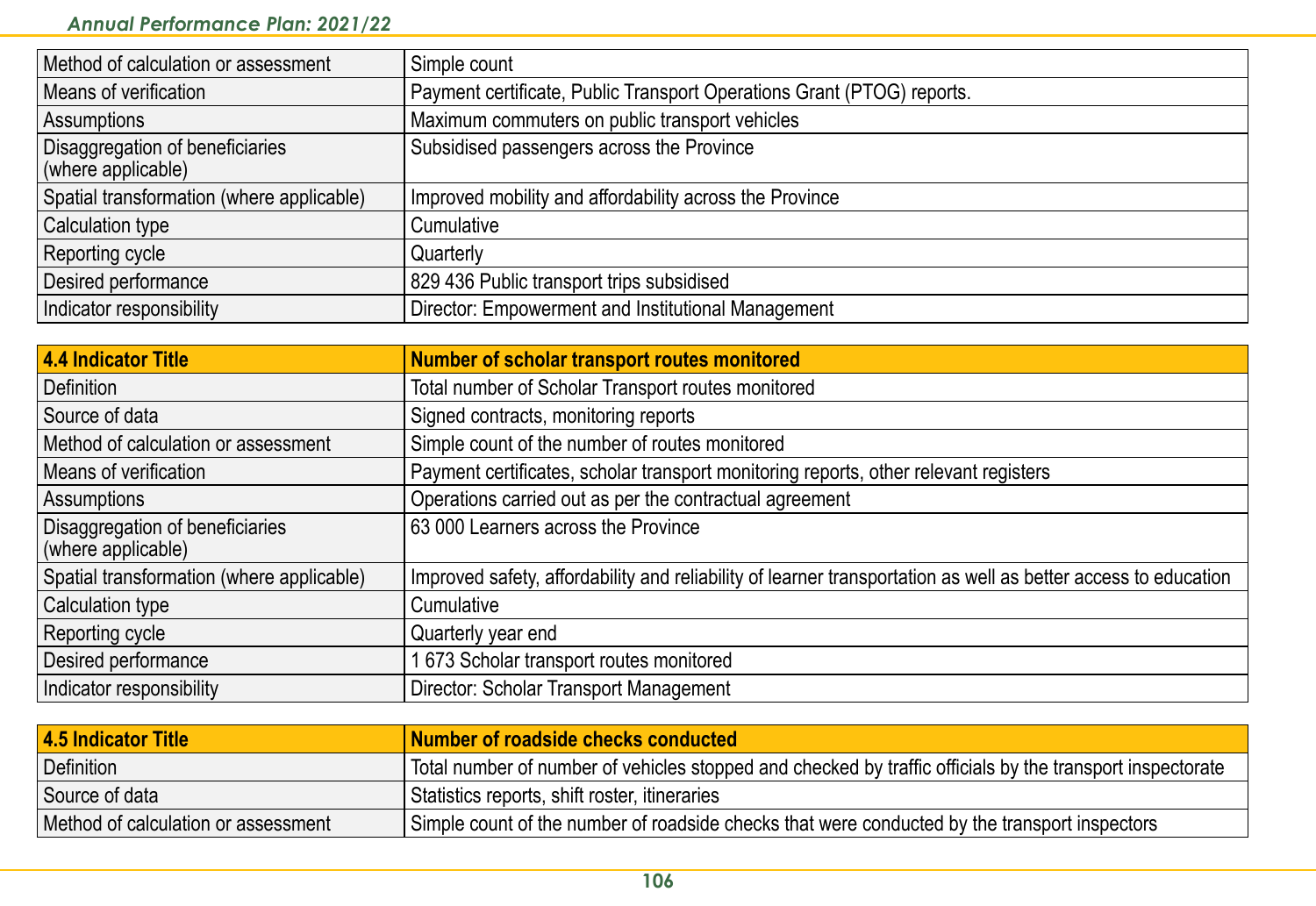| Means of verification                                 | Daily/ weekly/ monthly and quarterly reports, records of issued fines or summonses |
|-------------------------------------------------------|------------------------------------------------------------------------------------|
| Assumptions                                           | No calculation errors from statistics reports                                      |
| Disaggregation of beneficiaries<br>(where applicable) | Not applicable                                                                     |
| Spatial transformation (where applicable)             | Not applicable                                                                     |
| Calculation type                                      | Cumulative                                                                         |
| Reporting cycle                                       | Quarterly year end                                                                 |
| Desired performance                                   | 3 500 Roadside checks conducted                                                    |
| Indicator responsibility                              | Director: Transport Inspectorate                                                   |

| 4.6 Indicator Title                                   | <b>Number of Provincial Regulating Entity (PRE) hearings conducted</b>               |
|-------------------------------------------------------|--------------------------------------------------------------------------------------|
| Definition                                            | This relates to the number of PRE hearing conducted for operating licence processes. |
| Source of data                                        | Minutes of meetings/ record of decisions, attendance registers                       |
| Method of calculation or assessment                   | Simple count of meetings held                                                        |
| Means of verification                                 | Minutes of meetings/ record of decisions, attendance registers                       |
| Assumptions                                           | Quorum formed for all scheduled sittings                                             |
| Disaggregation of beneficiaries<br>(where applicable) | Public transport operators                                                           |
| Spatial transformation (where applicable)             | Across the Province                                                                  |
| Calculation type                                      | Non-cumulative                                                                       |
| Reporting cycle                                       | Quarterly                                                                            |
| Desired performance                                   | 52 PRE hearings conducted                                                            |
| Indicator responsibility                              | Director: Licensing                                                                  |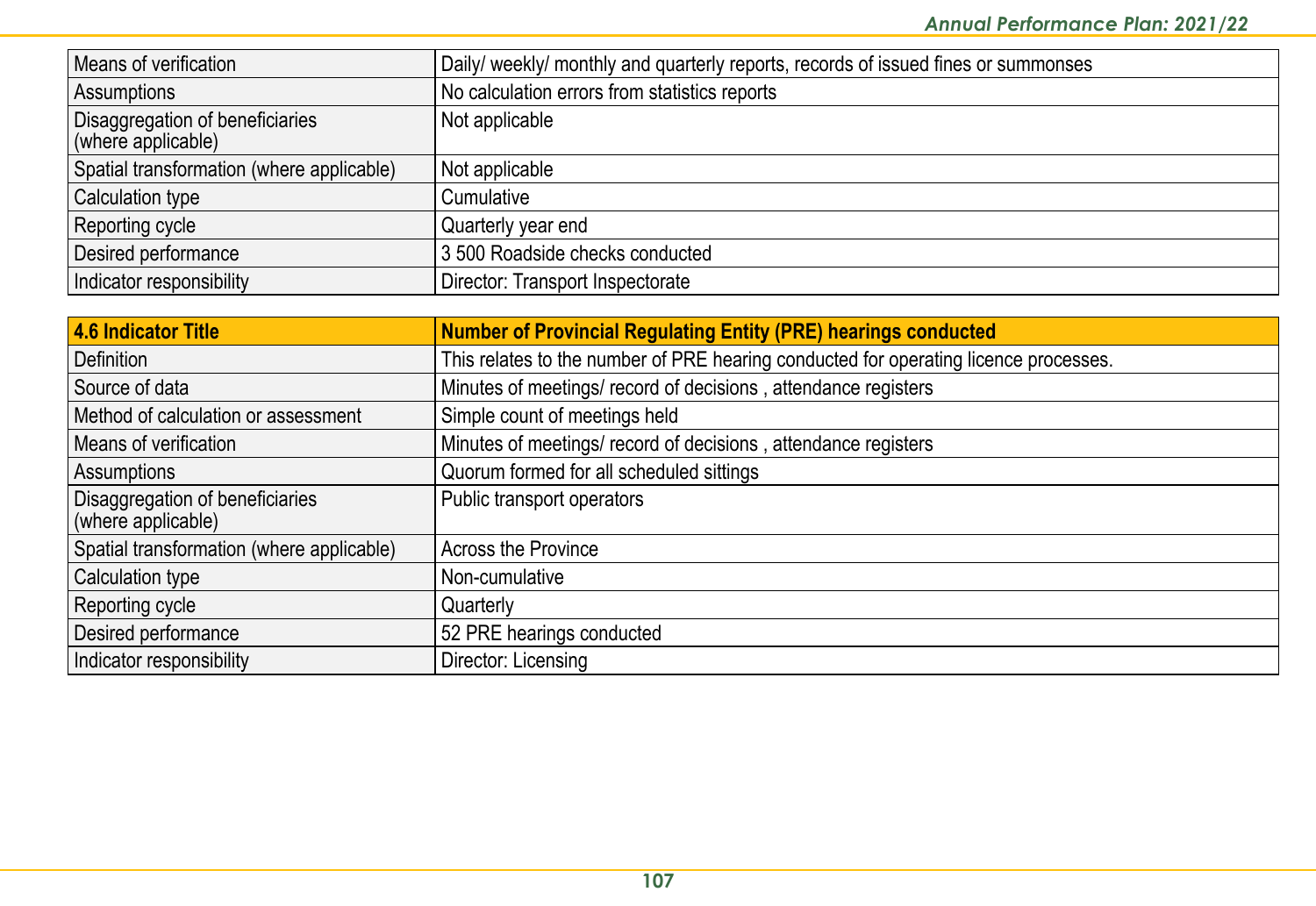## **PROGRAMME 5: COMMUNITY BASED PROGRAMMES**

| 5.1 Indicator Title                                   | <b>Number of beneficiary empowerment interventions</b>                                                                                              |
|-------------------------------------------------------|-----------------------------------------------------------------------------------------------------------------------------------------------------|
| Definition                                            | The number of interventions planned and implemented for the empowerment of the beneficiaries                                                        |
| Source of data                                        | Contractor Development Business Plans, Empowerment Impact Assessment Report, Skills Development<br>Business Plan etc.                               |
| Method of calculation or assessment                   | Simple count of empowerment interventions                                                                                                           |
| Means of verification                                 | Contractor Development Business Plan/ Report, Empowerment Impact Assessment Report Business plan/ Report, Skills Development Business Plan/ Report. |
| Assumptions                                           | Adequate project allocation from Programme 2 and 3                                                                                                  |
| Disaggregation of beneficiaries<br>(where applicable) | $= 4536$<br>Target for Siyatentela<br>Target for Sakh'abakhi<br>$= 55$<br>Target for NYS<br>- 350<br>$=$                                            |
| Spatial transformation (where applicable)             | Not applicable                                                                                                                                      |
| Calculation type                                      | Non-cumulative                                                                                                                                      |
| Reporting cycle                                       | Annually                                                                                                                                            |
| Desired performance                                   | 3 Empowerment interventions implemented                                                                                                             |
| Indicator responsibility                              | Director: Innovation and Empowerment                                                                                                                |

| 5.2 Indicator Title                                   | Number of public bodies reporting on EPWP targets within the Province                                 |
|-------------------------------------------------------|-------------------------------------------------------------------------------------------------------|
| Definition                                            | Total number of public bodies involved in the creation of EPWP work opportunities within the Province |
| Source of data                                        | Audited reports from DPWI/ EPWP reporting system                                                      |
| Method of calculation or assessment                   | Simple count of public bodies reporting on EPWP                                                       |
| Means of verification                                 | Audited reports from DPWI/ EPWP reporting system, attendance registers                                |
| Assumptions                                           | No errors from DPWI's validation process                                                              |
| Disaggregation of beneficiaries<br>(where applicable) | Not applicable                                                                                        |
| Spatial transformation (where applicable)             | Not applicable                                                                                        |
| Calculation type                                      | Non-cumulative                                                                                        |
| Reporting cycle                                       | Quarterly.                                                                                            |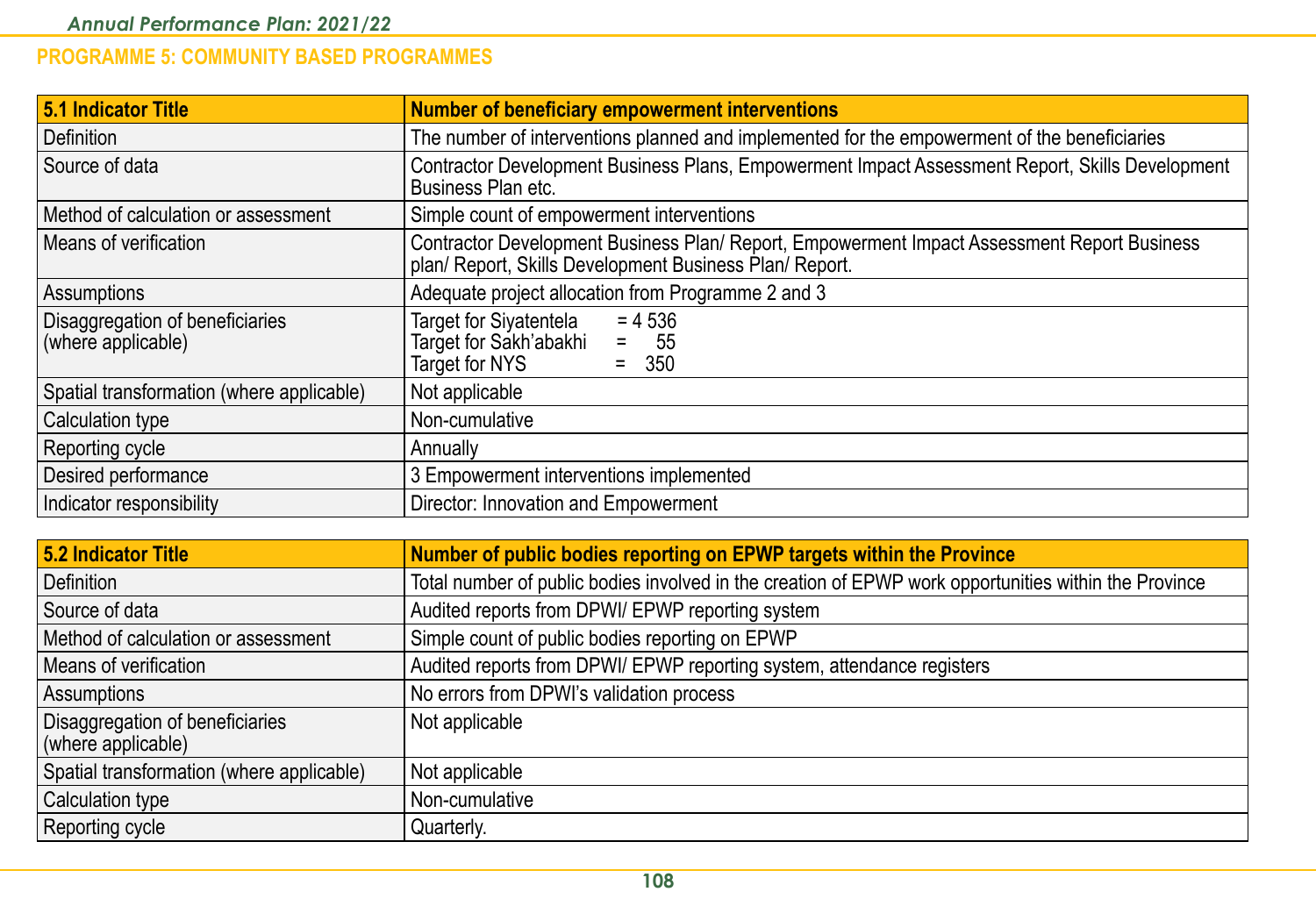| Desired<br>l pertormance       | =PWP<br>opportunities<br><b>POD</b><br>$\sim$ work<br>Public<br>reporting<br>$\sim$<br>bodies<br>created<br>υc |  |
|--------------------------------|----------------------------------------------------------------------------------------------------------------|--|
| <br>l Indicator responsibility | Empowerment<br>Innovation<br>Director<br>and                                                                   |  |

| 5.3 Indicator Title                                   | Number of interventions implemented to support public bodies in the creation of targeted number<br>of work opportunities in the Province                                                                                                       |  |  |  |
|-------------------------------------------------------|------------------------------------------------------------------------------------------------------------------------------------------------------------------------------------------------------------------------------------------------|--|--|--|
| Definition                                            | Support provided to public bodies to meet their set EPWP targets                                                                                                                                                                               |  |  |  |
| Source of data                                        | The following is a list of some of the interventions implemented: One-on-one engagements, Systems<br>training, Data capturing support, Technical support, On-site visits, Data quality assurance (DQA) Provincial/<br>Sector/District meetings |  |  |  |
| l Method of calculation or assessment                 | Simple count of interventions implemented (by type) to support Public Bodies in the creation of work<br>opportunities in the Province                                                                                                          |  |  |  |
| Means of verification                                 | Training manuals, site visit project plan, beneficiary data, training schedule, minutes of meetings/<br>engagements, attendance registers of training/workshops, site visit reports                                                            |  |  |  |
| Assumptions                                           | Non-existence of external factors that may render the pre-determined interventions futile                                                                                                                                                      |  |  |  |
| Disaggregation of beneficiaries<br>(where applicable) | Underperforming public bodies                                                                                                                                                                                                                  |  |  |  |
| Spatial transformation (where applicable)             | Not applicable                                                                                                                                                                                                                                 |  |  |  |
| Calculation type                                      | Non-Cumulative                                                                                                                                                                                                                                 |  |  |  |
| Reporting cycle                                       | Annually                                                                                                                                                                                                                                       |  |  |  |
| Desired performance                                   | 5 Interventions implemented to support public bodies in the creation of targeted number of work opportunities                                                                                                                                  |  |  |  |
| Indicator responsibility                              | Director: Innovation and Empowerment                                                                                                                                                                                                           |  |  |  |

| 5.4 Indicator Title                 | Number of work opportunities created by the Transport Sector                                                                      |
|-------------------------------------|-----------------------------------------------------------------------------------------------------------------------------------|
| Definition                          | The number of paid work opportunities created and reported encompassing EPWP-aligned principles in the<br><b>Transport Sector</b> |
| Source of data                      | Audited reports from DPWI/ EPWP reporting system                                                                                  |
| Method of calculation or assessment | Simple count of work opportunities created                                                                                        |
| Means of verification               | Audited reports from DPWI/ EPWP reporting system, attendance registers                                                            |
| Assumptions                         | No errors from DPWI's validation process                                                                                          |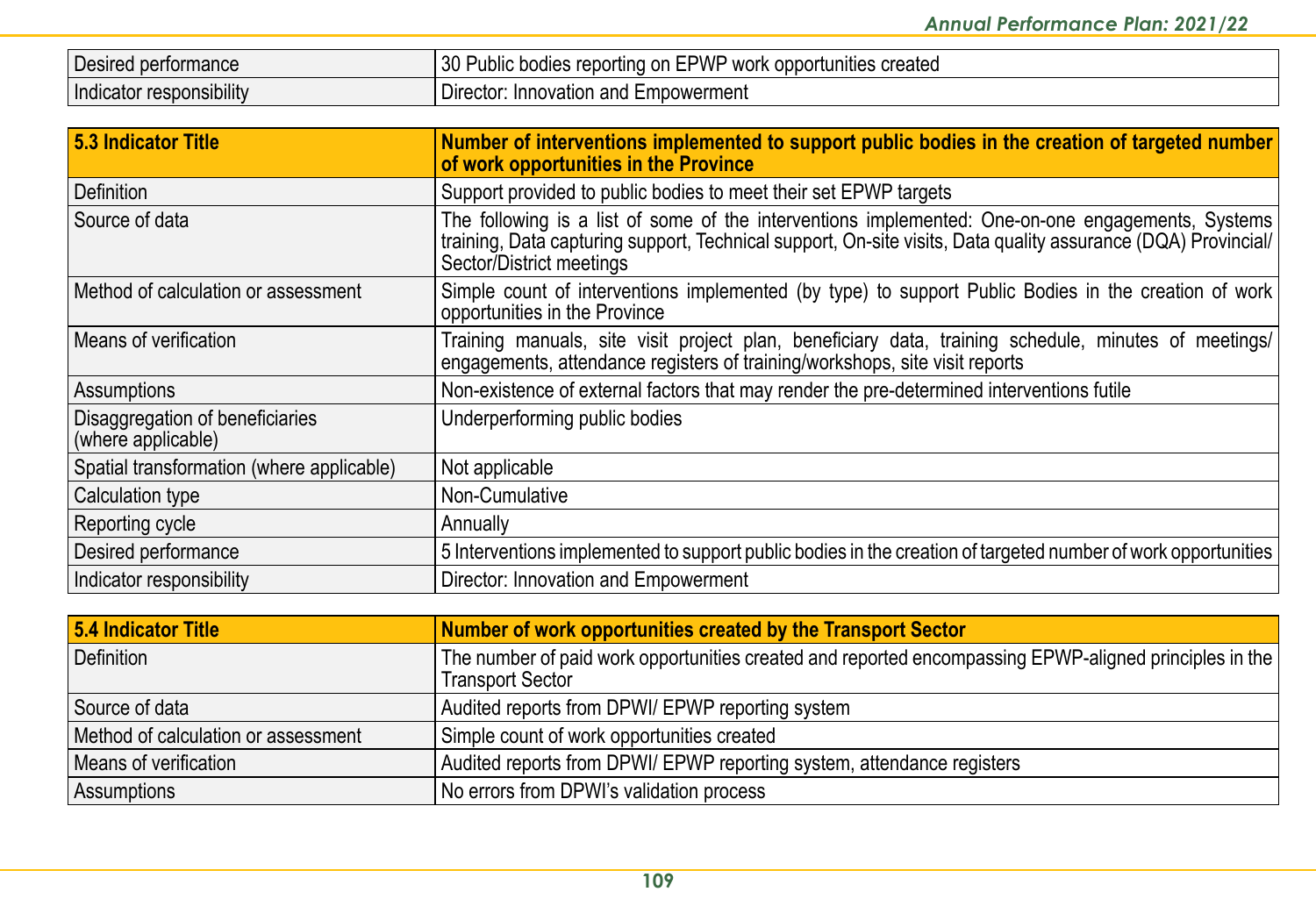| Disaggregation of beneficiaries<br>(where applicable) | $= 4648$<br>Target for women<br>$= 4.262$<br>Target for youth<br>Target for people with disabilities $= 154$ |  |  |
|-------------------------------------------------------|--------------------------------------------------------------------------------------------------------------|--|--|
| Spatial transformation (where applicable)             | Work opportunities created for people in rural and urban areas                                               |  |  |
| Calculation type                                      | Cumulative                                                                                                   |  |  |
| Reporting cycle                                       | Quarterly                                                                                                    |  |  |
| Desired performance                                   | 7 748 Work opportunities created                                                                             |  |  |
| Indicator responsibility                              | Director: Monitoring and Evaluation                                                                          |  |  |

| 5.5 Indicator Title                                   | Number of work opportunities created by the Public Works Sector                                                                      |  |  |  |
|-------------------------------------------------------|--------------------------------------------------------------------------------------------------------------------------------------|--|--|--|
| Definition                                            | The number of paid work opportunities created and reported encompassing EPWP-aligned principles in the<br><b>Public Works Sector</b> |  |  |  |
| Source of data                                        | Audited reports from DPWI/ EPWP reporting system                                                                                     |  |  |  |
| Method of calculation or assessment                   | Simple count of work opportunities created                                                                                           |  |  |  |
| Means of verification                                 | Audited reports from DPWI/ EPWP reporting system, attendance registers                                                               |  |  |  |
| Assumptions                                           | No errors from DPWI's validation process                                                                                             |  |  |  |
| Disaggregation of beneficiaries<br>(where applicable) | Target for women<br>$= 1.559$<br>Target for youth<br>$= 1429$<br>Target for people with disabilities<br>-52<br>$=$                   |  |  |  |
| Spatial transformation (where applicable)             | Work opportunities created for people in rural and urban areas                                                                       |  |  |  |
| Calculation type                                      | Cumulative                                                                                                                           |  |  |  |
| Reporting cycle                                       | Quarterly                                                                                                                            |  |  |  |
| Desired performance                                   | 2 598 Work opportunities created                                                                                                     |  |  |  |
| Indicator responsibility                              | Director: EPWP Monitoring and Evaluation                                                                                             |  |  |  |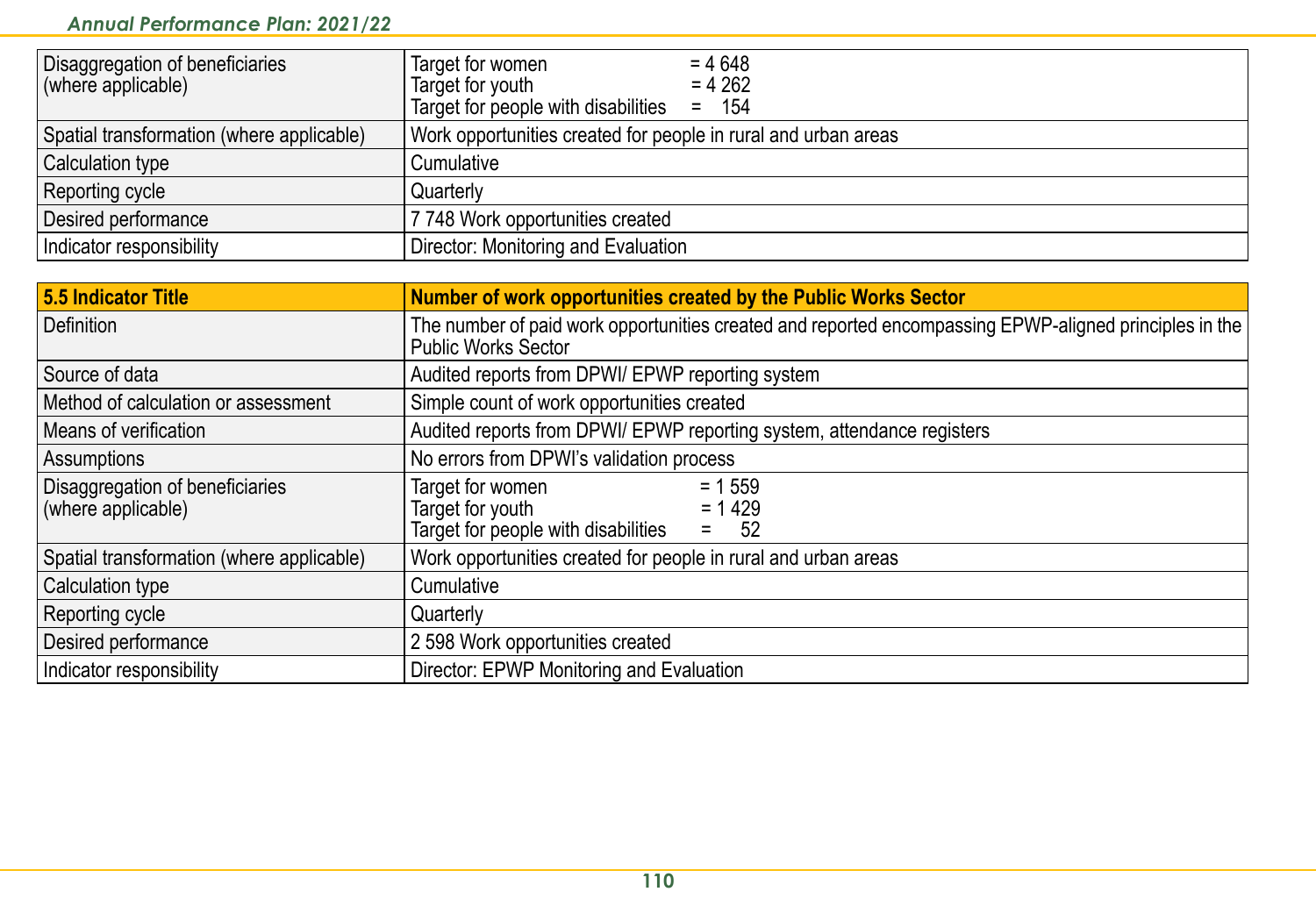# PART NEWS ANNEXURES OF THE ANNUAL PERFORMANCE PLAN

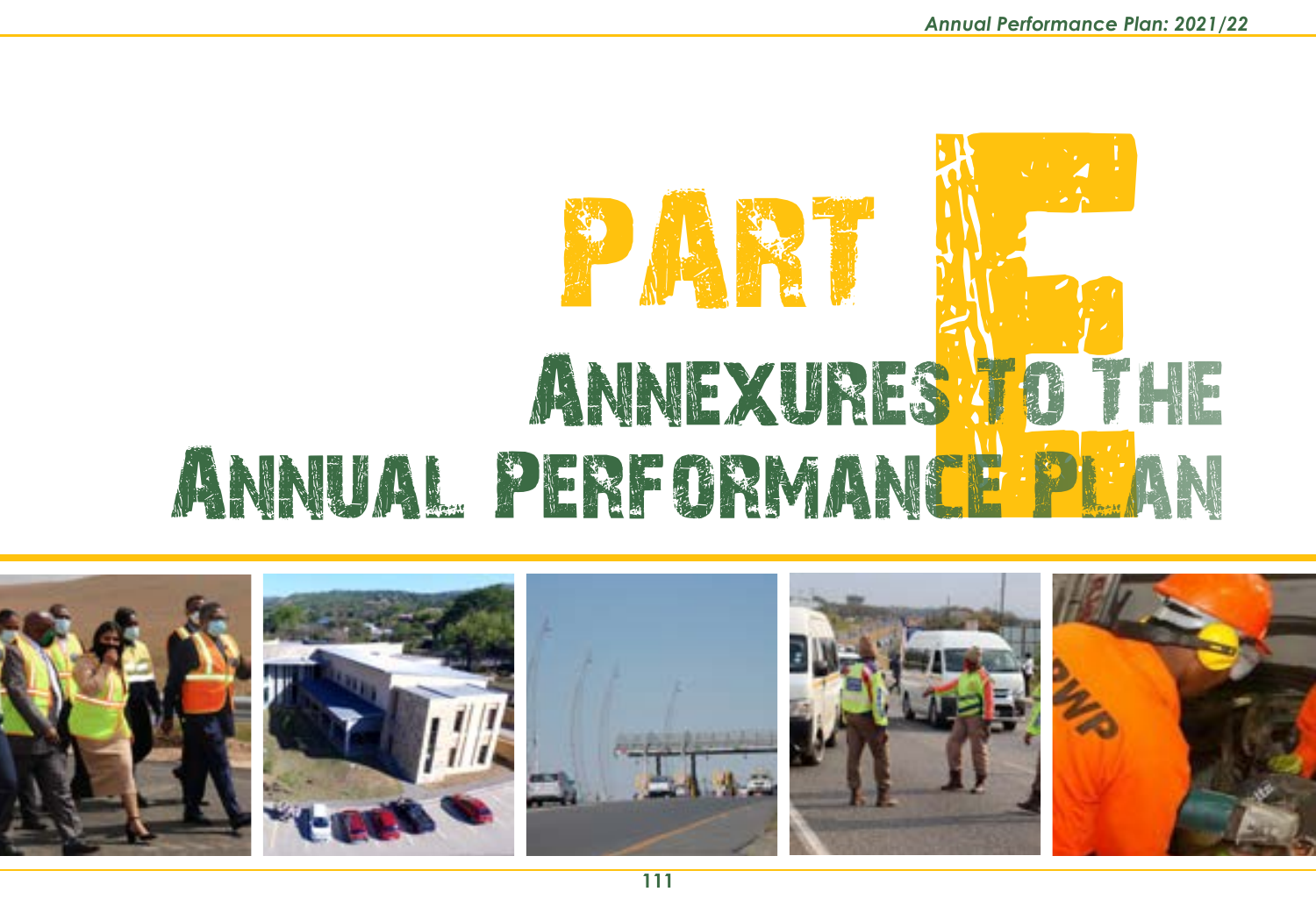#### *Annual Performance Plan: 2021/22*

# **Annexure A: Changes to Strategic Plan Indicators reported by other Department(s)**

The operating environment has drastically changed due to the COVID-19 pandemic. In addition, the Framework for Strategic Plans and Annual Plans was revised with effect from 15 August 2020. These necessitated the re-tabling of Departmental Plans.

# **Annexure B: Community Safety, Security and Liaison (DCSSL)**

Although there are no standardised performance indicators, it is still important to mention that performance relating to Transport Regulation will be reported by DCSSL. This is due to the unique provincial arrangement of departments where this function is delegated to DCSSL instead of DPWRT (Programme 4: Transport Operations).

**Annexure C: Conditional Grants**

| Name of Grant                                            | <b>Purpose</b>                                                                                                                                                                                                                                                                             | <b>Outputs</b>                                                                                                                                                                                                                                              | <b>Current annual</b><br>budget<br><b>R'000</b> | <b>Period of Grant</b>                     |
|----------------------------------------------------------|--------------------------------------------------------------------------------------------------------------------------------------------------------------------------------------------------------------------------------------------------------------------------------------------|-------------------------------------------------------------------------------------------------------------------------------------------------------------------------------------------------------------------------------------------------------------|-------------------------------------------------|--------------------------------------------|
| <b>Public Transport Road Maintenance</b><br>Grant (PRMG) | To supplement provincial<br>investments for road<br>infrastructure maintenance,<br>and for the repair of roads and<br>bridges damaged by unforeseen<br>incidences including natural<br>disasters.<br>To improve road safety with<br>a special focus on pedestrian<br>safety in rural areas | Visual condition assessment<br>$\bullet$<br>of the provincial road network<br>conducted<br>Coal haulage and tourism<br>network rehabilitated<br>Strategic and access roads<br>resealed and patched<br>Strategic and rural roads re-<br>gravelled and bladed |                                                 | R925 616 01 April 2021 to<br>31 March 2022 |
| <b>Public Transport Operations Grant</b><br>(PTOG)       | To provide supplementary<br>funding towards public transport<br>services provided by provincial<br>departments of transport                                                                                                                                                                | Effective management of bus<br>subsidy contracts<br>Oversight and monitoring of<br>public transport in the Province                                                                                                                                         |                                                 | R714 173 01 April 2021 to<br>31 March 2022 |
| <b>Expanded Public Works Integrated</b><br>Grant         | To incentivize provincial<br>Departments to expand job<br>creation efforts through the<br>labour intensive construction/<br>delivery methods                                                                                                                                               | Work opportunities created by<br><b>DPWRT</b><br><b>Empowerment Programmes</b><br>implemented<br>(NYS, Sakhabakhi and<br>$\bullet$<br>Siyatentela)                                                                                                          |                                                 | R0 01 April 2021 to<br>31 March 2022       |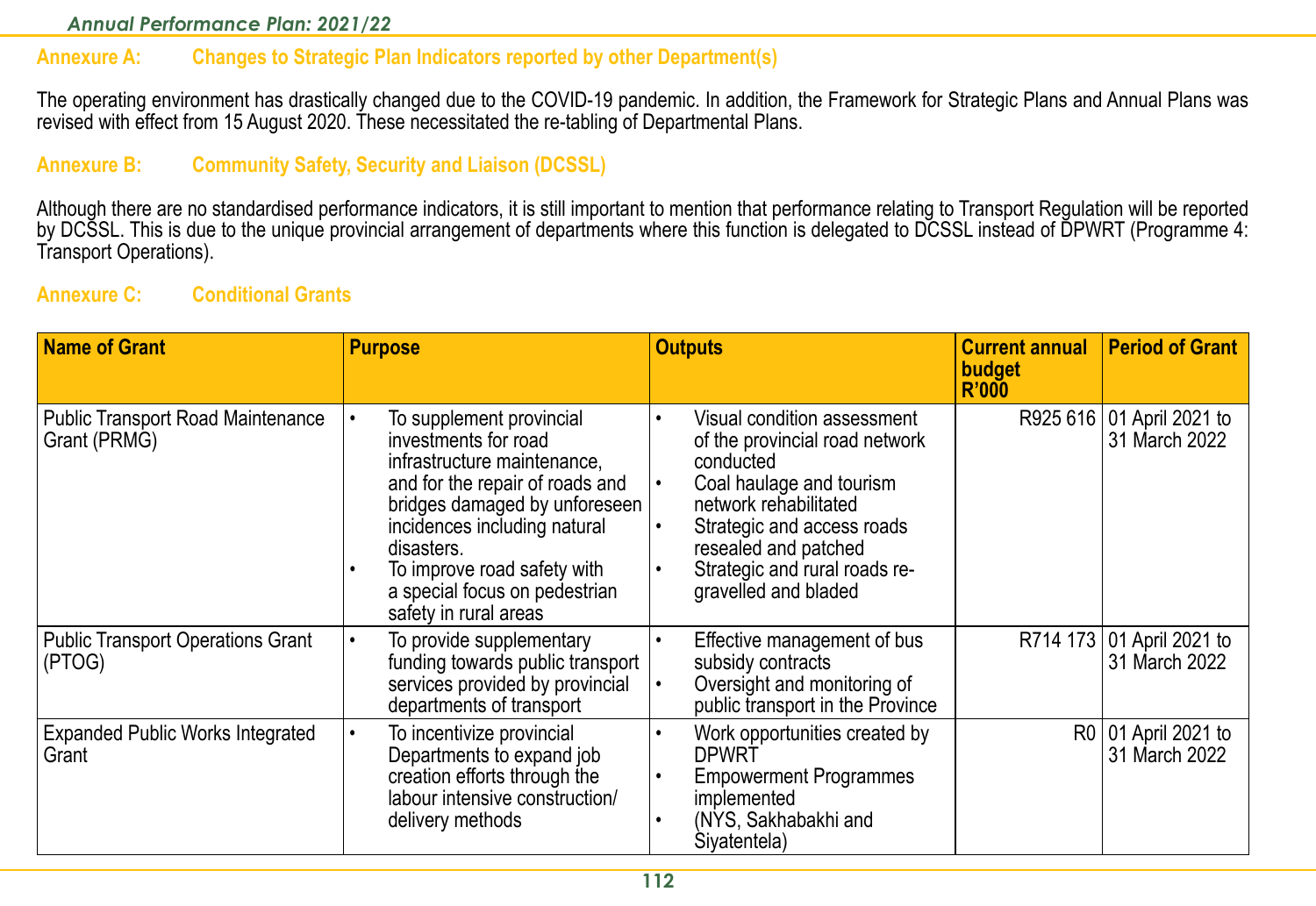## **Annexure D: Consolidated Indicators**

The Department has a dual responsibility in relation to EPWP. As such, the targets for the Department are included in the APP while the provincial targets are listed below:

| Institution                                               | Output Indicator                             | <b>Annual Target</b> | Data Source                     |  |
|-----------------------------------------------------------|----------------------------------------------|----------------------|---------------------------------|--|
| Mpumalanga Provincial Government   Number of jobs created |                                              | 44 180               | Audited reports from DPWI/ EPWP |  |
|                                                           | Number of youth employed (18-35)             | 19881                | reporting system                |  |
|                                                           | Number of women employed                     | 17 672               |                                 |  |
|                                                           | Number of persons with disabilities employed | 883                  |                                 |  |

### **Annexure E: District Development Model (DDM)**

The DDM gives a summary of government programmes and projects to be delivered by the Department of Public Works, Roads and Transport during 2020 – 2025. This model is further synchronised with the Integrated Development Plans (IDPs) of municipalities in order to improve the coherence and impact of government service delivery. Noteworthy, it excludes building infrastructure projects whose budgets are allocated to the various departments. These projects can be found in the Infrastructure Project Management Plans (IPMPs), Infrastructure Project Implementation Plans (IPIPs), User Asset Management Plans (UAMPs) Strategic Plans and Annual Performance Plans of each client department.

| <b>Areas of intervention</b> | <b>Project Description</b>                    | <b>District Municipality</b>                              | <b>Project Leader</b> | <b>Social Partners</b>                                                             |
|------------------------------|-----------------------------------------------|-----------------------------------------------------------|-----------------------|------------------------------------------------------------------------------------|
| Education                    | Mkhondo Boarding school                       | Gert Sibande                                              | <b>DPWRT</b>          | <b>DOE</b>                                                                         |
| Members'<br>accommodation    | Mpumalanga Parliamentary<br>Village           | Ehlanzeni                                                 | <b>DPWRT</b>          | Mpumalanga Legislature                                                             |
| Maintenance of state-owned   | <b>Electrical Sub-station</b>                 | Ehlanzeni                                                 | <b>DPWRT</b>          | Mbombela Local Municipality                                                        |
| l facilities                 | Maintenance of shared<br>office accommodation | Ehlanzeni<br><b>Bohlabela</b><br>Nkangala<br>Gert Sibande | <b>DPWRT</b>          | COGTA<br>Department of Correctional<br>. Services<br><b>Provincial Departments</b> |
|                              | Repair of collapsed wall                      | Ehlanzeni                                                 | <b>DPWRT</b>          | <b>Riverside Government</b><br>Complex Buildings                                   |
|                              | Repair of roof leakages                       | Ehlanzeni                                                 | <b>DPWRT</b>          | <b>Riverside Government</b><br>Complex Buildings                                   |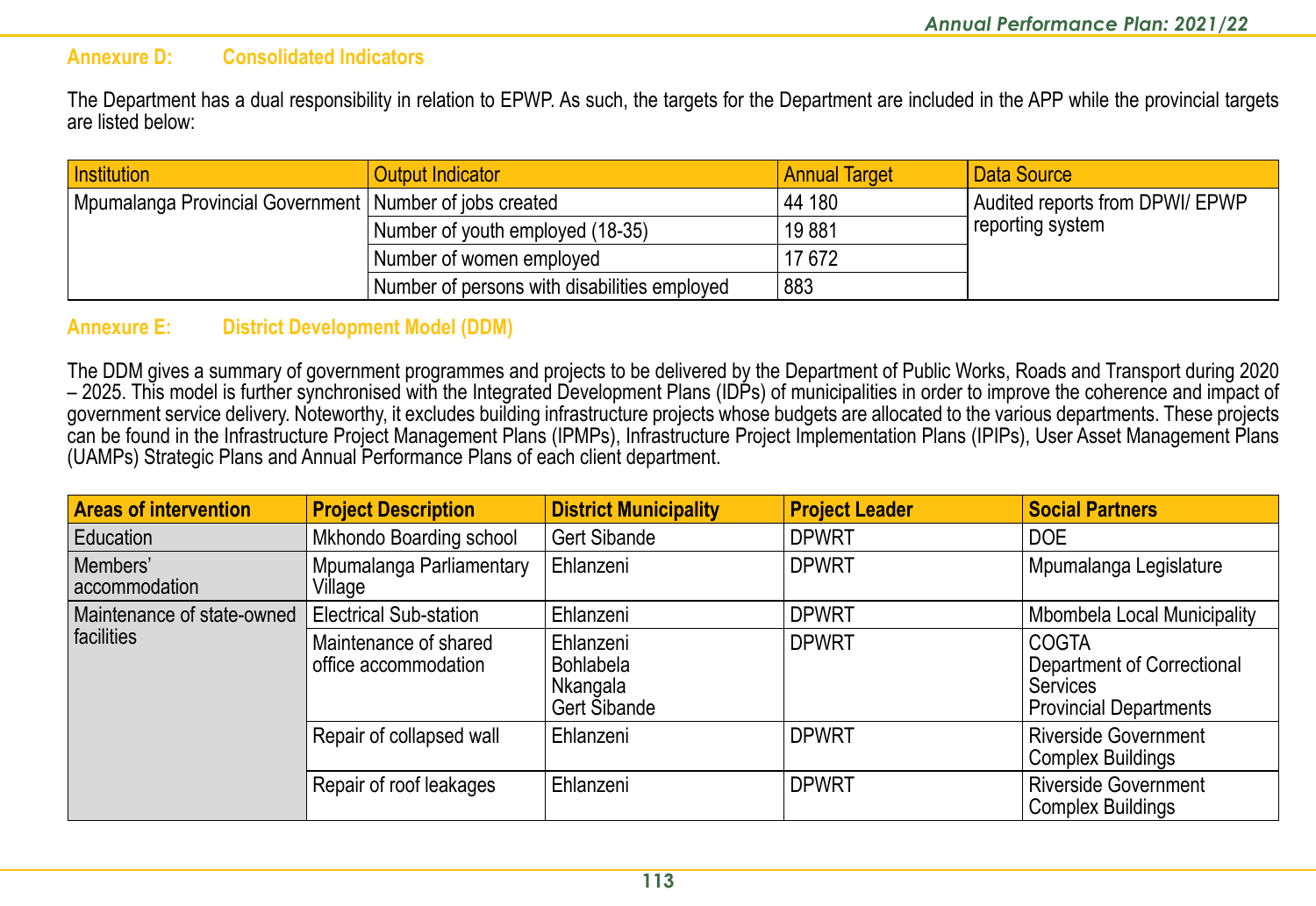| <b>Areas of intervention</b> | <b>Project Description</b>                     | <b>District Municipality</b>                              | <b>Project Leader</b> | <b>Social Partners</b>                                                            |
|------------------------------|------------------------------------------------|-----------------------------------------------------------|-----------------------|-----------------------------------------------------------------------------------|
| Roads                        | Upgrades from gravel to<br>surfaced roads      | Ehlanzeni<br><b>Bohlabela</b><br>Nkangala<br>Gert Sibande | <b>DPWRT</b>          | <b>COGTA</b><br>Local Municipalities                                              |
|                              | Integrated Rural Mobility and<br>Access (IRMA) | Ehlanzeni<br>Bohlabela<br>Nkangala<br>Gert Šibande        | <b>DPWRT</b>          | <b>COGTA</b><br>Local Municipalities<br><b>DOT</b><br><b>DOD</b>                  |
|                              | Municipal township and rural<br>roads paved    | Ehlanzeni<br><b>Bohlabela</b><br>Nkangala<br>Gert Sibande | <b>DPWRT</b>          | <b>COGTA</b><br>Local Municipalities                                              |
|                              | Rehabilitation of coal<br>haulage routes       | Ehlanzeni<br><b>Bohlabela</b><br>Nkangala<br>Gert Sibande | <b>DPWRT</b>          | <b>GOGTA</b><br><b>DOT</b><br><b>DMRE</b><br><b>DCSSL</b><br>Local Municipalities |
|                              | Rehabilitation of tourism<br>routes            | Ehlanzeni<br><b>Bohlabela</b><br>Nkangala<br>Gert Sibande | <b>DPWRT</b>          | <b>DEDT</b><br><b>MTPA</b><br>DT<br><b>COGTA</b><br>Local Municipalities          |
|                              | Resealing of strategic and<br>access road      | Ehlanzeni<br><b>Bohlabela</b><br>Nkangala<br>Gert Sibande | <b>DPWRT</b>          | <b>COGTA</b><br>Local Municipalities                                              |
|                              | Re-gravelling of strategic<br>and access road  | Ehlanzeni<br><b>Bohlabela</b><br>Nkangala<br>Gert Sibande | <b>DPWRT</b>          | <b>COGTA</b><br>Local Municipalities                                              |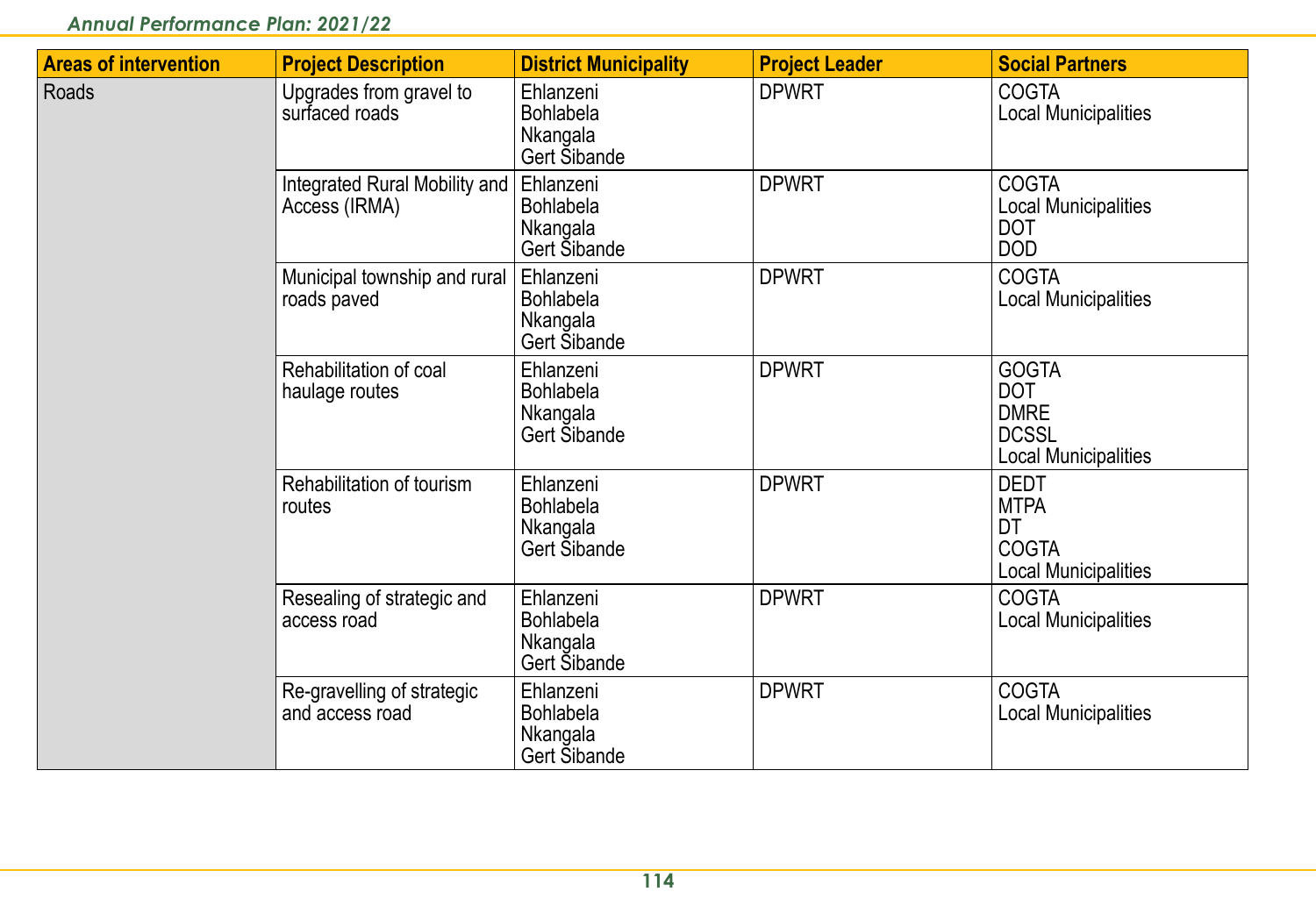| <b>Areas of intervention</b>    | <b>Project Description</b>                                         | <b>District Municipality</b>                              | <b>Project Leader</b> | <b>Social Partners</b>                                                                   |
|---------------------------------|--------------------------------------------------------------------|-----------------------------------------------------------|-----------------------|------------------------------------------------------------------------------------------|
|                                 | Pothole patching of strategic<br>and access roads                  | Ehlanzeni<br><b>Bohlabela</b><br>Nkangala<br>Gert Sibande | <b>DPWRT</b>          | <b>COGTA</b><br><b>Local Municipalities</b>                                              |
|                                 | Blading of strategic and rural<br>roads                            | Ehlanzeni<br>Bohlabela<br>Nkangala<br>Gert Sibande        | <b>DPWRT</b>          | <b>GOGTA</b><br>Local Municipalities                                                     |
|                                 | Routine roads maintenance                                          | Ehlanzeni<br><b>Bohlabela</b><br>Nkangala<br>Gert Sibande | <b>DPWRT</b>          | <b>GOGTA</b><br><b>Local Municipalities</b>                                              |
| <b>Transport operations</b>     | Public transport services                                          | Ehlanzeni<br><b>Bohlabela</b><br>Nkangala<br>Gert Sibande | <b>DPWRT</b>          | Bus associations<br>Taxi associations<br>Meter taxi associations                         |
|                                 | Scholar transport services                                         | Ehlanzeni<br><b>Bohlabela</b><br>Nkangala<br>Gert Sibande | <b>DPWRT</b>          | <b>DOE</b><br><b>SGBs</b><br>Scholar transport operators<br>Independent monitoring firms |
| Public employment<br>programmes | <b>Expanded Public Works</b><br>Programme                          | Ehlanzeni<br>Bohlabela                                    | <b>DPWRT</b>          | Departments<br>Municipalities                                                            |
|                                 | National Youth Service                                             | Nkangala                                                  |                       | <b>Private Sector</b>                                                                    |
|                                 | Sakh'abakhi Emerging<br><b>Contractor Development</b><br>Programme | Gert Šibande                                              |                       |                                                                                          |